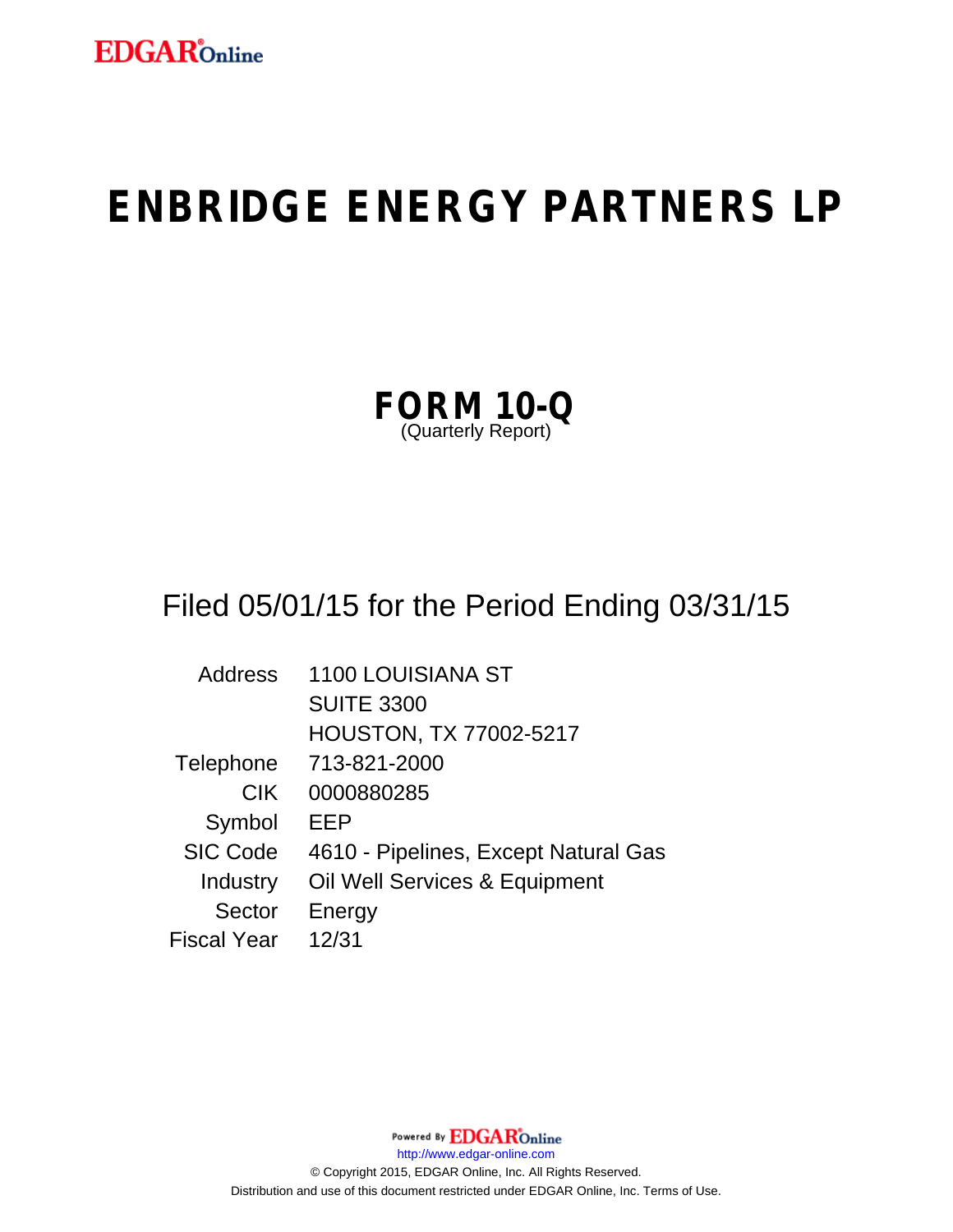$\overline{a}$ 

 $\overline{a}$  $\equiv$ 

# **UNITED STATES SECURITIES AND EXCHANGE COMMISSION**

**Washington, D.C. 20549**   $\overline{a}$ 

# **FORM 10-Q**

# **QUARTERLY REPORT PURSUANT TO SECTION 13 OR 15(d) OF THE SECURITIES EXCHANGE ACT OF 1934**

**For the quarterly period ended March 31, 2015** 

**OR** 

# **TRANSITION REPORT PURSUANT TO SECTION 13 OR 15(d) OF THE SECURITIES EXCHANGE ACT OF 1934**

**For the transition period from to** 

**Commission file number 1-10934**  ı

# **ENBRIDGE ENERGY PARTNERS, L.P.**

(Exact Name of Registrant as Specified in Its Charter)

**(State or Other Jurisdiction of Incorporation or Organization)** 

**Delaware 39-1715850 (I.R.S. Employer Identification No.)** 

> **1100 Louisiana Street, Suite 3300**

**Houston, Texas 77002 (Address of Principal Executive Offices) (Zip Code)**

**(713) 821-2000** 

**(Registrant's Telephone Number, Including Area Code)** 

Indicate by check mark whether the registrant (1) has filed all reports required to be filed by Section 13 or 15(d) of the Securities Exchange Act of 1934 during the preceding 12 months (or for such shorter period that the registrant was required to file such reports), and (2) has been subject to such filing requirements for the past 90 days. Yes  $\boxtimes$  No  $\square$ subject to such filing requirements for the past 90 days. Yes  $\boxtimes$ 

Indicate by check mark whether the registrant has submitted electronically and posted on its corporate Web site, if any, every Interactive Data File required to be submitted and posted pursuant to Rule 405 of Regulation S-T (§ 232.405 of this chapter) during the preceding 12 months (or for such shorter period that the registrant was required to submit and post such files). Yes  $\boxtimes$  No  $\square$ 

Indicate by check mark whether the registrant is a large accelerated filer, an accelerated filer, a non-accelerated filer, or a smaller reporting company. See the definitions of "large accelerated filer," "accelerated filer" and "smaller reporting company" in Rule 12b-2 of the Exchange Act. (Check one):

| Large Accelerated Filer | ⊠ |                                                                                                                             | <b>Accelerated Filer</b>  |                  |  |
|-------------------------|---|-----------------------------------------------------------------------------------------------------------------------------|---------------------------|------------------|--|
| Non-Accelerated Filer   |   | (Do not check if a smaller reporting company)                                                                               | Smaller reporting company |                  |  |
|                         |   | Indicate by check mark whether the registrant is a shell company (as defined in Rule 12b-2 of the Exchange Act). Yes $\Box$ |                           | $No$ $\boxtimes$ |  |
|                         |   | The registrant had 262, 208, 428 Class A common units outstanding as of May 1, 2015.                                        |                           |                  |  |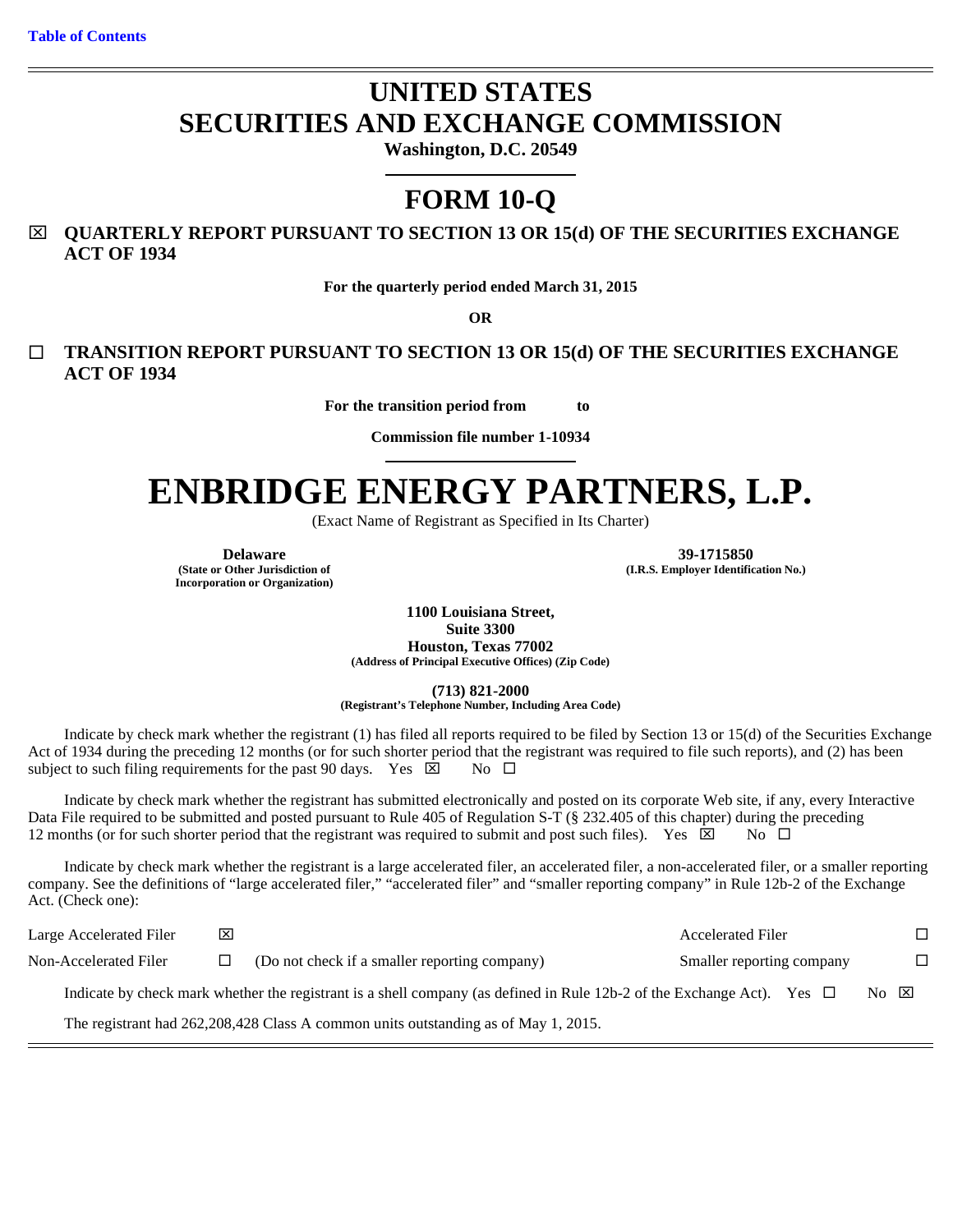**PART I—FINANCIAL INFORMATION** 

# **ENBRIDGE ENERGY PARTNERS, L.P.**

#### **TABLE OF CONTENTS**

| Item 1.           | <b>Financial Statements</b>                                                                               |    |
|-------------------|-----------------------------------------------------------------------------------------------------------|----|
|                   | Consolidated Statements of Income for the three-month periods ended March 31, 2015 and 2014               |    |
|                   | Consolidated Statements of Comprehensive Income for the three-month periods ended March 31, 2015 and 2014 |    |
|                   | Consolidated Statements of Cash Flows for the three-month periods ended March 31, 2015 and 2014           | 3  |
|                   | Consolidated Statements of Financial Position as of March 31, 2015 and December 31, 2014                  |    |
|                   | Notes to the Consolidated Financial Statements                                                            |    |
| Item 2.           | Management's Discussion and Analysis of Financial Condition and Results of Operations                     | 39 |
| Item 3.           | Quantitative and Qualitative Disclosures About Market Risk                                                | 61 |
| Item 4.           | <b>Controls and Procedures</b>                                                                            | 65 |
|                   | <b>PART II-OTHER INFORMATION</b>                                                                          |    |
| Item 1.           | <b>Legal Proceedings</b>                                                                                  | 65 |
| Item 1A.          | <b>Risk Factors</b>                                                                                       | 65 |
| Item 6.           | <b>Exhibits</b>                                                                                           | 65 |
| <b>Signatures</b> |                                                                                                           | 66 |
| <b>Exhibits</b>   |                                                                                                           | 67 |
|                   |                                                                                                           |    |

*In this report, unless the context requires otherwise, references to "we," "us," "our," "EEP" or the "Partnership" are intended to mean Enbridge Energy Partners, L.P. and its consolidated subsidiaries. We refer to our general partner, Enbridge Energy Company, Inc., as our "General Partner."* 

*This Quarterly Report on Form 10-Q includes forward-looking statements, which are statements that frequently use words such as "anticipate," "believe," "continue," "could," "estimate," "expect," "forecast," "intend," "may," "plan," "position," "projection," "should," "strategy," "target," "will" and similar words. Although we believe that such forward-looking statements are reasonable based on currently available information, such statements involve risks, uncertainties and assumptions and are not guarantees of performance. Future actions, conditions or events and future results of operations may differ materially from those expressed in these forward-looking statements. Any forward-looking statement made by us in this Quarterly Report on Form 10-Q speaks only as of the date on which it is made, and we undertake no obligation to publicly update any forward-looking statement. Many of the factors that will determine these results are beyond the Partnership's ability to control or predict. Specific factors that could cause actual results to differ from those in the forward-looking statements include: (1) changes in the demand for, the supply of, forecast data for, and price trends related to crude oil, liquid petroleum, natural gas and natural gas liquids, or NGLs, including the rate of development of the Alberta Oil Sands; (2) our ability to successfully complete and finance expansion projects; (3) the effects of competition, in particular, by other pipeline systems; (4) shut-downs or cutbacks at our facilities or refineries, petrochemical plants, utilities or other businesses for which we transport products or to which we sell products; (5) hazards and operating risks that may not be covered fully by insurance, including those related to Line 6B and any additional fines and penalties assessed in connection with the crude oil release on that line; (6) changes in or challenges to our tariff rates, (7) changes in laws or regulations to which we are subject, including compliance with environmental and operational safety regulations that may increase costs of system integrity testing and maintenance; and (8) permitting at federal, state and local levels in regards to the construction of new assets.* 

*For additional factors that may affect results, see "Item 1A. Risk Factors" included in our Annual Report on Form 10-K for the fiscal year ended December 31, 2014, which is available to the public over the Internet at the U.S. Securities and Exchange Commission's, or SEC's, website (www.sec.gov) and at our website (www.enbridgepartners.com).* 

i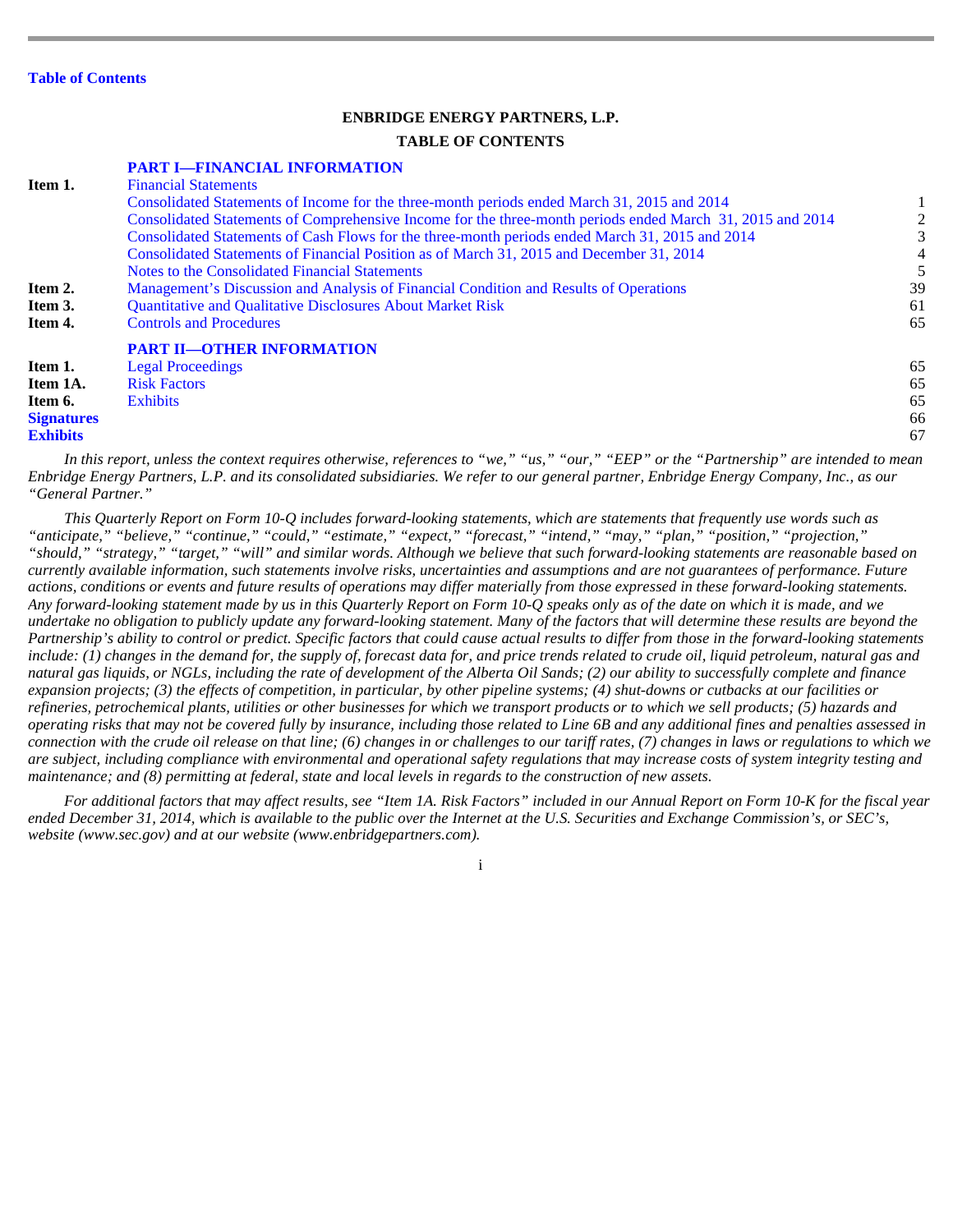# **PART I—FINANCIAL INFORMATION**

# **Item 1. Financial Statements**

# **ENBRIDGE ENERGY PARTNERS, L.P. CONSOLIDATED STATEMENTS OF INCOME**

|                                                                                                              | For the three-month<br>period ended March 31. |                          |
|--------------------------------------------------------------------------------------------------------------|-----------------------------------------------|--------------------------|
|                                                                                                              | 2015                                          | 2014                     |
|                                                                                                              |                                               | (unaudited; in millions, |
|                                                                                                              |                                               | except per unit amounts) |
| Operating revenues:<br>Commodity sales (Note 11)                                                             | \$<br>800.9                                   | \$1,542.3                |
| Commodity sales—affiliate (Note 9)                                                                           | 21.8                                          | 57.2                     |
| Transportation and other services (Note 11)                                                                  | 574.7                                         | 462.2                    |
| Transportation and other services—affiliate (Note 9)                                                         | 31.2                                          | 17.9                     |
|                                                                                                              |                                               |                          |
|                                                                                                              | 1,428.6                                       | 2,079.6                  |
| Operating expenses:<br>Commodity costs (Notes 5 and 11)                                                      | 761.2                                         |                          |
| Commodity costs—affiliate (Note 9)                                                                           | 17.9                                          | 1,458.5<br>30.2          |
| Environmental costs, net of recoveries (Note 10)                                                             | 0.8                                           | 5.0                      |
| Operating and administrative (Notes 6 and 10)                                                                | 98.2                                          | 96.6                     |
| Operating and administrative—affiliate (Note 9)                                                              | 118.9                                         | 120.4                    |
| Power (Note 11)                                                                                              | 63.6                                          | 50.4                     |
| Depreciation and amortization (Note 6)                                                                       | 128.4                                         | 103.8                    |
|                                                                                                              | 1,189.0                                       | 1,864.9                  |
| Operating income                                                                                             | 239.6                                         | 214.7                    |
| Interest expense, net (Notes 7 and 11)                                                                       | 48.3                                          | 76.9                     |
| Allowance for equity used during construction (Note 15)                                                      | 23.0                                          | 20.7                     |
| Other income (expense) (Notes 10 and 15)                                                                     | 5.9                                           | (0.8)                    |
| Income before income tax expense                                                                             | 220.2                                         | 157.7                    |
| Income tax expense (Note 12)                                                                                 | 2.4                                           | 2.0                      |
| Net income                                                                                                   | 217.8                                         | 155.7                    |
| Less: Net income attributable to:                                                                            |                                               |                          |
| Noncontrolling interest (Note 9)                                                                             | 51.3                                          | 36.3                     |
| Series 1 preferred unit distributions                                                                        | 22.5                                          | 22.5                     |
| Accretion of discount on Series 1 preferred units                                                            | 3.9                                           | 3.6                      |
| Net income attributable to general and limited partner ownership interests in Enbridge Energy Partners, L.P. | \$<br>140.1                                   | \$<br>93.3               |
| Net income allocable to common units and i-units                                                             | $\frac{1}{2}$<br>85.9                         | \$<br>58.9               |
| Net income per common unit and i-unit (basic) (Note 2)                                                       | \$<br>0.26                                    | \$<br>0.18               |
| Weighted average common units and i-units outstanding (basic)                                                | 332.6                                         | 326.4                    |
| Net income per common unit and i-unit (diluted) (Note 2)                                                     | \$<br>0.26                                    | \$<br>0.18               |
| Weighted average common units and i-units outstanding (diluted)                                              | 332.6                                         | 326.4                    |

The accompanying notes are an integral part of these consolidated financial statements.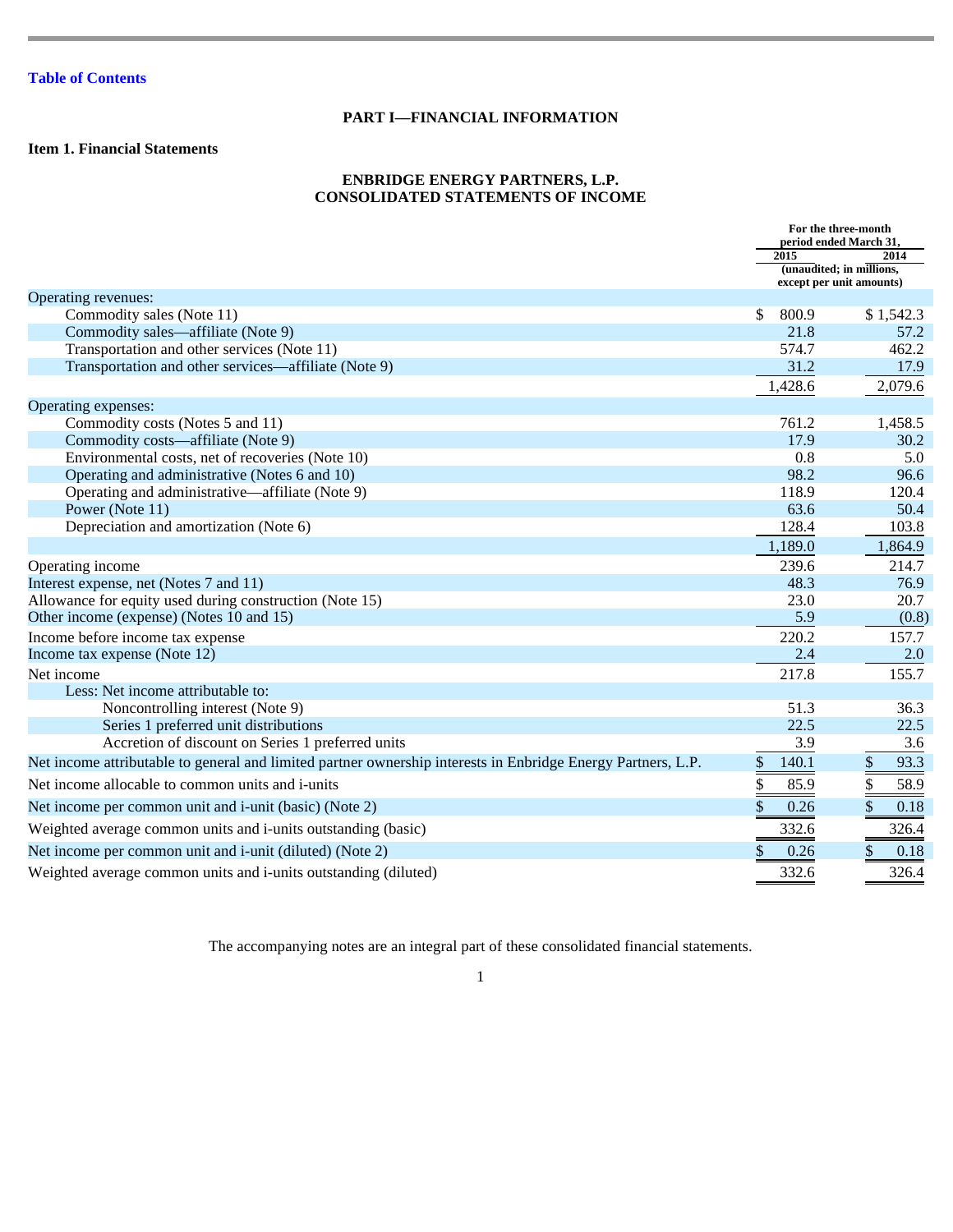# **ENBRIDGE ENERGY PARTNERS, L.P. CONSOLIDATED STATEMENTS OF COMPREHENSIVE INCOME**

|                                                                                                                                  | For the three-month<br>period ended<br>March 31, |         |
|----------------------------------------------------------------------------------------------------------------------------------|--------------------------------------------------|---------|
|                                                                                                                                  | 2015<br>(unaudited; in millions)                 | 2014    |
| Net income                                                                                                                       | \$217.8                                          | \$155.7 |
| Other comprehensive loss, net of tax expense of \$0.0 million (Note 11)                                                          | (146.8)                                          | (70.0)  |
| Comprehensive income                                                                                                             | 71.0                                             | 85.7    |
| Less: Comprehensive income attributable to:                                                                                      |                                                  |         |
| Noncontrolling interest (Note 9)                                                                                                 | 51.3                                             | 36.3    |
| Series 1 preferred unit distributions                                                                                            | 22.5                                             | 22.5    |
| Accretion of discount on Series 1 preferred units                                                                                | 3.9                                              | 3.6     |
| Other comprehensive loss allocated to noncontrolling interest                                                                    | (0.7)                                            |         |
| Comprehensive income (loss) attributable to general and limited partner ownership interests in Enbridge Energy<br>Partners, L.P. | (6.0)                                            | 23.3    |

The accompanying notes are an integral part of these consolidated financial statements.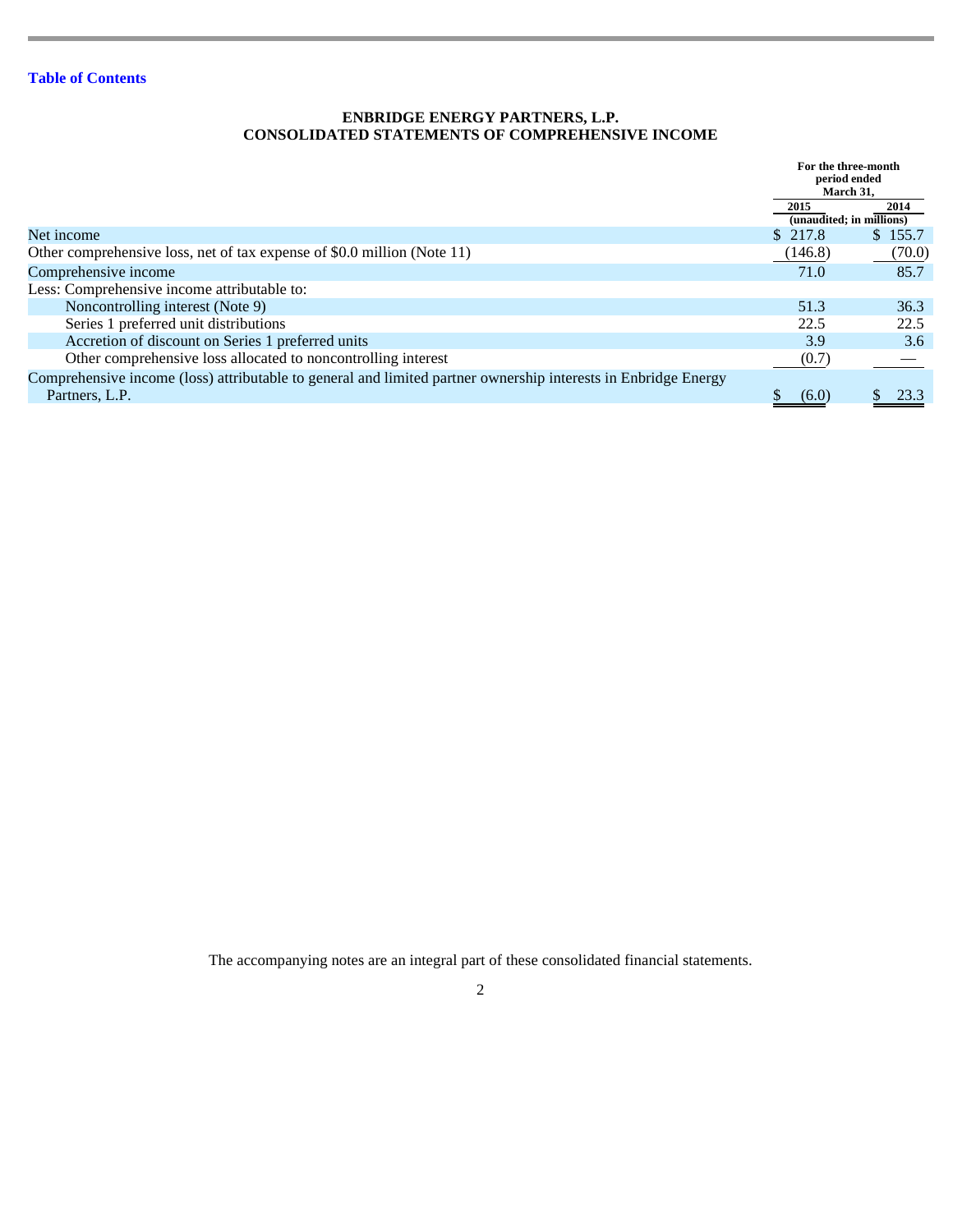# **ENBRIDGE ENERGY PARTNERS, L.P. CONSOLIDATED STATEMENTS OF CASH FLOWS**

|                                                                                   | For the three-month<br>period ended March 31. |             |
|-----------------------------------------------------------------------------------|-----------------------------------------------|-------------|
|                                                                                   | 2015<br>(unaudited; in millions)              | 2014        |
| Cash provided by operating activities:                                            |                                               |             |
| Net income                                                                        | 217.8<br>\$                                   | S.<br>155.7 |
| Adjustments to reconcile net income to net cash provided by operating activities: |                                               |             |
| Depreciation and amortization (Note 6)                                            | 128.4                                         | 103.8       |
| Derivative fair value net losses (Note 11)                                        | 10.3                                          | 3.3         |
| Inventory market price adjustments (Note 5)                                       | 4.6                                           | 1.5         |
| Environmental costs, net of recoveries (Note 10)                                  | (0.2)                                         | 4.4         |
| Distributions from investments in joint ventures (Note 9)                         | 5.7                                           | 1.6         |
| Equity loss (earnings) from investments in joint ventures (Note 9)                | (5.7)                                         | 1.3         |
| Allowance for equity used during construction (Note 15)                           | (23.0)                                        | (20.7)      |
| Other                                                                             | 4.4                                           | 2.7         |
| Changes in operating assets and liabilities, net of acquisitions:                 |                                               |             |
| Receivables, trade and other                                                      | 10.6                                          | (14.5)      |
| Due from General Partner and affiliates                                           | (55.6)                                        | 4.5         |
| Accrued receivables                                                               | 190.4                                         | 74.6        |
| Inventory (Note 5)                                                                | 56.2                                          | 26.9        |
| Current and long-term other assets (Note 11)                                      | (13.9)                                        | (4.8)       |
| Due to General Partner and affiliates                                             | 12.9                                          | (11.0)      |
| Accounts payable and other (Notes 4 and 11)                                       | (36.2)                                        | (85.0)      |
| Environmental liabilities (Note 10)                                               | (7.7)                                         | (42.0)      |
| Accrued purchases                                                                 | (121.3)                                       | (6.3)       |
| Interest payable                                                                  | (0.8)                                         | 5.7         |
| Property and other taxes payable                                                  | 3.6                                           | 9.1         |
| Net cash provided by operating activities                                         | 380.5                                         | 210.8       |
| Cash used in investing activities:                                                |                                               |             |
| Additions to property, plant and equipment (Notes 6 and 14)                       | (460.0)                                       | (612.8)     |
| Asset acquisitions (Note 3)                                                       | (85.1)                                        |             |
| Changes in restricted cash (Note 9)                                               | 40.4                                          | 52.6        |
| Investments in joint ventures (Note 9)                                            | (1.9)                                         | (7.3)       |
| Distributions from investments in joint ventures in excess of cumulative earnings | 2.4                                           |             |
| Other                                                                             | 0.2                                           | (0.3)       |
| Net cash used in investing activities                                             | (504.0)                                       | (567.8)     |
| Cash provided by financing activities:                                            |                                               |             |
| Net proceeds from unit issuances (Note 8)                                         | 294.8                                         |             |
| Distributions to partners (Note 8)                                                | (194.2)                                       | (178.4)     |
| Repayments to General Partner (Note 9)                                            | (306.0)                                       | (6.0)       |
| Net borrowings (repayments) under credit facility (Note 7)                        | 155.0                                         | (85.0)      |
| Net commercial paper borrowings (Note 7)                                          | 165.0                                         | 390.1       |
| Contributions from noncontrolling interest (Notes 8 and 9)                        | 199.5                                         | 289.7       |
| Distributions to noncontrolling interest (Notes 8 and 9)                          | (107.0)                                       | (16.3)      |
| Net cash provided by financing activities                                         | 207.1                                         | 394.1       |
| Net increase in cash and cash equivalents                                         | 83.6                                          | 37.1        |
| Cash and cash equivalents at beginning of year                                    | 197.9                                         | 164.8       |
|                                                                                   |                                               |             |
| Cash and cash equivalents at end of period                                        | \$<br>281.5                                   | \$<br>201.9 |

The accompanying notes are an integral part of these consolidated financial statements.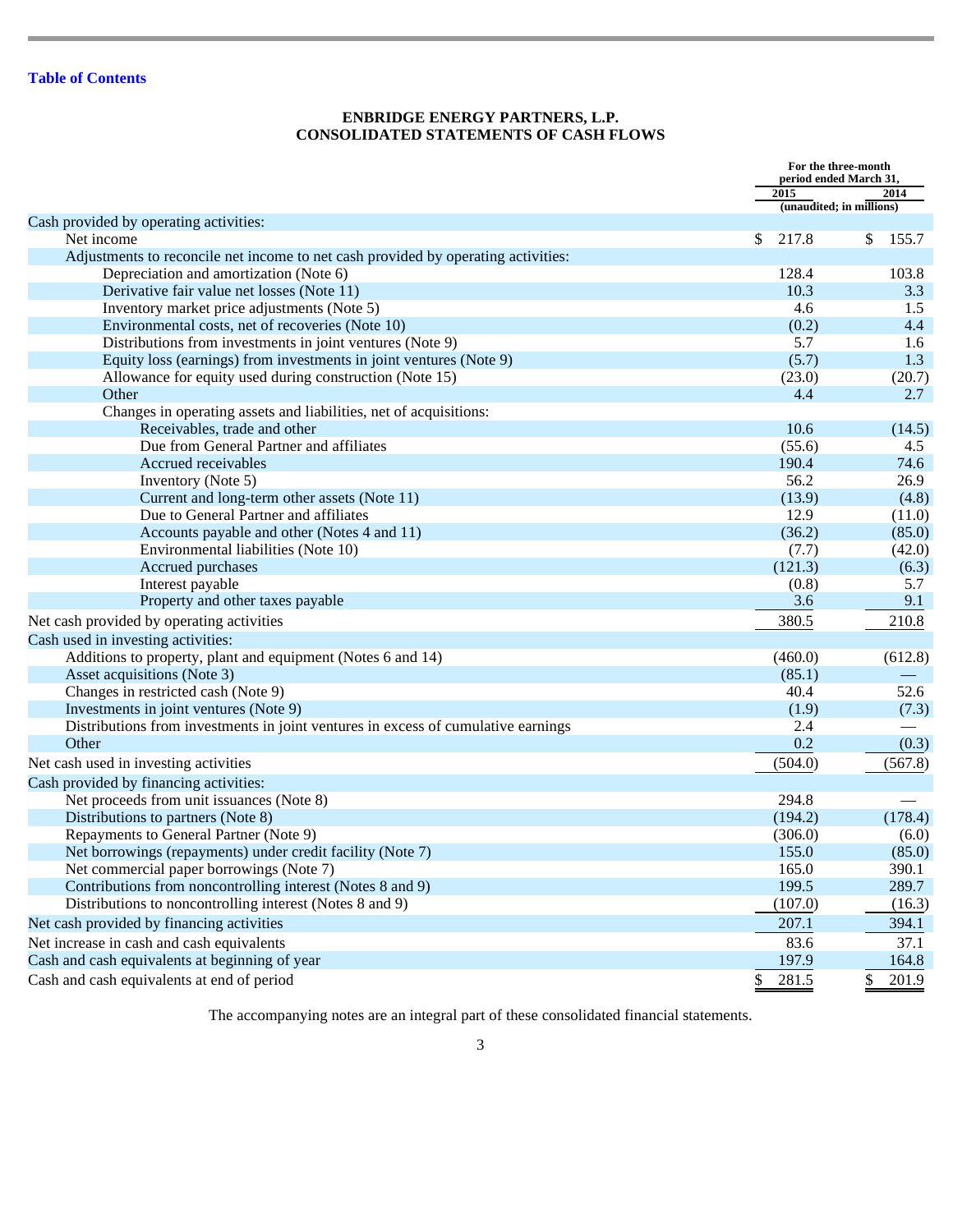# **ENBRIDGE ENERGY PARTNERS, L.P. CONSOLIDATED STATEMENTS OF FINANCIAL POSITION**

|                                                                                                             |                   | December 31,             |
|-------------------------------------------------------------------------------------------------------------|-------------------|--------------------------|
|                                                                                                             | March 31,<br>2015 | 2014                     |
|                                                                                                             |                   | (unaudited; in millions) |
| <b>ASSETS</b>                                                                                               |                   |                          |
| Current assets:                                                                                             |                   |                          |
| Cash and cash equivalents (Note 4)                                                                          | \$<br>281.5       | $\mathbb{S}$<br>197.9    |
| Restricted cash (Notes 9 and 11)                                                                            | 74.6              | 97.0                     |
| Receivables, trade and other, net of allowance for doubtful accounts of \$1.8 million at March 31, 2015 and |                   |                          |
| December 31, 2014 (Note 10)                                                                                 | 35.6              | 46.2                     |
| Due from General Partner and affiliates                                                                     | 97.1              | 41.4                     |
| Accrued receivables                                                                                         | 69.9              | 260.3                    |
| Inventory (Note 5)                                                                                          | 33.4              | 94.2                     |
| Other current assets (Note 11)                                                                              | 194.6             | 218.4                    |
|                                                                                                             | 786.7             | 955.4                    |
| Property, plant and equipment, net (Notes 6 and 15)                                                         | 16,157.9          | 15,692.7                 |
| Goodwill                                                                                                    | 246.7             | 246.7                    |
| Intangible assets, net                                                                                      | 285.1             | 254.8                    |
| Other assets, net (Note 11)                                                                                 | 580.3             | 597.3                    |
|                                                                                                             | \$18,056.7        | \$17,746.9               |
| <b>LIABILITIES AND PARTNERS' CAPITAL</b>                                                                    |                   |                          |
| <b>Current liabilities:</b>                                                                                 |                   |                          |
| Due to General Partner and affiliates (Note 9)                                                              | \$<br>156.6       | \$<br>143.7              |
| Accounts payable and other (Notes 4, 11 and 15)                                                             | 857.8             | 777.7                    |
| Environmental liabilities (Note 10)                                                                         | 125.4             | 141.7                    |
| Accrued purchases                                                                                           | 254.4             | 375.7                    |
| Interest payable                                                                                            | 73.8              | 74.6                     |
| Property and other taxes payable (Note 12)                                                                  | 100.1             | 96.5                     |
| Note payable to General Partner (Note 9)                                                                    |                   | 306.0                    |
|                                                                                                             | 1,568.1           | 1,915.9                  |
| Long-term debt (Note 7)                                                                                     | 6,995.5           | 6,675.2                  |
| Due to General Partner and affiliates (Note 9)                                                              | 170.8             | 148.3                    |
| Other long-term liabilities (Notes 10, 11 and 12)                                                           | 351.3             | 278.1                    |
|                                                                                                             |                   |                          |
|                                                                                                             | 9,085.7           | 9,017.5                  |
| Commitments and contingencies (Note 10)                                                                     |                   |                          |
| Partners' capital: (Notes 8 and 9)                                                                          |                   |                          |
| Series 1 preferred units (48,000,000 authorized and issued at March 31, 2015 and December 31, 2014)         | 1,179.5           | 1,175.6                  |
| Class D units (66,100,000 authorized and issued at March 31, 2015 and December 31, 2014)                    | 2,516.8           | 2,516.8                  |
| Class E units (18,114,975 authorized and issued at March 31, 2015)                                          | 778.0             |                          |
| Class A common units (262,208,428 and 254,208,428 authorized and issued at March 31, 2015 and               |                   |                          |
| December 31, 2014, respectively)                                                                            | 208.8             | 235.5                    |
| Class B common units (7,825,500 authorized and issued at March 31, 2015 and December 31, 2014)              | 0.1               |                          |
| i-units (69,343,562 and 68,305,187 authorized and issued at March 31, 2015 and December 31, 2014,           |                   |                          |
| respectively)                                                                                               | 609.6             | 712.6                    |
| Incentive distribution units (1,000 authorized and issued at March 31, 2015 and December 31, 2014)          | 493.2             | 493.0                    |
| <b>General Partner</b>                                                                                      | 194.1             | 198.3                    |
| Accumulated other comprehensive loss (Note 11)                                                              | (357.5)           | (211.4)                  |
| Total Enbridge Energy Partners, L.P. partners' capital                                                      | 5,622.6           | 5,120.4                  |
| Noncontrolling interest (Note 9)                                                                            | 3,348.4           | 3,609.0                  |
| Total partners' capital                                                                                     | 8,971.0           | 8,729.4                  |
|                                                                                                             | \$18,056.7        | \$17,746.9               |

The accompanying notes are an integral part of these consolidated financial statements.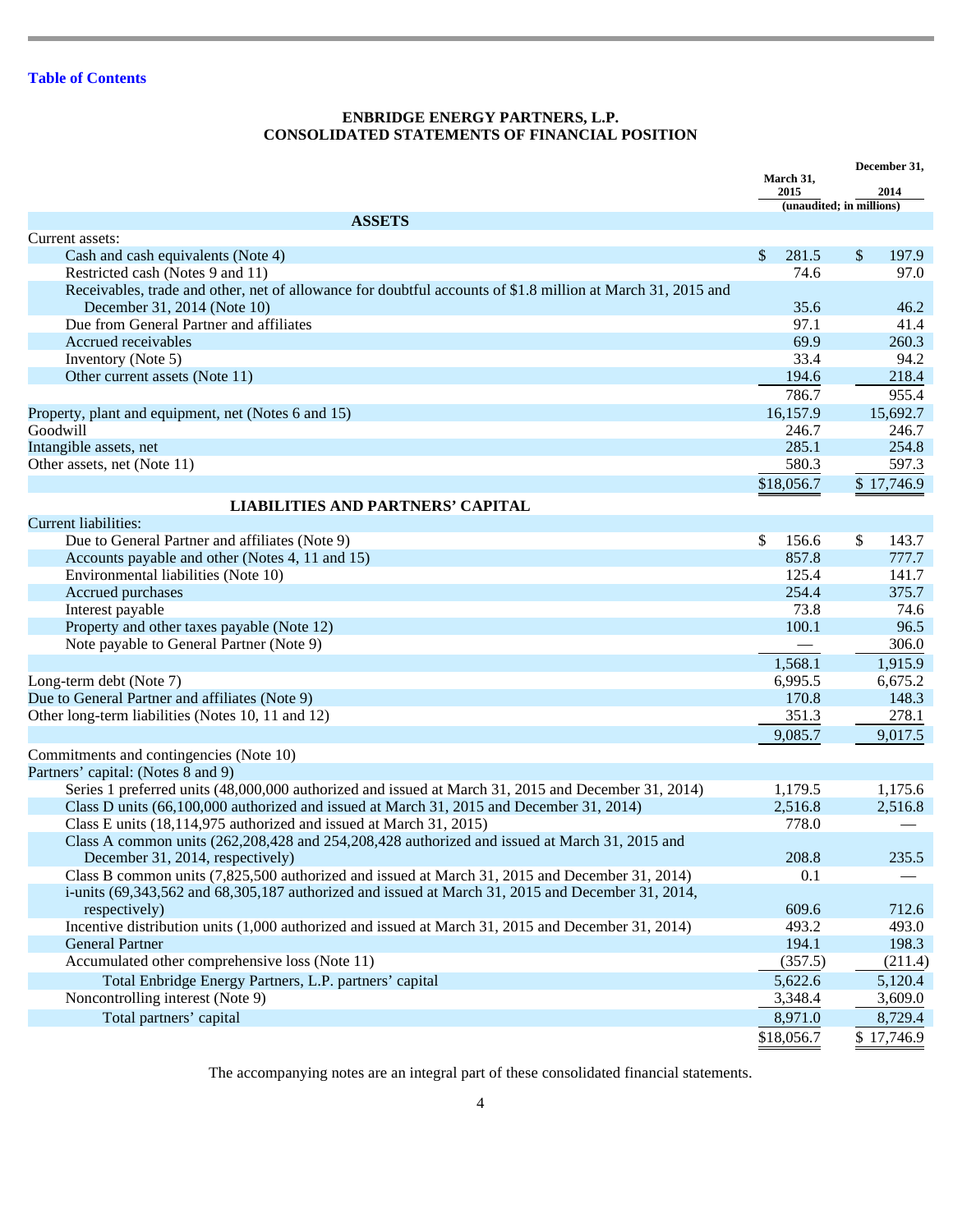# **ENBRIDGE ENERGY PARTNERS, L.P. NOTES TO THE CONSOLIDATED FINANCIAL STATEMENTS (unaudited)**

#### **1. BASIS OF PRESENTATION**

We have prepared the accompanying unaudited interim consolidated financial statements in accordance with accounting principles generally accepted in the United States, or GAAP, for interim consolidated financial information and with the instructions to Form 10-Q and Rule 10-01 of Regulation S-X. Accordingly, the unaudited interim consolidated financial statements do not include all the information and footnotes required by GAAP for complete consolidated financial statements. In the opinion of management, they contain all adjustments, consisting only of normal recurring adjustments, which management considers necessary to present fairly our financial position as of March 31, 2015, our results of operations for the three-month periods ended March 31, 2015 and 2014, and our cash flows for the three-month periods ended March 31, 2015 and 2014. We derived our consolidated statement of financial position as of December 31, 2014, from the audited financial statements included in our Annual Report on Form 10-K for the fiscal year ended December 31, 2014. Our results of operations for the three-month periods ended March 31, 2015 and 2014, should not be taken as indicative of the results to be expected for the full year due to seasonal fluctuations in the supply of and demand for crude oil, seasonality of portions of our natural gas business, timing and completion of our construction projects, maintenance activities, the impact of forward commodity prices and differentials on derivative financial instruments that are accounted for at fair value and the effect of environmental costs and related insurance recoveries on our Lakehead system. Our unaudited interim consolidated financial statements should be read in conjunction with our audited consolidated financial statements and notes thereto presented in our Annual Report on Form 10-K for the fiscal year ended December 31, 2014.

#### **2. NET INCOME PER LIMITED PARTNER UNIT**

We allocate our net income among our Series 1 Preferred Units, or Preferred Units, our General Partner interest and our limited partner units using the two-class method in accordance with applicable authoritative accounting guidance. Under the two-class method, we allocate our net income attributable to our General Partner and our limited partners according to the distribution formula for available cash as set forth in our partnership agreement. We also allocate any earnings in excess of distributions to our General Partner and limited partners utilizing the distribution formula for available cash specified in our partnership agreement. We allocate any distributions in excess of earnings for the period to our General Partner and limited partners based on their sharing of losses of 2% and 98%, respectively, as set forth in our partnership agreement. We calculate distributions to the General Partner and limited partners based upon the distribution rates and percentages set forth in the following table:

| <b>Distribution Targets</b>      | <b>Portion of Quarterly</b><br><b>Distribution Per Unit</b> | <b>Percentage Distributed to</b><br>General Partner and IDUs (1) | <b>Percentage Distributed</b><br>to Limited partners |
|----------------------------------|-------------------------------------------------------------|------------------------------------------------------------------|------------------------------------------------------|
| Minimum Quarterly Distribution   | Up to \$0.5435                                              | 2 %                                                              | 98 %                                                 |
| <b>First Target Distribution</b> | 80.5435 >                                                   | 25 %                                                             | 75 %                                                 |

 For distributions in excess of the Minimum Quarterly Distribution, this percentage includes both the General Partner's distributions of 2% and the distribution to the Incentive Distribution Unit holder, a wholly-owned subsidiary of our General Partner. (1)

# *Equity Restructuring Transaction*

On July 1, 2014, we entered into an equity restructuring transaction, or Equity Restructuring, with the General Partner in which the General Partner irrevocably waived its right to receive cash distributions and allocations of items of income, gain, deduction and loss in excess of 2% in respect of its general partner interest in the incentive distribution rights, or Previous IDRs, in exchange for the issuance to a wholly-owned subsidiary of the General Partner of (i) 66.1 million units of a new class of limited partner interests designated as Class D units, and (ii) 1,000 units of a new class of limited partner interests designated as Incentive Distribution Units, or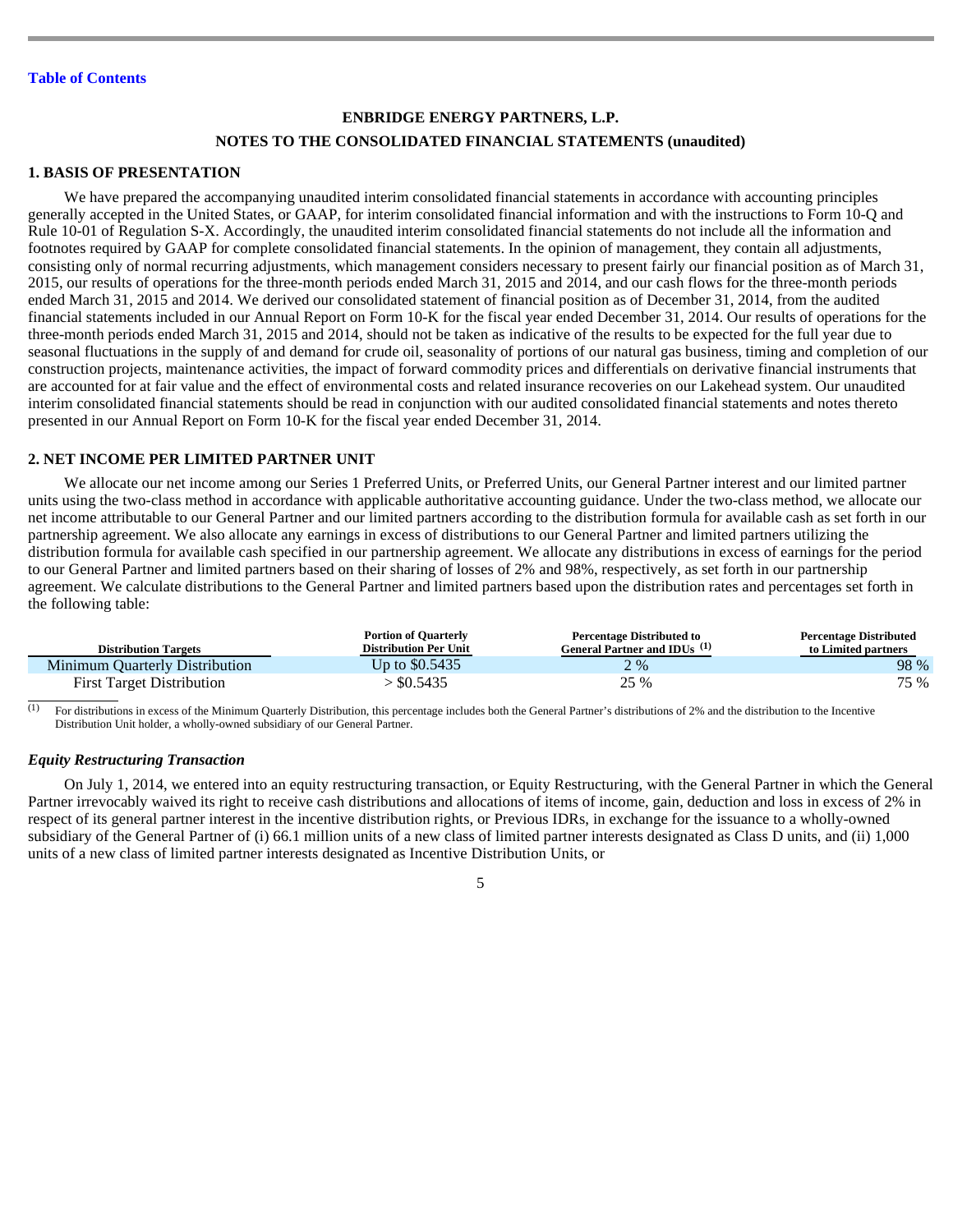IDUs. Prior to this transaction, and for the three-month period ended March 31, 2014, we allocated distributions to the General Partner and limited partners as follows:

| <b>Distribution Targets</b>       | <b>Portion of Quarterly</b><br><b>Distribution Per Unit</b> | <b>Percentage Distributed to</b><br><b>General Partner</b> | <b>Percentage Distributed to</b><br><b>Limited partners</b> |
|-----------------------------------|-------------------------------------------------------------|------------------------------------------------------------|-------------------------------------------------------------|
| Minimum Quarterly Distribution    | Up to $$0.295$                                              | 2 %                                                        | 98 %                                                        |
| <b>First Target Distribution</b>  | $>$ \$0.295 to \$0.35                                       | 15 %                                                       | 85 %                                                        |
| <b>Second Target Distribution</b> | $>$ \$0.35 to \$0.495                                       | 25 %                                                       | 75 %                                                        |
| Over Second Target Distribution   | In excess of $$0.495$                                       | 50 %                                                       | 50 %                                                        |

#### *Alberta Clipper Drop Down*

On January 2, 2015, we completed a transaction to acquire from our General Partner the remaining 66.7% interest in the U.S. portion of the Alberta Clipper Pipeline. The consideration consisted of issuance to the General Partner of 18,114,975 units of a new class of limited partner interests designated as Class E units. For more information, please refer to Note 8. *Partners' Capital* of our consolidated financial statements.

We determined basic and diluted net income per limited partner unit as follows:

|                                                                                               | For the three-month<br>period ended<br>March 31, |                                        |    |         |
|-----------------------------------------------------------------------------------------------|--------------------------------------------------|----------------------------------------|----|---------|
|                                                                                               |                                                  | 2015                                   |    | 2014    |
|                                                                                               |                                                  | (in millions, except per unit amounts) |    |         |
| Net income                                                                                    | $\mathbb{S}$                                     | 217.8                                  | S. | 155.7   |
| Less Net income attributable to:                                                              |                                                  |                                        |    |         |
| Noncontrolling interest                                                                       |                                                  | (51.3)                                 |    | (36.3)  |
| Series 1 preferred unit distributions                                                         |                                                  | (22.5)                                 |    | (22.5)  |
| Accretion of discount on Series 1 preferred units                                             |                                                  | (3.9)                                  |    | (3.6)   |
| Net income attributable to general and limited partner interests in Enbridge Energy Partners, |                                                  |                                        |    |         |
| L.P.                                                                                          |                                                  | 140.1                                  |    | 93.3    |
| Less distributions:                                                                           |                                                  |                                        |    |         |
| Incentive distributions                                                                       |                                                  | (3.4)                                  |    | (33.2)  |
| Distributed earnings attributed to our General Partner                                        |                                                  | (5.0)                                  |    | (3.6)   |
| Distributed earnings attributed to Class D and Class E units                                  |                                                  | (48.0)                                 |    |         |
| Total distributed earnings to our General Partner, Class D and Class E units and              |                                                  |                                        |    |         |
| <b>IDUs</b>                                                                                   |                                                  | (56.4)                                 |    | (36.8)  |
| Total distributed earnings attributed to our common units and i-units                         |                                                  | (193.5)                                |    | (177.7) |
| Total distributed earnings                                                                    |                                                  | (249.9)                                |    | (214.5) |
| Overdistributed earnings                                                                      |                                                  | (109.8)                                |    | (121.2) |
| Weighted average common units and i-units outstanding                                         |                                                  | 332.6                                  |    | 326.4   |
| Basic and diluted earnings per unit:                                                          |                                                  |                                        |    |         |
| Distributed earnings per common unit and i-unit (1)                                           | \$                                               | 0.58                                   | \$ | 0.54    |
| Overdistributed earnings per common unit and i-unit (2)                                       |                                                  | (0.32)                                 |    | (0.36)  |
| Net income per common unit and i-unit (basic and diluted) (3)                                 | \$                                               | 0.26                                   | \$ | 0.18    |

 $\frac{1}{(1)}$  Represents the total distributed earnings to common units and i-units divided by the weighted average number of common units and i-units outstanding for the period. Represents the common units' and i-units' share (98%) of distributions in excess of earnings divided by the weighted average number of common units and i-units outstanding for the (2)

period and overdistributed earnings allocated to the common units and i-units based on the distribution waterfall that is outlined in our partnership agreement.

 For the three-month period ended March 31, 2015, 43,201,310 anti-dilutive Preferred units, 66,100,000 anti-dilutive Class D units and 18,114,975 anti-dilutive Class E units were excluded from the if-converted method of calculating diluted earnings per unit. For the three-month period ended March 31, 2014, 43,201,310 anti-dilutive Preferred units were excluded from the if-converted method of calculating diluted earnings per unit. (3)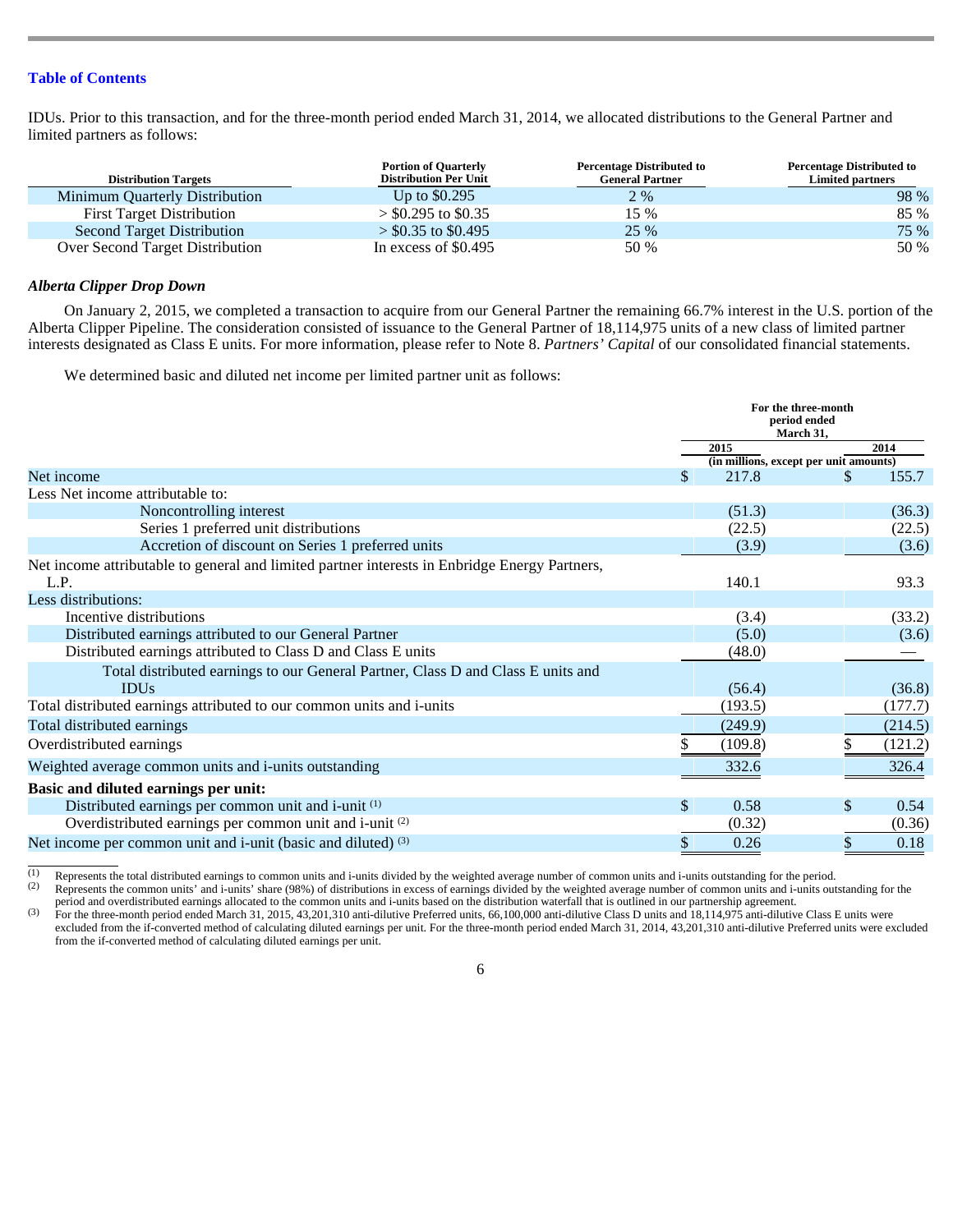#### **3. ACQUISITIONS**

We account for acquisitions using the acquisition method and record the identifiable assets acquired and liabilities assumed at their acquisition-date fair values. We have included the results of operations from this acquisition in our operating results from the acquisition date.

On February 27, 2015, Midcoast Energy Partners, L.P., or MEP, acquired the midstream business of New Gulf Resources, LLC, or NGR, in Leon, Madison and Grimes Counties, Texas for \$85.1 million in cash and a contingent future payment of up to \$17.0 million. Of the \$85.1 million purchase price, \$20.0 million was placed into escrow, pending the resolution of a legal matter and NGR's completion of additional wells connecting to our system. During March 2015, \$2.0 million was released from escrow and paid to NGR. The remaining \$18.0 million in escrow has been classified as "Restricted cash" in our condensed consolidated statement of financial position as of March 31, 2015.

If NGR is able to deliver volumes into the system at certain tiered volume levels over a five-year period, MEP will be obligated to make future tiered payments up to \$17.0 million. This could result in a maximum total purchase price of \$102.1 million. The potential payment is considered contingent consideration. The fair value of this contingent consideration, using a probability-weighted discounted cash flow model is \$2.3 million. The contingent consideration is presented in "Other long-term liabilities" in our statement of financial position as of March 31, 2015 and will be remeasured on a fair value basis each quarter until the performance bonus is paid or expires.

The acquisition consisted of a natural gas gathering system that is currently in operation moving equity and third party production. Funding was provided by us and MEP based on our proportionate ownership percentages in Midcoast Operating, which are 48.4% and 51.6%, respectively. This business is part of our Natural Gas segment.

#### **4. CASH AND CASH EQUIVALENTS**

We extinguish liabilities when a creditor has relieved us of our obligation, which occurs when our financial institution honors a check that the creditor has presented for payment. Accordingly, obligations for which we have made payments that have not yet been presented to the financial institution totaling approximately \$20.5 million at March 31, 2015, and \$17.9 million at December 31, 2014, are included in "Accounts payable and other" on our consolidated statements of financial position. At December 31, 2014, we reclassified book overdrafts of \$40.0 million to "Accounts payable and other" on our consolidated statement of financial position. We did not have any book overdrafts at March 31, 2015.

#### **5. INVENTORY**

Our inventory is comprised of the following:

|                               | March 31, | December 31,  |
|-------------------------------|-----------|---------------|
|                               | 2015      | 2014          |
|                               |           | (in millions) |
| Materials and supplies        | 2.2<br>S  | ۰D            |
| Crude oil inventory           | 8.7       | 13.2          |
| Natural gas and NGL inventory | 22.5      | 78.8          |
|                               | 33.4      | 94.2          |

The "Commodity costs" on our consolidated statements of income includes charges totaling \$4.6 million and \$1.5 million for the threemonth periods ended March 31, 2015 and 2014 respectively, that we recorded to reduce the cost basis of our inventory of natural gas and NGLs, to reflect the current market value.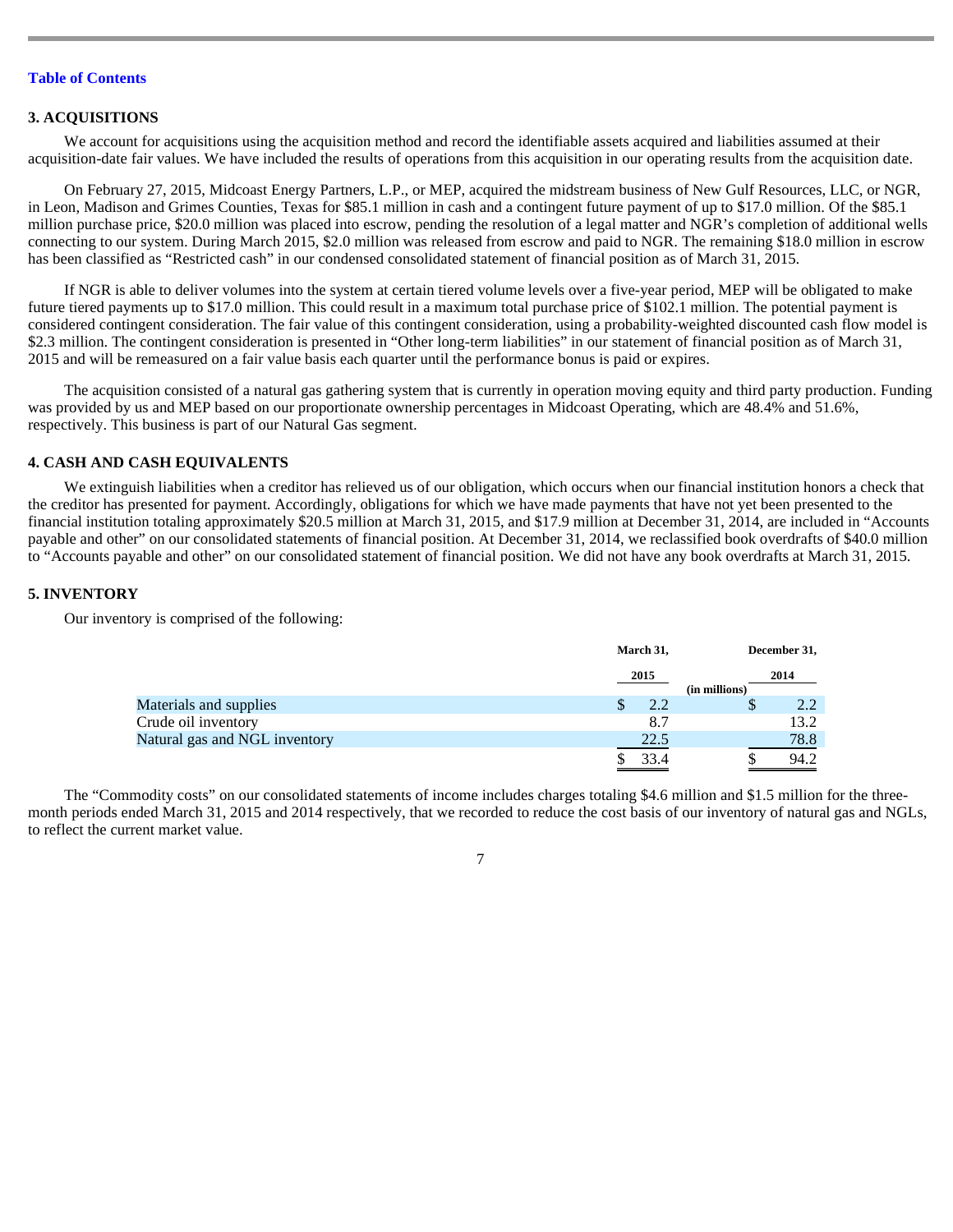# **6. PROPERTY, PLANT AND EQUIPMENT**

Our property, plant and equipment is comprised of the following:

|                                                   |                   | December 31,          |
|---------------------------------------------------|-------------------|-----------------------|
|                                                   | March 31,<br>2015 | 2014                  |
|                                                   |                   | (in millions)         |
| Land                                              | \$<br>45.4        | 44.2<br><sup>\$</sup> |
| Rights-of-way                                     | 861.6             | 851.8                 |
| Pipelines                                         | 9,674.6           | 9,585.4               |
| Pumping equipment, buildings and tanks            | 3,275.7           | 3,126.8               |
| Compressors, meters and other operating equipment | 2,096.6           | 2,072.7               |
| Vehicles, office furniture and equipment          | 426.0             | 413.9                 |
| Processing and treating plants                    | 527.3             | 516.0                 |
| Construction in progress                          | 2,148.5           | 1,857.1               |
| Total property, plant and equipment               | 19,055.7          | 18,467.9              |
| Accumulated depreciation                          | (2,897.8)         | (2,775.2)             |
| Property, plant and equipment, net                | \$16,157.9        | \$15,692.7            |
|                                                   |                   |                       |

# **7. DEBT**

The following table presents the primary components of our outstanding indebtedness with third parties and the weighted average interest rates associated with each component as of March 31, 2015, before the effect of our interest rate hedging activities. Our indebtedness with related parties is discussed in Note 9. *Related Party Transactions.* 

|                                            |                      | March 31,   | December 31,          |
|--------------------------------------------|----------------------|-------------|-----------------------|
|                                            | <b>Interest Rate</b> | 2015        | 2014<br>(in millions) |
| <b>EEP</b> debt obligations:               |                      |             |                       |
| Commercial Paper <sup>(1)</sup>            | 0.713%               | 777.4<br>S. | \$<br>612.3           |
| Credit Facilities due 2016-2019            | 1.22%-1.28%          | 1,360.0     | 1,160.0               |
| Senior Notes due 2016                      | 5.875%               | 300.0       | 300.0                 |
| Senior Notes due 2018                      | 7.000%               | 100.0       | 100.0                 |
| Senior Notes due 2018                      | 6.500%               | 400.0       | 400.0                 |
| Senior Notes due 2019                      | 9.875%               | 500.0       | 500.0                 |
| Senior Notes due 2020                      | 5.200%               | 500.0       | 500.0                 |
| Senior Notes due 2021                      | 4.200%               | 600.0       | 600.0                 |
| Senior Notes due 2028                      | 7.125%               | 100.0       | 100.0                 |
| Senior Notes due 2033                      | 5.950%               | 200.0       | 200.0                 |
| Senior Notes due 2034                      | 6.300%               | 100.0       | 100.0                 |
| Senior Notes due 2038                      | 7.500%               | 400.0       | 400.0                 |
| Senior Notes due 2040                      | 5.500%               | 550.0       | 550.0                 |
| Junior subordinated notes due 2067         | 8.050%               | 400.0       | 400.0                 |
| <b>MEP</b> debt obligations:               |                      |             |                       |
| <b>MEP Credit Agreement</b>                | 2.675%               | 315.0       | 360.0                 |
| MEP Series A Senior Notes due 2019         | 3.560%               | 75.0        | 75.0                  |
| MEP Series B Senior Notes due 2021         | 4.040%               | 175.0       | 175.0                 |
| MEP Series C Senior Notes due 2024         | 4.420%               | 150.0       | 150.0                 |
| <b>Total Principal of Debt Obligations</b> |                      | 7,002.4     | 6,682.3               |
| Other:                                     |                      |             |                       |
| <b>Unamortized Discount</b>                |                      | (6.9)       | (7.1)                 |
| <b>Total Long Term Debt</b>                |                      | \$6,995.5   | \$<br>6,675.2         |

 $\frac{1}{(1)}$ Individual issuances of commercial paper generally mature in 90 days or less, but are supported by our Credit Facilities and are therefore considered long-term debt.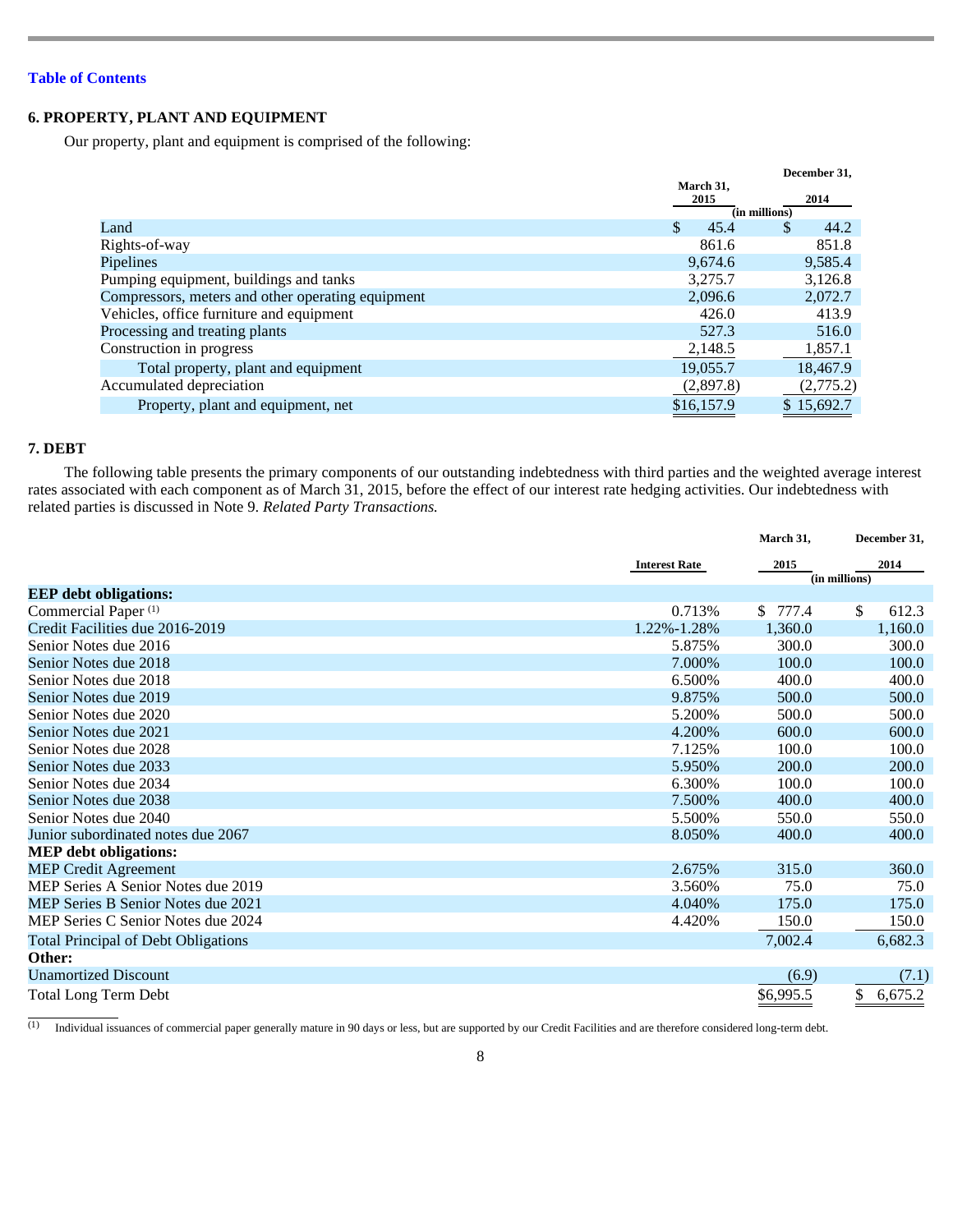#### *Interest Cost*

Our interest cost for the three-month periods ended March 31, 2015, and 2014, is comprised of the following:

|                        | For the three-month<br>period ended March 31, |               |      |
|------------------------|-----------------------------------------------|---------------|------|
|                        | 2015                                          |               | 2014 |
|                        |                                               | (in millions) |      |
| Interest expense       | 48.3                                          |               | 76.9 |
| Interest capitalized   | 12.2                                          |               | 13.9 |
| Interest cost incurred | 60.5                                          |               | 90.8 |

The \$28.6 million decrease in interest expense for the three-month period ended March 31, 2015, as compared with the same period in 2014 was due to changes to interest expense from ineffectiveness on hedging instruments.

#### *Credit Facilities and Commercial Paper*

We have a committed multi-year senior unsecured revolving credit facility, which we refer to as the Credit Facility, and a 364-day credit agreement, which we refer to as the 364-Day Credit Facility. We refer to our Credit Facility and our 364-Day Credit Facility as the Credit Facilities. The Credit Facility permits aggregate borrowings of up to, at any one time outstanding, \$1.975 billion. The maturity date on the Credit Facility is September 26, 2019; however, \$175.0 million of commitments will expire on the original maturity date of September 26, 2018.

The 364-Day Credit Facility matures on July 3, 2015 and provides aggregate lending commitments of up to \$650.0 million: (1) on a revolving basis for a 364-day period, extendible annually at the lenders' discretion, and (2) for a 364-day term on a non-revolving basis following the expiration of all revolving periods. Together, the Credit Facilities provide an aggregate amount of approximately \$2.625 billion of bank credit, as of March 31, 2015, which we use to fund our general activities and working capital needs.

In addition, we have a credit agreement with Enbridge (U.S.) Inc., an affiliate of Enbridge, or the EUS 364-day Credit Facility, that permits aggregate borrowing of up to, at any one time outstanding, \$750.0 million, which is discussed in Note 9. *Related Party Transactions* .

We have a commercial paper program that provides for the issuance of up to an aggregate principal amount of \$1.5 billion of commercial paper and is supported by our Credit Facilities. We access the commercial paper market primarily to provide temporary financing for our operating activities, capital expenditures and acquisitions when the available interest rates we can obtain are lower than the rates available under our Credit Facilities. At March 31, 2015, we had approximately \$777.4 million in principal amount of commercial paper outstanding at a weighted average interest rate of 0.71%, excluding the effect of our interest rate hedging activities. Under our commercial paper program, we had net borrowings of approximately \$165.0 million during the three-month period ended March 31, 2015, which includes gross borrowings of \$2,807.2 million and gross repayments of \$2,642.2 million. At December 31, 2014, we had approximately \$612.3 million in principal amount of commercial paper outstanding at a weighted average interest rate of 0.50%, excluding the effect of our interest rate hedging activities. Our policy is to limit the amount of commercial paper we can issue by the amounts available under our Credit Facility up to an aggregate principal amount of \$1.5 billion.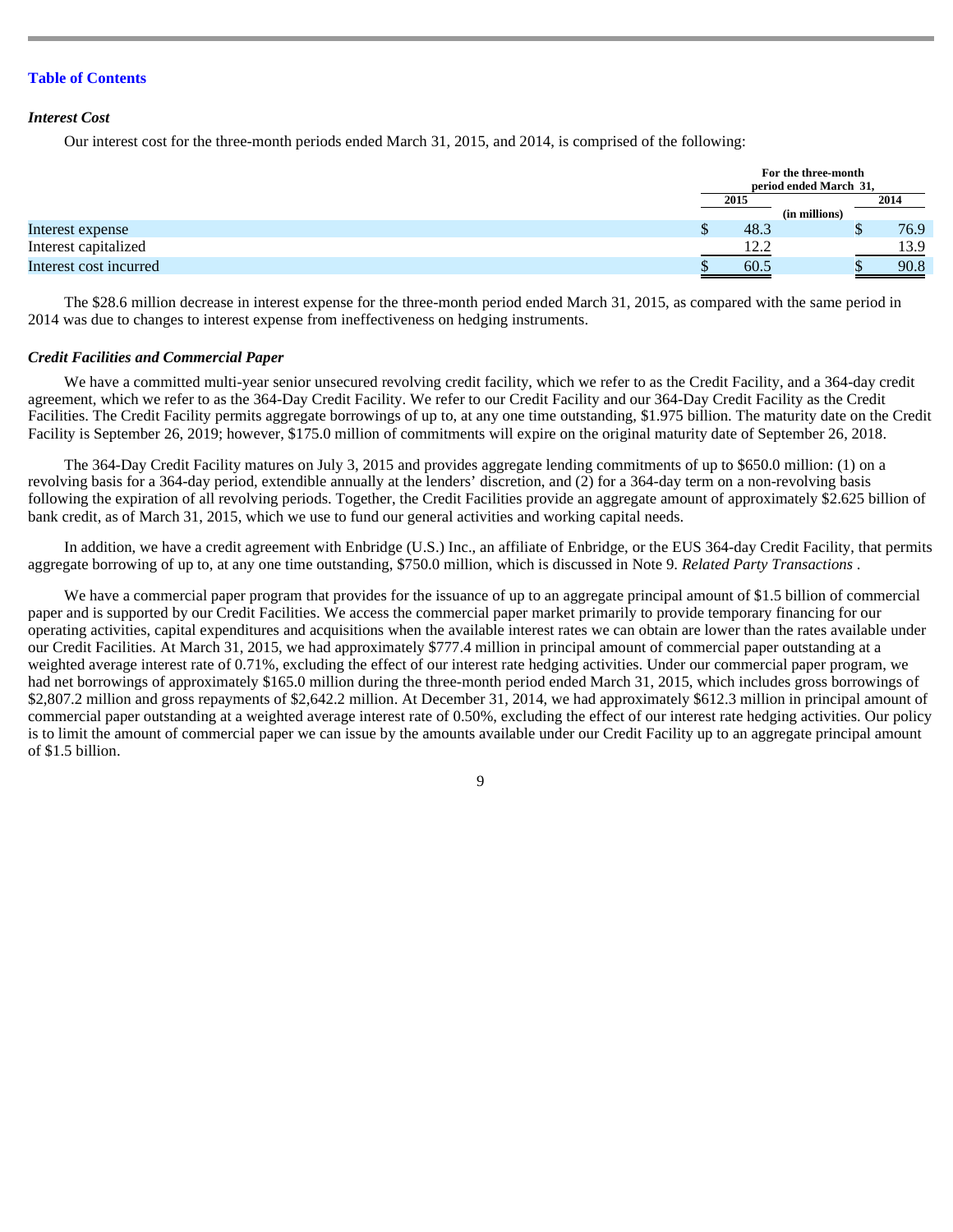We have an uncommitted letter of credit arrangement, pursuant to which the lender may, on a discretionary basis and with no commitment, agree to issue standby letters of credit upon our request. The aggregate amount of this uncommitted letter of credit is not to exceed \$220.0 million. While the letter of credit arrangement is uncommitted and issuance of letters of credit is at the lender's sole discretion, we view this arrangement as a liquidity enhancement as it allows us to potentially reduce our reliance on utilizing our committed Credit Facilities for issuance of letters of credit to support our hedging activities.

The amounts we may borrow under the terms of our Credit Facilities are reduced by the face amount of our letters of credit outstanding. Our policy is to maintain availability at any time under our Credit Facilities amounts that are at least equal to the amount of commercial paper that we have outstanding at any time.

Taking that policy into account, at March 31, 2015, we have approximately \$877.4 million available under the terms of our Credit Facilities and the EUS 364-day Credit Facility, determined as follows:

| (in millions) |
|---------------|
| \$2,625.0     |
| 750.0         |
| 1,360.0       |
| 777.4         |
|               |
| 360.2         |
| 877.4         |
|               |

 $\frac{1}{(1)}$ Refer to Note 9. *Related Party Transactions* for further details regarding the EUS 364-day Credit Facility.

As of March 31, 2015, we were in compliance with the terms of all of our financial covenants under the Credit Facilities and the EUS 364 day Credit Facility.

#### *MEP Credit Agreement*

MEP, Midcoast Operating, and their material domestic subsidiaries are party to a senior revolving credit facility, which we refer to as the MEP Credit Agreement, which permits aggregate borrowings of up to, at any one time outstanding, \$850.0 million. The original term of the MEP Credit Agreement was three years with an initial maturity date of November 13, 2016, subject to four one-year requests for extensions. On September 30, 2014, MEP amended the MEP Credit Agreement to extend the maturity date from November 13, 2016, to September 30, 2017; however, \$140.0 million of commitments will expire on the original maturity date of November 13, 2016.

At March 31, 2015, MEP had \$315.0 million in outstanding borrowings under the MEP Credit Agreement at a weighted average interest rate of 2.7%. Under the MEP Credit Agreement, MEP had net repayments of approximately \$45.0 million during the three-month period ended March 31, 2015, which includes gross borrowings of \$1,150.0 million and gross repayments of \$1,195.0 million. As of March 31, 2015, MEP was in compliance with the terms of its financial covenants.

#### *MEP Senior Notes*

MEP's senior notes in the aggregate amount of \$400.0 million were issued in a private placement on September 30, 2014 consist of three tranches: \$75.0 million of 3.56% Series A Senior Notes due in 2019; \$175.0 million of 4.04% Series B Senior Notes due in 2021; and \$150.0 million of 4.42% Series C Senior Notes due in 2024, collectively the Notes. All of the Notes pay interest semi-annually on March 31 and September 30, commencing on March 31, 2015. At March 31, 2015, MEP was in compliance with the terms of its financial covenants under the purchase agreement.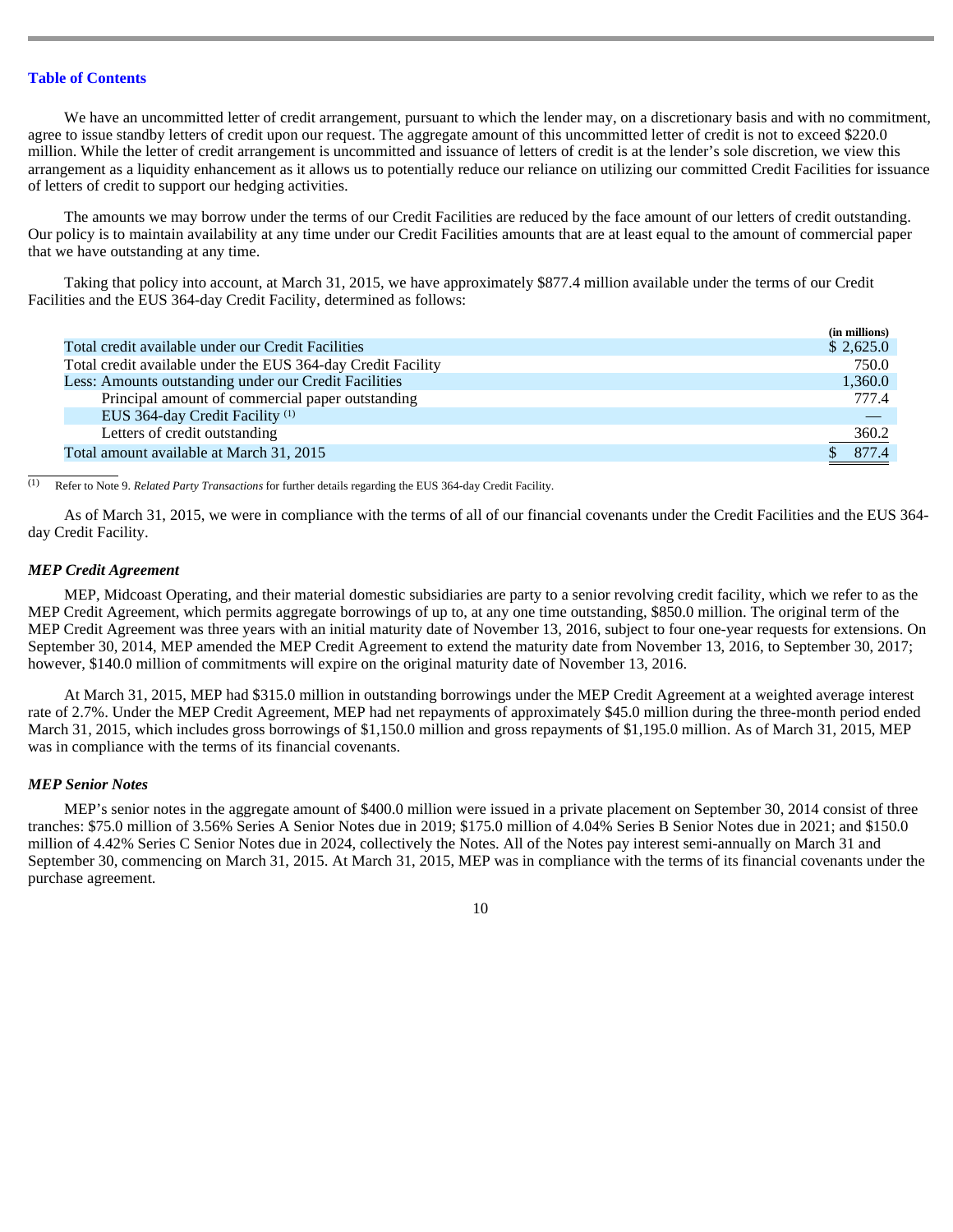#### *Fair Value of Debt Obligations*

The carrying amounts of our outstanding commercial paper, borrowings under our Credit Facilities, and the MEP Credit Agreement approximate their fair values at March 31, 2015, and December 31, 2014, respectively, due to the short-term nature and frequent repricing of the amounts outstanding under these obligations. The fair value of our outstanding commercial paper and borrowings under our Credit Facilities and the MEP Credit Agreement are included with our long-term debt obligations above since we have the ability and the intent to refinance the amounts outstanding on a long-term basis.

The approximate fair values of our fixed-rate debt obligations was \$5.2 billion and \$5.1 billion at March 31, 2015, and December 31, 2014, respectively. We determined the approximate fair values using a standard methodology that incorporates pricing points that are obtained from independent, third-party investment dealers who actively make markets in our debt securities. We use these pricing points to calculate the present value of the principal obligation to be repaid at maturity and all future interest payment obligations for any debt outstanding. The fair value of our long-term debt obligations is categorized as Level 2 within the fair value hierarchy.

#### **8. PARTNERS' CAPITAL**

#### *Distribution to Partners*

The following table sets forth our distributions, as approved by the board of directors of Enbridge Energy Management, or Enbridge Management, during the three-month period ended March 31, 2015.

|                         |                    |                             |                     |                                        |               | Amount of           |                 |                     |
|-------------------------|--------------------|-----------------------------|---------------------|----------------------------------------|---------------|---------------------|-----------------|---------------------|
|                         |                    |                             |                     | Cash                                   |               | <b>Distribution</b> | <b>Retained</b> |                     |
|                         |                    |                             |                     | available                              |               | of i-units to       | from            |                     |
| <b>Distribution</b>     |                    | <b>Distribution</b>         | <b>Distribution</b> | for                                    |               | i-unit              | General         | <b>Distribution</b> |
| <b>Declaration Date</b> | <b>Record Date</b> | <b>Payment Date</b>         | per Unit            | distribution                           | Holders $(1)$ |                     | Partner $(2)$   | of Cash             |
|                         |                    |                             |                     | (in millions, except per unit amounts) |               |                     |                 |                     |
| January 29, 2015        | February 6, $2015$ | February 13, 2015 \$ 0.5700 |                     | 233.9                                  |               | 38.9                | 0.8             | 194.2               |

 $\frac{1}{(1)}$  We issued 1,038,375 i-units to Enbridge Management, the sole owner of our i-units, during 2015 in lieu of cash distributions. (2)

We retained an amount equal to 2% of the i-unit distribution from our General Partner to maintain its 2% general partner interest in us.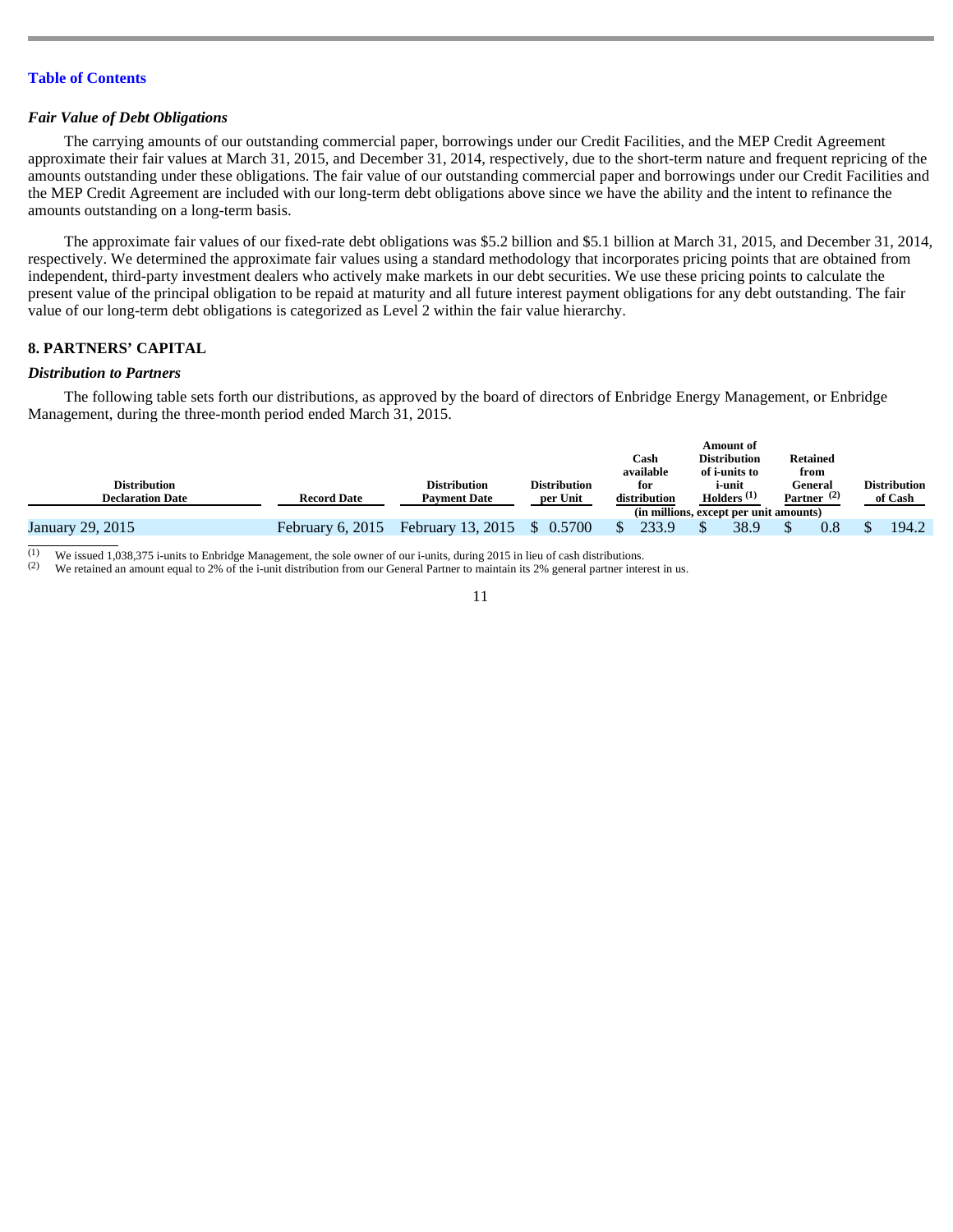#### *Changes in Partners' Capital*

The following table presents significant changes in partners' capital accounts attributable to our General Partner and limited partners as well as the noncontrolling interests in our consolidated subsidiaries, Enbridge Energy, Limited Partnership, or OLP, and MEP, for the threemonth periods ended March 31, 2015 and 2014. The noncontrolling interest in the OLP arises from the joint funding arrangements with our General Partner and its affiliate to finance: (1) expansion of our Lakehead system to transport crude oil to destinations in the Midwest United States, which we refer to as the Eastern Access Projects; and (2) further expansion of our Lakehead system to transport crude oil between Neche, North Dakota and Superior, Wisconsin, which we refer to as the Mainline Expansion Projects. Noncontrolling interest in MEP arises from its public unitholders' ownership interests in MEP.

|                                                                                                           | For the three-month<br>period ended<br>March 31, |                           |
|-----------------------------------------------------------------------------------------------------------|--------------------------------------------------|---------------------------|
|                                                                                                           | 2015<br>$(n$ millions)                           | 2014                      |
| <b>Series 1 Preferred interests</b>                                                                       |                                                  |                           |
| Beginning balance                                                                                         | \$1,175.6                                        | \$1,160.7                 |
| Net income                                                                                                | 22.5                                             | 22.5                      |
| Accretion of discount on preferred units                                                                  | 3.9                                              | 3.6                       |
| Distribution payable                                                                                      | (22.5)                                           | (22.5)                    |
| Ending balance                                                                                            | \$1,179.5                                        | $$1,164.3$ <sup>(1)</sup> |
| <b>General and limited partner interests</b>                                                              |                                                  |                           |
| Beginning balance                                                                                         | \$4,156.2                                        | \$4,637.7                 |
| Proceeds from issuance of partnership interests, net of costs                                             | 294.8                                            |                           |
| Net income                                                                                                | 140.1                                            | 93.3                      |
| <b>Distributions</b>                                                                                      | (194.2)                                          | (178.4)                   |
| Acquisition of noncontrolling interest in subsidiary                                                      | 403.7                                            |                           |
| Ending balance                                                                                            | \$4,800.6                                        | $$4,552.6^{(1)}$          |
| Accumulated other comprehensive loss                                                                      |                                                  |                           |
| Beginning balance                                                                                         | \$(211.4)                                        | $\mathbb{S}$<br>(76.6)    |
| Changes in fair value of derivative financial instruments reclassified to earnings                        | (1.0)                                            | 11.2                      |
| Changes in fair value of derivative financial instruments recognized in other comprehensive income (loss) | (145.1)                                          | (81.2)                    |
| Ending balance                                                                                            | \$ (357.5)                                       | \$(146.6)                 |
| <b>Noncontrolling interest</b>                                                                            |                                                  |                           |
| Beginning balance                                                                                         | \$3,609.0                                        | \$1,975.6                 |
| Capital contributions                                                                                     | 199.5                                            | 289.7                     |
| Acquisition of noncontrolling interest in subsidiary                                                      | (403.7)                                          |                           |
| Other comprehensive loss allocated to noncontrolling interest                                             | (0.7)                                            |                           |
| Net income                                                                                                | 51.3                                             | 36.3                      |
| Distributions to noncontrolling interest                                                                  | (107.0)                                          | (16.3)                    |
| Ending balance                                                                                            | \$3,348.4                                        | \$2,285.3                 |
| Total partners' capital at end of period                                                                  | \$8,971.0                                        | \$7,855.6                 |

 $(1)$ After filing our Quarterly Report on Form 10-Q, for the quarterly period ended March 31, 2014, we determined that the beneficial conversion feature of our preferred units in the amount of \$47.7 million was incorrectly presented in the significant changes in our partners' capital table. The presentation error resulted in an understatement of the Series 1 Preferred interests and an overstatement of the General and limited partner interests by \$47.7 million at March 31, 2014. We concluded that this error is immaterial to the prior interim financial statements for the three-month period ended March 31, 2014. This error did not affect our total partners' capital at March 31, 2014, or our cash flows or earnings for the three-month period ended March 31, 2014. We have presented the corrected items for the three-month period ended March 31, 2014.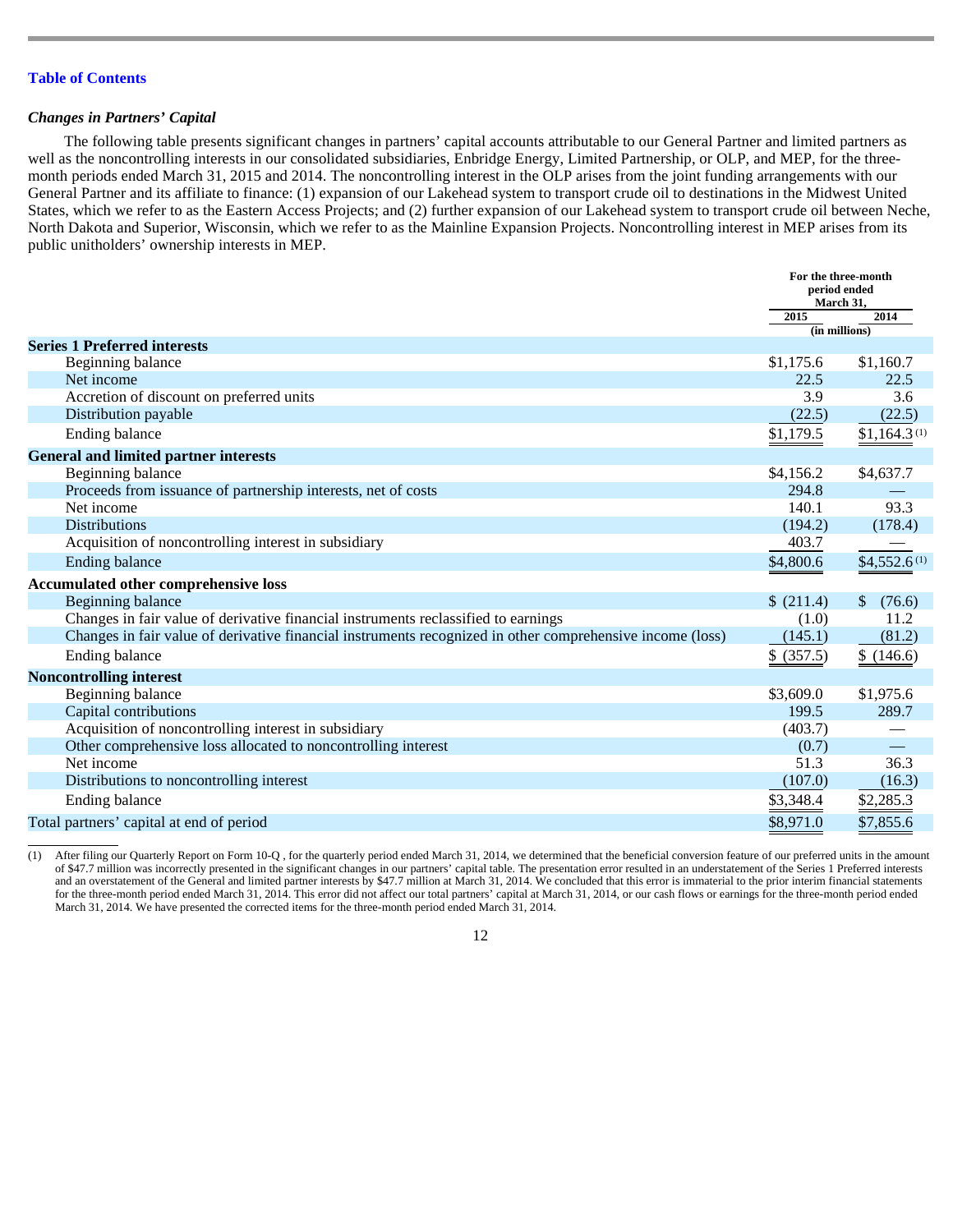#### *Alberta Clipper Drop Down*

On January 2, 2015, we completed a transaction, or the Drop Down, pursuant to which we acquired the remaining 66.7% interest in the U.S. segment of the Alberta Clipper Pipeline from our General Partner. The consideration consisted of approximately 18,114,975 units of a new class of limited partner interests designated as Class E units issued to the General Partner. The Class E units were issued at a notional value of \$38.31 per unit, which was determined based on the trailing five-day volume-weighted average price of our Class A common units as of that date, which was the date on which we and the General Partner entered into a contribution agreement setting forth the terms of the Drop Down. In addition, we repaid the borrowings outstanding of \$306.0 million on the A1 Term Note owed to the General Partner.

The Class E units are entitled to the same distributions as Class A common units held by the public and are convertible into Class A common units on a one-for-one basis at the General Partner's option. The Class E units were not entitled to distributions with respect to the quarter ended December 31, 2014. The Class E units are redeemable at our option after 30 years, if not earlier converted by the General Partner.

The Class E units have a liquidation preference equal to their notional value at December 23, 2014 of \$38.31 per unit. If the aggregate Earnings Before Interest, Taxes, Depreciation and Amortization, or EBITDA, attributable to the Series AC interest in the OLP for calendar years 2015 and 2016 is less than \$265.9 million, then 1,305,142 of the Class E units will be cancelled by us effective as of June 15, 2017, for no consideration and will no longer be deemed outstanding for any purposes under our partnership agreement.

In addition, during each taxable year during the period from January 1, 2015 through December 31, 2037 in which a majority of the Class E units issued on the closing date of the Drop Down remain outstanding, holders of Class A common units, Class B common units and Class D units (including those held by the General Partner) will be specially allocated items of gross income that would otherwise be allocated to holders of Class E units, to the extent that such an amount of gross income exists, in an annual amount equal to \$40.0 million. The annual amount of such allocation will be reduced to \$20.0 million for each taxable year beginning after December 31, 2037.

We recorded the Drop Down as an equity transaction. No loss on the acquisition of the remaining ownership interests in Alberta Clipper was recognized in our consolidated statement of income or comprehensive income. We reduced the carrying value of the related "Noncontrolling interest" in Alberta Clipper of \$403.7 million to zero. In addition, we recorded the Class E units at their fair value of \$767.7 million. We determined the fair value of the Class E units using a market approach based upon the closing price of the Class A common units as of January 2, 2015, adjusted for differences in specific rights such as the liquidation preference granted to the Class E units and other economic factors that would affect the fair value of the Class E units.

The difference of \$364.0 million between the fair value of the Class E units and the carrying value of the noncontrolling interest in Alberta Clipper was recorded as a reduction to the carrying amounts of the capital accounts of the Class A and Class B common units, the i-units and the General Partner interest on a pro rata basis. The recording of this transaction reduced the carrying values of the Class A and Class B common units below zero. Our partnership agreement requires that such capital account deficits are brought back to zero, or "cured," by additional allocations from the capital accounts of the i-units and General Partner interest on a pro-rata basis. As a result the i-units' and General Partner interest's capital balances were reduced by \$46.7 million and \$1.0 million, respectively, to cure the deficit balances in the Class A and Class B common units. This initial curing did not impact earnings allocated to either the i-units or the General Partner interest.

#### *Shelf-Registration Statement*

From time to time, we may seek to satisfy liquidity needs through the issuance of registered debt or equity securities. In February 2015, we filed with the SEC a new shelf registration statement, or the 2015 Shelf, on Form S-3 that replaced our prior shelf registration statement which expired in December 2014. The 2015 Shelf allows us to issue an unlimited amount of equity and debt securities in underwritten public offerings.

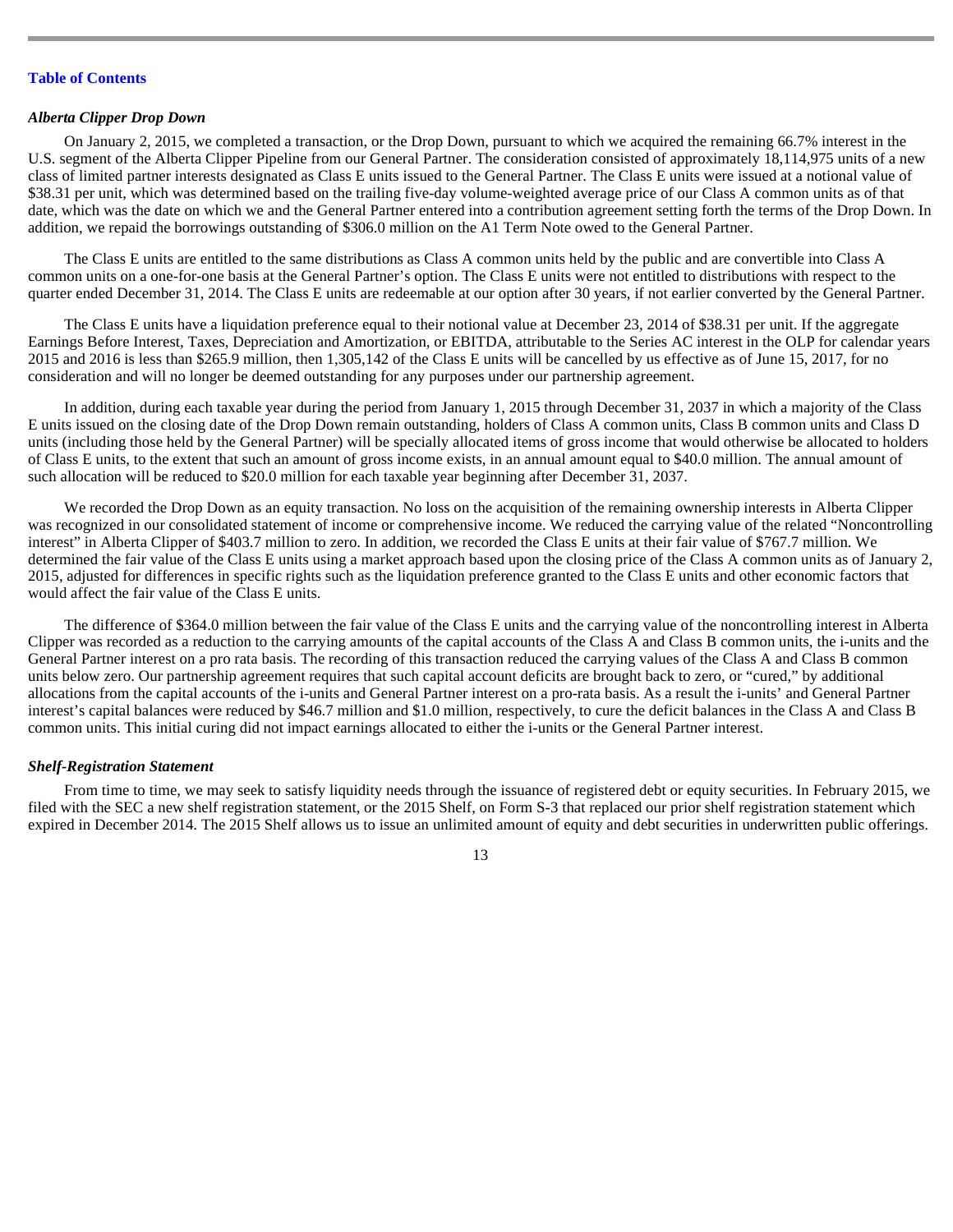#### *Issuance of Class A Common Units*

In March 2015, we sold 8 million Class A common units pursuant to the 2015 Shelf for net proceeds of \$288.8 million. The following table presents the net proceeds from our Class A common unit issuances for the current year. The proceeds from the March 2015 offering were used to fund a portion of our capital expansion projects and for general partnership purposes.

|                                                 |                       |                            |                    | <b>Net Proceeds</b> |  |  |
|-------------------------------------------------|-----------------------|----------------------------|--------------------|---------------------|--|--|
| Number of                                       |                       |                            |                    | Including           |  |  |
| <b>Class A</b>                                  | <b>Offering Price</b> | <b>Net Proceeds</b>        | General            | General             |  |  |
| common units                                    | per Class A           | to the                     | Partner            | Partner             |  |  |
| <b>Issued</b>                                   | common unit           | Partnership <sup>(1)</sup> | Contribution $(2)$ | Contribution        |  |  |
| (in millions, except units and per unit amount) |                       |                            |                    |                     |  |  |
| 8,000,000                                       | 36.70                 | 288.8                      | 6.0                | 294.8               |  |  |
|                                                 |                       |                            |                    |                     |  |  |

 $\frac{1}{(1)}$ Net of underwriters' fees and discounts, commissions and issuance expenses.

 Contributions made by the General Partner to maintain its 2% general partner interest. (2)

#### **9. RELATED PARTY TRANSACTIONS**

#### *Administrative and Workforce Related Services*

We do not directly employ any of the individuals responsible for managing or operating our business, nor do we have any directors. Enbridge and its affiliates provide management and we obtain managerial, administrative, operational and workforce related services from our General Partner, Enbridge Management and affiliates of Enbridge pursuant to service agreements among our General Partner, Enbridge Management, affiliates of Enbridge, and us. Pursuant to these service agreements, we have agreed to reimburse our General Partner, Enbridge Management and affiliates of Enbridge for the cost of managerial, administrative, operational and director services they provide to us. Where directly attributable, the cost of all compensation, benefits expenses and employer expenses for these employees are charged directly by Enbridge to the appropriate affiliate. Enbridge does not record any profit or margin for the administrative and operational services charged to us.

The affiliate amounts incurred by us for services received pursuant to the services agreements are reflected in "Operating and administrative—affiliate" on our consolidated statements of income.

#### *Financing Transactions with Affiliates*

#### *EUS 364-day Credit Facility*

On March 9, 2015, we entered into an unsecured revolving 364-day credit agreement, which we refer to as the EUS 364-day Credit Facility, with Enbridge (U.S.) Inc., or EUS. The EUS 364-day Credit Facility is a committed senior unsecured revolving credit facility that permits aggregate borrowings of up to, at any one time outstanding, \$750 million, (i) on a revolving basis for a 364-day period and (ii) for a 364 day term on a non-revolving basis following the expiration of the revolving period. Loans under the EUS 364-day Credit Facility accrue interest based, at our election, on either the Eurocurrency rate or a base rate, in each case, plus an applicable margin. The EUS 364-day Credit Facility terminates on March 7, 2016 and including the option to term the revolving loan for a period of 364-days following the termination date, the credit facility becomes non-revolving thus extending the term to March 6, 2017. There is no outstanding balance as of March 31, 2015 under the EUS 364-day Credit Facility.

The commitment under the EUS 364-day Credit Facility may be permanently reduced by EUS, from time to time, by up to an amount equal to the net cash proceeds to us from the sale by us of (i) debt or equity securities in a registered public offering, or (ii) limited partnership interests in Midcoast Operating to MEP.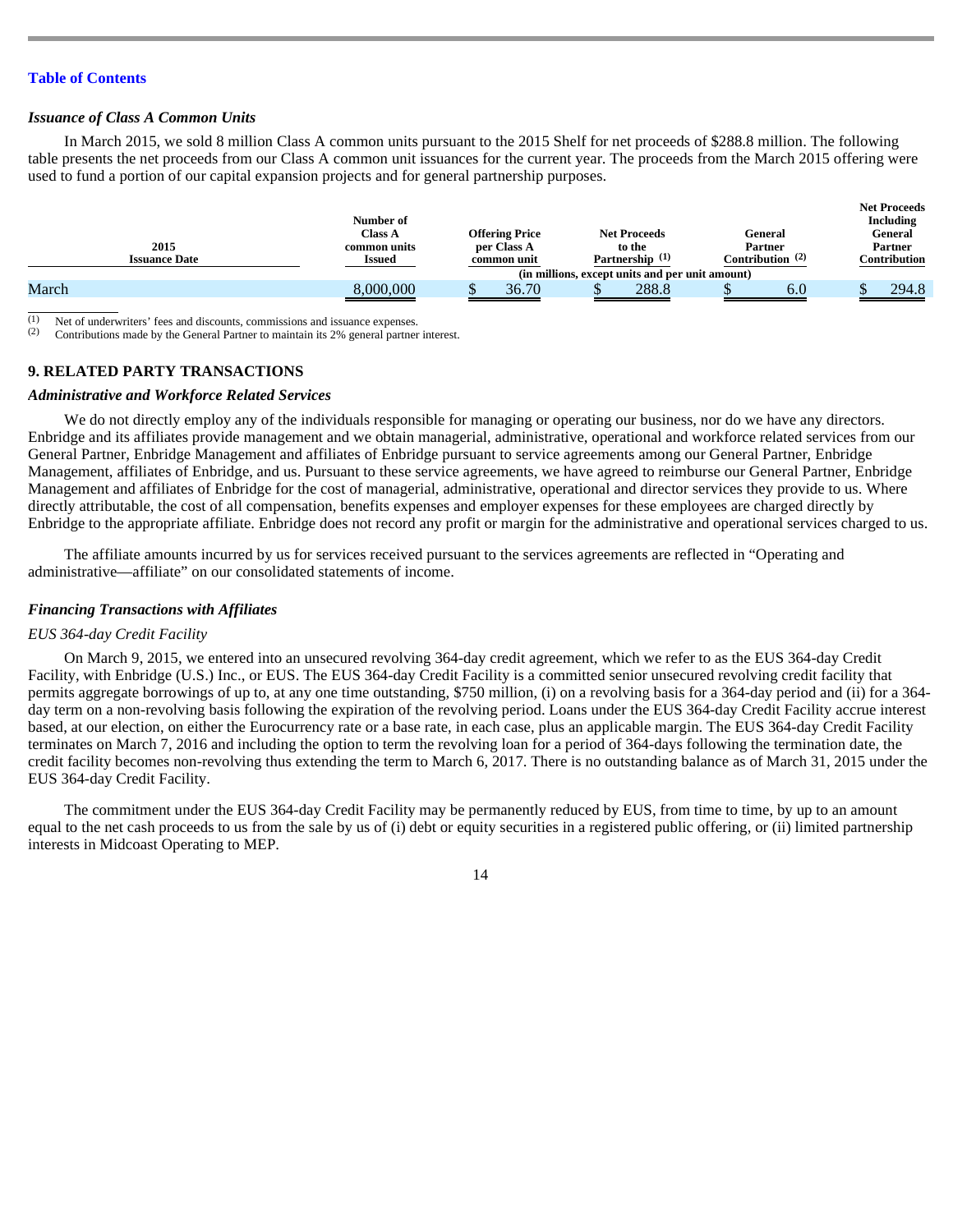#### *Distribution from MEP*

The following table presents distributions paid by MEP to its Class A common unitholders and us during the three-month period ended March 31, 2015, representing the noncontrolling interest in MEP.

|                                                |                                            | <b>Amount Paid to</b> |               |                                                      |                                         |
|------------------------------------------------|--------------------------------------------|-----------------------|---------------|------------------------------------------------------|-----------------------------------------|
| <b>Distribution</b><br><b>Declaration Date</b> | <b>Distribution</b><br><b>Pavment Date</b> | EEP                   | (in millions) | <b>Amount Paid to the</b><br>noncontrolling interest | <b>Total MEP</b><br><b>Distribution</b> |
| January 28, 2015                               | February 13, 2015                          | ن.ە                   |               | $\sim$<br>$\sim$                                     |                                         |

#### *Distribution to Series AC Interests*

On January 2, 2015, we completed a transaction, or the Drop Down, pursuant to which we acquired the remaining 66.7% interest in the U.S. segment of the Alberta Clipper Pipeline from our General Partner.

The following table presents the final ownership distribution for the fourth quarter of 2014 paid by the OLP to our General Partner and its affiliate during the three-month period ended March 31, 2015, representing the noncontrolling interest in the Series AC, and to us, as the holders of the Series AC general and limited partner interests. The distributions were declared by the board of directors of Enbridge Management, acting on behalf of Enbridge Pipelines (Lakehead) L.L.C., the managing general partner of the OLP and the Series AC interests and pursuant to the OLP's partnership agreement, was distributed to Series AC partners of record as of the last day of the fourth quarter.

|                                                | Amount Paid to                             |                                                                               |      |                     |      | <b>Total Series AC</b> |
|------------------------------------------------|--------------------------------------------|-------------------------------------------------------------------------------|------|---------------------|------|------------------------|
| <b>Distribution</b><br><b>Declaration Date</b> | <b>Distribution</b><br><b>Payment Date</b> | Amount paid to the<br>noncontrolling interest<br>Partnership<br>(in millions) |      | <b>Distribution</b> |      |                        |
| January 29, 2015                               | February 13, 2015                          |                                                                               | 13.1 |                     | 27.5 | 41.2                   |

#### *Joint Funding Arrangement for Eastern Access Projects*

The OLP has a series of partnership interests, which we refer to as the EA interests. The EA interests were created to finance projects to increase access to refineries in the U.S. Upper Midwest and in Ontario, Canada for light crude oil produced in western Canada and the United States, which we refer to as the Eastern Access Projects. Our General Partner owns 75% of the EA interests, and projects are jointly funded by our General Partner at 75% and us at 25%.

Our General Partner made equity contributions totaling \$36.8 million and \$178.5 million to the OLP during the three-month periods ended March 31, 2015 and 2014, respectively, to fund its equity portion of the construction costs associated with the Eastern Access Projects.

#### *Distribution to Series EA Interests*

The following table presents distributions paid by the OLP to our General Partner and its affiliate during the three-month period ended March 31, 2015, representing the noncontrolling interest in the Series EA, and to us, as the holders of the Series EA general and limited partner interests. The distributions were declared by the board of directors of Enbridge Management, acting on behalf of Enbridge Pipelines (Lakehead), L.L.C., the managing general partner of the OLP and the Series EA interests.

|                                                |                                            |                                                                              | <b>Amount Paid to</b> |      |                     | <b>Total Series EA</b> |
|------------------------------------------------|--------------------------------------------|------------------------------------------------------------------------------|-----------------------|------|---------------------|------------------------|
| <b>Distribution</b><br><b>Declaration Date</b> | <b>Distribution</b><br><b>Payment Date</b> | <b>Amount Paid to the</b><br>EEF<br>noncontrolling interest<br>(in millions) |                       |      | <b>Distribution</b> |                        |
| <b>January 29, 2015</b>                        | February 13, 2015                          |                                                                              | າາ 1<br>44.L          | 67.C | w                   | 89.3                   |

#### *Joint Funding Arrangement for U.S. Mainline Expansion Projects*

The OLP also has a series of partnership interests, which we refer to as the ME interests. The ME interests were created to finance projects to increase access to the markets of North Dakota and western Canada for light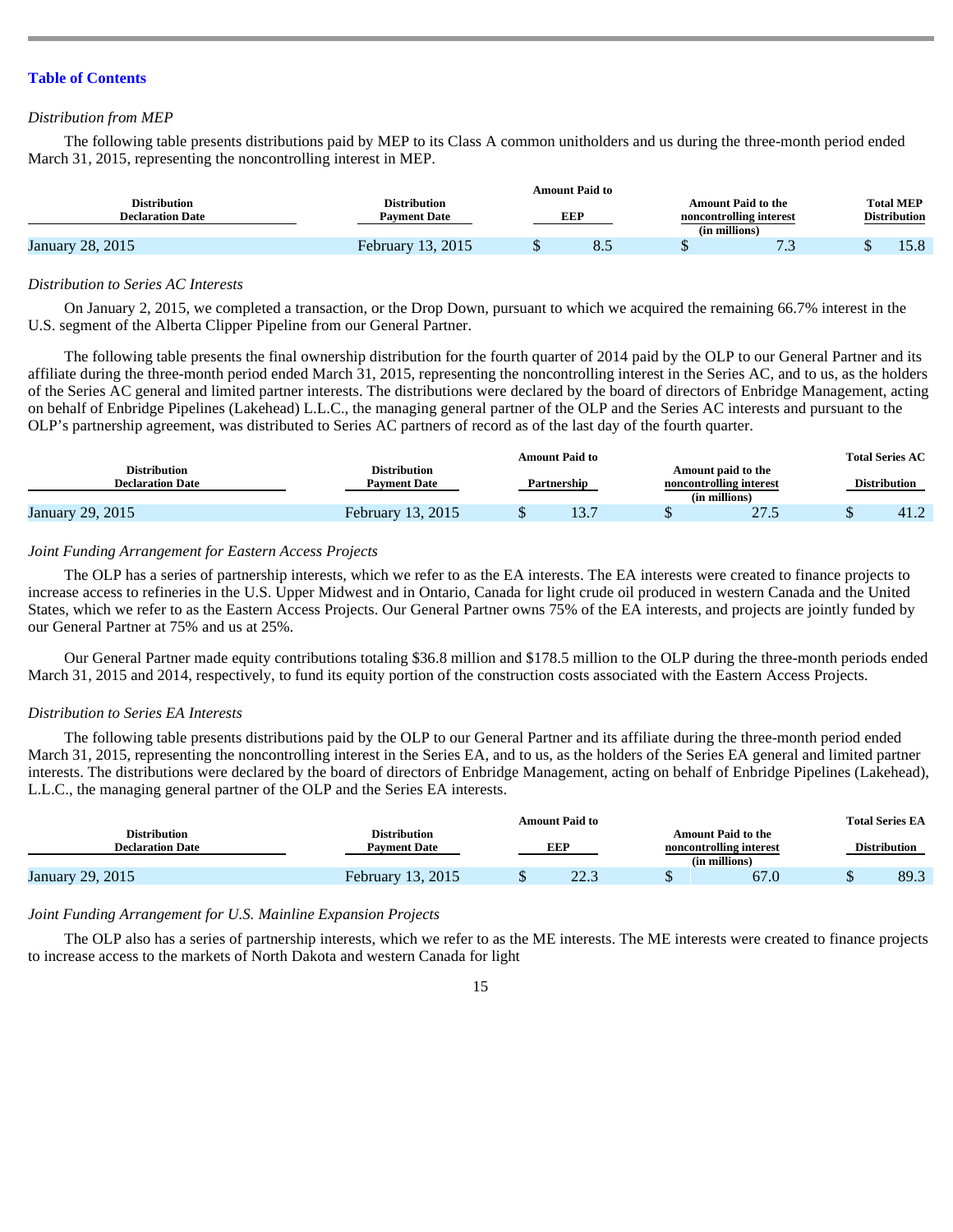oil production on our Lakehead System between Neche, North Dakota and Superior, Wisconsin, which we refer to as our Mainline Expansion Projects. Our General Partner owns 75% of the ME interests, and the projects are jointly funded by our General Partner at 75% and us at 25%, under the Mainline Expansion Joint Funding Agreement, which is similar to the Eastern Access Joint Funding Agreement.

Our General Partner has made equity contributions totaling \$162.7 million and \$74.3 million to the OLP for the three-month periods ended March 31, 2015, and 2014, respectively, to fund its equity portion of the construction costs associated with the Mainline Expansion Projects.

#### *Distribution to Series ME Interests*

The following table presents distributions paid by the OLP to our General Partner and its affiliate during the three-month period ended March 31, 2015, representing the noncontrolling interest in the Series ME, and to us, as the holders of the Series ME general and limited partner interests. The distributions were declared by the board of directors of Enbridge Management, acting on behalf of Enbridge Pipelines (Lakehead), L.L.C., the managing general partner of the OLP and the Series ME interests.

|                                                |                                            |                                                                                     | <b>Amount Paid to</b> |                     | <b>Total Series ME</b> |
|------------------------------------------------|--------------------------------------------|-------------------------------------------------------------------------------------|-----------------------|---------------------|------------------------|
| <b>Distribution</b><br><b>Declaration Date</b> | <b>Distribution</b><br><b>Payment Date</b> | <b>Amount Paid to the</b><br><b>EEP</b><br>noncontrolling interest<br>(in millions) |                       | <b>Distribution</b> |                        |
| January 29, 2015                               | February 13, 2015                          |                                                                                     | 1.0                   | ے .                 | 7.0                    |

#### *Noncontrolling Interests*

The following table presents the components of net income (loss) attributable to noncontrolling interests as presented on our consolidated statements of income:

|                                   |             | For the three-month<br>period ended<br>March 31 |
|-----------------------------------|-------------|-------------------------------------------------|
|                                   | 2015        | 2014                                            |
|                                   |             | (in millions)                                   |
| <b>Alberta Clipper Interests</b>  | (0.8)<br>\$ | 10.1                                            |
| <b>Eastern Access Interests</b>   | 44.8        | 21.6                                            |
| U.S. Mainline Expansion Interests | 16.5        | 4.4                                             |
| Midcoast Energy Partners, L.P.    | (9.2)       | 0.2                                             |
| Total                             | 51.3<br>S.  | 36.3                                            |

#### *Sale of Accounts Receivable*

For the three-month periods ended March 31, 2015 and 2014, we sold and derecognized \$1,095.9 million and \$1,296.7 million, respectively, of receivables to a wholly-owned subsidiary of Enbridge. For the three-month periods ended March 31, 2015 and 2014, we received cash proceeds of \$1,095.6 million and \$1,296.4 million, respectively. As of March 31, 2015, \$363.7 million of the receivables were outstanding and had not been collected on behalf of the Enbridge subsidiary.

Consideration for the receivables sold is equivalent to the carrying value of the receivables less a discount for credit risk. The difference between the carrying value of the receivables sold and the cash proceeds received is recognized in "Operating and administrative-affiliate" expense in our consolidated statements of income. For the three-month periods ended March 31, 2015 and 2014, the cost stemming from the discount on the receivables sold was not material.

As of March 31, 2015 and December 31, 2014, we had \$34.0 million and \$71.9 million, respectively, included in "Restricted cash" on our consolidated statements of financial position, consisting of cash collections related to the receivables sold that have yet to be remitted to the Enbridge subsidiary as of March 31, 2015.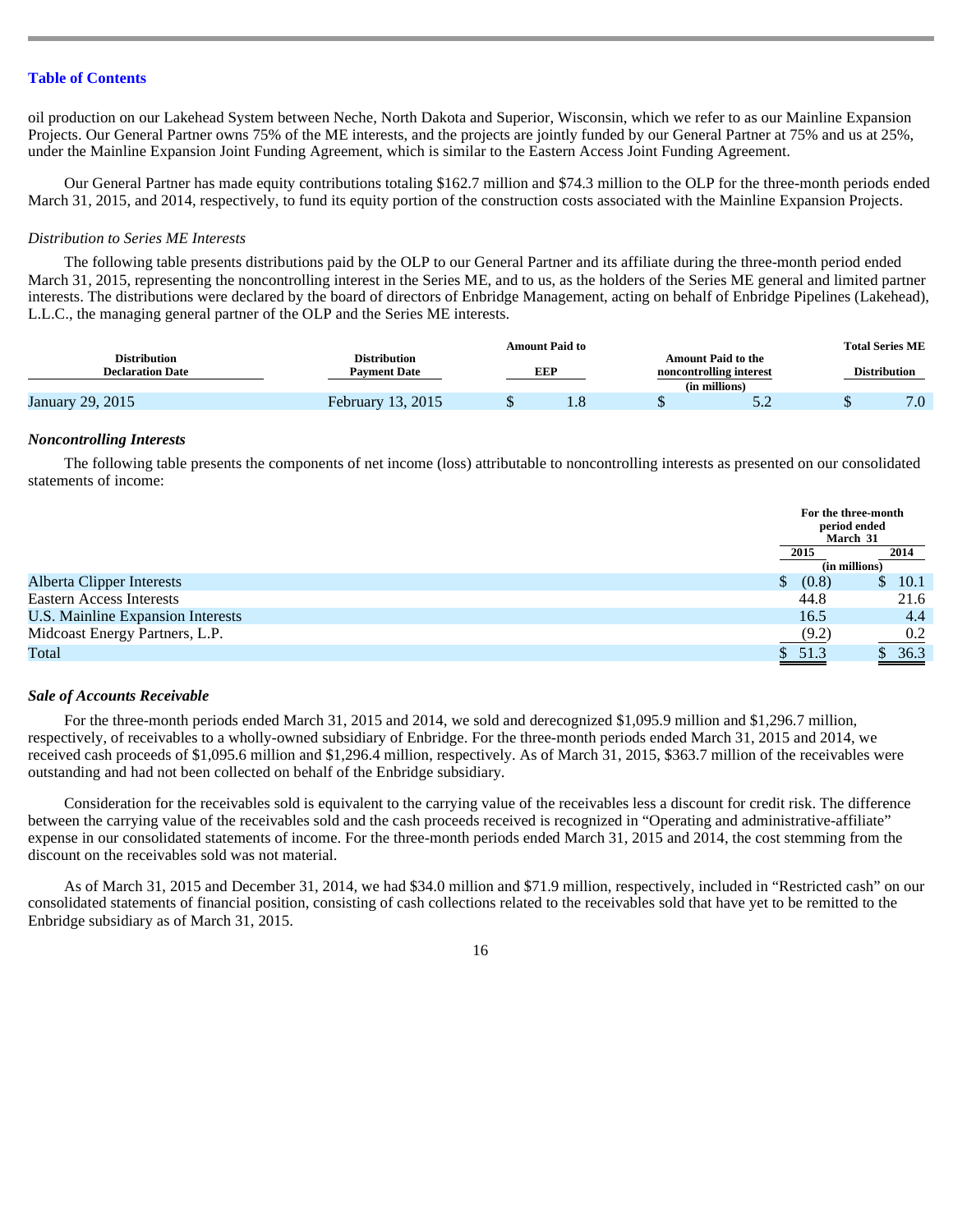#### *Affiliate Revenues and Purchases*

We purchase natural gas from third-parties, which subsequently generates operating revenues from sales to Enbridge and its affiliates. These transactions are entered into at the market price on the date of sale and are presented in "Commodity sales—affiliate" on our Consolidated Statements of Income. We also record operating revenues in our Liquids segment for storage, transportation and terminaling services we provide to affiliates, which are presented in "Transportation and other services—affiliate" on our consolidated statements of income.

We also purchase natural gas from Enbridge and its affiliates for sale to third-parties at market prices on the date of purchase. Purchases of natural gas, NGLs, and crude oil from Enbridge and its affiliates are presented in "Commodity costs—affiliate" on our consolidated statements of income.

#### *Related Party Transactions with Joint Ventures*

We have a 35% aggregate indirect interest in the Texas Express NGL system, which is comprised of two joint ventures with third parties that together include a 593-mile NGL intrastate transportation pipeline and a related NGL gathering system that was placed into service in the fourth quarter of 2013. Our equity investment in the Texas Express NGL system at March 31, 2015 and December 31, 2014, was \$380.1 million and \$380.6 million, respectively, which is included on our consolidated statements of financial position in "Other assets, net." For the threemonth periods ended March 31, 2015 and 2014, we recognized \$5.7 million of equity income and \$1.3 million of equity loss, respectively, in "Other income (expense)" on our consolidated statements of income related to our investment in the system.

For the three-month periods ended March 31, 2015 and 2014, we incurred \$5.8 million and \$5.3 million, respectively, of pipeline transportation and demand fees from Texas Express NGL system for our Natural Gas business. These expenses are included in "Commodity costs—affiliate" on our consolidated statements of income.

Our Natural Gas business has made commitments to transport up to 120,000 barrels per day, or Bpd, of NGLs on the Texas Express NGL system from 2015 to 2022.

# **10. COMMITMENTS AND CONTINGENCIES**

#### *Environmental Liabilities*

We are subject to federal and state laws and regulations relating to the protection of the environment. Environmental risk is inherent to liquid hydrocarbon and natural gas pipeline operations, and we are, at times, subject to environmental cleanup and enforcement actions. We manage this environmental risk through appropriate environmental policies and practices to minimize any impact our operations may have on the environment. To the extent that we are unable to recover payment for environmental liabilities from insurance or other potentially responsible parties, we will be responsible for payment of liabilities arising from environmental incidents associated with the operating activities of our Liquids and Natural Gas businesses. Our General Partner has agreed to indemnify us from and against any costs relating to environmental liabilities associated with the Lakehead system assets prior to the transfer of these assets to us in 1991. This excludes any liabilities resulting from a change in laws after such transfer. We continue to voluntarily investigate past leak sites on our systems for the purpose of assessing whether any remediation is required in light of current regulations.

As of March 31, 2015 and December 31, 2014, we had \$125.4 million and \$141.7 million, respectively, included in "Environmental liabilities," and \$67.7 million and \$60.1 million, respectively, included in "Other long-term liabilities," that we have accrued for costs we have recognized primarily to address remediation of contaminated sites, asbestos containing materials, management of hazardous waste material disposal, outstanding air quality measures for certain of our liquids and natural gas assets and penalties we have been or expect to be assessed.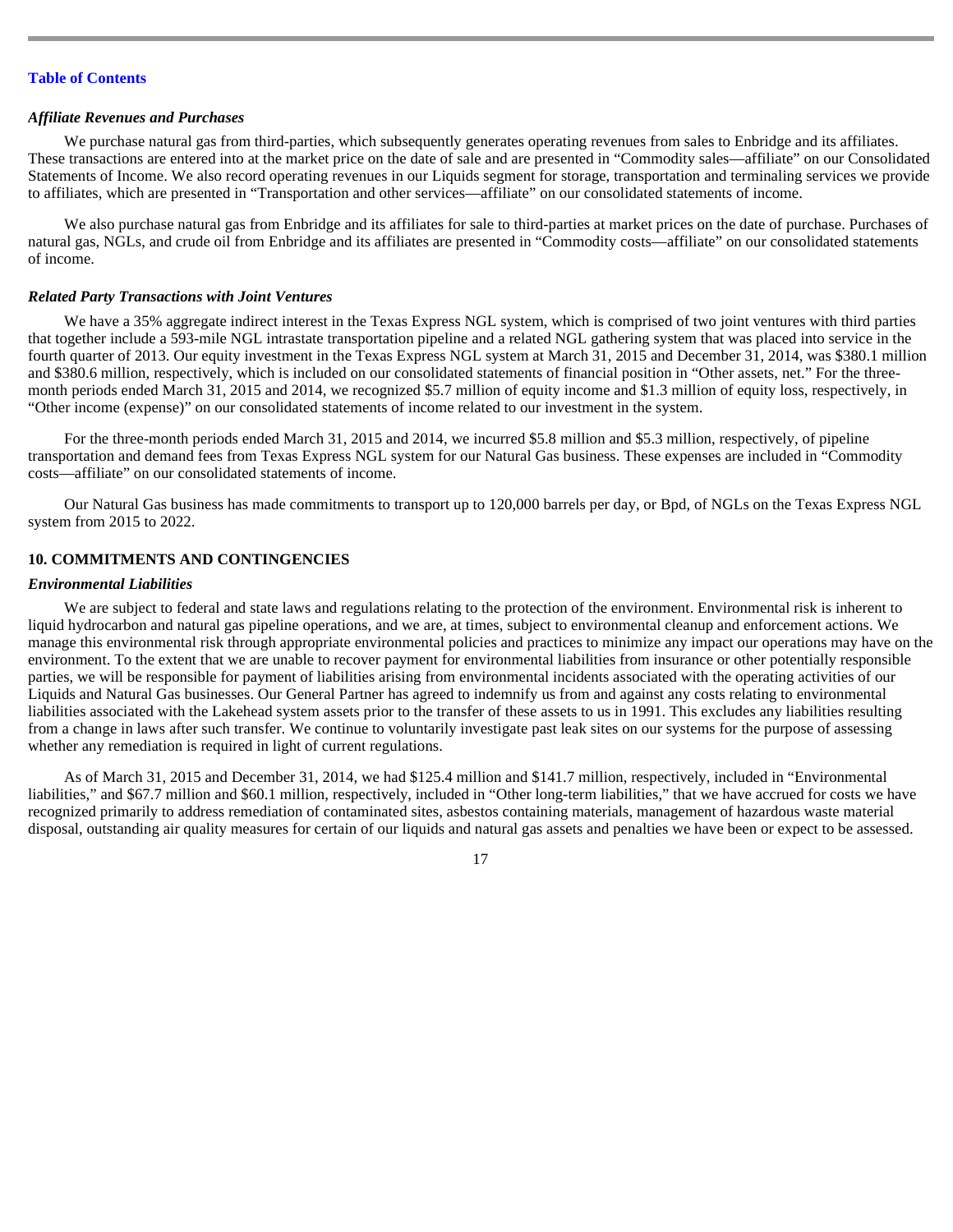#### *Griffith Terminal Crude Oil Release*

On February 25, 2014, a release of approximately 975 barrels of crude oil occurred within the Griffith Terminal in Griffith, Indiana. A repair plan has been reviewed with PHMSA and repair work has commenced. The released oil was fully contained within our facility and substantially all of the free product was recovered. The released oil did not affect the local community, wildlife or water supply. As of March 31, 2015 and December 31, 2014, we had a remaining estimated liability of \$0.7 million.

### *Lakehead Lines 6A & 6B Crude Oil Releases*

# *Line 6A Crude Oil Release*

On September 9, 2010, a crude oil release occurred on Line 6A in Romeoville, Illinois. One claim was filed against us and our affiliates by the State of Illinois in Illinois state court in connection with this crude oil release. On February 20, 2015, we agreed to a consent order releasing us from any claims, liability, or penalties.

#### *Line 6B Crude Oil Release*

On July 26, 2010, a release of crude oil on Line 6B of our Lakehead system was reported near Marshall, Michigan. We estimate that approximately 20,000 barrels of crude oil were leaked at the site, a portion of which reached the Talmadge Creek, a waterway that feeds the Kalamazoo River. The released crude oil affected approximately 38 miles of shoreline along the Talmadge Creek and Kalamazoo River waterways, including residential areas, businesses, farmland and marshland between Marshall and downstream of Battle Creek, Michigan.

We continue to perform necessary remediation, restoration and monitoring of the areas affected by the Line 6B crude oil release. All the initiatives we are undertaking in the monitoring and restoration phase are intended to restore the crude oil release area to the satisfaction of the appropriate regulatory authorities.

On March 14, 2013, we received an order from the EPA, which we refer to as the Order, that required additional containment and active recovery of submerged oil relating to the Line 6B crude oil release. On February 12, 2015, the EPA approved with modifications the Submerged Oil Recovery and Assessment workplan, or SORA, and acknowledged that we had completed the dredging requirements of the Order. At this time, we have completed the SORA.

As of March 31, 2015, regulatory authority has transferred from the EPA to the Michigan Department of Environmental Quality, or MDEQ. We are now working with the MDEQ who has oversight over submerged oil reassessment, sheen management and sediment trap monitoring and maintenance activities, through a Kalamazoo River Residual Oil Monitoring and Maintenance Work Plan.

As of March 31, 2015 and December 31, 2014, our total cost estimate for the Line 6B crude oil release is \$1.2 billion.

For purposes of estimating our expected losses associated with the Line 6B crude oil release, we have included those costs that we considered probable and that could be reasonably estimated at March 31, 2015. Our estimates exclude: (1) amounts we have capitalized, (2) any claims associated with the release that may later become evident, (3) amounts recoverable under insurance, and (4) fines and penalties from other governmental agencies except as described in the *Line 6B Fines and Penalties* section below. Our assumptions include, where applicable, estimates of the expected number of days the associated services will be required and rates that we have obtained from contracts negotiated for the respective service and equipment providers. As we receive invoices for the actual personnel, equipment and services, our estimates will continue to be further refined. Our estimates also consider currently available facts, existing technology and presently enacted laws and regulations. These amounts also consider our and other companies' prior experience remediating contaminated sites and data released by government organizations. Despite the efforts we have made to ensure the reasonableness of our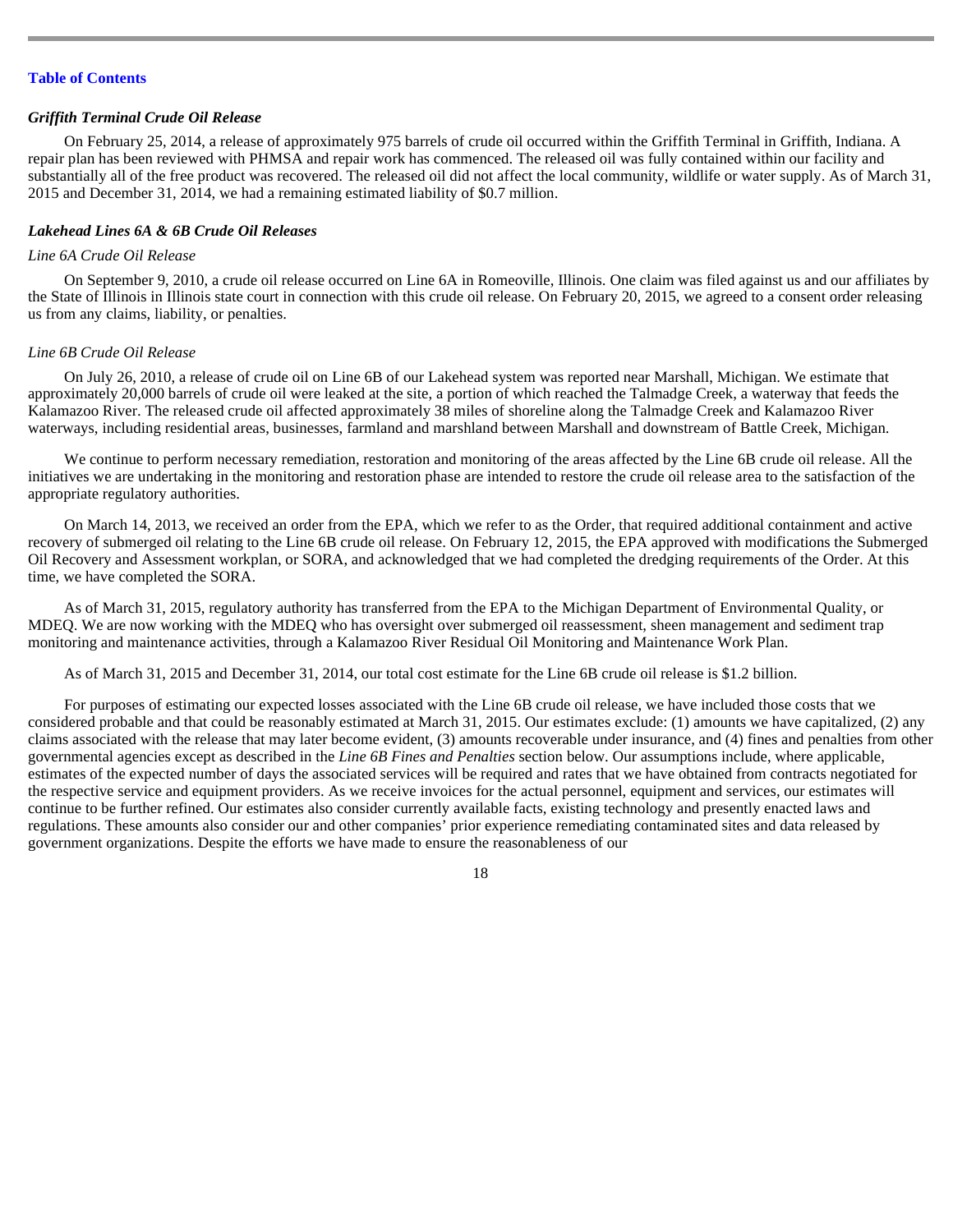estimates, changes to the recorded amounts associated with this release are possible as more reliable information becomes available. We continue to have the potential of incurring additional costs in connection with this crude oil release due to variations in any or all of the categories described above, including modified or revised requirements from regulatory agencies, in addition to fines and penalties as well as expenditures associated with litigation and settlement of claims.

The material components underlying our total estimated loss for the cleanup, remediation and restoration associated with the Line 6B crude oil release include the following:

|                                    | (in millions) |
|------------------------------------|---------------|
| Response personnel and equipment   | \$549.5       |
| Environmental consultants          | 227.0         |
| Professional, regulatory and other | 431.5         |
| Total                              | \$1,208.0     |

For the three-month periods ended March 31, 2015 and 2014, we made payments of \$7.8 million and \$41.8 million, respectively, for costs associated with the Line 6B crude oil release. As of March 31, 2015 and December 31, 2014, we had a remaining estimated liability of \$186.4 million and \$195.2 million, respectively.

#### *Line 6B Fines and Penalties*

At March 31, 2015, our remaining estimated costs related to the Line 6B crude oil release included \$47.5 million in fines and penalties. Of this amount, \$40.0 million relates to civil penalties under the Clean Water Act of the United States. While no final fine or penalty has been assessed or agreed to date, we believe that, based on the best information available at this time, the \$40.0 million represents an estimate of the minimum amount which may be assessed, excluding costs of injunctive relief that may be agreed to with the relevant governmental agencies. Given the complexity of settlement negotiations, which we expect will continue, and the limited information available to assess the matter, we are unable to reasonably estimate the final penalty which might be incurred or to reasonably estimate a range of outcomes at this time. Injunctive relief is likely to include further measures directed toward enhancing spill prevention, leak detection, and emergency response to environmental events, and the cost of compliance with such measures, when combined with any fine or penalty, could be material. Discussions with governmental agencies regarding fines, penalties, and injunctive relief are ongoing.

#### *Insurance Recoveries*

We are included in the comprehensive insurance program that is maintained by Enbridge for its subsidiaries and affiliates that renew throughout the year. On May 1 of each year, our insurance program is up for renewal and includes commercial liability insurance coverage that is consistent with coverage considered customary for our industry and includes coverage for environmental incidents such as those we have incurred for the crude oil releases from Lines 6A and 6B, excluding costs for fines and penalties.

A majority of the costs incurred for the crude oil release for Line 6B are covered by the insurance policy that expired on April 30, 2011, which had an aggregate limit of \$650.0 million for pollution liability for Enbridge and its affiliates. Including our remediation spending through March 31, 2015, costs related to Line 6B exceeded the limits of the coverage available under this insurance policy. As of March 31, 2015, we have recorded total insurance recoveries of \$547.0 million for the Line 6B crude oil release, out of the \$650.0 million aggregate limit. We will record receivables for additional amounts we claim for recovery pursuant to our insurance policies during the period that we deem realization of the claim for recovery to be probable.

In March 2013, we and Enbridge filed a lawsuit against the insurers of \$145.0 million of coverage, as one particular insurer is disputing our recovery eligibility for costs related to our claim on the Line 6B crude oil release and the other remaining insurers assert that their payment is predicated on the outcome of our recovery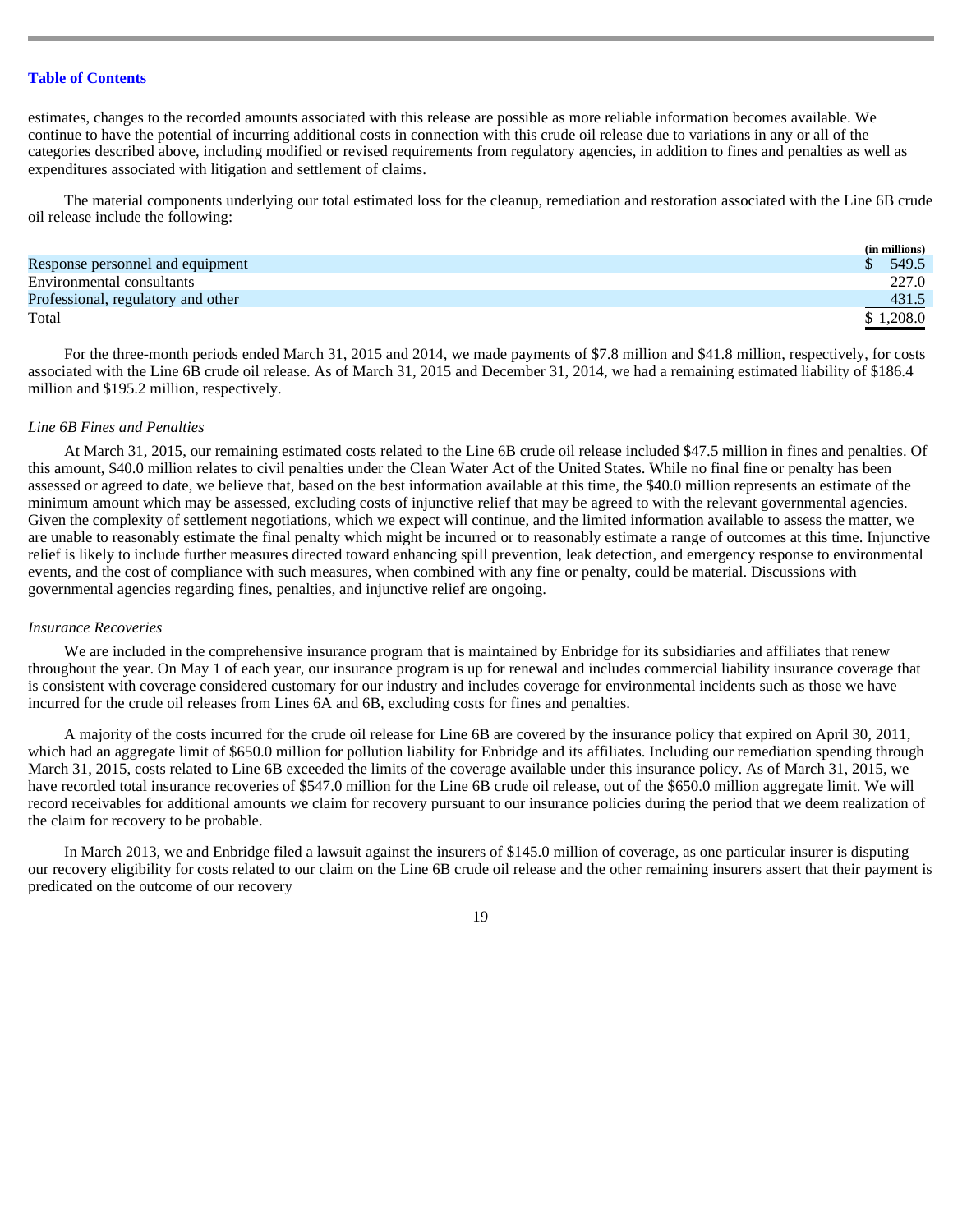with that insurer. We received a partial recovery payment of \$42.0 million from the other remaining insurers and amended our lawsuit such that it included only one insurer.

Of the remaining \$103.0 million coverage limit, \$85.0 million is the subject matter of a lawsuit Enbridge filed against one particular insurer described above. In March 2015, Enbridge reached agreement with that insurer to submit the \$85.0 million claim to binding arbitration. The recovery of the remaining \$18.0 million is awaiting resolution of that arbitration. While we believe that those costs are eligible for recovery, there can be no assurance that we will prevail in the arbitration.

We are pursuing recovery of the costs associated with the Line 6A crude oil release from third parties; however, there can be no assurance that any such recovery will be obtained. Additionally, fines and penalties would not be covered under our existing insurance policy.

Enbridge has renewed its comprehensive property and liability insurance programs, which are effective May 1, 2015 through April 30, 2016, with a liability program aggregate limit of \$860.0 million, which includes sudden and accidental pollution liability. In the unlikely event that multiple insurable incidents which in aggregate exceed coverage limits occur within the same insurance period, the total insurance coverage will be allocated among the Enbridge entities on an equitable basis based on an insurance allocation agreement we have entered into with Enbridge, MEP, and other Enbridge subsidiaries.

#### *Legal and Regulatory Proceedings*

We are a participant in various legal and regulatory proceedings arising in the ordinary course of business. Some of these proceedings are covered, in whole or in part, by insurance. We are also directly, or indirectly, subject to challenges by special interest groups to regulatory approvals and permits for certain of our expansion projects.

A number of governmental agencies and regulators have initiated investigations into the Line 6B crude oil release. Approximately six actions or claims are pending against us and our affiliates in state and federal courts in connection with the Line 6B crude oil release, including direct actions and actions seeking class status. Based on the current status of these cases, we do not expect the outcome of these actions to be material to our results of operations or financial condition.

We have accrued a provision for future legal costs and probable losses associated with the Line 6A and Line 6B crude oil releases as described above in this footnote.

#### **11. DERIVATIVE FINANCIAL INSTRUMENTS AND HEDGING ACTIVITIES**

Our net income and cash flows are subject to volatility stemming from changes in interest rates on our variable rate debt obligations and fluctuations in commodity prices of natural gas, NGLs, condensate, crude oil and fractionation margins. Fractionation margins represent the relative difference between the price we receive from NGL and condensate sales and the corresponding commodity costs of natural gas and natural gas liquids we purchase for processing. Our interest rate risk exposure results from changes in interest rates on our variable rate debt and exists at the corporate level where our variable rate debt obligations are issued. Our exposure to commodity price risk exists within each of our segments. We use derivative financial instruments, such as futures, forwards, swaps, options and other financial instruments with similar characteristics, to manage the risks associated with market fluctuations in interest rates and commodity prices, as well as to reduce volatility in our cash flows. Based on our risk management policies, all of our derivative financial instruments, including those that do not qualify for hedge accounting treatment, are employed in connection with an underlying asset, liability or forecasted transaction and are not entered into with the objective of speculating on interest rates or commodity prices. We have hedged a portion of our exposure to the variability in future cash flows associated with the risks discussed above through 2020 in accordance with our risk management policies. Our derivative instruments that qualify for hedge accounting under authoritative guidance are classified as cash flow hedges.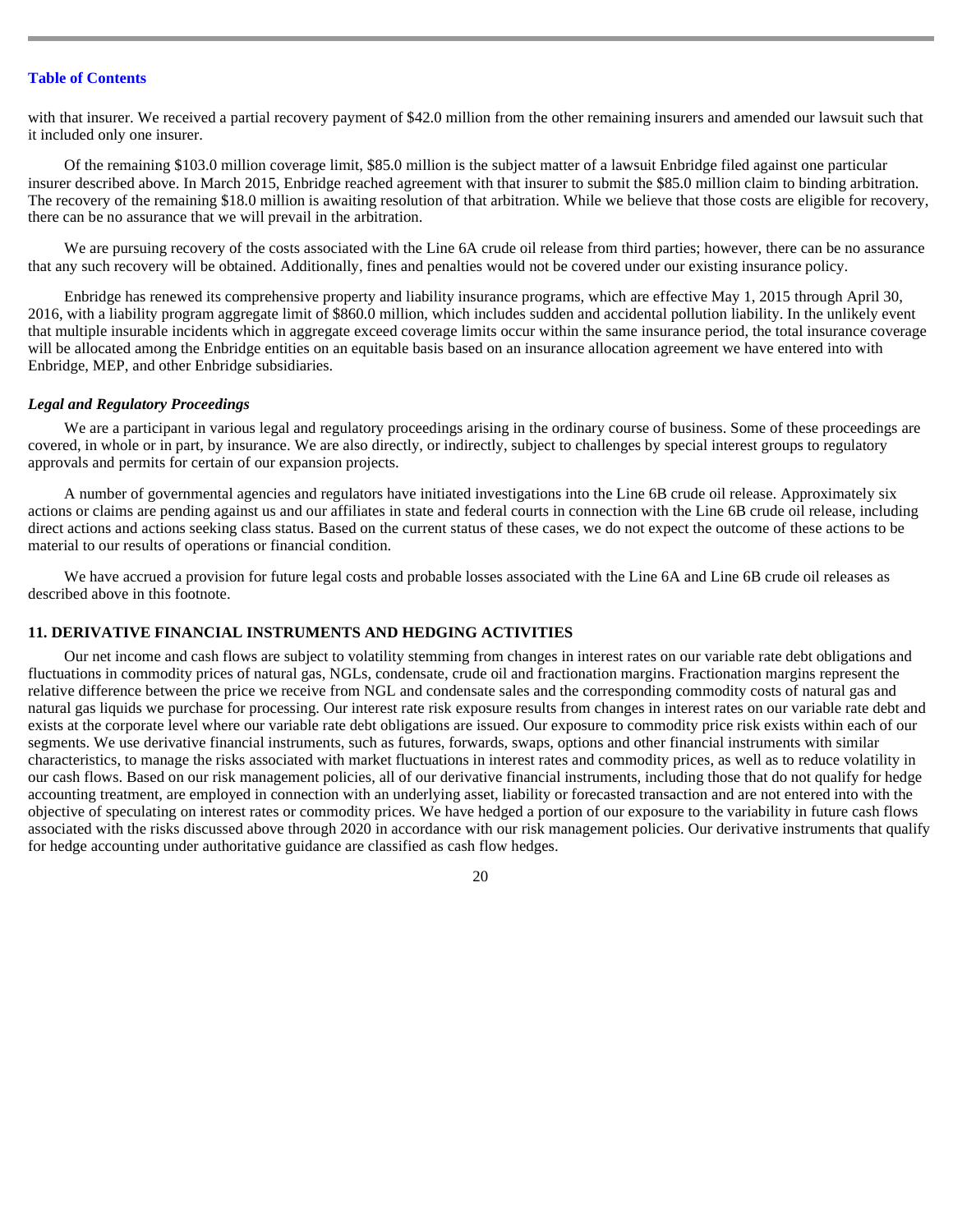#### *Derivative Positions*

Our derivative financial instruments are included at their fair values in the consolidated statements of financial position as follows:

|                                           | March 31,  |               | December 31, |
|-------------------------------------------|------------|---------------|--------------|
|                                           | 2015       | (in millions) | 2014         |
| Other current assets <sup>(1)</sup>       | \$152.8    |               | 185.5        |
| Other assets, net                         | 76.4       |               | 93.3         |
| Accounts payable and other <sup>(2)</sup> | (362.2)    |               | (315.4)      |
| Other long-term liabilities               | (180.0)    |               | (124.6)      |
| Due from general partner and affiliates   | 0.1        |               | 0.3          |
|                                           | \$ (312.9) |               | (160.9)      |

 $\frac{1}{(1)}$ Includes \$0.7 million of cash collateral posted at March 31, 2015.

 Includes \$22.6 million and \$28.4 million held of cash collateral at March 31, 2015 and December 31, 2014, respectively. (2)

The changes in the assets and liabilities associated with our derivatives are primarily attributable to the effects of new derivative transactions we have entered at prevailing market prices, settlement of maturing derivatives and the change in forward market prices of our remaining hedges. Our portfolio of derivative financial instruments is largely comprised of natural gas, NGL and crude oil sales and purchase contracts.

In September 2014, we amended the maturity date on certain interest rate hedges of future debt issuances that were originally set to mature in 2014 and 2016 to better reflect the expected timing of future debt issuances. The ineffective portion of the hedges fair value in relation to the hedged future debt issuances is recognized in income at the amendment date and each quarter end. For the three-month period ended March 31, 2015, we recognized in interest expense unrealized gains for hedge ineffectiveness of approximately \$26.0 million associated with interest rate hedges that were originally set to mature in 2014 and 2016.

During the first quarter of 2014, we determined that a portion of forecasted short term debt transactions were not expected to occur, due to changing funding requirements. Since we will require less short-term debt than previously forecasted, we terminated several of our existing interest rate hedges used to lock-in interest rates on our short-term debt issuances as these hedges no longer met the cash flow hedging requirements. These terminations resulted in realized losses of \$0.8 million for the three-month period ended March 31, 2014. We had no similar terminations of our cash flow hedges for the three-month period ended March 31, 2015.

The table below summarizes our derivative balances by counterparty credit quality (negative amounts represent our net obligations to pay the counterparty).

|                                        | March 31,  | December 31,          |
|----------------------------------------|------------|-----------------------|
|                                        | 2015       | 2014<br>(in millions) |
| <b>Counterparty Credit Quality (1)</b> |            |                       |
| AAA                                    | \$<br>0.4  | 0.1                   |
| $AA^{(2)}$                             | (94.0)     | (49.8)                |
| A                                      | (225.9)    | (129.1)               |
| Lower than $A^{(3)}$                   | 6.6        | 17.9                  |
|                                        | \$ (312.9) | (160.9)               |

 $\frac{1}{(1)}$ As determined by nationally-recognized statistical ratings organizations.

 Includes \$22.6 million and \$28.4 million held of cash collateral at March 31, 2015 and December 31, 2014, respectively. (2)

 Includes \$0.7 million of cash collateral posted at March 31, 2015. (3)

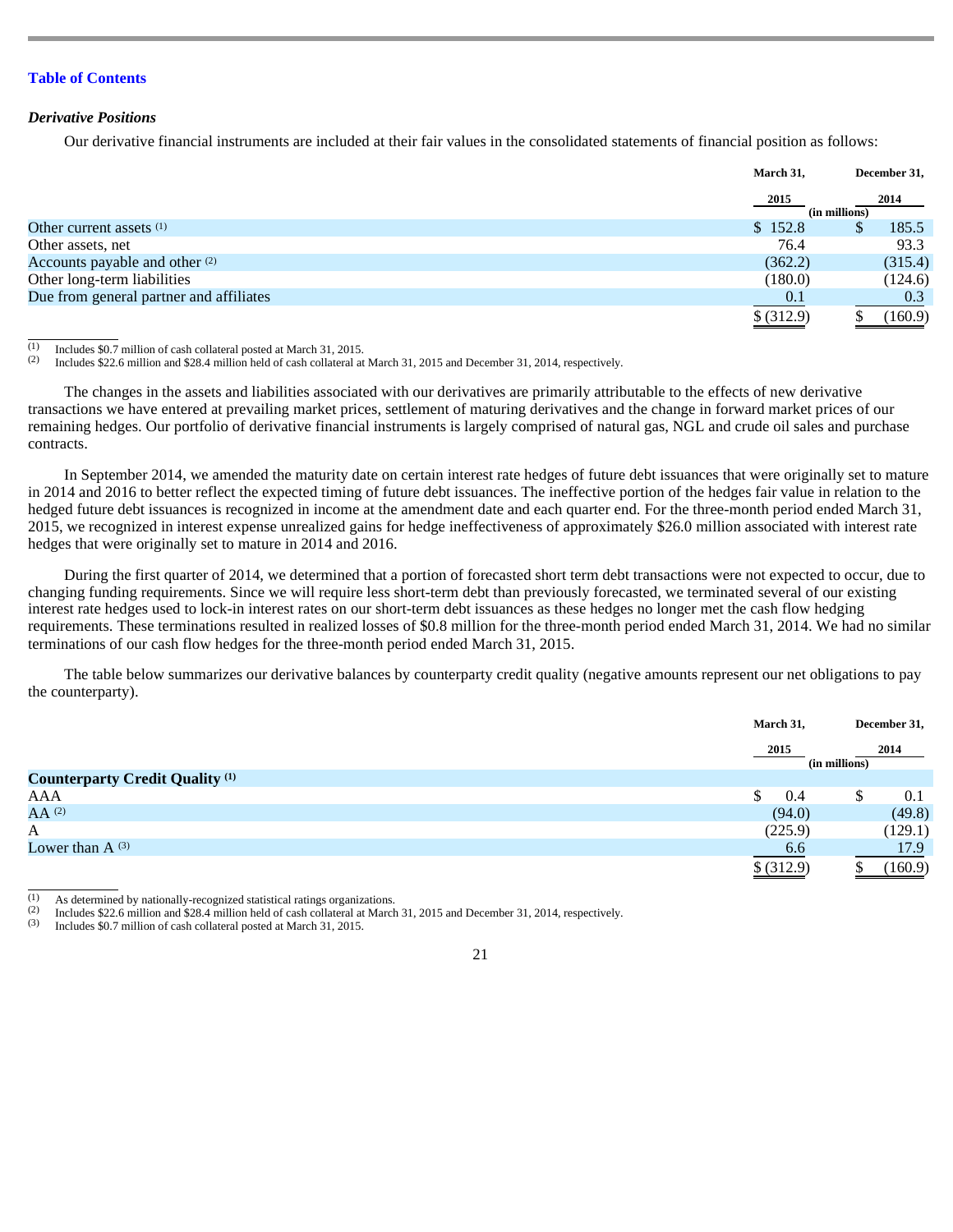As the net value of our derivative financial instruments has decreased in response to changes in forward commodity prices and interest rates, our outstanding financial exposure to third parties has also decreased. When credit thresholds are met pursuant to the terms of our International Swaps and Derivatives Association, Inc., or ISDA  $\textdegree$ , financial contracts, we have the right to require collateral from our counterparties. We include any cash collateral received or posted in the balances listed above. At March 31, 2015, we held \$22.6 million and posted \$0.7 million of cash collateral on our asset and liability exposures, respectively. At December 31, 2014, we held \$28.4 million of cash collateral on our asset exposures. Cash collateral is classified as "Restricted cash" in our consolidated statements of financial position. When we are in a position of posting collateral to cover our counterparties' exposure to our non-performance, the collateral is provided through (1) letters of credit, which are not reflected above, or (2) posting cash collateral, as reflected above.

We have provided letters of credit totaling \$359.6 million and \$329.6 million relating to our liability exposures pursuant to the margin thresholds in effect at March 31, 2015 and December 31, 2014, respectively, under our ISDA ® agreements. The ISDA ® agreements and associated credit support, which govern our financial derivative transactions, contain no credit rating downgrade triggers that would accelerate the maturity dates of our outstanding transactions. A change in ratings is not an event of default under these instruments, and the maintenance of a specific minimum credit rating is not a condition to transacting under the ISDA ® agreements. In the event of a credit downgrade, additional collateral may be required to be posted under the agreement if we are in a liability position to our counterparty, but the agreement will not automatically terminate and require immediate settlement of all future amounts due.

The ISDA ® agreements, in combination with our master netting agreements, and credit arrangements governing our interest rate and commodity swaps require that collateral be posted per tiered contractual thresholds based on the credit rating of each counterparty. We generally provide letters of credit to satisfy such collateral requirements under our ISDA ® agreements. These agreements will require additional collateral postings of up to 100% on net liability positions in the event of a credit downgrade below investment grade. Automatic termination clauses which exist are related only to non-performance activities, such as the refusal to post collateral when contractually required to do so. When we are holding an asset position, our counterparties are likewise required to post collateral on their liability (our asset) exposures, also determined by tiered contractual collateral thresholds. Counterparty collateral may consist of cash or letters of credit, both of which must be fulfilled with immediately available funds.

In the event that our credit ratings were to decline to the lowest level of investment grade, as determined by Standard & Poor's and Moody's, we would be required to provide additional amounts under our existing letters of credit to meet the requirements of our ISDA ® agreements. For example, if our credit ratings had been at the lowest level of investment grade at March 31, 2015, we would have been required to provide additional letters of credit in the amount of \$54.6 million.

At March 31, 2015 and December 31, 2014, we had credit concentrations in the following industry sectors, as presented below:

|                                                                          | March 31,  | December 31,  |
|--------------------------------------------------------------------------|------------|---------------|
|                                                                          | 2015       | 2014          |
|                                                                          |            | (in millions) |
| United States financial institutions and investment banking entities (1) | \$ (232.5) | (147.1)       |
| Non-United States financial institutions <sup>(2)</sup>                  | (108.4)    | (54.2)        |
| Other                                                                    | 28.0       | 40.4          |
|                                                                          | \$ (312.9) | (160.9)       |

 $\frac{1}{(1)}$ Includes \$22.6 million and \$28.4 million held of cash collateral at March 31, 2015 and December 31, 2014, respectively.

 Includes \$0.7 million posted of cash collateral at March 31, 2015. (2)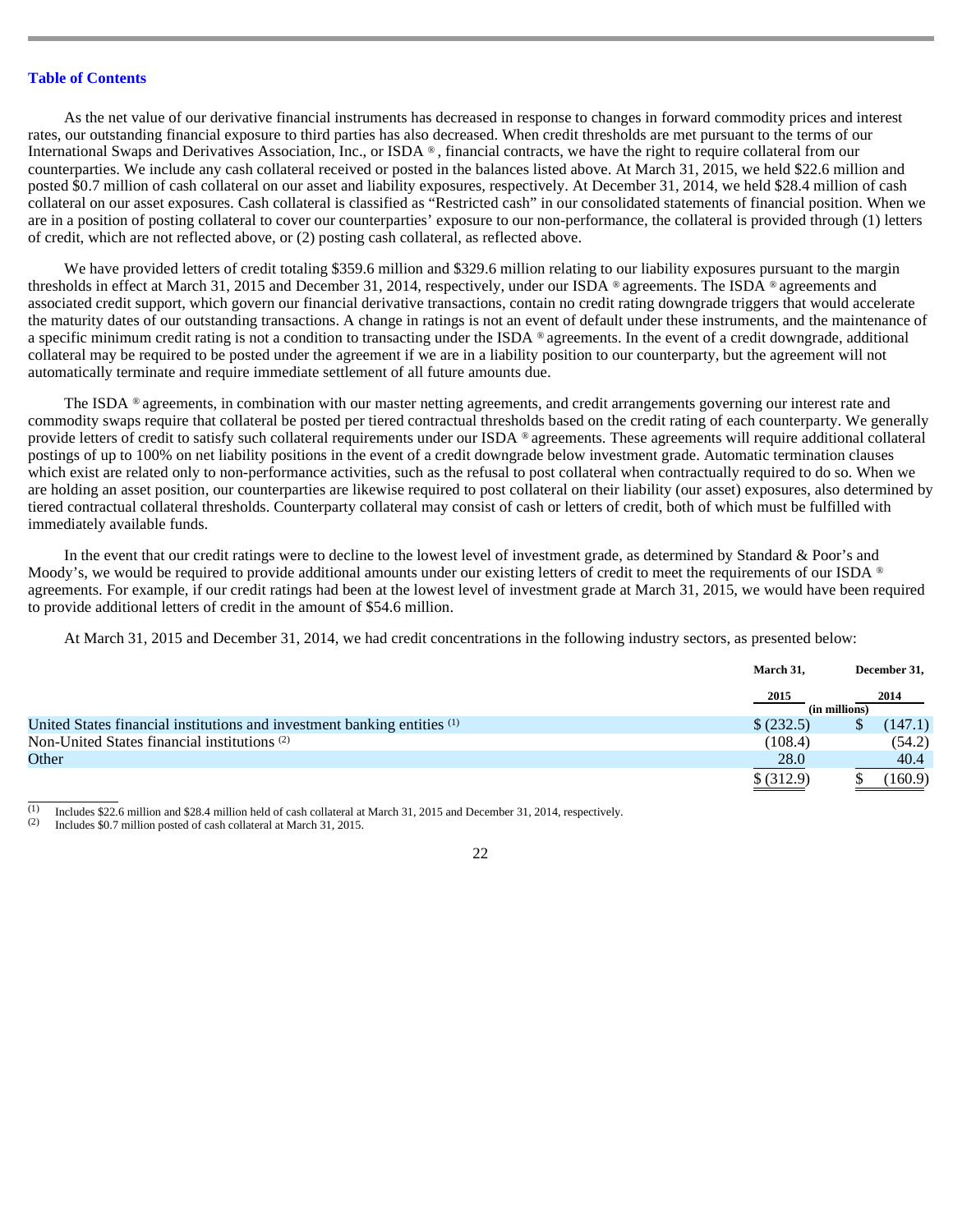Gross derivative balances are presented below before the effects of collateral received or posted and without the effects of master netting arrangements. Both our assets and liabilities are adjusted for non-performance risk, which is statistically derived. This credit valuation adjustment model considers existing derivative asset and liability balances in conjunction with contractual netting and collateral arrangements, current market data such as credit default swap rates and bond spreads and probability of default assumptions to quantify an adjustment to fair value. For credit modeling purposes, collateral received is included in the calculation of our assets, while any collateral posted is excluded from the calculation of the credit adjustment. Our credit exposure for these over-the-counter, or OTC, derivatives is directly with our counterparty and continues until the maturity or termination of the contracts.

#### *Effect of Derivative Instruments on the Consolidated Statements of Financial Position*

|                                                         |                                            | <b>Asset Derivatives</b> |      |                      |       | <b>Liability Derivatives</b> |     |                      |  |
|---------------------------------------------------------|--------------------------------------------|--------------------------|------|----------------------|-------|------------------------------|-----|----------------------|--|
|                                                         |                                            |                          |      | <b>Fair Value at</b> |       | <b>Fair Value at</b>         |     |                      |  |
|                                                         | <b>Financial Position Location</b>         | March 31,<br>2015        |      | December 31.<br>2014 |       | March 31,<br>2015            |     | December 31,<br>2014 |  |
|                                                         |                                            |                          |      |                      |       | (in millions)                |     |                      |  |
| Derivatives designated as hedging<br>instruments: $(1)$ |                                            |                          |      |                      |       |                              |     |                      |  |
| Interest rate contracts                                 | Other current assets (2)                   | \$                       |      | \$                   |       | \$                           | \$. |                      |  |
| Interest rate contracts                                 | Accounts payable and other                 |                          |      |                      |       | (300.5)                      |     | (241.0)              |  |
| Interest rate contracts                                 | Other long-term liabilities                |                          |      |                      |       | (159.1)                      |     | (102.0)              |  |
| Commodity contracts                                     | Other current assets                       |                          | 20.7 |                      | 26.1  |                              |     |                      |  |
| Commodity contracts                                     | Other assets                               |                          |      |                      | 2.1   |                              |     |                      |  |
|                                                         |                                            |                          | 20.7 |                      | 28.2  | (459.6)                      |     | (343.0)              |  |
| Derivatives not designated as<br>hedging instruments:   |                                            |                          |      |                      |       |                              |     |                      |  |
| Commodity contracts                                     | Other current assets                       | 131.4                    |      |                      | 159.4 |                              |     |                      |  |
| Commodity contracts                                     | Other assets                               |                          | 76.4 |                      | 91.2  |                              |     |                      |  |
| Commodity contracts                                     | Accounts payable and other <sup>(3)</sup>  |                          |      |                      |       | (39.1)                       |     | (46.0)               |  |
| Commodity contracts                                     | Other long-term liabilities                |                          |      |                      |       | (20.9)                       |     | (22.6)               |  |
| Commodity contracts                                     | Due from general partner and<br>affiliates |                          | 0.1  |                      | 0.3   |                              |     |                      |  |
|                                                         |                                            | 207.9                    |      |                      | 250.9 | (60.0)                       |     | (68.6)               |  |
| Total derivative instruments                            |                                            | 228.6                    |      | \$                   | 279.1 | \$ (519.6)                   |     | (411.6)              |  |

 $\frac{1}{(1)}$ Includes items currently designated as hedging instruments. Excludes the portion of de-designated hedges which may have a component remaining in AOCI.

 Asset derivatives exclude \$0.7 million of cash collateral posted at March 31, 2015. (2)

 Liability derivatives exclude \$22.6 million and \$28.4 million held of cash collateral at March 31, 2015 and December 31, 2014, respectively. (3)

#### *Accumulated Other Comprehensive Income*

We record the change in fair value of our highly effective cash flow hedges in AOCI until the derivative financial instruments are settled, at which time they are reclassified to earnings. Also included in AOCI, as of March 31, 2015, are unrecognized losses of approximately \$26.5 million associated with derivative financial instruments that qualified for and were classified as cash flow hedges of forecasted transactions that were subsequently de-designated, settled, or terminated. These losses are reclassified to earnings over the periods during which the originally hedged forecasted transactions affect earnings.

During the three-month period ended March 31, 2015 and 2014, unrealized commodity hedge gains of \$0.6 million and losses of \$0.1 million, respectively, were de-designated as a result of the hedges no longer meeting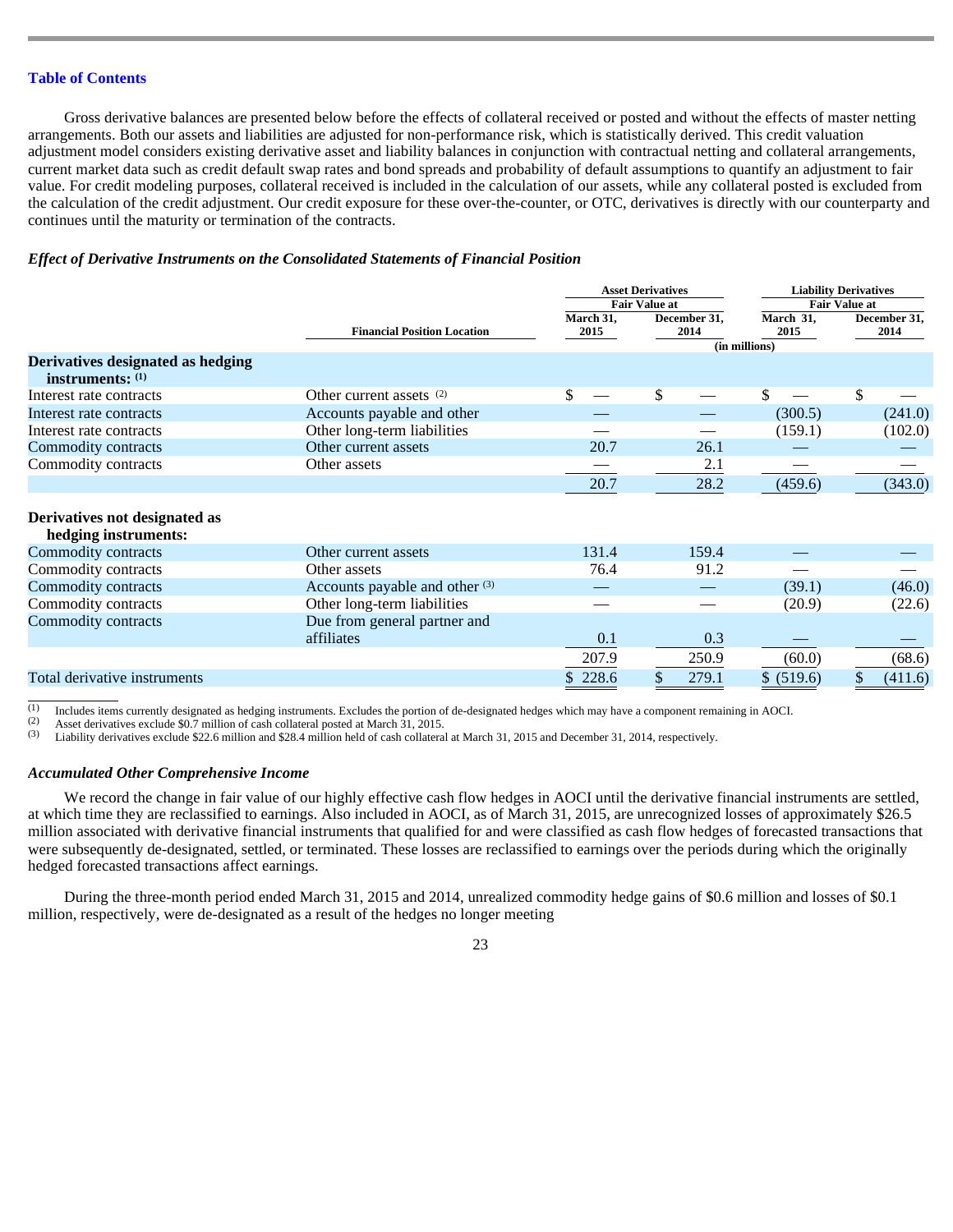hedge accounting criteria. We estimate that approximately \$284.2 million, representing unrealized net losses from our cash flow hedging activities based on pricing and positions at March 31, 2015, will be reclassified from AOCI to earnings during the next 12 months.

# *Effect of Derivative Instruments on the Consolidated Statements of Income and Accumulated Other Comprehensive Income*

| Derivatives in Cash Flow Hedging<br><b>Relationships</b> | <b>Amount of Gain</b><br>(Loss) Recognized in<br><b>AOCI</b> on Derivative<br>(Effective Portion) |         | <b>Location of Gain (Loss)</b><br><b>Reclassified from</b><br><b>AOCI</b> to Earnings<br>(Effective Portion)<br>(in millions) | <b>Amount of Gain (Loss)</b><br><b>Reclassified from</b><br><b>AOCI</b> to Earnings<br>(Effective Portion) | <b>Location of Gain</b><br>(Loss) Recognized in<br><b>Earnings on Derivative</b><br>(Ineffective Portion and<br><b>Amount Excluded from</b><br>Effectiveness Testing $(1)$ | <b>Amount of Gain</b><br>(Loss) Recognized in<br><b>Earnings</b> on<br><b>Derivative</b><br><b>(Ineffective Portion)</b><br>and Amount<br><b>Excluded from</b><br><b>Effectiveness</b><br>Testing $(1)$ |       |
|----------------------------------------------------------|---------------------------------------------------------------------------------------------------|---------|-------------------------------------------------------------------------------------------------------------------------------|------------------------------------------------------------------------------------------------------------|----------------------------------------------------------------------------------------------------------------------------------------------------------------------------|---------------------------------------------------------------------------------------------------------------------------------------------------------------------------------------------------------|-------|
| For the three-month period ended March 31, 2015          |                                                                                                   |         |                                                                                                                               |                                                                                                            |                                                                                                                                                                            |                                                                                                                                                                                                         |       |
| Interest rate contracts                                  | Ж                                                                                                 | (145.2) | Interest expense                                                                                                              | \$<br>(5.4)                                                                                                | Interest expense                                                                                                                                                           | \$                                                                                                                                                                                                      | 28.7  |
| Commodity contracts                                      |                                                                                                   | (3.6)   | <b>Commodity Costs</b>                                                                                                        | 8.4                                                                                                        | <b>Commodity Costs</b>                                                                                                                                                     |                                                                                                                                                                                                         | (4.0) |
| Total                                                    |                                                                                                   | (148.8) |                                                                                                                               | 3.0                                                                                                        |                                                                                                                                                                            |                                                                                                                                                                                                         | 24.7  |
| For the three-month period ended March 31, 2014          |                                                                                                   |         |                                                                                                                               |                                                                                                            |                                                                                                                                                                            |                                                                                                                                                                                                         |       |
| Interest rate contracts                                  | S                                                                                                 | (71.7)  | Interest expense                                                                                                              | \$<br>(4.7)                                                                                                | Interest expense                                                                                                                                                           | \$                                                                                                                                                                                                      | (5.7) |
| Commodity contracts                                      |                                                                                                   | (0.1)   | <b>Commodity Costs</b>                                                                                                        | (6.5)                                                                                                      | <b>Commodity Costs</b>                                                                                                                                                     |                                                                                                                                                                                                         | 1.1   |
| Total                                                    |                                                                                                   | (71.8)  |                                                                                                                               | (11.2)                                                                                                     |                                                                                                                                                                            |                                                                                                                                                                                                         | (4.0) |

 $\frac{1}{(1)}$  Includes only the ineffective portion of derivatives that are designated as hedging instruments and does not include net gains or losses associated with derivatives that do not qualify for hedge accounting treatment.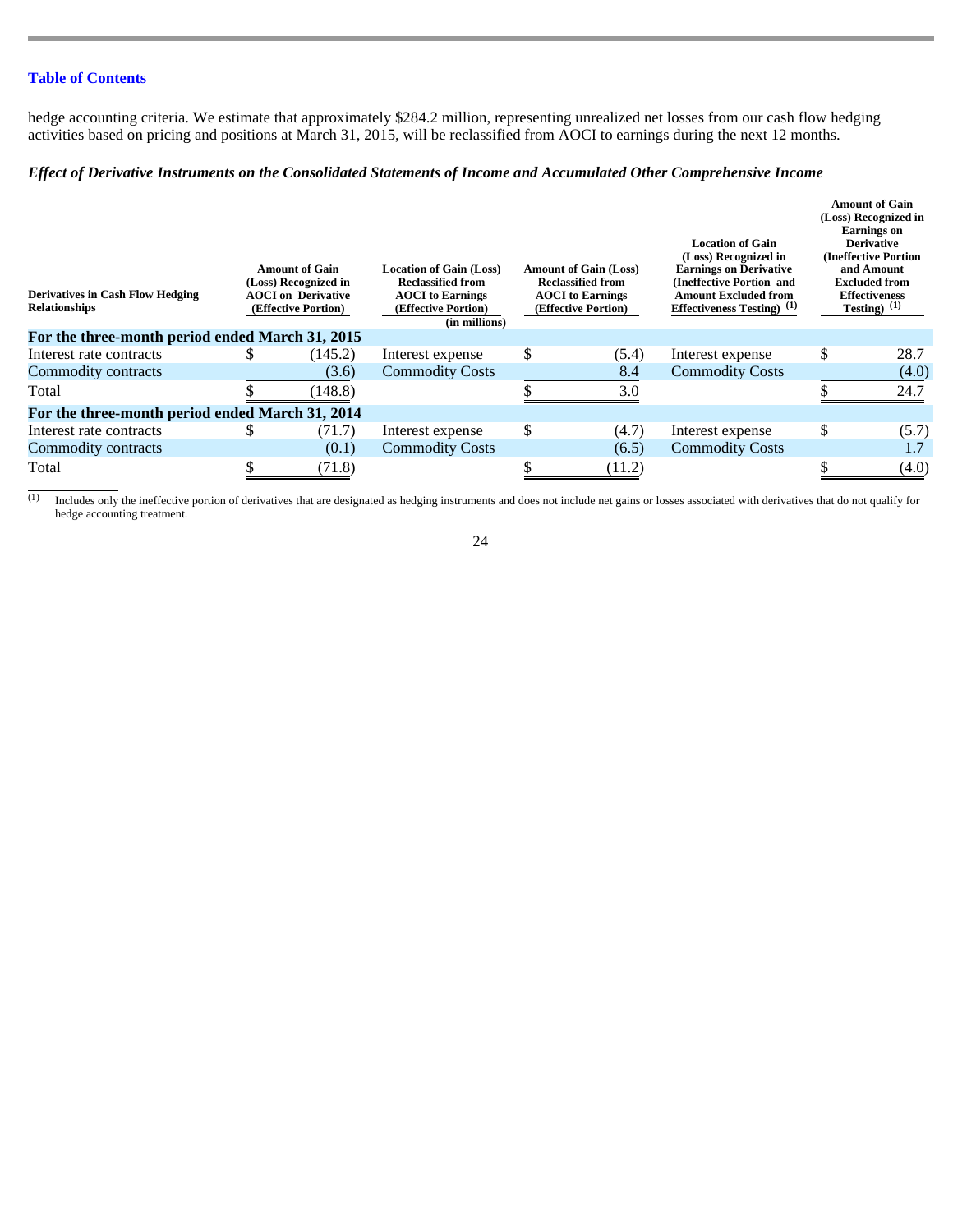# *Components of Accumulated Other Comprehensive Income/(Loss)*

|                                                                    | <b>Cash Flow</b><br><b>Hedges</b> |           |  |
|--------------------------------------------------------------------|-----------------------------------|-----------|--|
|                                                                    | 2015                              | 2014      |  |
|                                                                    | (in millions)                     |           |  |
| Balance at January 1,                                              | \$(211.4)                         | \$(76.6)  |  |
| Other Comprehensive Income before reclassifications <sup>(1)</sup> | (145.1)                           | (80.0)    |  |
| Amounts reclassified from AOCI <sup>(2)(3)</sup>                   | (1.0)                             | 10.0      |  |
| Net other comprehensive loss                                       | \$(146.1)                         | \$(70.0)  |  |
| Balance at March 31.                                               | $$$ (357.5)                       | \$(146.6) |  |

 $\frac{1}{(1)}$ Excludes NCI gain of \$1.3 million and loss of \$1.2 million reclassified from AOCI at March 31, 2015 and 2014, respectively.

 Excludes NCI loss of \$2.0 million and gain of \$1.2 million reclassified from AOCI at March 31, 2015 and 2014, respectively. (2)

 For additional details on the amounts reclassified from AOCI, reference the *Reclassifications from Accumulated Other Comprehensive Income* table below. (3)

### *Reclassifications from Accumulated Other Comprehensive Income*

|                                          | For the three-month period<br>ended March 31, |               |  |      |
|------------------------------------------|-----------------------------------------------|---------------|--|------|
|                                          | 2015                                          |               |  | 2014 |
|                                          |                                               | (in millions) |  |      |
| Losses (gains) on cash flow hedges:      |                                               |               |  |      |
| Interest Rate Contracts <sup>(1)</sup>   |                                               |               |  | 4.7  |
| Commodity Contracts <sup>(2)(3)</sup>    | (6.4)                                         |               |  | 5.3  |
| <b>Total Reclassifications from AOCI</b> | (1.0)                                         |               |  | 10.0 |

 $\frac{1}{(1)}$ Loss reported within "Interest expense, net" in the consolidated statements of income.

 Loss (gain) reported within "Commodity costs" in the consolidated statements of income. (2)

 Excludes NCI loss of \$2.0 million and gain of \$1.2 million reclassified from AOCI for three-month periods ending March 31, 2015 and 2014, respectively. (3)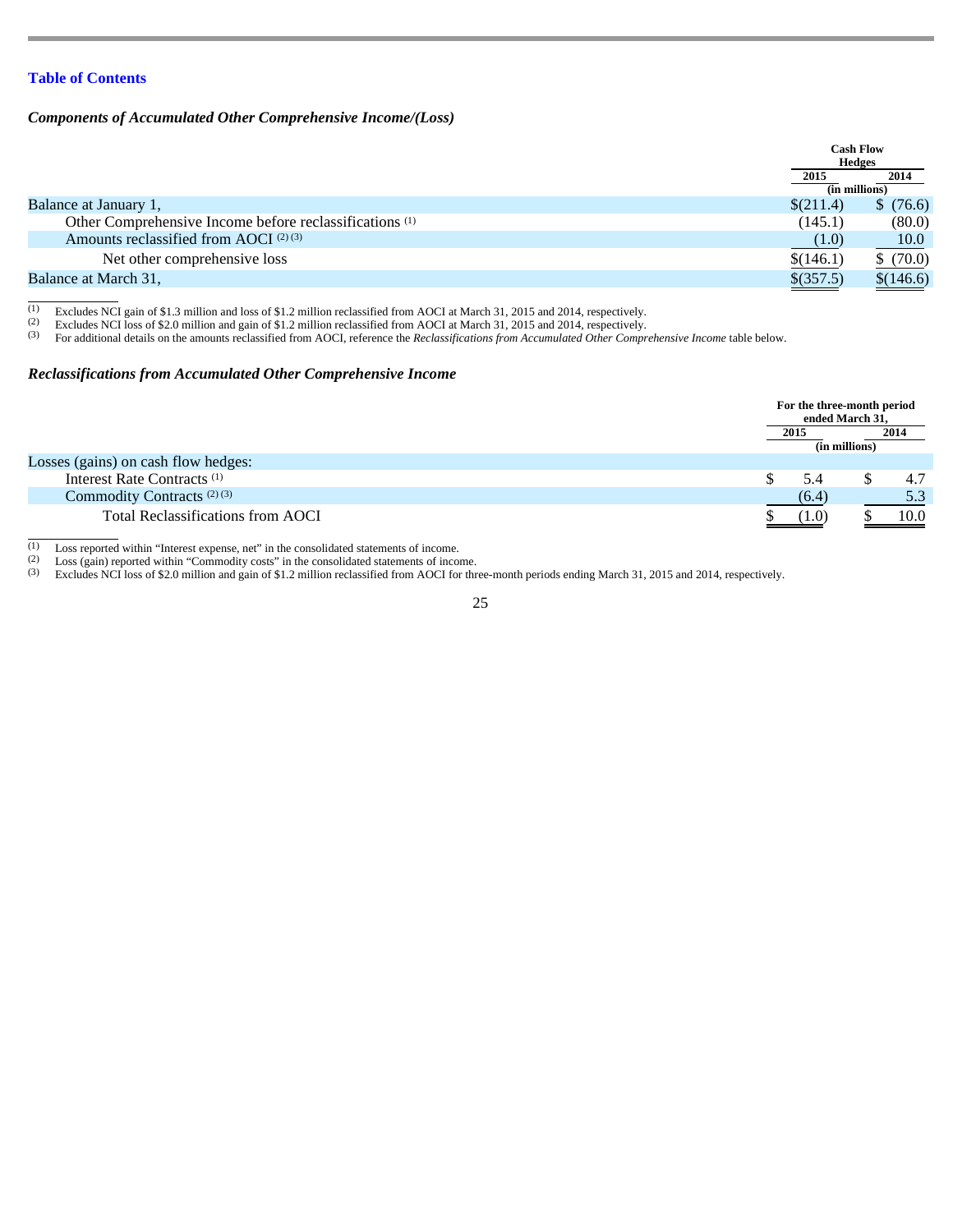#### *Effect of Derivative Instruments on Consolidated Statements of Income*

|                                                             |                                                                            |                                                                                          | For the three-month<br>period ended<br>March 31, |  |  |  |  |
|-------------------------------------------------------------|----------------------------------------------------------------------------|------------------------------------------------------------------------------------------|--------------------------------------------------|--|--|--|--|
| <b>Derivatives Not Designated</b><br>as Hedging Instruments | <b>Location of Gain or (Loss)</b><br>Recognized in Earnings <sup>(1)</sup> | 2015<br><b>Amount of Gain or (Loss)</b><br>Recognized in Earnings $(2)$<br>(in millions) | 2014                                             |  |  |  |  |
| Interest rate contracts                                     | Interest expense                                                           |                                                                                          |                                                  |  |  |  |  |
| Commodity contracts                                         | Transportation and other services (3)                                      | 2.7                                                                                      | (2.1)                                            |  |  |  |  |
| Commodity contracts                                         | Commodity sales                                                            | (17.3)                                                                                   |                                                  |  |  |  |  |
| Commodity contracts                                         | Commodity sales-affiliate                                                  | (0.2)                                                                                    | 0.4                                              |  |  |  |  |
| Commodity contracts                                         | Commodity costs (4)                                                        | 7.1                                                                                      | (8.8)                                            |  |  |  |  |
| Commodity contracts                                         | Power                                                                      |                                                                                          | 0.3                                              |  |  |  |  |
| Other contracts                                             | Other income/(expense)                                                     | 5.0                                                                                      | 2.8                                              |  |  |  |  |
| Total                                                       |                                                                            | (2.7)                                                                                    | (7.4)                                            |  |  |  |  |

 $\frac{1}{(1)}$  Includes only net gains or losses associated with those derivatives that do not qualify for hedge accounting treatment and does not include the ineffective portion of derivatives that are designated as hedging instruments.

 Does not include settlements associated with derivative instruments that settle through physical delivery. (2)

 Includes settlement gains of \$6.6 million and \$0.4 million for the three-month periods ended March 31, 2015 and 2014, respectively. (3) (4)

Includes settlement gains (losses) of \$25.7 million and (\$8.5) million for the three-month periods ended March 31, 2015 and 2014, respectively.

We record the fair market value of our derivative financial and physical instruments in the consolidated statements of financial position as current and long-term assets or liabilities on a gross basis. However, the terms of the ISDA, which governs our financial contracts and our other master netting agreements, allow the parties to elect in respect of all transactions under the agreement, in the event of a default and upon notice to the defaulting party, for the non-defaulting party to set-off all settlement payments, collateral held and any other obligations (whether or not then due), which the non-defaulting party owes to the defaulting party. The effect of the rights of set-off are outlined below.

# *Offsetting of Financial Assets and Derivative Assets*

|              |                                                   |                                                                                          | As of March 31, 2015                                                                                                        |                                                                                                    |                      |
|--------------|---------------------------------------------------|------------------------------------------------------------------------------------------|-----------------------------------------------------------------------------------------------------------------------------|----------------------------------------------------------------------------------------------------|----------------------|
|              | Gross<br><b>Amount of</b><br>Recognized<br>Assets | <b>Gross Amount</b><br>Offset in the<br><b>Statement of</b><br><b>Financial Position</b> | <b>Net Amount of Assets</b><br><b>Presented in the</b><br><b>Statement of</b><br><b>Financial Position</b><br>(in millions) | <b>Gross Amount</b><br>Not Offset in the<br><b>Statement of</b><br>Financial Position (1)(2)       | <b>Net</b><br>Amount |
| Description: |                                                   |                                                                                          |                                                                                                                             |                                                                                                    |                      |
| Derivatives  | 229.3                                             |                                                                                          | 229.3                                                                                                                       | (77.2)                                                                                             | \$152.1              |
|              |                                                   |                                                                                          | As of December 31, 2014                                                                                                     |                                                                                                    |                      |
|              | Gross<br><b>Amount</b> of<br>Recognized<br>Assets | <b>Gross Amount</b><br>Offset in the<br><b>Statement of</b><br><b>Financial Position</b> | <b>Net Amount of Assets</b><br><b>Presented in the</b><br><b>Statement of</b><br><b>Financial Position</b><br>(in millions) | <b>Gross Amount</b><br>Not Offset in the<br><b>Statement of</b><br><b>Financial Position</b> $(1)$ | <b>Net</b><br>Amount |
| Description: |                                                   |                                                                                          |                                                                                                                             |                                                                                                    |                      |
| Derivatives  | 279.1                                             |                                                                                          | 279.1                                                                                                                       | (91.8)                                                                                             | \$187.3              |

 $\frac{1}{(1)}$ Includes \$22.6 million and \$28.4 million of cash collateral held at March 31, 2015 and December 31, 2014, respectively.

 Includes \$0.7 million of cash collateral posted at March 31, 2015. (2)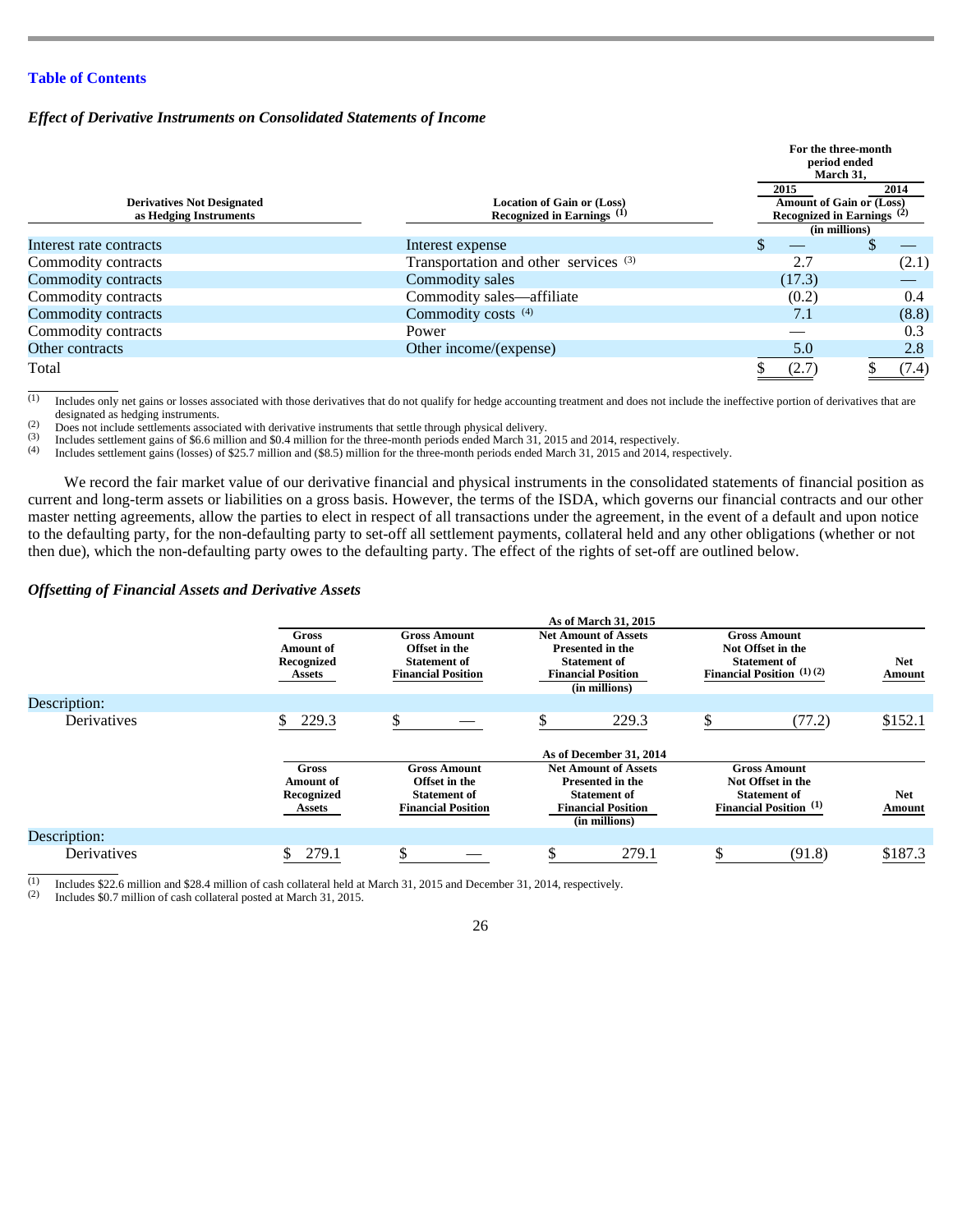#### *Offsetting of Financial Liabilities and Derivative Liabilities*

|              |                                                                     |                                                                                          | As of March 31, 2015                                                                                                      |                                                                                                      |                      |
|--------------|---------------------------------------------------------------------|------------------------------------------------------------------------------------------|---------------------------------------------------------------------------------------------------------------------------|------------------------------------------------------------------------------------------------------|----------------------|
|              | Gross<br>Amount of<br>Recognized<br>Liabilities $(1)$               | <b>Gross Amount</b><br>Offset in the<br><b>Statement of</b><br><b>Financial Position</b> | <b>Net Amount of Liabilities</b><br>Presented in the<br><b>Statement of</b><br><b>Financial Position</b><br>(in millions) | <b>Gross Amount</b><br>Not Offset in the<br><b>Statement of</b><br>Financial Position $(1)(2)$       | <b>Net</b><br>Amount |
| Description: |                                                                     |                                                                                          |                                                                                                                           |                                                                                                      |                      |
| Derivatives  | (542.2)                                                             | Φ                                                                                        | (542.2)                                                                                                                   | 77.2                                                                                                 | \$(465.0)            |
|              |                                                                     |                                                                                          | As of December 31, 2014                                                                                                   |                                                                                                      |                      |
|              | <b>Gross</b><br><b>Amount of</b><br>Recognized<br>Liabilities $(1)$ | <b>Gross Amount</b><br>Offset in the<br><b>Statement of</b><br><b>Financial Position</b> | <b>Net Amount of Liabilities</b><br>Presented in the<br><b>Statement of</b><br><b>Financial Position</b><br>(in millions) | <b>Gross Amount</b><br>Not Offset in the<br><b>Statement of</b><br>Financial Position <sup>(1)</sup> | <b>Net</b><br>Amount |
| Description: |                                                                     |                                                                                          |                                                                                                                           |                                                                                                      |                      |
| Derivatives  | (440.0)                                                             | Φ                                                                                        | (440.0)                                                                                                                   | 91.8                                                                                                 | \$(348.2)            |

 $\frac{1}{(1)}$ Includes \$22.6 million and \$28.4 million of cash collateral at March 31, 2015 and December 31, 2014, respectively.

 Includes \$0.7 million of cash collateral posted at March 31, 2015. (2)

#### *Inputs to Fair Value Derivative Instruments*

The following table sets forth by level within the fair value hierarchy our financial assets and liabilities that were accounted for at fair value on a recurring basis as of March 31, 2015 and December 31, 2014. We classify financial assets and liabilities in their entirety based on the lowest level of input that is significant to the fair value measurement. Our assessment of the significance of a particular input to the fair value measurement requires judgment and may affect our valuation of the financial assets and liabilities and their placement within the fair value hierarchy.

|                         | <b>March 31, 2015</b> |           |         |            | <b>December 31, 2014</b> |                |           |         |            |              |
|-------------------------|-----------------------|-----------|---------|------------|--------------------------|----------------|-----------|---------|------------|--------------|
|                         | Level 1               | Level 2   | Level 3 | Collateral | Total<br>(in millions)   | <b>Level 1</b> | Level 2   | Level 3 | Collateral | <b>Total</b> |
| Interest rate contracts | $\mathsf{s}$ —        | \$(459.6) |         |            | \$(459.6)                | $\mathbf{s}$ — | \$(343.0) |         |            | \$(343.0)    |
| Commodity contracts:    |                       |           |         |            |                          |                |           |         |            |              |
| Financial               |                       | 31.8      | 30.3    |            | 62.1                     |                | 41.6      | 42.7    |            | 84.3         |
| Physical                |                       |           | 7.0     |            | 7.0                      |                |           | 19.5    |            | 19.5         |
| Commodity options       |                       |           | 99.5    |            | 99.5                     |                |           | 106.7   |            | 106.7        |
|                         |                       | (427.8)   | 136.8   |            | (291.0)                  |                | (301.4)   | 168.9   |            | (132.5)      |
| Cash collateral         |                       |           |         | (21.9)     | (21.9)                   |                |           |         | (28.4)     | (28.4)       |
| Total                   |                       | \$(427.8) | \$136.8 | (21.9)     | \$(312.9)                |                | \$(301.4) | \$168.9 | (28.4)     | \$(160.9)    |

# *Qualitative Information about Level 2 Fair Value Measurements*

We categorize, as Level 2, the fair value of assets and liabilities that we measure with either directly or indirectly observable inputs as of the measurement date, where pricing inputs are other than quoted prices in active markets for the identical instrument. This category includes both OTC transactions valued using exchange traded pricing information in addition to assets and liabilities that we value using either models or other valuation methodologies derived from observable market data. These models are primarily industry-standard models that consider various inputs including: (1) quoted prices for assets and liabilities; (2) time value; and (3) current market and contractual prices for the underlying instruments, as well as other relevant economic measures.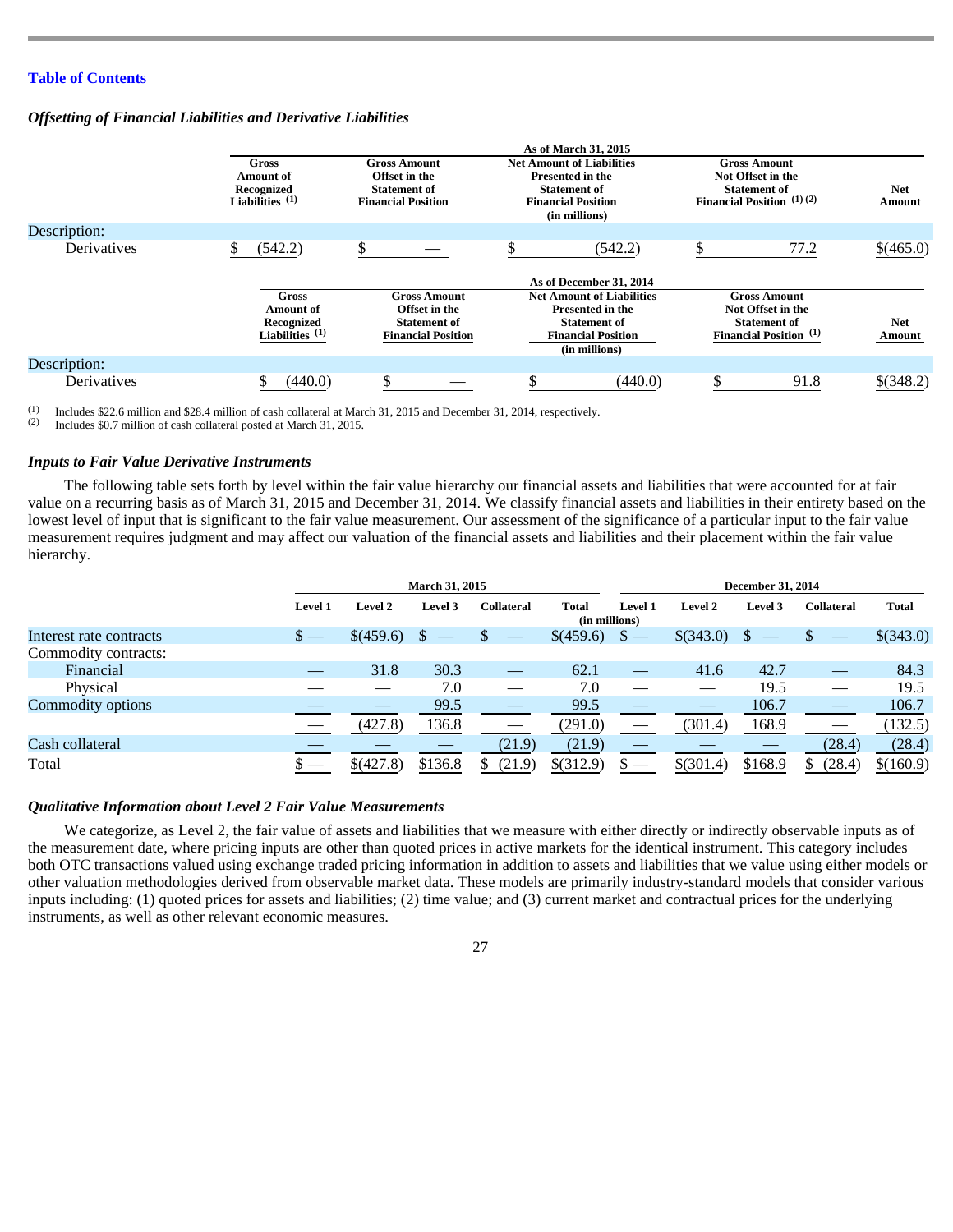Substantially all of these inputs are observable in the marketplace throughout the full term of the assets and liabilities, can be derived from observable data, or are supported by observable levels at which transactions are executed in the marketplace.

#### *Qualitative Information about Level 3 Fair Value Measurements*

Data from pricing services and published indices are used to value our Level 3 derivative instruments, which are fair-valued on a recurring basis. We may also use these inputs with internally developed methodologies that result in our best estimate of fair value. The inputs listed in the table below would have a direct impact on the fair values of the listed instruments. The significant unobservable inputs used in the fair value measurement of the commodity derivatives (Natural Gas, NGLs, Crude and Power) are forward commodity prices. The significant unobservable inputs used in determining the fair value measurement of options are price and volatility. Increases/(decreases) in the forward commodity price in isolation would result in significantly higher/(lower) fair values for long positions, with offsetting impacts to short positions. Increases/ (decreases) in volatility would increase/(decrease) the value for the holder of the option. Generally, a change in the estimate of forward commodity prices is unrelated to a change in the estimate of volatility of prices. A change to the credit valuation adjustment would change the fair value of the positions.

#### *Quantitative Information About Level 3 Fair Value Measurements*

|                                      |                                                     | <b>Fair Value</b> |                                      |                                     |        | Range $(1)$    |                     |              |
|--------------------------------------|-----------------------------------------------------|-------------------|--------------------------------------|-------------------------------------|--------|----------------|---------------------|--------------|
| <b>Contract Type</b>                 | at<br>March 31,<br>$2015^{(2)}$<br>(in<br>millions) |                   | <b>Valuation</b><br><b>Technique</b> | Unobservable Input                  | Lowest | <b>Highest</b> | Weighted<br>Average | <b>Units</b> |
| <b>Commodity Contracts—Financial</b> |                                                     |                   |                                      |                                     |        |                |                     |              |
| Natural Gas                          | \$                                                  | 1.6               |                                      | Market Approach Forward Gas Price   | 2.23   | 3.56           | 2.79                | <b>MMBtu</b> |
| <b>NGLs</b>                          | \$                                                  | 28.7              |                                      | Market Approach Forward NGL Price   | 0.18   | 1.14           | 0.63                | Gal          |
| <b>Commodity Contracts-Physical</b>  |                                                     |                   |                                      |                                     |        |                |                     |              |
| <b>Natural Gas</b>                   | \$                                                  | 1.9               |                                      | Market Approach Forward Gas Price   | 2.23   | 4.24           | 2.69                | <b>MMBtu</b> |
| Crude Oil                            | \$                                                  | (0.7)             |                                      | Market Approach Forward Crude Price | 38.21  | 53.70          | 48.97               | <b>Bbl</b>   |
| <b>NGLs</b>                          | \$                                                  | 5.8               |                                      | Market Approach Forward NGL Price   | 0.08   | 1.40           | 0.43                | Gal          |
| <b>Commodity Options</b>             |                                                     |                   |                                      |                                     |        |                |                     |              |
| Natural Gas, Crude and NGLs          | \$                                                  | 99.5              | <b>Option Model</b>                  | <b>Option Volatility</b>            | 18%    | 112%           | 33%                 |              |
| <b>Total Fair Value</b>              |                                                     | 136.8             |                                      |                                     |        |                |                     |              |

 $\frac{1}{(1)}$ Prices are in dollars per Millions of British Thermal Units, or MMBtu, for Natural Gas; dollars per Gallon, or Gal, for NGLs; and dollars per barrel, or Bbl, for Crude Oil.

 Fair values include credit valuation adjustments of approximately \$0.8 million of losses. (2)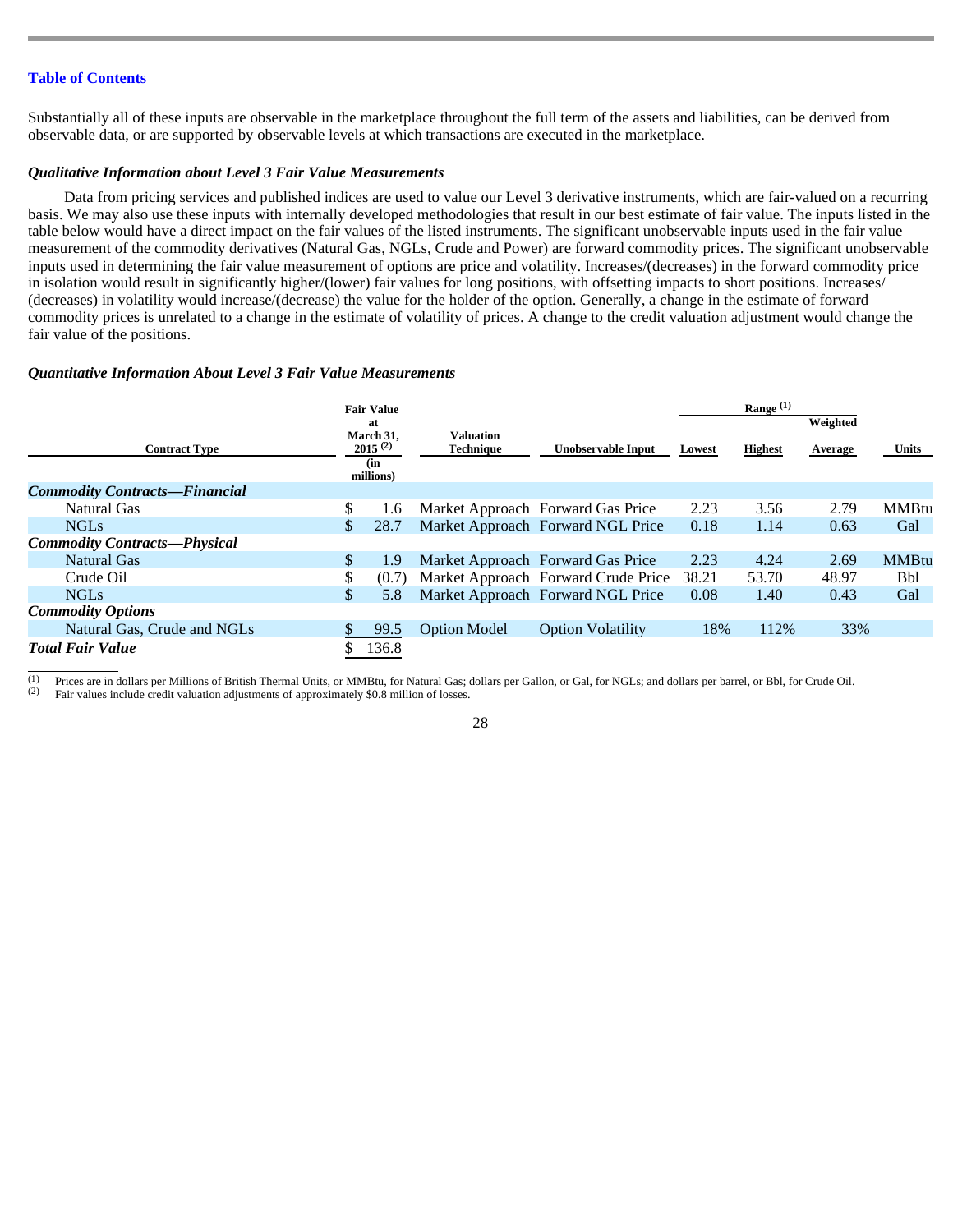#### *Quantitative Information About Level 3 Fair Value Measurements*

|                                      |    |                                               |                               |                                     | Range $(1)$ |                |          |              |
|--------------------------------------|----|-----------------------------------------------|-------------------------------|-------------------------------------|-------------|----------------|----------|--------------|
|                                      |    | <b>Fair Value at</b>                          |                               |                                     |             |                | Weighted |              |
| <b>Contract Type</b>                 |    | December 31.<br>$2014^{(2)}$<br>(in millions) | Valuation<br><b>Technique</b> | Unobservable Input                  | Lowest      | <b>Highest</b> | Average  | <b>Units</b> |
| <b>Commodity Contracts-Financial</b> |    |                                               |                               |                                     |             |                |          |              |
| Natural Gas                          | \$ | 0.6                                           |                               | Market Approach Forward Gas Price   | 2.55        | 3.72           | 3.04     | <b>MMBtu</b> |
| <b>NGLs</b>                          | S  | 42.1                                          |                               | Market Approach Forward NGL Price   | 0.48        | 1.14           | 0.64     | Gal          |
| <b>Commodity Contracts—Physical</b>  |    |                                               |                               |                                     |             |                |          |              |
| <b>Natural Gas</b>                   | \$ | 1.5                                           |                               | Market Approach Forward Gas Price   | 1.55        | 4.08           | 3.08     | <b>MMBtu</b> |
| Crude Oil                            | S  | (0.9)                                         |                               | Market Approach Forward Crude Price | 49.57       | 55.60          | 53.51    | <b>Bbl</b>   |
| <b>NGLs</b>                          | \$ | 18.9                                          |                               | Market Approach Forward NGL Price   | 0.06        | 1.21           | 0.54     | Gal          |
| <b>Commodity Options</b>             |    |                                               |                               |                                     |             |                |          |              |
| Natural Gas, Crude and NGLs          |    | 106.7                                         | <b>Option Model</b>           | <b>Option Volatility</b>            | 19%         | 94%            | 36%      |              |
| <b>Total Fair Value</b>              |    | 168.9                                         |                               |                                     |             |                |          |              |

 $\frac{1}{(1)}$ Prices are in dollars per MMBtu for Natural Gas, Gal for NGLs and Bbl for Crude Oil.

 Fair values include credit valuation adjustments of approximately \$1.0 million of losses. (2)

#### *Level 3 Fair Value Reconciliation*

The table below provides a reconciliation of changes in the fair value of our Level 3 financial assets and liabilities measured on a recurring basis from January 1, 2015 to March 31, 2015. No transfers of assets between any of the Levels occurred during the period.

|                                                                                                                                                                 |     | Commodity<br>Financial<br><b>Contracts</b> | Commodity<br><b>Physical</b><br><b>Contracts</b><br>(in millions) |               | Commodity<br><b>Options</b> | Total    |
|-----------------------------------------------------------------------------------------------------------------------------------------------------------------|-----|--------------------------------------------|-------------------------------------------------------------------|---------------|-----------------------------|----------|
| Beginning balance as of January 1, 2015                                                                                                                         | \$. | 42.7                                       | \$<br>19.5                                                        | $\mathcal{S}$ | 106.7                       | \$168.9  |
| Transfer in (out) of Level $3^{(1)}$                                                                                                                            |     |                                            |                                                                   |               |                             |          |
| Gains or losses included in earnings:                                                                                                                           |     |                                            |                                                                   |               |                             |          |
| Reported in Commodity sales                                                                                                                                     |     |                                            | 1.5                                                               |               |                             | 1.5      |
| Reported in Commodity costs                                                                                                                                     |     | 0.2                                        | 4.9                                                               |               | 4.0                         | 9.1      |
| Gains or losses included in other comprehensive income:                                                                                                         |     |                                            |                                                                   |               |                             |          |
| Reported in Other comprehensive income (loss), net of tax                                                                                                       |     | (1.4)                                      |                                                                   |               |                             | (1.4)    |
| Purchases, issuances, sales and settlements:                                                                                                                    |     |                                            |                                                                   |               |                             |          |
| Purchases                                                                                                                                                       |     |                                            |                                                                   |               |                             |          |
| Sales                                                                                                                                                           |     |                                            |                                                                   |               |                             |          |
| Settlements $(2)$                                                                                                                                               |     | (11.2)                                     | (18.9)                                                            |               | (11.2)                      | (41.3)   |
| Ending balance as March 31, 2015                                                                                                                                |     | 30.3                                       | 7.0                                                               |               | 99.5                        | \$136.8  |
| Amounts reported in Commodity sales                                                                                                                             |     |                                            | (17.5)                                                            |               |                             | \$(17.5) |
| Amount of changes in net assets attributable to the change in derivative gains<br>or losses related to assets and liabilities still held at the reporting date: |     |                                            |                                                                   |               |                             |          |
| Reported in Commodity sales                                                                                                                                     |     |                                            | 2.6                                                               |               |                             | 2.6      |
| Reported in Commodity costs                                                                                                                                     |     |                                            | 3.1                                                               |               | 7.7                         | 13.0     |
| (1)<br>Our policy is to recognize transfers as of the last day of the reporting period                                                                          |     |                                            |                                                                   |               |                             |          |

Our policy is to recognize transfers as of the last day of the reporting period.

 Settlements represent the realized portion of forward contracts.  $(2)$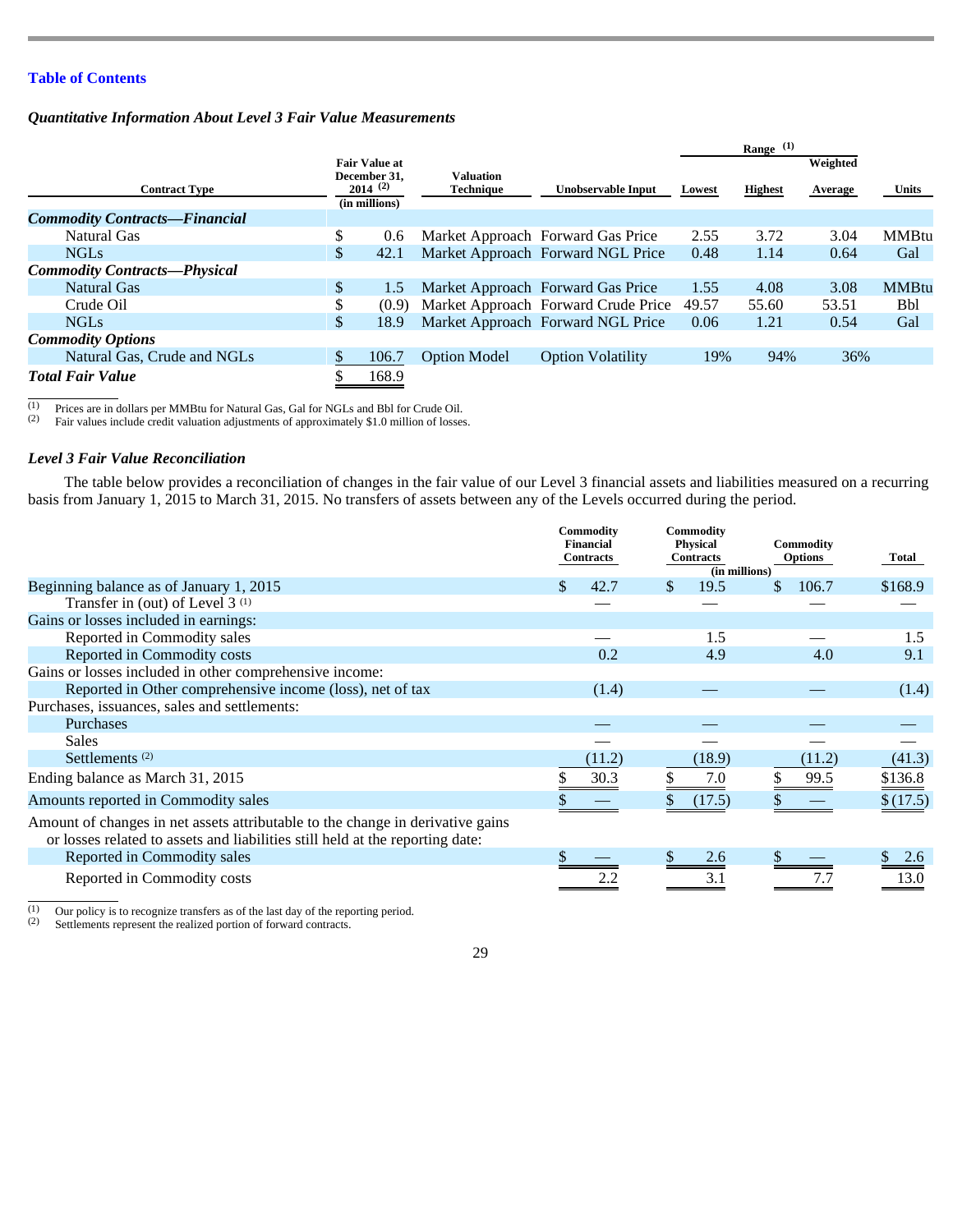#### *Fair Value Measurements of Commodity Derivatives*

The following table provides summarized information about the fair values of expected cash flows of our outstanding commodity based swaps and physical contracts at March 31, 2015 and December 31, 2014.

|                                       |                    | At March 31, 2015       |               |                          |                    |       |                   | At December 31, 2014 |                          |               |                          |                    |                          |
|---------------------------------------|--------------------|-------------------------|---------------|--------------------------|--------------------|-------|-------------------|----------------------|--------------------------|---------------|--------------------------|--------------------|--------------------------|
|                                       |                    |                         |               | Wtd. Average Price $(2)$ |                    |       | <b>Fair Value</b> |                      | (3)                      |               |                          | Fair Value $(3)$   |                          |
|                                       | Commodity          | Notional <sup>(1)</sup> |               | Receive                  |                    | Pay   | Asset             |                      | Liability                |               | Asset                    |                    | Liability                |
| Portion of contracts maturing in 2015 |                    |                         |               |                          |                    |       |                   |                      |                          |               |                          |                    |                          |
| Swaps                                 |                    |                         |               |                          |                    |       |                   |                      |                          |               |                          |                    |                          |
| Receive variable/pay fixed            | <b>Natural Gas</b> | 1,541,324               | \$            | 2.61                     | $\frac{1}{2}$      | 2.98  | $\frac{\ }{s-}$   | \$                   | (0.6)                    | \$            |                          | \$                 | (0.7)                    |
|                                       | <b>NGL</b>         | 504,250                 | \$            | 33.12                    | \$                 | 40.52 | \$0.1             | $\sqrt{\ }$          | (3.8)                    | \$            | $\equiv$                 | $\,$               | (6.8)                    |
|                                       | Crude Oil          | 739,750                 | \$            | 52.35                    | $\sqrt$            | 83.30 | $s -$             | \$                   | (22.9)                   | \$            | $\equiv$                 | \$                 | (27.4)                   |
| Receive fixed/pay variable            | Natural Gas        | 1,728,938               | \$            | 2.91                     | \$                 | 2.71  | \$0.4             | \$                   | $\overline{\phantom{0}}$ | \$            | 3.7                      | \$                 |                          |
|                                       | <b>NGL</b>         | 1,550,500               | \$            | 46.19                    | \$                 | 31.00 | \$24.0            | \$                   | (0.5)                    | \$            | 39.2                     | \$                 | $\equiv$                 |
|                                       | Crude Oil          | 1,303,025               | \$            | 93.91                    | \$                 | 52.60 | \$53.8            | \$                   | $\overline{\phantom{0}}$ | \$            | 65.0                     | \$                 | $\overline{\phantom{0}}$ |
| Receive variable/pay variable         | <b>Natural Gas</b> | 68,310,000              | $\sqrt{\ }$   | 2.56                     | $\sqrt$            | 2.54  | \$2.6             | $\mathbb{S}$         | (1.5)                    | $\sqrt$       | 1.5                      | $\frac{1}{2}$      | (1.7)                    |
| <b>Physical Contracts</b>             |                    |                         |               |                          |                    |       |                   |                      |                          |               |                          |                    |                          |
| Receive variable/pay fixed            | <b>Natural Gas</b> | 155,150                 | \$            | 2.39                     | \$                 | 2.19  | $\mathbf{s} =$    | \$                   |                          | \$            |                          | $\sqrt$            |                          |
|                                       | <b>NGL</b>         | 80,000                  | $\mathsf{\$}$ | 32.76                    | $\mathbf{\hat{S}}$ | 41.89 | $\mathbf{s} =$    | $\mathbf{\hat{S}}$   | (0.7)                    | \$            | ш.                       | \$                 | (3.6)                    |
|                                       | Crude Oil          | 11,000                  | \$            | 48.18                    | \$                 | 51.64 | $s -$             | \$                   |                          | \$            | ÷,                       | \$                 |                          |
| Receive fixed/pay variable            | Natural Gas        | 406,373                 | \$            | 2.46                     | \$                 | 2.51  | $s-$              | \$                   | $\overline{\phantom{0}}$ | \$            | $\overline{\phantom{0}}$ | \$                 |                          |
|                                       | <b>NGL</b>         | 398,525                 | \$            | 26.68                    | $\mathsf{\$}$      | 21.93 | \$1.9             | \$                   | (0.1)                    | \$            | 19.8                     | \$                 | $\equiv$                 |
|                                       | Crude Oil          | 109,000                 | \$            | 52.59                    | $\mathsf{\$}$      | 50.02 | \$0.3             | \$                   |                          | \$            | 0.5                      | \$                 |                          |
| Receive variable/pay variable         | <b>Natural Gas</b> | 192,448,455             | \$            | 2.61                     | \$                 | 2.61  | \$1.6             | \$                   | (0.5)                    | \$            | 2.2                      | \$                 | (1.0)                    |
|                                       | <b>NGL</b>         | 10,861,860              | \$            | 18.50                    | \$                 | 18.15 | \$3.9             | \$                   | (0.1)                    | \$            | 3.7                      | \$                 | (1.0)                    |
|                                       | Crude Oil          | 654,682                 | \$            | 46.53                    | \$                 | 47.97 | \$1.0             | $\mathbb{S}$         | (1.9)                    | $\mathcal{S}$ | 0.3                      | $\mathbf{\hat{S}}$ | (1.7)                    |
| Portion of contracts maturing in 2016 |                    |                         |               |                          |                    |       |                   |                      |                          |               |                          |                    |                          |
| Swaps                                 |                    |                         |               |                          |                    |       |                   |                      |                          |               |                          |                    |                          |
| Receive variable/pay fixed            | Natural Gas        | 363,514                 | \$            | 2.75                     | \$                 | 3.41  | $s-$              | \$                   | (0.2)                    | \$            | $\overline{\phantom{0}}$ | \$                 | (0.1)                    |
|                                       | Crude Oil          | 415,950                 | \$            | 58.02                    | \$                 | 82.69 | $s-$              | \$                   | (10.2)                   | \$            | $\qquad \qquad$          | \$                 | (8.1)                    |
| Receive fixed/pay variable            | <b>Natural Gas</b> | 465,600                 | \$            | 3.32                     | $\mathcal{S}$      | 3.16  | \$0.1             | \$                   |                          | \$            | ŽЦ.                      | \$                 |                          |
|                                       | <b>NGL</b>         | 823,500                 | \$            | 39.64                    | $\sqrt$            | 27.63 | \$9.8             | \$                   | $\equiv$                 | \$            | 9.3                      | \$                 |                          |
|                                       | Crude Oil          | 415,950                 | \$            | 85.08                    | \$                 | 58.02 | \$11.2            | \$                   | $\equiv$                 | \$            | 9.1                      | \$                 | $\overline{\phantom{0}}$ |
| Receive variable/pay variable         | Natural Gas        | 44,959,000              | \$            | 2.93                     | \$                 | 2.91  | \$2.0             | \$                   | (1.1)                    | \$            | 0.5                      | \$                 | (0.3)                    |
| <b>Physical Contracts</b>             |                    |                         |               |                          |                    |       |                   |                      |                          |               |                          |                    |                          |
| Receive fixed/pay variable            | Natural Gas        | 63,591                  | \$            | 3.12                     | \$                 | 2.98  | $s-$              | \$                   |                          | \$            | $\overline{\phantom{0}}$ | \$                 |                          |
|                                       | <b>NGL</b>         | 4.398                   | \$            | 29.86                    | \$                 | 25.91 | $\mathbf{s} =$    | \$                   | $\overline{\phantom{0}}$ | \$            | $\overline{\phantom{0}}$ | \$                 | $\equiv$                 |
| Receive variable/pay variable         | <b>Natural Gas</b> | 59,944,569              | \$            | 3.05                     | \$                 | 3.04  | \$0.9             | $\mathbb{S}$         | (0.4)                    | \$            | 0.7                      | \$                 | (0.4)                    |
|                                       | <b>NGL</b>         | 8,944,071               | \$            | 18.00                    | \$                 | 17.89 | \$0.9             | $\mathbf{\hat{S}}$   |                          | \$            |                          | \$                 |                          |
| Portion of contracts maturing in 2017 |                    |                         |               |                          |                    |       |                   |                      |                          |               |                          |                    |                          |
| <b>Swaps</b>                          |                    |                         |               |                          |                    |       |                   |                      |                          |               |                          |                    |                          |
| Receive variable/pay fixed            | Natural Gas        | 24,030                  | \$            | 3.24                     | \$                 | 3.48  | $\frac{1}{2}$     | \$                   | <u>in d</u>              | \$            |                          | $\overline{\$}$    |                          |
|                                       | <b>NGL</b>         | 547,500                 | \$            | 23.81                    | \$                 | 25.86 | $s -$             | \$                   | (1.1)                    | \$            | $\overline{\phantom{0}}$ | \$                 |                          |
|                                       | Crude Oil          | 547,500                 | \$            | 61.30                    | \$                 | 66.72 | $s -$             | \$                   | (2.9)                    | \$            | $\equiv$                 | \$                 | $\overline{\phantom{0}}$ |
| Receive fixed/pay variable            | <b>NGL</b>         | 547,500                 | \$            | 23.59                    | \$                 | 23.81 | \$0.3             | $\mathbb{S}$         | (0.5)                    | \$            | 0.7                      | \$                 |                          |
|                                       | Crude Oil          | 547,500                 | \$            | 66.78                    | \$                 | 61.30 | \$2.9             | $\mathbb{S}$         |                          | \$            | 0.8                      | \$                 | $\overline{\phantom{0}}$ |
| Receive variable/pay variable         | Natural Gas        | 2,700,000               | \$            | 3.44                     | \$                 | 3.37  | \$0.2             | \$                   | $\equiv$                 | \$            | $\equiv$                 | \$                 | $\equiv$                 |
| <b>Physical Contracts</b>             |                    |                         |               |                          |                    |       |                   |                      |                          |               |                          |                    |                          |
| Receive variable/pay variable         | Natural Gas        | 28,047,550              | \$            | 3.36                     | \$                 | 3.35  | \$0.3             | \$                   | (0.1)                    | \$            | 0.2                      | \$                 | (0.1)                    |
| Portion of contracts maturing in 2018 |                    |                         |               |                          |                    |       |                   |                      |                          |               |                          |                    |                          |
| <b>Physical Contracts</b>             |                    |                         |               |                          |                    |       |                   |                      |                          |               |                          |                    |                          |
| Receive variable/pay variable         | Natural Gas        | 5,787,810               | \$            | 3.57                     | $\mathbb{S}$       | 3.56  | \$0.1             | \$                   | ш.                       | \$            | $\equiv$                 | $\mathsf{\$}$      |                          |
| Portion of contracts maturing in 2019 |                    |                         |               |                          |                    |       |                   |                      |                          |               |                          |                    |                          |
| <b>Physical Contracts</b>             |                    |                         |               |                          |                    |       |                   |                      |                          |               |                          |                    |                          |
| Receive variable/pay variable         | Natural Gas        | 2,187,810               | \$            | 3.56                     | \$                 | 3.53  | \$0.1             | \$                   | $\equiv$                 | \$            | $\equiv$                 | $\mathbb{S}$       |                          |
|                                       |                    |                         |               |                          |                    |       |                   |                      |                          |               |                          |                    |                          |
| Portion of contracts maturing in 2020 |                    |                         |               |                          |                    |       |                   |                      |                          |               |                          |                    |                          |
| <b>Physical Contracts</b>             | <b>Natural Gas</b> | 359,640                 | \$            |                          | \$                 |       | $\frac{\ }{s-}$   | \$                   |                          | \$            |                          | \$                 |                          |
| Receive variable/pay variable         |                    |                         |               | 3.88                     |                    | 3.85  |                   |                      |                          |               |                          |                    |                          |

 $\frac{1}{(1)}$ Volumes of natural gas are measured in MMBtu, whereas volumes of NGL and crude oil are measured in Bbl.

 Weighted average prices received and paid are in \$/MMBtu for natural gas and \$/Bbl for NGL and crude oil. (2)

 The fair value is determined based on quoted market prices at March 31, 2015 and December 31, 2014, respectively, discounted using the swap rate for the respective periods to consider the time value of money. Fair values are presented in millions of dollars and exclude credit valuation adjustments of approximately \$0.2 million of losses and \$0.5 million of losses at March 31, 2015 and December 31, 2014, respectively, and cash collateral received. (3)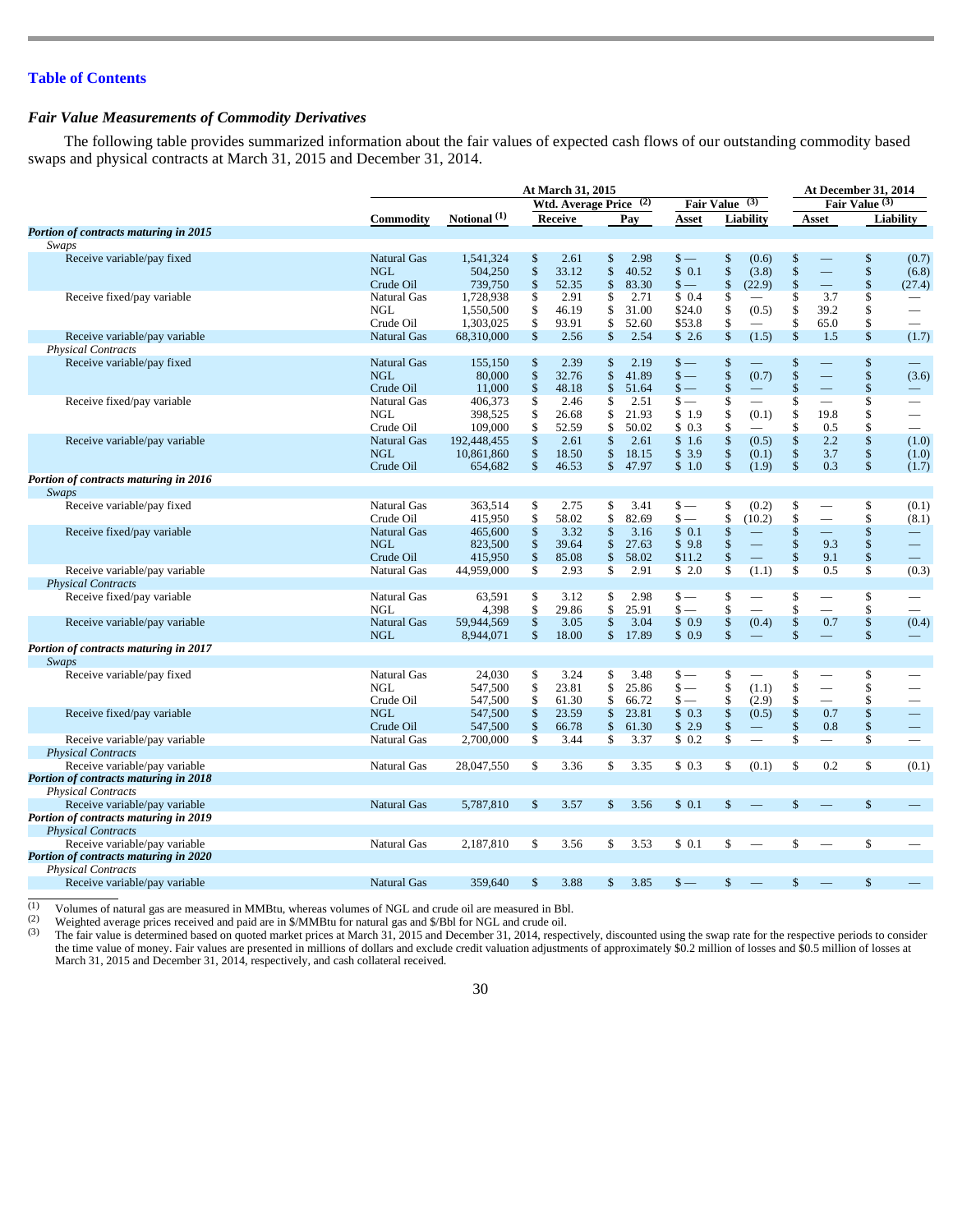The following table provides summarized information about the fair values of expected cash flows of our outstanding commodity options at March 31, 2015 and December 31, 2014.

|                                              | At March 31, 2015  |                |                              |                              |                 |                                        | At December 31, 2014 |                          |                  |                               |  |
|----------------------------------------------|--------------------|----------------|------------------------------|------------------------------|-----------------|----------------------------------------|----------------------|--------------------------|------------------|-------------------------------|--|
|                                              | Commodity          | Notional $(1)$ | <b>Strike</b><br>Price $(2)$ | <b>Market</b><br>Price $(2)$ | Asset           | Fair Value <sup>(3)</sup><br>Liability | (in millions)        | Asset                    | Fair Value $(3)$ | <b>Liability</b>              |  |
| Portion of option contracts maturing in 2015 |                    |                |                              |                              |                 |                                        |                      |                          |                  |                               |  |
| Puts (purchased)                             | <b>Natural Gas</b> | 3,025,000      | \$3.90                       | \$2.78                       | \$3.5           | \$                                     | \$                   | 3.8                      | \$               |                               |  |
|                                              | <b>NGL</b>         | 1,732,500      | \$43.32                      | \$26.68                      | \$29.3          | \$<br>$\overline{\phantom{m}}$         | \$                   | 40.2                     | \$               |                               |  |
|                                              | Crude Oil          | 550,000        | \$81.56                      | \$52.55                      | \$16.0          | \$                                     | \$                   | 18.8                     | \$               |                               |  |
| Calls (written)                              | <b>Natural Gas</b> | 962,500        | \$5.05                       | \$2.78                       | $\frac{1}{2}$   | \$<br>$\frac{1}{2}$                    | \$                   | $\overline{\phantom{m}}$ | \$               |                               |  |
|                                              | NGL                | 1,113,750      | \$45.80                      | \$26.06                      | $\mathcal{S}$ — | \$<br>(0.2)                            | \$                   | $\hspace{0.05cm}$        | \$               | (0.6)                         |  |
|                                              | Crude Oil          | 550,000        | \$88.39                      | \$52.55                      | $\frac{\S}{\S}$ | \$                                     | \$                   | $\overline{\phantom{m}}$ | $\$\,$           | (0.4)                         |  |
| Puts (written)                               | <b>Natural Gas</b> | 3,025,000      | \$3.90                       | \$2.79                       | $\frac{\S}{\S}$ | \$<br>(3.5)                            | \$                   | $\hspace{0.05cm}$        | \$               | (3.8)                         |  |
| Calls (purchased)                            | <b>Natural Gas</b> | 962,500        | \$5.05                       | \$2.78                       | $\mathsf{s}$ —  | \$.                                    | \$                   |                          | \$               |                               |  |
| Portion of option contracts maturing in 2016 |                    |                |                              |                              |                 |                                        |                      |                          |                  |                               |  |
| Puts (purchased)                             | <b>Natural Gas</b> | 1,647,000      | \$3.75                       | \$3.11                       | \$1.3           | \$                                     | \$                   | 1.0                      | \$               |                               |  |
|                                              | NGL                | 2,836,500      | \$39.24                      | \$26.46                      | \$39.9          | \$                                     | \$                   | 39.3                     | \$               | $\overbrace{\phantom{aaaaa}}$ |  |
|                                              | Crude Oil          | 805,200        | \$75.91                      | \$58.23                      | \$15.6          | \$                                     | \$                   | 14.7                     | \$               |                               |  |
| Calls (written)                              | Natural Gas        | 1,647,000      | \$4.98                       | \$3.11                       | $\frac{1}{2}$   | \$<br>(0.1)                            | \$                   | $\overline{\phantom{m}}$ | \$               | (0.1)                         |  |
|                                              | <b>NGL</b>         | 2,836,500      | \$45.14                      | \$26.46                      | $\sqrt{$}$      | $\mathbb{S}$<br>(2.4)                  | \$                   | $\overline{\phantom{m}}$ | \$               | (3.2)                         |  |
|                                              | Crude Oil          | 805,200        | \$86.68                      | \$58.23                      | $\mathsf{s}-$   | \$<br>(0.5)                            | \$                   |                          | \$               | (2.7)                         |  |
| Puts (written)                               | <b>Natural Gas</b> | 1,647,000      | \$3.75                       | \$3.11                       | $\frac{1}{2}$   | $\mathbb{S}$<br>(1.3)                  | \$                   | $\overline{\phantom{m}}$ | \$               | (1.0)                         |  |
| Calls (purchased)                            | <b>Natural Gas</b> | 1,647,000      | \$4.98                       | \$3.11                       | \$0.1           | \$                                     | \$                   | 0.1                      | \$               |                               |  |
| Portion of option contracts maturing in 2017 |                    |                |                              |                              |                 |                                        |                      |                          |                  |                               |  |
| Puts (purchased)                             | <b>NGL</b>         | 547,500        | \$21.70                      | \$23.81                      | \$1.0           | \$<br>$\overline{\phantom{a}}$         | \$                   | 1.2                      | \$               |                               |  |
|                                              | Crude Oil          | 547,500        | \$63.00                      | \$61.30                      | \$5.1           | \$<br>$\overline{\phantom{a}}$         | \$                   | 4.1                      | \$               |                               |  |
| Calls (written)                              | <b>NGL</b>         | 547,500        | \$25.34                      | \$23.81                      | $\mathsf{s}-$   | \$<br>(1.2)                            | \$                   |                          | \$               | (0.7)                         |  |
|                                              | Crude Oil          | 547,500        | \$71.45                      | \$61.30                      | $\frac{\S}{\S}$ | \$<br>(2.5)                            | \$                   |                          | \$               | (3.3)                         |  |
|                                              |                    |                |                              |                              |                 |                                        |                      |                          |                  |                               |  |

 $\frac{1}{(1)}$ Volumes of natural gas are measured in MMBtu, whereas volumes of NGL and crude oil are measured in Bbl.

 Strike and market prices are in \$/MMBtu for natural gas and in \$/Bbl for NGL and crude oil. (2)

 The fair value is determined based on quoted market prices at March 31, 2015 and December 31, 2014, respectively, discounted using the swap rate for the respective periods to consider the time value of money. Fair values are presented in millions of dollars and exclude credit valuation adjustments of approximately \$0.6 million and \$0.7 million of losses at March 31, 2015 and December 31, 2014, respectively, as well as cash collateral received. (3)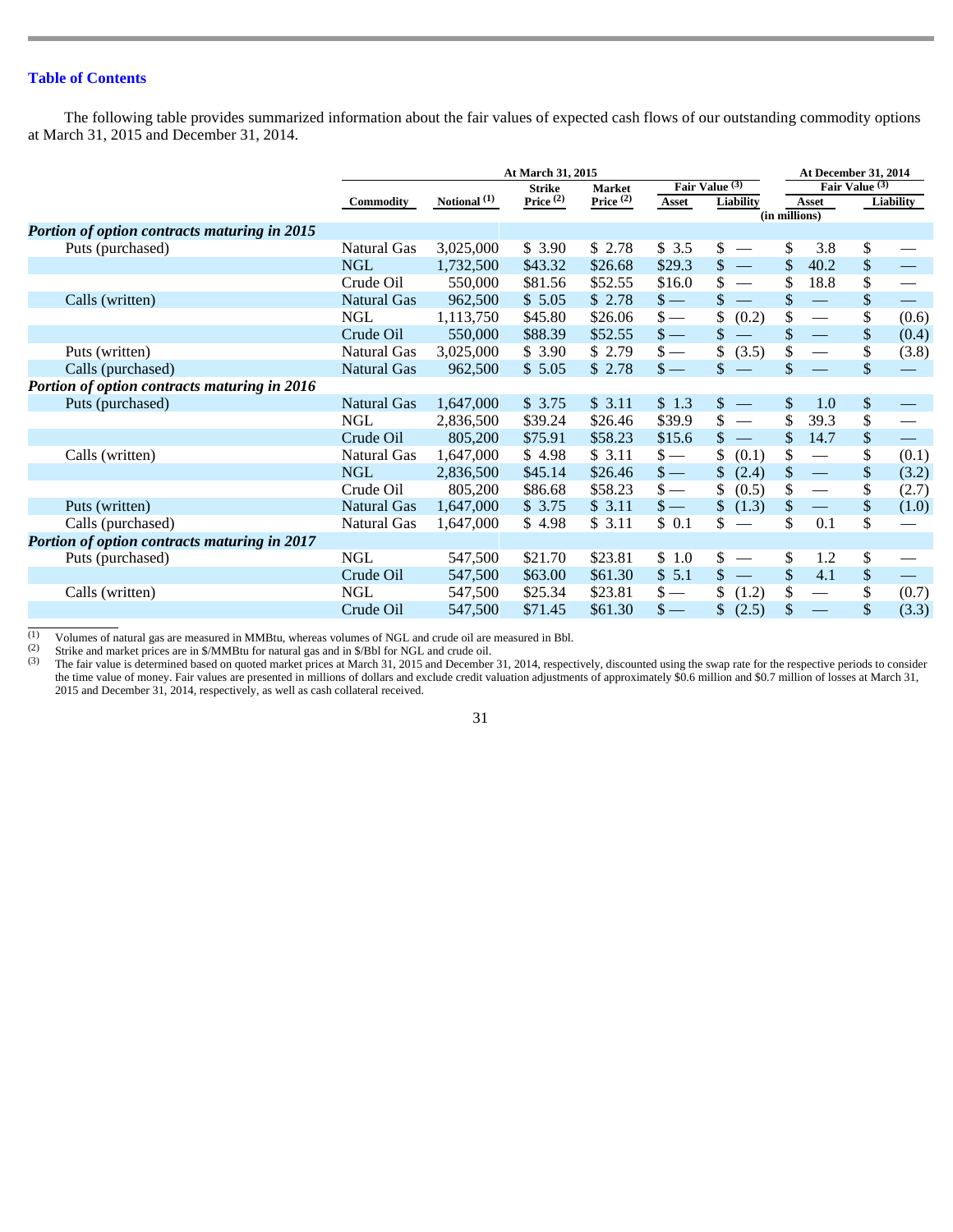#### *Fair Value Measurements of Interest Rate Derivatives*

We enter into interest rate swaps, caps and derivative financial instruments with similar characteristics to manage the cash flow associated with future interest rate movements on our indebtedness. The following table provides information about our current interest rate derivatives for the specified periods.

|                                      |                             |                 |                                    | Fair Value (2) at             |              |         |  |  |
|--------------------------------------|-----------------------------|-----------------|------------------------------------|-------------------------------|--------------|---------|--|--|
| Date of Maturity & Contract Type     |                             |                 |                                    | March 31,                     | December 31, |         |  |  |
|                                      | <b>Accounting Treatment</b> | <b>Notional</b> | <b>Average Fixed</b><br>Rate $(1)$ | 2015<br>(dollars in millions) |              | 2014    |  |  |
| Contracts maturing in 2015           |                             |                 |                                    |                               |              |         |  |  |
| Interest Rate Swaps—Pay Fixed        | Cash Flow Hedge             | \$510           | 1.53%                              | \$                            | \$           | (0.2)   |  |  |
| Contracts maturing in 2016           |                             |                 |                                    |                               |              |         |  |  |
| Interest Rate Swaps—Pay Fixed        | Cash Flow Hedge             | \$<br>90        | 0.55%                              | \$<br>(0.1)                   | \$           | (0.1)   |  |  |
| <b>Contracts maturing in 2017</b>    |                             |                 |                                    |                               |              |         |  |  |
| Interest Rate Swaps—Pay Fixed        | Cash Flow Hedge             | 500<br>S.       | 2.21%                              | (13.2)<br>S.                  | \$           | (12.9)  |  |  |
| <b>Contracts maturing in 2018</b>    |                             |                 |                                    |                               |              |         |  |  |
| Interest Rate Swaps—Pay Fixed        | Cash Flow Hedge             | \$ 810          | 2.24%                              | \$<br>(5.3)                   | \$           | (1.3)   |  |  |
| <b>Contracts maturing in 2019</b>    |                             |                 |                                    |                               |              |         |  |  |
| Interest Rate Swaps—Pay Fixed        | Cash Flow Hedge             | \$620           | 2.96%                              | \$<br>(5.6)                   | \$           | (3.3)   |  |  |
| Contracts settling prior to maturity |                             |                 |                                    |                               |              |         |  |  |
| 2015—Pre-issuance Hedges             | Cash Flow Hedge             | \$1,000         | 5.48%                              | \$(295.3)                     | \$           | (258.3) |  |  |
| 2016—Pre-issuance Hedges             | <b>Cash Flow Hedge</b>      | \$500           | 4.21%                              | (80.0)<br>S.                  | $\mathbb{S}$ | (63.4)  |  |  |
| 2017—Pre-issuance Hedges             | Cash Flow Hedge             | 500<br>S.       | 3.69%                              | \$<br>(51.1)                  | \$           | (36.0)  |  |  |
| 2018—Pre-issuance Hedges             | <b>Cash Flow Hedge</b>      | \$350           | 3.08%                              | (14.6)                        | $\mathbb{S}$ | (4.9)   |  |  |
|                                      |                             |                 |                                    |                               |              |         |  |  |

 $\frac{1}{(1)}$ Interest rate derivative contracts are based on the one-month or three-month London Interbank Offered Rate, or LIBOR.

The fair value is determined from quoted market prices at March 31, 2015 and December 31, 2014, respectively, discounted using the swap rate for the respective periods to consider the time value of money. Fair values exclude credit valuation adjustments of approximately \$5.6 million of gains at March 31, 2015 and \$37.4 million of gains at December 31, 2014, and cash collateral posted. (2)

#### **12. INCOME TAXES**

We are not a taxable entity for United States federal income tax purposes, or for the majority of states that impose an income tax. Taxes on our net income generally are borne by our unitholders through the allocation of taxable income. Our income tax expense results from the enactment of state income tax laws by the State of Texas that apply to entities organized as partnerships. Our income tax expense is based upon many but not all items included in net income.

We computed our income tax expense by applying a Texas state income tax rate to modified gross margin. Our Texas state income tax rate was 0.4% for the three-month periods ended March 31, 2015 and 2014. Our income tax expense is \$2.4 million and \$2.0 million for the threemonth periods ended March 31, 2015 and 2014, respectively.

At March 31, 2015 and December 31, 2014, we included a current income tax payable of \$2.1 million and \$1.5 million, respectively, in "Property and other taxes payable" on our consolidated statements of financial position. In addition, at March 31, 2015 and December 31, 2014, we included a deferred income tax payable of \$22.8 million and \$21.7 million, respectively, in "Other long-term liabilities," on our consolidated statements of financial position to reflect the tax associated with the difference between the net basis in assets and liabilities for financial and state tax reporting.

# **13. SEGMENT INFORMATION**

Our business is divided into operating segments, defined as components of the enterprise, about which financial information is available and evaluated regularly by our Chief Operating Decision Maker, collectively comprised of our senior management, in deciding how resources are allocated and performance is assessed.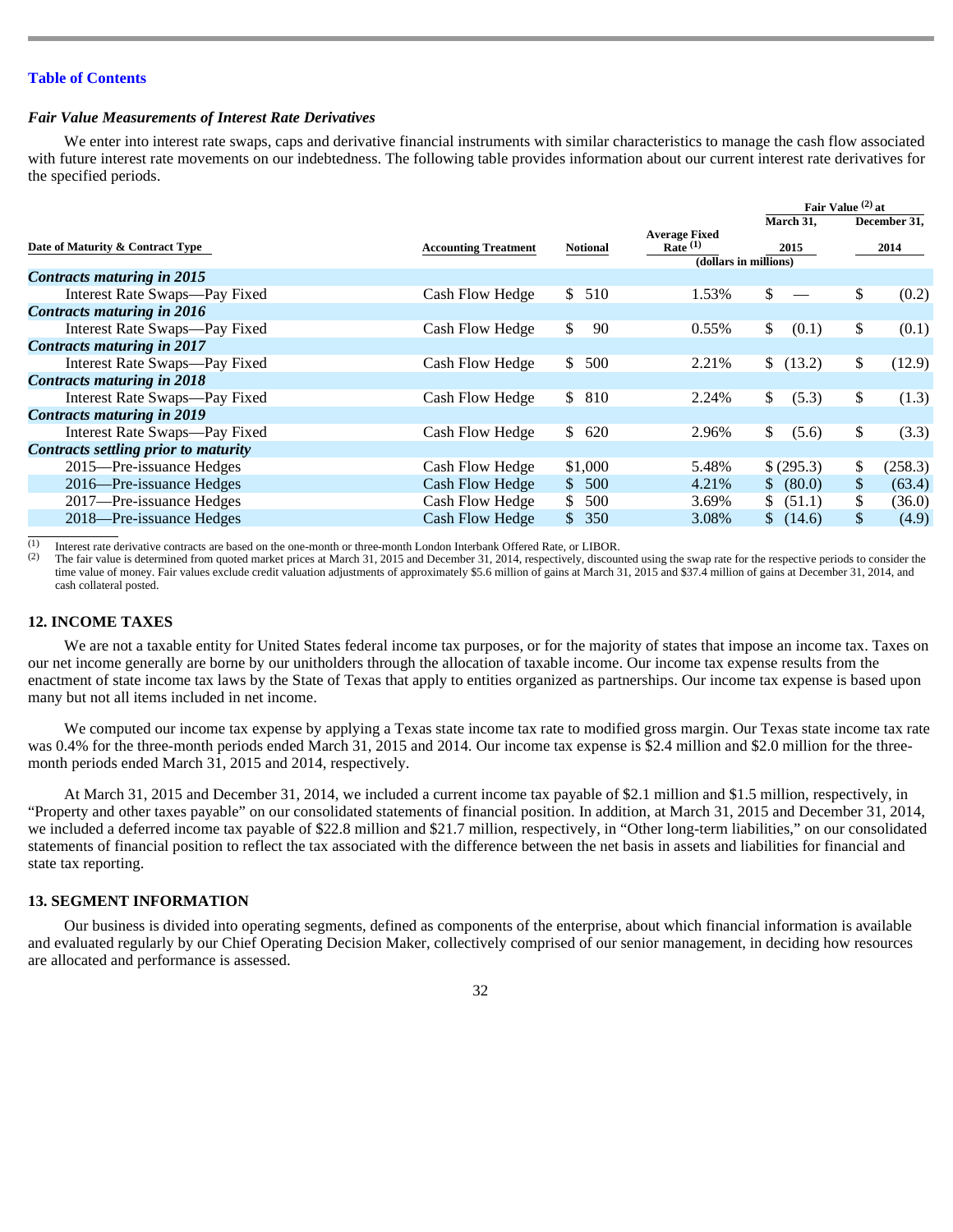Each of our reportable segments is a business unit that offers different services and products that are managed separately, because each business segment requires different operating strategies. We have segregated our business activities into two distinct operating segments:

- Liquids; and
- Natural Gas.

The following tables present certain financial information relating to our business segments and corporate activities:

|                                                                                                                        |             | As of and for the three-month period ended March 31, 2015 |                  |              |
|------------------------------------------------------------------------------------------------------------------------|-------------|-----------------------------------------------------------|------------------|--------------|
|                                                                                                                        | Liquids     | <b>Natural Gas</b><br>(in millions)                       | Corporate<br>(1) | <b>Total</b> |
| Operating revenues: (2)                                                                                                |             |                                                           |                  |              |
| Commodity sales                                                                                                        | \$          | \$<br>822.7                                               | \$               | \$<br>822.7  |
| Transportation and other services                                                                                      | 555.1       | 50.8                                                      |                  | 605.9        |
|                                                                                                                        | 555.1       | 873.5                                                     |                  | 1,428.6      |
| Commodity costs                                                                                                        |             | 779.1                                                     |                  | 779.1        |
| Environmental costs, net of recoveries                                                                                 | 0.8         |                                                           |                  | 0.8          |
| Operating and administrative                                                                                           | 130.4       | 82.7                                                      | 4.0              | 217.1        |
| Power                                                                                                                  | 63.6        |                                                           |                  | 63.6         |
| Depreciation and amortization                                                                                          | 90.1        | 38.3                                                      |                  | 128.4        |
|                                                                                                                        | 284.9       | 900.1                                                     | 4.0              | 1,189.0      |
| Operating income (loss)                                                                                                | 270.2       | (26.6)                                                    | (4.0)            | 239.6        |
| Interest expense, net                                                                                                  |             |                                                           | 48.3             | 48.3         |
| Allowance for equity used during construction                                                                          |             |                                                           | 23.0             | 23.0         |
| Other income                                                                                                           |             | $5.7^{(3)}$                                               | 0.2              | 5.9          |
| Income (loss) before income tax expense                                                                                | 270.2       | (20.9)                                                    | (29.1)           | 220.2        |
| Income tax expense                                                                                                     |             |                                                           | 2.4              | 2.4          |
| Net income (loss)                                                                                                      | 270.2       | (20.9)                                                    | (31.5)           | 217.8        |
| Less: Net income attributable to:                                                                                      |             |                                                           |                  |              |
| Noncontrolling interest                                                                                                |             |                                                           | 51.3             | 51.3         |
| Series 1 preferred unit distributions                                                                                  |             |                                                           | 22.5             | 22.5         |
| Accretion of discount on Series 1 preferred units                                                                      |             |                                                           | 3.9              | 3.9          |
| Net income (loss) attributable to general and limited partner ownership<br>interests in Enbridge Energy Partners, L.P. | 270.2<br>\$ | (20.9)                                                    | (109.2)<br>\$    | 140.1        |
| <b>Total assets</b>                                                                                                    | \$12,143.3  | 5,482.9 <sup>(4)</sup>                                    | \$<br>430.5      | \$18,056.7   |
| Capital expenditures (excluding acquisitions)                                                                          | 456.3<br>\$ | \$<br>55.5                                                | \$               | \$<br>511.8  |

 $\frac{1}{(1)}$  Corporate consists of interest expense, interest income, allowance for equity used during construction, noncontrolling interest and other costs such as income taxes, which are not allocated to the business segments.

 There were no intersegment revenues for the three-month period ended March 31, 2015. (2)

 Other income (expense) for our Natural Gas segment includes our equity investment in the Texas Express NGL system. (3)

 Total assets for our Natural Gas segment includes \$380.1 million for our long term equity investment in the Texas Express NGL system. (4)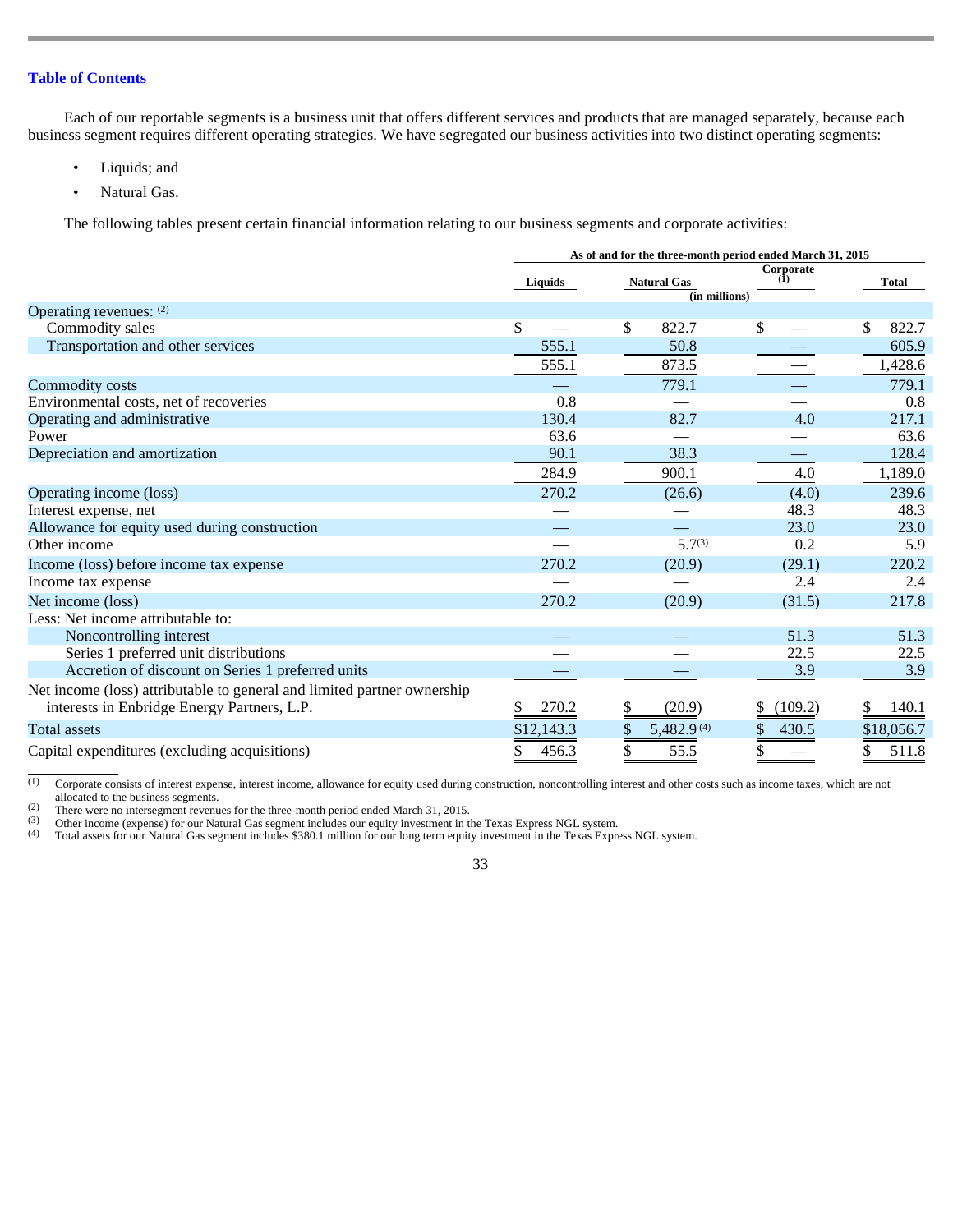|                                                                                                                        | As of and for the three-month period ended March 31, 2014 |                                     |                        |              |  |
|------------------------------------------------------------------------------------------------------------------------|-----------------------------------------------------------|-------------------------------------|------------------------|--------------|--|
|                                                                                                                        | Liquids                                                   | <b>Natural Gas</b><br>(in millions) | Corporate<br>$\bar{1}$ | <b>Total</b> |  |
| Operating revenues:                                                                                                    |                                                           |                                     |                        |              |  |
| Commodity sales                                                                                                        | \$                                                        | 1,599.5<br>\$                       | \$                     | \$1,599.5    |  |
| Transportation and other services                                                                                      | 432.7                                                     | 47.4                                |                        | 480.1        |  |
|                                                                                                                        | 432.7                                                     | $1,646.9^{(2)}$                     |                        | 2,079.6      |  |
| Commodity costs                                                                                                        |                                                           | 1,488.7                             |                        | 1,488.7      |  |
| Environmental costs, net of recoveries                                                                                 | 5.0                                                       |                                     |                        | 5.0          |  |
| Operating and administrative                                                                                           | 108.4                                                     | 108.9                               | (0.3)                  | 217.0        |  |
| Power                                                                                                                  | 50.4                                                      |                                     |                        | 50.4         |  |
| Depreciation and amortization                                                                                          | 66.8                                                      | 37.0                                |                        | 103.8        |  |
|                                                                                                                        | 230.6                                                     | 1,634.6                             | (0.3)                  | 1,864.9      |  |
| Operating income                                                                                                       | 202.1                                                     | 12.3                                | 0.3                    | 214.7        |  |
| Interest expense, net                                                                                                  |                                                           |                                     | 76.9                   | 76.9         |  |
| Allowance for equity used during construction                                                                          |                                                           |                                     | 20.7                   | 20.7         |  |
| Other income (expense)                                                                                                 |                                                           | $(1.3)$ (3)                         | 0.5                    | (0.8)        |  |
| Income (loss) before income tax expense                                                                                | 202.1                                                     | 11.0                                | (55.4)                 | 157.7        |  |
| Income tax expense                                                                                                     |                                                           |                                     | 2.0                    | 2.0          |  |
| Net income (loss)                                                                                                      | 202.1                                                     | 11.0                                | (57.4)                 | 155.7        |  |
| Less: Net income attributable to                                                                                       |                                                           |                                     |                        |              |  |
| Noncontrolling interest                                                                                                |                                                           |                                     | 36.3                   | 36.3         |  |
| Series 1 preferred unit distributions                                                                                  |                                                           |                                     | 22.5                   | 22.5         |  |
| Accretion of discount on Series 1 preferred units                                                                      |                                                           |                                     | 3.6                    | 3.6          |  |
| Net income (loss) attributable to general and limited partner ownership<br>interests in Enbridge Energy Partners, L.P. | 202.1<br>\$                                               | \$<br>11.0                          | (119.8)<br>\$          | 93.3         |  |
| <b>Total assets</b>                                                                                                    | \$9,854.0                                                 | 5,194.9(4)                          | \$<br>304.0            | \$15,352.9   |  |
| Capital expenditures (excluding acquisitions)                                                                          | \$<br>495.0                                               | 50.2                                | 5.3<br>\$              | 550.5<br>\$  |  |

 $\frac{1}{(1)}$  Corporate consists of interest expense, interest income, allowance for equity used during construction, noncontrolling interest and other costs such as income taxes, which are not allocated to the business segments.

 Total segment revenue and intersegment revenue for the natural gas segment for the three-month period ended March 31, 2014 was corrected to eliminate intra-segment revenue of \$318.7 million that was recorded in error and previously reported on our Quarterly Report on Form 10-Q for the three-month period ended March 31, 2014. This error did not impact previously reported segment operating revenue or consolidated operating revenue for the three-month period ended March 31, 2014. (2)

 Other income (expense) for our Natural Gas Segment includes our equity investment in the Texas Express NGL system. (3)

 Total assets for our Natural Gas segment includes \$375.7 million for our long term equity investment in the Texas Express NGL system. (4)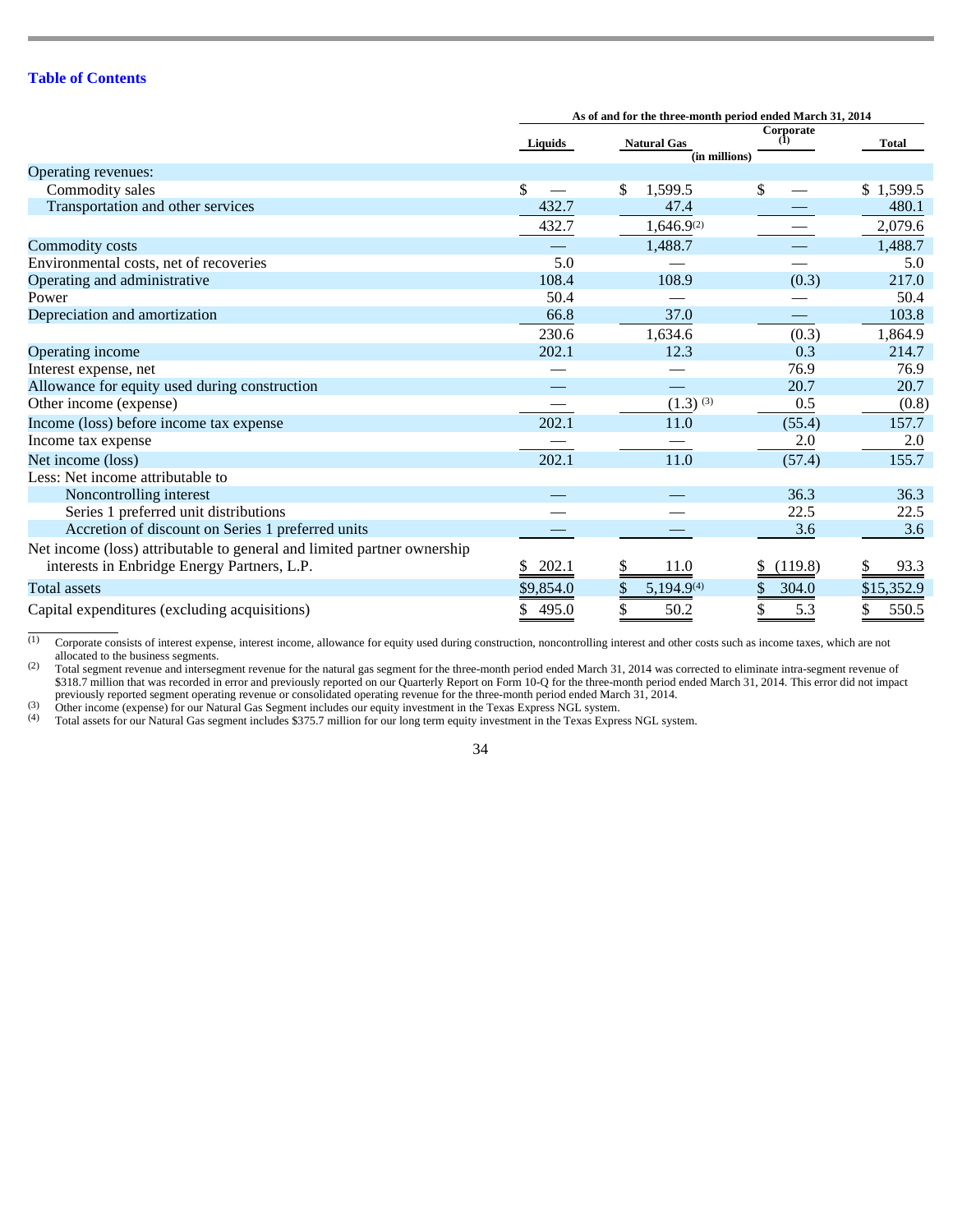## **14. SUPPLEMENTAL CASH FLOWS INFORMATION**

In the "Cash used in investing activities" section of the consolidated statements of cash flows, we exclude changes that did not affect cash. The following is a reconciliation of cash used for additions to property, plant and equipment to total capital expenditures (excluding "Investment in joint venture"):

|                                                                      |               | For the three-month<br>period ended March 31, |  |  |
|----------------------------------------------------------------------|---------------|-----------------------------------------------|--|--|
|                                                                      | 2015          | 2014                                          |  |  |
|                                                                      | (in millions) |                                               |  |  |
| Additions to property, plant and equipment                           | 460.0         | 612.8                                         |  |  |
| Increase (decrease) in construction payables                         | 51.8          | (62.3)                                        |  |  |
| Total capital expenditures (excluding "Investment in joint venture") | 511.8         | 550.5                                         |  |  |

## **15. REGULATORY MATTERS**

## *Regulatory Accounting*

We apply the authoritative regulatory accounting provisions to a number of our pipeline projects that meet the criteria outlined for regulated operations. The rates for Southern Access, Alberta Clipper, the Mainline Expansion Project, Eastern Access, the Line 6B 75-mile Replacement Project, Line 6B Integrity Project, and the Line 14 Project, which are currently the primary applicable projects, are based on a costof-service recovery model that follows the FERC's authoritative guidance and is subject to annual filing requirements with the FERC. Under our cost-of-service tolling methodology, we calculate tolls annually based on forecast volumes and costs. A difference between forecast and actual results causes an over or under recovery in any given year. These over or under recoveries are deferred through a revenue adjustment and are returned to or recovered from shippers through future rate adjustments in the following year. Under the authoritative accounting provisions applicable to our regulated operations, over or under recoveries are recognized in the financial statements in the current period. This accounting model matches earnings to the period with which they relate and conforms to how we recover our costs associated with these expansions through the annual cost-of-service filings with the FERC and through toll rate adjustments with our customers.

Due to over or under recovery revenue adjustments made in accordance with the FERC's authoritative guidance and our cost-of-service tariff methodology, we recognize assets and liabilities for regulatory purposes. The assets and liabilities that we recognize for regulatory purposes are recorded on a net basis in "Other current assets" or "Accounts payable and other," respectively, on our Consolidated Statements of Financial Position. The net regulatory asset or liability balance is comprised of the cumulative over and under recovery revenue adjustments made during the prior calendar year, less any amortizations, and the cumulative over and under recovery revenue adjustments made during the current calendar year to date. We track regulatory assets and liabilities by vintage, and our regulatory assets and liabilities are amortized on a straight-line basis over a one-year recovery period. Accordingly, amortization for a net regulatory asset or liability arising from over and under recovery adjustments related to any given calendar year does not begin until January of the following year. The changes in our net regulatory asset balance for the three-month periods ended March 31, 2015 and 2014 are as follows:

|                                                           | For the three-month<br>period ended March 31, |       |  |
|-----------------------------------------------------------|-----------------------------------------------|-------|--|
|                                                           | 2015                                          | 2014  |  |
|                                                           | (in millions)                                 |       |  |
| Net regulatory asset balance at beginning of period       | 6.0                                           |       |  |
| Current year (over)/under recovery revenue adjustments    | (9.1)                                         |       |  |
| Amortization of prior year regulatory asset               | (3.7)                                         | (1.9) |  |
| Net regulatory asset (liability) balance at end of period | (6.8)                                         |       |  |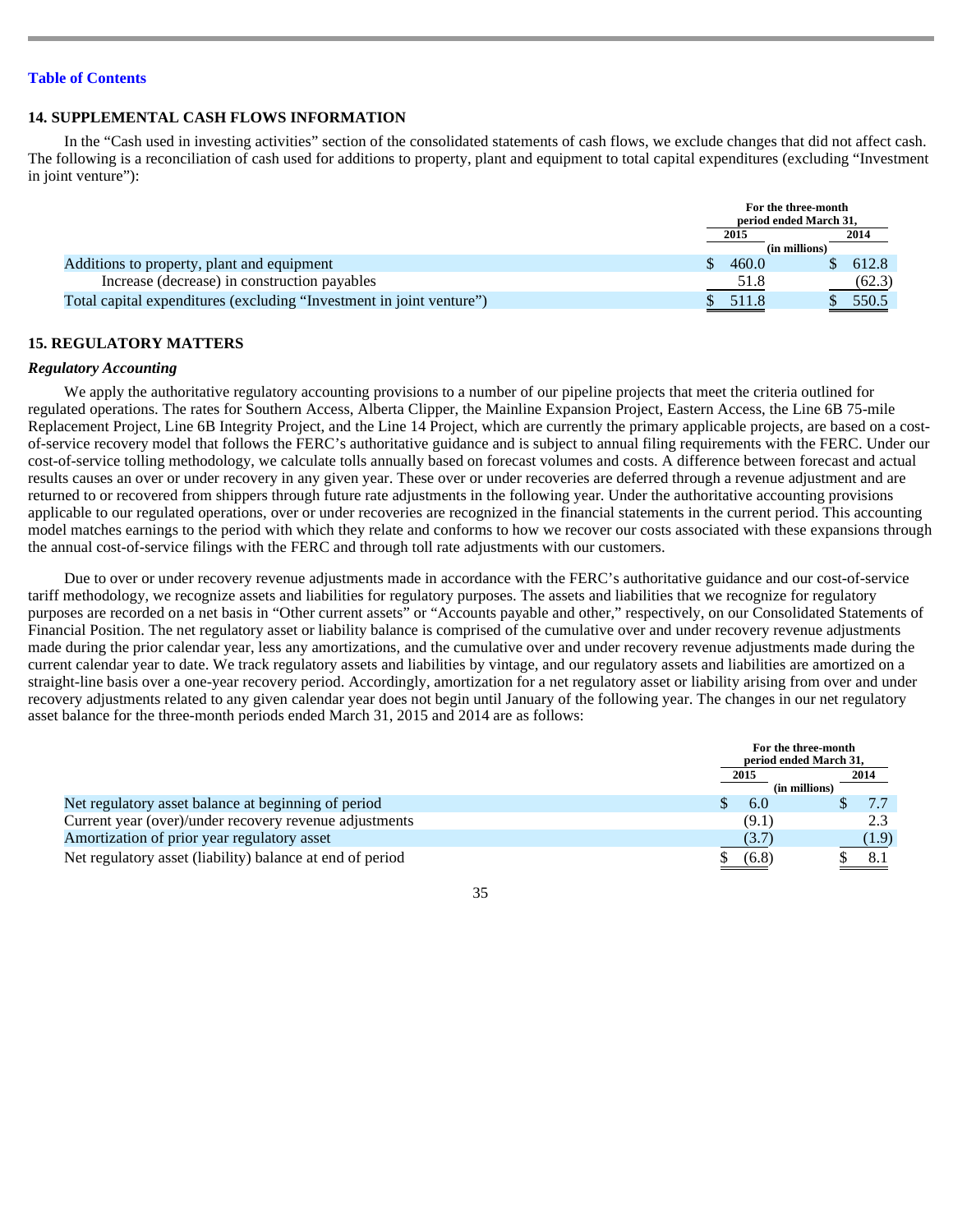#### *Other Contractual Obligations*

## *Southern Access Pipeline*

We have entered into certain contractual obligations with our customers on the Southern Access Pipeline in which a portion of the revenue earned on volumes above certain predetermined shipment levels, or qualifying volumes, are returned to the shippers through future rate adjustments. We record the liabilities associated with this contractual obligation in "Accounts payable and other," on our consolidated statements of financial position. At March 31, 2015 and December 31, 2014 we had no qualifying volume liabilities related to the Southern Access Pipeline on our consolidated statements of financial position.

During 2013, we incurred liabilities related to contractual obligations with our customers on the Southern Access Pipeline related to qualifying volumes. We did not incur any similar liabilities during 2014. As a result, in 2013, we recorded a liability for the contractual amounts due back to our shippers with the corresponding amount as a reduction to revenue. We amortized the liability on a straight-line basis as an adjustment to revenue in the following year, reflecting the related rate adjustment. For the three-month period ended March 31, 2014, we amortized through revenue \$2.1 million of qualifying volume liabilities on our consolidated statements of income with a corresponding amount reducing the contractual obligation on our consolidated statements of financial position.

### *Alberta Clipper Pipeline*

A portion of the rates we charge our customers includes an estimate for annual property taxes. If the estimated property tax we collect from our customers is significantly higher than the actual property tax imposed, we are contractually obligated to refund 50% of the property tax over recovery to our customers. We record the liabilities associated with this contractual obligation in "Accounts payable and other," on our Consolidated Statements of Financial Position. At March 31, 2015 and December 31, 2014, we had \$4.5 million and \$5.9 million, respectively, in property tax over recovery liabilities related to our Alberta Clipper Pipeline on our consolidated statements of financial position.

During 2014 and 2013, we incurred liabilities related to contractual obligations with our customers on the Alberta Clipper Pipeline related to property taxes. As a result, in 2014 and 2013, we recorded a liability for the contractual amounts due back to our shippers with the corresponding amount as a reduction to revenue. We amortized the liability on a straight-line basis as an adjustment to revenue in the following year, reflecting the related rate adjustment. For the three-month periods ended March 31, 2015 and 2014, we amortized through revenue \$1.4 million and \$1.7 million of property tax over recovery liabilities, respectively, on our consolidated statements of income with a corresponding amount reducing the contractual obligation on our consolidated statements of financial position.

## *Allowance for Equity Used During Construction*

We are permitted to capitalize and recover costs for rate-making purposes that include an allowance for equity costs during construction, referred to as AEDC. In connection with construction of the Eastern Access Projects, Line 3 Replacement, Line 6B 75-mile Replacement and Mainline Expansion Projects, we recorded \$23.0 million and \$20.7 million of "Allowance for equity used during construction" in our consolidated statement of income for the three-month periods ended March 31, 2015 and 2014, respectively, and a corresponding amount in "Property, plant and equipment" on our consolidated statement of financial position at March 31, 2015 and 2014, respectively.

## **16. RECENT ACCOUNTING PRONOUNCEMENTS NOT YET ADOPTED**

## *Revenues from Contracts with Customers*

In May 2014, the FASB issued Accounting Standards Update No. 2014-09 that outlines a single comprehensive model for entities to use in accounting for revenue arising from contracts with customers and supersedes most current revenue recognition guidance, including industryspecific guidance. This accounting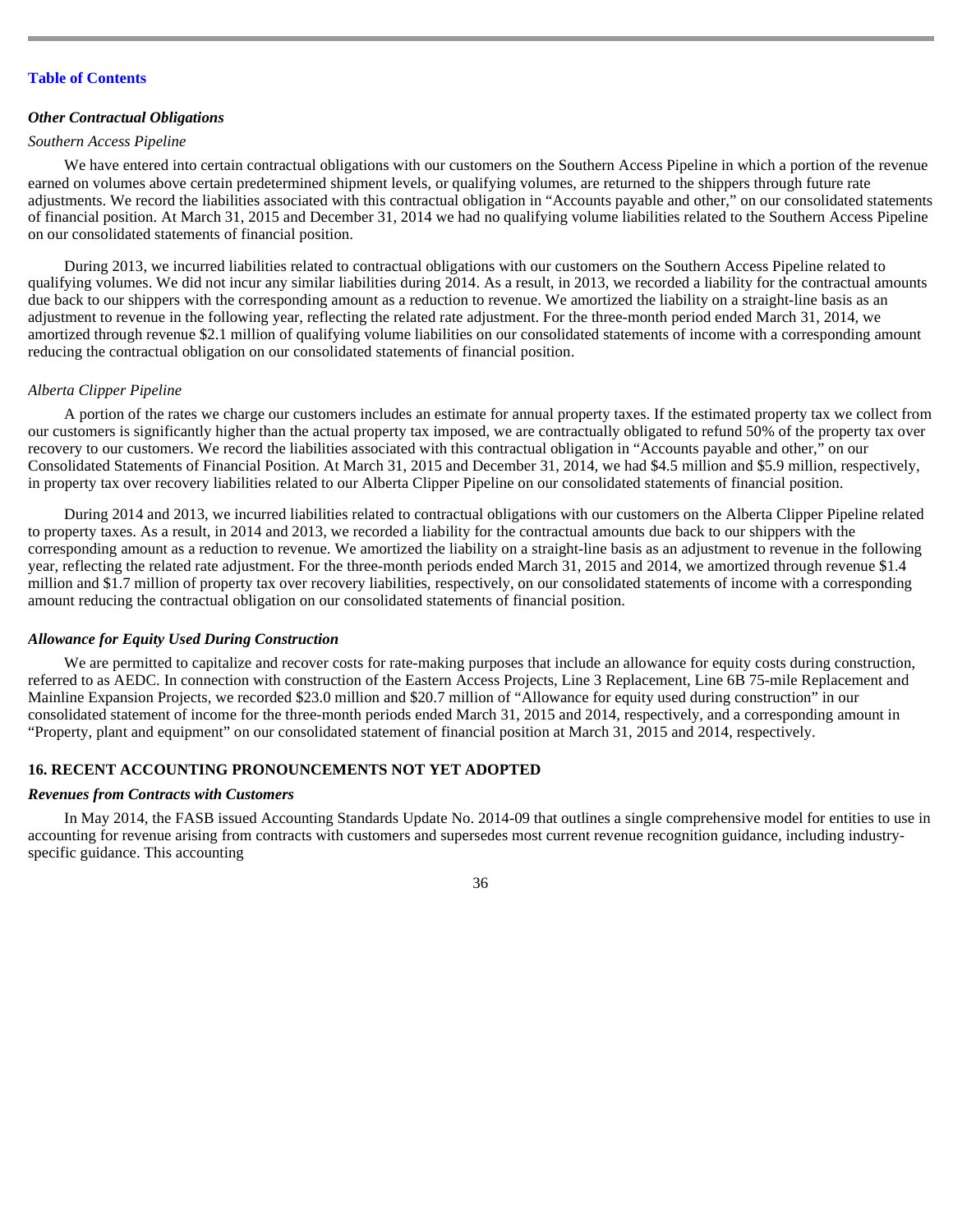update is effective for annual and interim periods beginning on or after December 15, 2016 and may be applied on either a full or modified retrospective basis. We are currently evaluating which transition approach we will apply and the impact that this pronouncement will have on our consolidated financial statements.

## *Going Concern Uncertainties*

In August 2014, the FASB issued Accounting Standards Update No. 2014-15 which provides guidance on determining when and how to disclose going-concern uncertainties in the financial statements. The new standard requires management to perform interim and annual assessments of an entity's ability to continue as a going concern within one year of the date the financial statements are issued. An entity must provide certain disclosures if conditions or events raise substantial doubt about the entity's ability to continue as a going concern. This accounting update is effective for annual and interim periods ending after December 15, 2016, with early adoption permitted. We do not expect that the adoption of this pronouncement will have a material impact on our consolidated financial statements.

#### *Consolidation*

In February 2015, the FASB issued Accounting Standards Update No. 2015-02 which addresses concerns about the current accounting for consolidation of certain legal entities. It makes targeted amendments to the current consolidations guidance and ends the deferral granted to certain entities from applying the variable interest entity, or VIE guidance. Among other things, the amended standard eliminates the specialized consolidation model and guidance for limited partnerships, which included the presumption that the general partner should consolidate a limited partnership. This accounting update is effective for annual and interim periods beginning after December 15, 2015. Early adoption is permitted, and the new standard may be adopted either retrospectively or using a modified retrospective approach. We are currently evaluating which transition approach we will apply and the impact that this pronouncement will have on our consolidated financial statements, though we expect that this amended guidance will require us to (1) revisit our consolidation model and perform a VIE analysis for each limited partnership that we currently consolidate and (2) include additional disclosures within our consolidated financial statements.

## *Debt Issuance Costs*

In April 2015, the FASB issued Accounting Standards Update No. 2015-03, which simplifies the presentation of debt issuance costs. The standard requires that debt issuance costs related to a recognized debt liability be presented in the balance sheet as a direct deduction from the carrying amount of that debt liability, and that the amortization of the debt issuance cost should be recorded as interest expense. The amendments do not affect the current guidance on the recognition and measurement of debt issuance costs. This accounting update is effective for annual and interim periods beginning on or after December 15, 2015. Early adoption is permitted, and the new standard must be adopted retrospectively. We are currently evaluating the impact that this pronouncement will have on our consolidated financial statements.

## **17. SUBSEQUENT EVENTS**

### *Distribution to Partners*

On April 30, 2015, the board of directors of Enbridge Management declared a distribution payable to our partners on May 15, 2015. The distribution will be paid to unitholders of record as of May 8, 2015 of our available cash of \$249.9 million at March 31, 2015, or \$0.5700 per limited partner unit. Of this distribution, \$209.6 million will be paid in cash, \$39.5 million will be distributed in i-units to our i-unitholder, Enbridge Management, and due to the i-unit distribution, \$0.8 million will be retained from our General Partner from amounts otherwise distributable to it in respect of its general partner interest and limited partner interest to maintain its 2% general partner interest.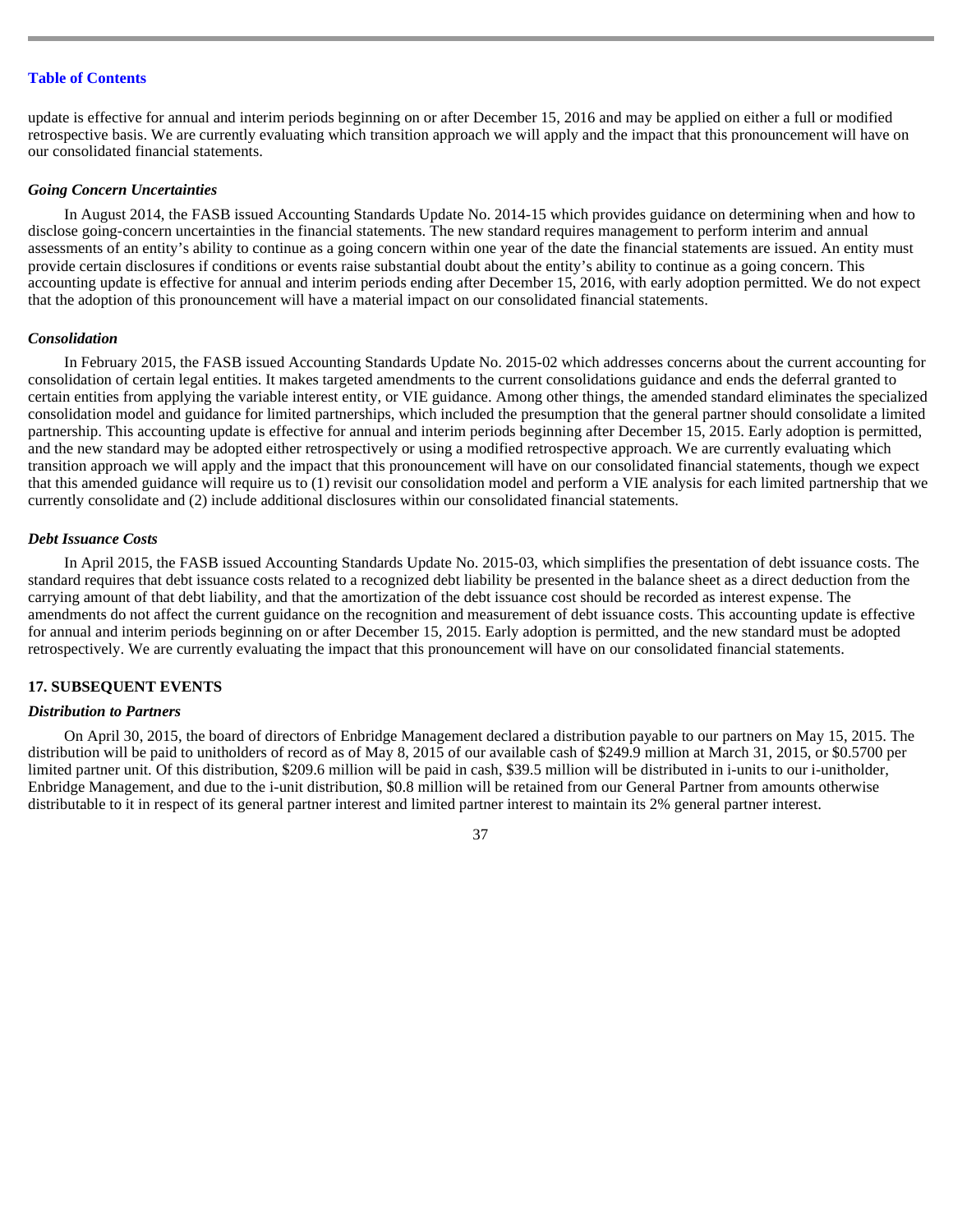## *Distribution to Series EA Interests*

On April 30, 2015, the board of directors of Enbridge Management, acting on behalf of Enbridge Pipelines (Lakehead) L.L.C., the managing general partner of the OLP and a holder of the Series EA interests, declared a distribution payable to the holders of the Series EA general and limited partner interests. The OLP will pay \$52.3 million to the noncontrolling interest in the Series EA, while \$17.5 million will be paid to us.

## *Distribution to Series ME Interests*

On April 30, 2015, the board of directors of Enbridge Management, acting on behalf of Enbridge Pipelines (Lakehead) L.L.C., the managing general partner of the OLP and a holder of the Series ME interests, declared a distribution payable to the holders of the Series ME general and limited partner interests. The OLP will pay \$4.5 million to the noncontrolling interest in the Series ME, while \$1.5 million will be paid to us.

#### *Distribution from MEP*

On April 29, 2015, the board of directors of Midcoast Holdings, L.L.C., acting in its capacity as the general partner of MEP, declared a cash distribution payable to MEP's partners on May 15, 2015. The distribution will be paid to unitholders of record as of May 8, 2015, of MEP's available cash of \$16.0 million at March 31, 2015, or \$0.3475 per limited partner unit. MEP will pay \$7.4 million to their public Class A common unitholders, while \$8.6 million in the aggregate will be paid to us with respect to our Class A common units, our subordinated units, and to Midcoast Holdings, L.L.C. with respect to its general partner interest.

## *Midcoast Operating Distribution*

On April 29, 2015, the general partner of Midcoast Operating declared a cash distribution by Midcoast Operating payable to its partners of record as of May 8, 2015. Midcoast Operating will pay \$26.0 million to us and \$27.8 million to MEP.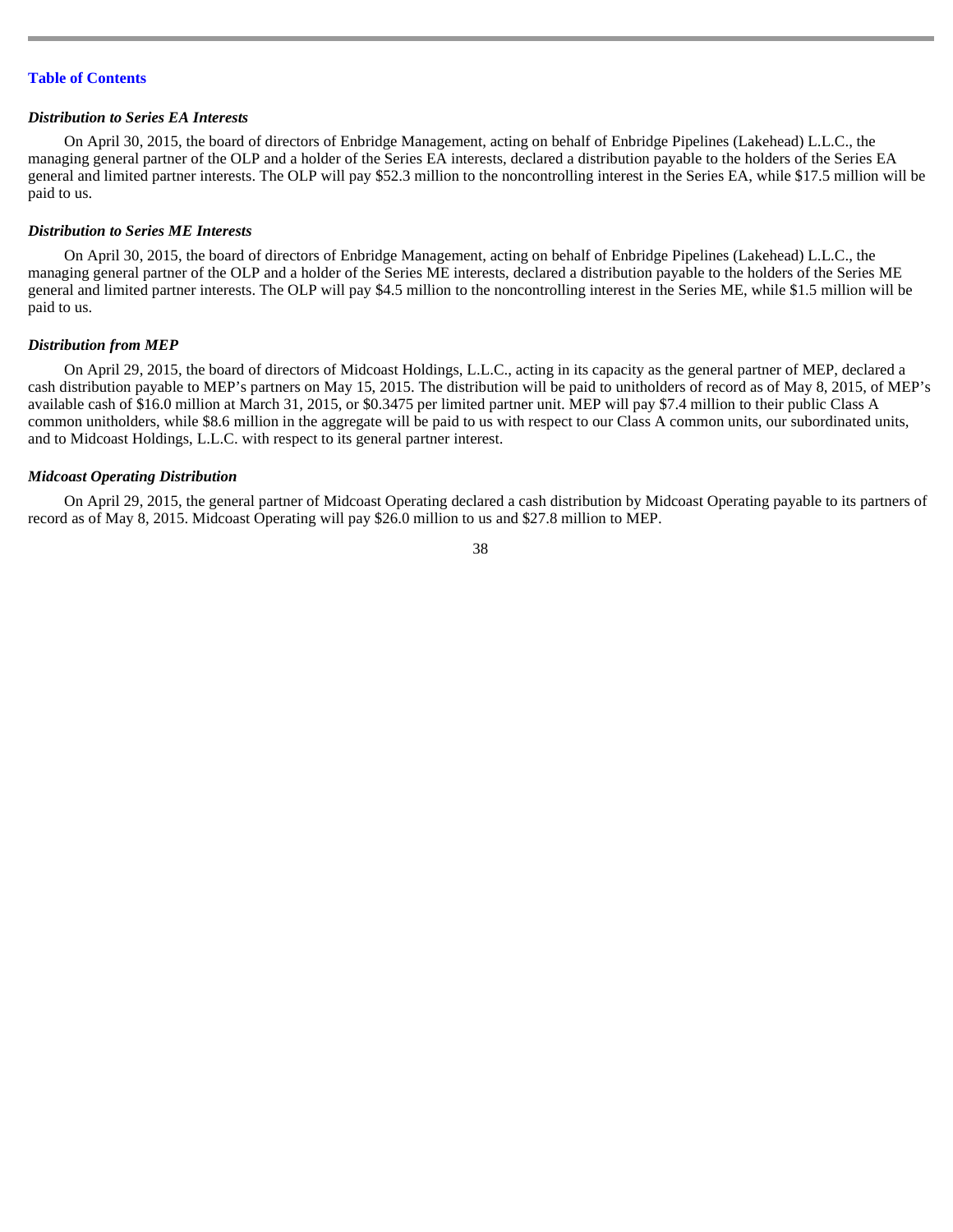## **Item 2. Management's Discussion and Analysis of Financial Condition and Results of Operations**

The following discussion and analysis of our financial condition and results of operations is based on and should be read in conjunction with our consolidated financial statements and the accompanying notes included in Item 1. *Financial Statements* of this report and in conjunction with the audited consolidated financial statements and accompanying footnotes in our Annual Report on Form 10-K for the year ended December 31, 2014, as filed with the Securities and Exchange Commission, or the SEC, on February 18, 2015.

## **RESULTS OF OPERATIONS—OVERVIEW**

We provide services to our customers and returns for our unitholders primarily through the following activities:

- Interstate pipeline transportation and storage of crude oil and liquid petroleum; and
- Gathering, treating, processing and transportation of natural gas and natural gas liquids, or NGLs, through pipelines and related facilities, along with supply, transportation and sales services, including purchasing and selling natural gas and NGLs.

We conduct our business through two business segments: Liquids and Natural Gas. Our Liquids segment includes the operations of our Lakehead, Mid-Continent, and North Dakota systems. These systems largely consist of Federal Energy Regulatory Commission, or FERC, regulated interstate crude oil and liquid petroleum pipelines, gathering systems and storage facilities. The Lakehead system, together with the Enbridge system in Canada, forms the longest liquid petroleum pipeline system in the world. Our Liquids systems generate revenues primarily from charging shippers a rate per barrel to gather, transport and store crude oil and liquid petroleum.

Our Natural Gas segment includes natural gas and NGL gathering and transportation pipeline systems, natural gas processing and treating facilities, and NGL fractionation facilities. Moreover, our Natural Gas segment also provides supply, transmission, storage and sales services to producers and wholesale customers on our natural gas gathering, transmission and customer pipelines, as well as other interconnected pipeline systems. Revenues for our Natural Gas segment are determined primarily by the volumes of natural gas gathered, compressed, treated, processed, transported and sold through our systems; the volumes of NGLs sold; and the level of natural gas, NGL and condensate prices. Additionally, we realize incremental revenue on gas purchased at the wellhead, increase pipeline utilization and provide other services that are valued by our customers. The segment gross margin is derived from the compensation we receive from customers in the form of fees or commodities we receive for providing services in addition to the proceeds we receive for sales of natural gas, NGLs and condensate to affiliates and third-parties.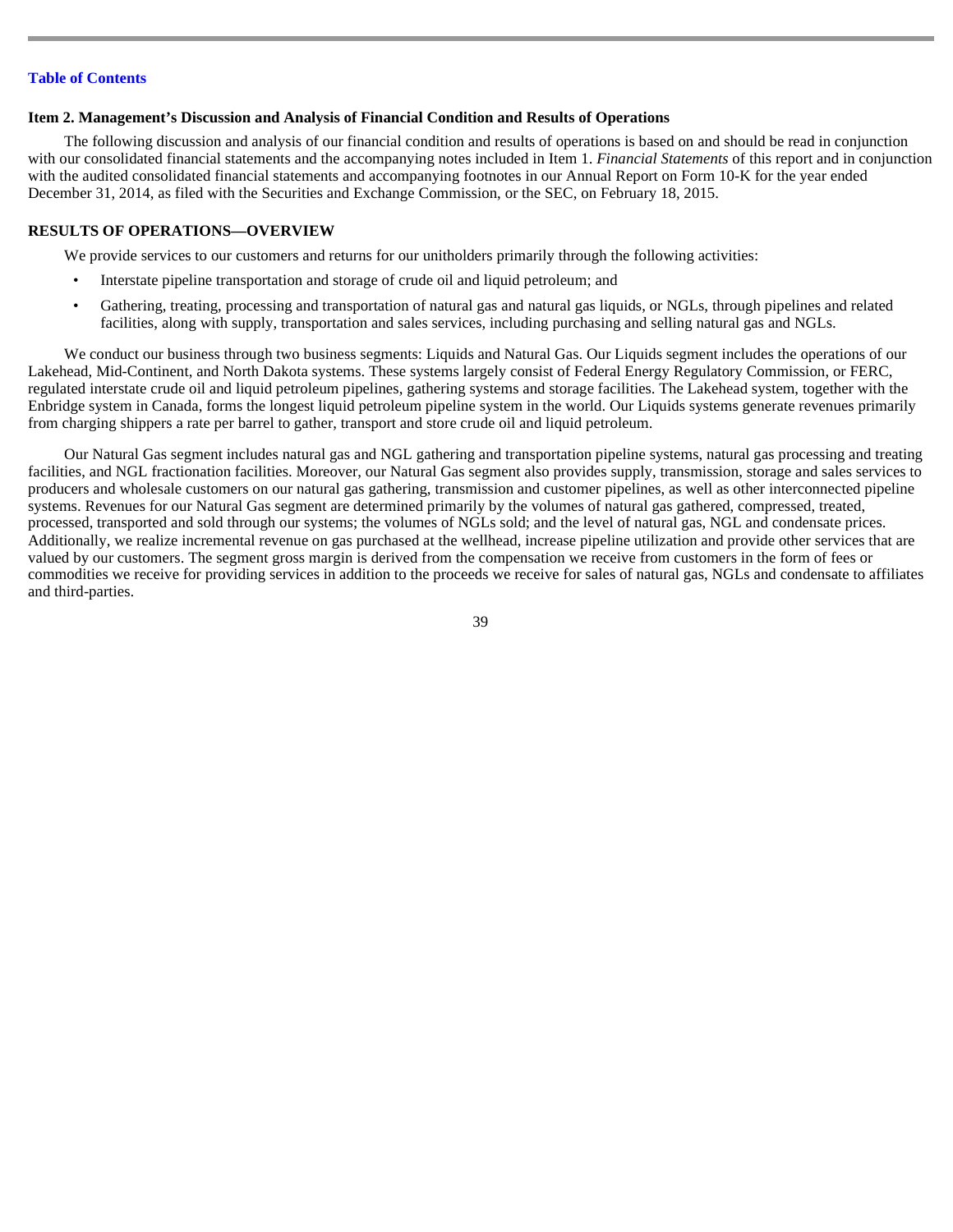The following table reflects our operating income by business segment and corporate charges for each of the three-month periods ended March 31, 2015 and 2014.

|                                                                                                              |   | For the three-month period | ended March 31, |       |
|--------------------------------------------------------------------------------------------------------------|---|----------------------------|-----------------|-------|
|                                                                                                              |   | 2015                       | (in millions)   | 2014  |
| Operating income (loss)                                                                                      |   |                            |                 |       |
| Liquids                                                                                                      | S | 270.2                      | \$              | 202.1 |
| <b>Natural Gas</b>                                                                                           |   | (26.6)                     |                 | 12.3  |
| Corporate, operating and administrative                                                                      |   | (4.0)                      |                 | 0.3   |
| Total operating income                                                                                       |   | 239.6                      |                 | 214.7 |
| Interest expense                                                                                             |   | 48.3                       |                 | 76.9  |
| Allowance for equity used during construction                                                                |   | 23.0                       |                 | 20.7  |
| Other income (expense)                                                                                       |   | 5.9                        |                 | (0.8) |
| Income before income tax expense                                                                             |   | 220.2                      |                 | 157.7 |
| Income tax expense                                                                                           |   | 2.4                        |                 | 2.0   |
| Net income                                                                                                   |   | 217.8                      |                 | 155.7 |
| Less: Net income attributable to:                                                                            |   |                            |                 |       |
| Noncontrolling interest                                                                                      |   | 51.3                       |                 | 36.3  |
| Series 1 preferred unit distributions                                                                        |   | 22.5                       |                 | 22.5  |
| Accretion of discount on Series 1 preferred units                                                            |   | 3.9                        |                 | 3.6   |
| Net income attributable to general and limited partner ownership interests in Enbridge Energy Partners, L.P. |   | 140.1                      |                 | 93.3  |

## *Highlights*

# *Liquids*

Our Liquids segment operating income increased \$68.1 for the three-month period ended March 31, 2015 as compared to the same period in 2014. Liquids segment operating income increased primarily due to additional assets placed in service and an increase in volumes on our systems. In 2014, \$2.7 billion of additional assets were placed into service on our Lakehead system, including portions of the Eastern Access, Mainline Expansion projects, and other projects. Furthermore, average daily volumes delivered on our liquids systems increased 415,000 Bpd for the three-month period ended March 31, 2015 when compared to the same period in 2014.

#### *Natural Gas*

Our Natural Gas segment operating income decreased \$38.9 million for the three-month period ended March 31, 2015 as compared to the same period in 2014. Natural Gas segment operating income decreased primarily due to reduced segment gross margin, which was greatly impacted by the current pricing environment, which may continue through 2015 and into 2016. The most significant reduction to segment gross margin was due to increased non-cash, mark-to-market net losses of \$39.7 million coupled with a \$17.4 million decline in natural gas pricing differentials for the three-month period ended March 31, 2015 when compared to the same period in 2014. These decreases in segment gross margin were slightly offset by increased production volumes and workforce and other cost reductions for the three-month period ended March 31, 2015 when compared to the same period in 2014.

#### *Derivative Transactions and Hedging Activities*

Contractual arrangements in our Liquids, Natural Gas, and Corporate segments expose us to market risks associated with changes in (1) commodity prices where we receive crude oil, natural gas or NGLs in return for the services we provide or where we purchase natural gas or NGLs and (2) interest rates on our variable rate debt.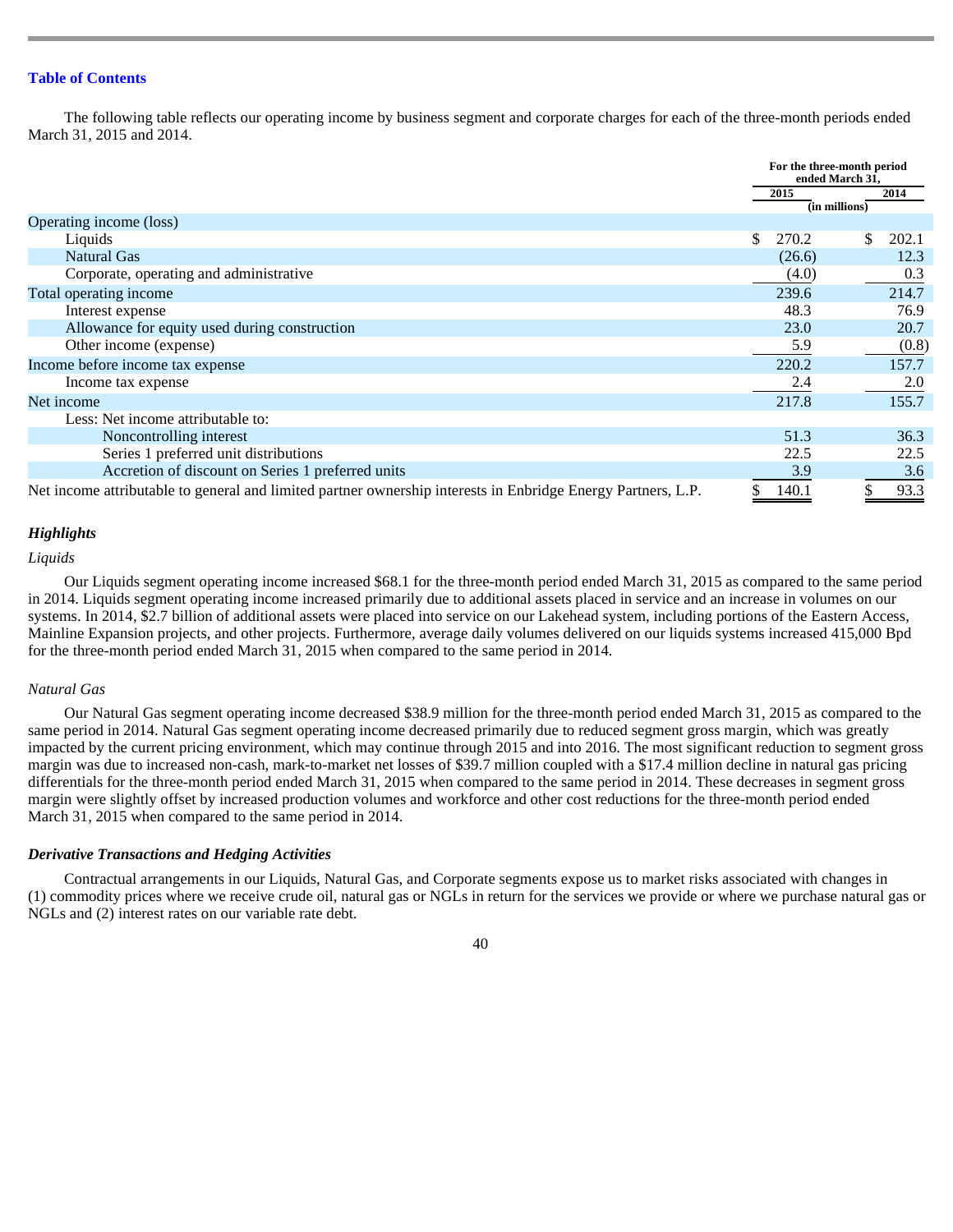Our unhedged commodity position is fully exposed to fluctuations in commodity prices, which can be significant during periods of price volatility. We use derivative financial instruments such as futures, forwards, swaps, options and other financial instruments with similar characteristics, to manage the risks associated with market fluctuations in commodity prices and interest rates, as well as to reduce variability in our cash flows. Based on our risk management policies, all of our derivative financial instruments are employed in connection with an underlying asset, liability and/or forecasted transaction and are not entered into with the objective of speculating on commodity prices or interest rates. Some of these derivative financial instruments do not qualify for hedge accounting under the provisions of authoritative accounting guidance, which can create volatility in our earnings that can be significant. However, these fluctuations in earnings do not affect our cash flow. Cash flow is only affected when we settle the derivative instrument.

We record all derivative instruments in our consolidated financial statements at fair market value pursuant to the requirements of applicable authoritative accounting guidance. We record changes in the fair value of our derivative financial instruments that do not qualify for hedge accounting in our consolidated statements of income as follows:

- Liquids segment commodity-based derivatives—"Transportation and other services" and "Power"
- Natural Gas segment commodity-based derivatives—"Commodity sales" and "Commodity costs"
- Corporate interest rate derivatives—"Interest expense"

The changes in fair value of our derivatives are also presented as a reconciling item on our consolidated statements of cash flows. The following table presents the net changes in fair value associated with our derivative financial instruments:

|                                                    |      | For the three-month period<br>ended March 31. |
|----------------------------------------------------|------|-----------------------------------------------|
|                                                    | 2015 | 2014<br>(in millions)                         |
| Liquids segment:                                   |      |                                               |
| Non-qualified hedges                               | \$   | (3.9)<br>(2.2)                                |
| <b>Natural Gas segment:</b>                        |      |                                               |
| Hedge ineffectiveness                              |      | (4.0)<br>1.7                                  |
| Non-qualified hedges                               |      | 2.9<br>(31.1)                                 |
| Commodity derivative fair value net gains (losses) |      | 2.4<br>(39.0)                                 |
| Corporate:                                         |      |                                               |
| Interest rate hedge ineffectiveness                | 28.7 | (5.7)                                         |
| Non-qualified interest rate hedges                 |      |                                               |
| Derivative fair value net gains (losses)           |      | (10.3)<br>(3.3)                               |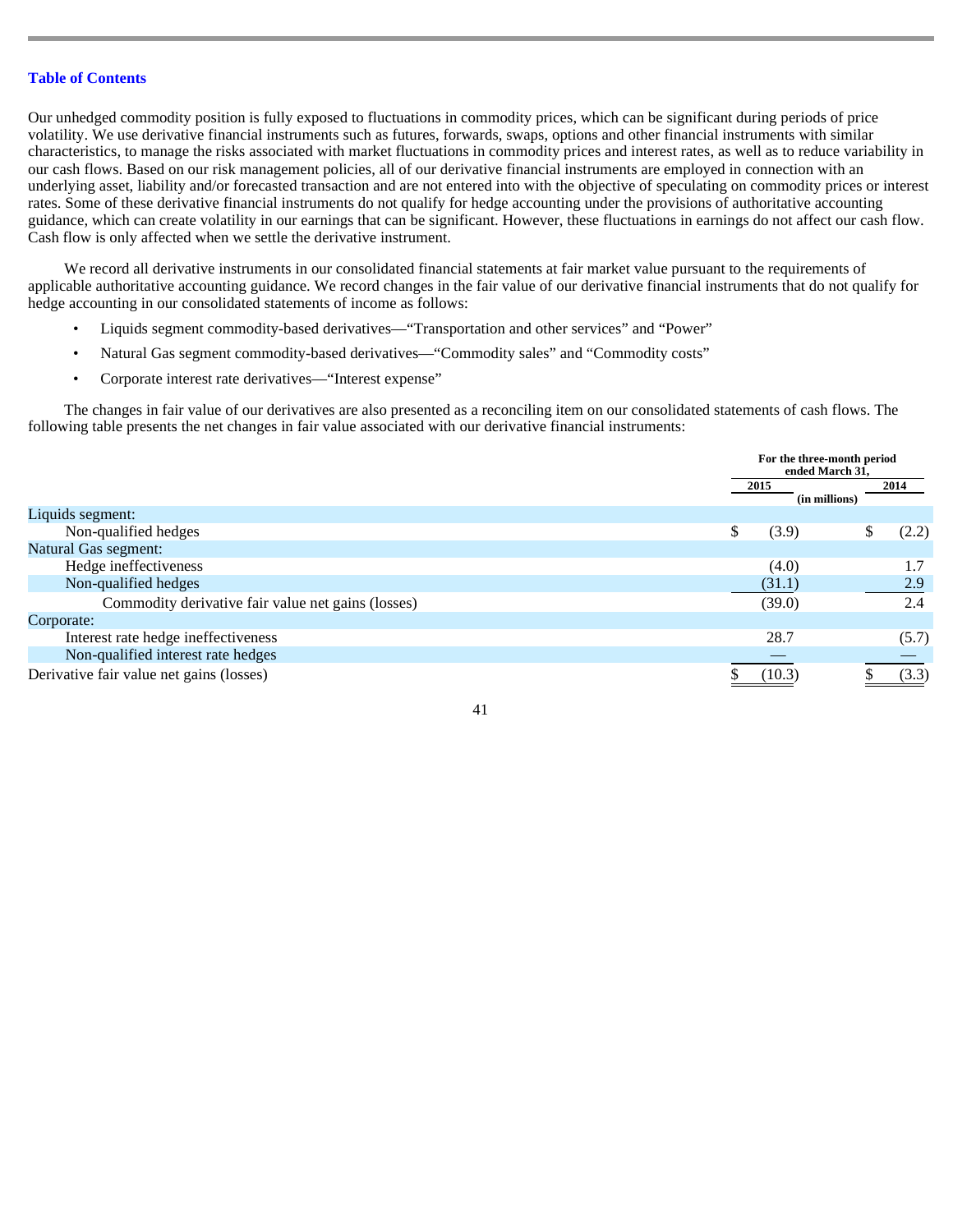## **RESULTS OF OPERATIONS—BY SEGMENT**

## *Liquids*

The following tables set forth the operating results and statistics of our Liquids segment assets for the periods presented:

|                                                | For the three-month period<br>ended March 31, |               |
|------------------------------------------------|-----------------------------------------------|---------------|
|                                                | 2015                                          | 2014          |
|                                                |                                               | (in millions) |
| <b>Operating Results:</b><br>Operating revenue | \$<br>555.1                                   | \$<br>432.7   |
|                                                |                                               |               |
| Environmental costs, net of recoveries         | 0.8<br>130.4                                  | 5.0<br>108.4  |
| Operating and administrative<br>Power          | 63.6                                          | 50.4          |
| Depreciation and amortization                  | 90.1                                          | 66.8          |
| Operating expenses                             | 284.9                                         | 230.6         |
|                                                |                                               |               |
| Operating income                               | 270.2                                         | 202.1         |
| <b>Operating Statistics</b>                    |                                               |               |
| Lakehead system:                               |                                               |               |
| United States (1)                              | 1,899                                         | 1,560         |
| Province of Ontario <sup>(1)</sup>             | 431                                           | 440           |
| Total Lakehead system delivery volumes (1)     | 2,330                                         | 2,000         |
| Barrel miles (billions)                        | 157                                           | 134           |
| Average haul (miles)                           | 750                                           | 746           |
| Mid-Continent system delivery volumes (1)      | 199                                           | 211           |
| North Dakota system:                           |                                               |               |
| Trunkline <sup>(1)</sup>                       | 340                                           | 242           |
| Gathering <sup>(1)</sup>                       |                                               | 3             |
| Total North Dakota system delivery volumes (1) | 342                                           | 245           |
| Total Liquids segment delivery volumes (1)     | 2,871                                         | 2,456         |

 $\frac{1}{(1)}$ Average barrels per day in thousands.

### **Three-month period ended March 31, 2015 compared with the three-month period ended March 31, 2014**

Operating income of our Liquids segment for the three-month period ended March 31, 2015 increased \$68.1 million, as compared with the same period in 2014, primarily due to the following reasons discussed below.

Operating revenue of our Liquids segment increased \$122.4 million for the three-month period ended March 31, 2015 when compared with the same period in 2014, primarily due to the filing of FERC tariffs to increase the rates for our Lakehead, North Dakota and Ozark systems. These rate increases became effective on April 1, 2014 and July 1, 2014 for our North Dakota and Ozark systems, and August 1, 2014 for our Lakehead system. The increase in rates accounted for \$90.5 million of the increase in operating revenue for the three-month period ended March 31, 2015 when compared to the same period in 2014. The increase in rates is primarily due to additional assets placed into service. In 2014, \$2.7 billion of additional assets were placed into service on the Lakehead system, including the Eastern Access, Mainline Expansion, and other expansion projects.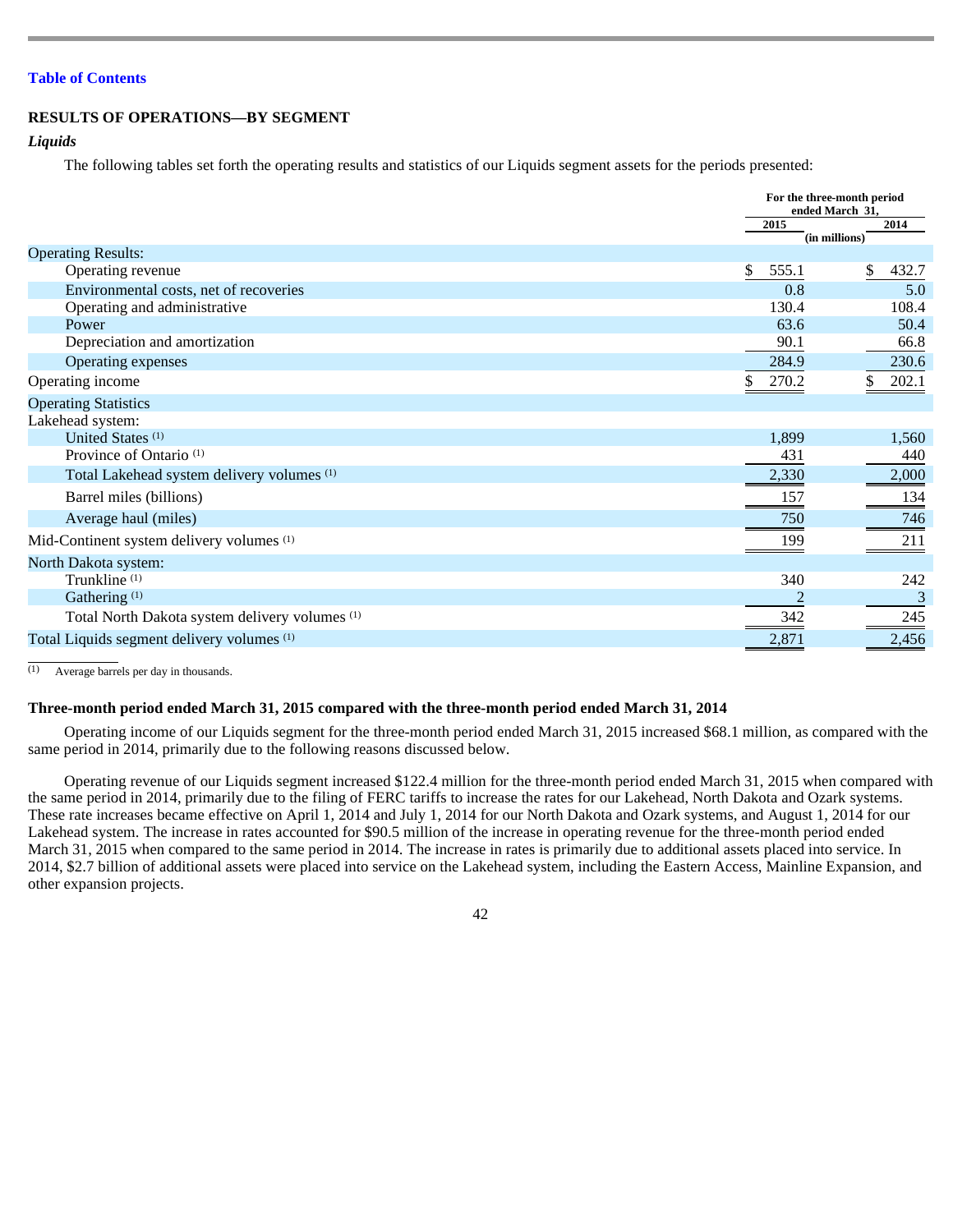Additionally, operating revenue of our Liquids segment increased for the three-month period ended March 31, 2015 when compared with the same period in 2014 by \$28.7 million due to increased average daily delivery volumes on our Lakehead and North Dakota systems. Average daily volumes delivered on our liquids systems increased 415,000 Bpd for the three-month period ended March 31, 2015 when compared to the same period in 2014. Of that amount, our Lakehead system realized higher daily volumes of 330,000 Bpd, which contributed to increased revenue of \$19.8 million. This increase in volumes is attributable to a combination of increased supply from Western Canada and additional capacity on our system from the assets placed into service during the second half of 2014. The North Dakota system also experienced an increase of 97,000 Bpd as shippers shifted volumes onto our North Dakota system and away from higher cost alternatives such as transportation by rail.

The operating and administrative expenses of our Liquids segment increased \$22.0 million for the three-month period ended March 31, 2015 when compared with the same period in 2014, primarily due to cost increases of: \$4.3 million of pipeline integrity costs; \$4.5 million of workforce related costs; \$6.8 million of property taxes; and \$7.3 million of other operating and administrative expenses, mainly consisting of contract labor, insurance, rents and lease payments, and professional and regulatory services. The increase in pipeline integrity costs is primarily the result of increased in-line inspections on our systems for the three-month period ended March 31, 2015 when compared with the same period in 2014. The other cost increases primarily resulted from the additional assets placed into service during 2014.

Power costs increased \$13.2 million for the three-month period ended March 31, 2015 when compared to the same period in 2014, primarily as a result of an increase in volumes on our systems.

The increase in depreciation expense of \$23.3 million for the three-month period ended March 31, 2015 when compared to the same period in 2014 is directly attributable to additional assets placed into service, primarily on the projects discussed above.

## **Future Prospects Update for Liquids**

In 2015, Enbridge announced that it is reviewing a potential restructuring plan that may involve the sale of some of its U.S. liquids pipeline assets to us. The total estimated capital costs or net book value of Enbridge's U.S. liquids pipeline assets that may ultimately be considered under the potential restructuring plan may exceed \$10.0 billion. Enbridge's U.S. liquids pipeline systems are extensive and include very strategic assets such as the Flanagan South, Spearhead, Seaway, Toledo, and Southern Access Extension pipelines. In addition, we have jointly funded with Enbridge several major expansions of the Lakehead pipeline system in the Great Lakes region of the United States. Enbridge's review of a potential restructuring plan is underway and has not progressed to a conclusion. In the event that we receive a proposal from Enbridge, the Board of Directors of Enbridge Energy Management, L.L.C., the delegate of the General Partner would appoint a special committee comprised of independent directors to review and consider any such proposal. Acceptance of a proposal is subject to the review and favorable recommendation by the special committee and final approval by the Board.

#### *Impact of Commodity Price Declines*

Volatility in commodity prices can impact production volumes in the oil sands region of Western Canada and the Bakken region of North Dakota, our two primary crude oil supply basins.

The relatively high costs and large up-front capital investments required by oil sands projects involve significant assumptions around shortterm and long-term crude oil fundamentals, including world supply and demand, North American supply and demand, and price outlook, among many other factors. As oil sands production is long-term in nature, the long-term outlook is significant to a producer's investment decision. In the near-term, the current pricing environment is not expected to impact projected growth from the oil sands region.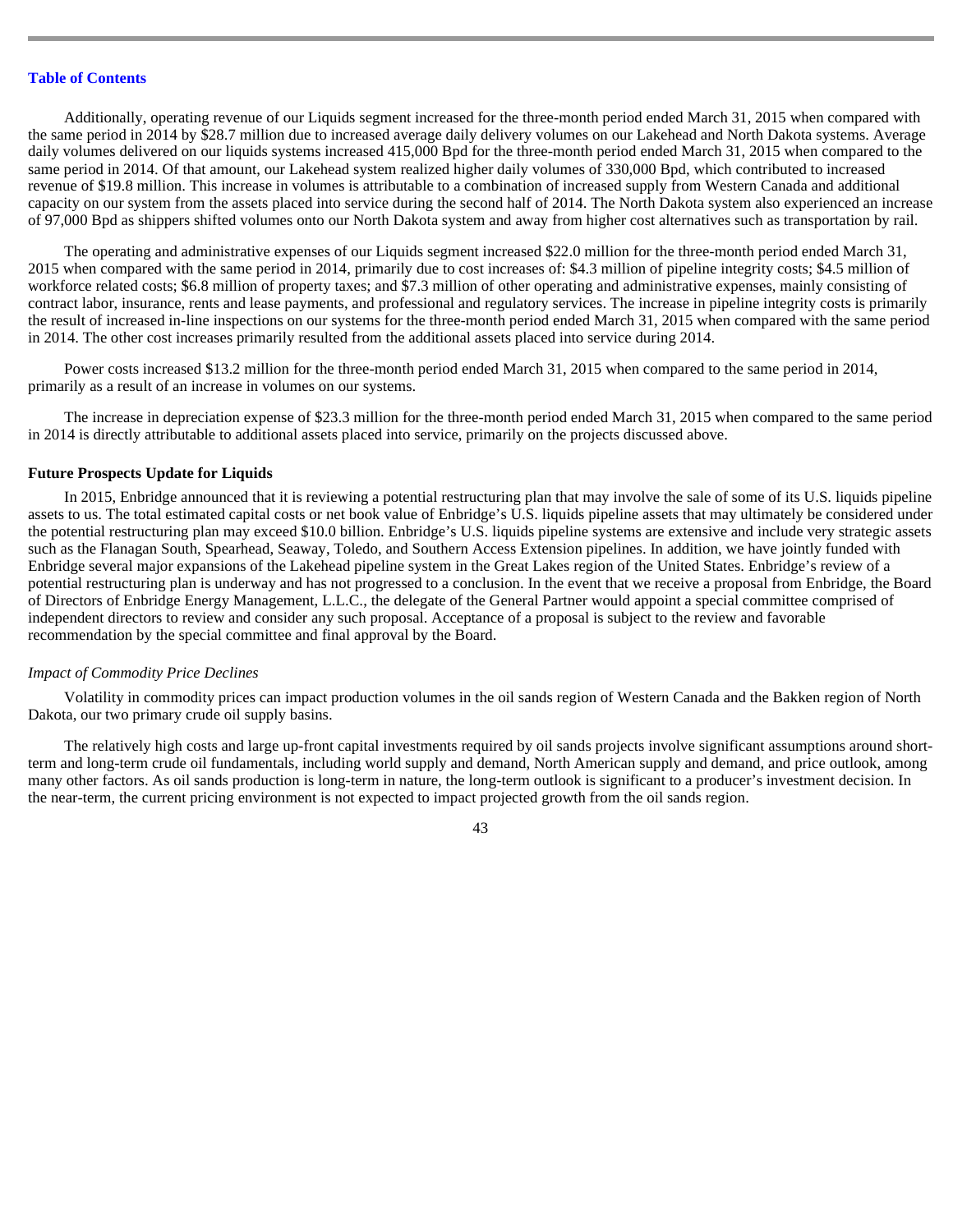We expect that the current crude oil price downturn may result in deferral of some oil sands projects, particularly if the current pricing environment continues throughout 2015 and into 2016. However, we expect that projects already under construction will be finished and enter production. In addition, current production volumes from the oil sands are unlikely to decrease absent an operational upset at one of the oil sands operations. Accordingly, we do not anticipate significant changes in our short-term crude oil volume outlook. Our long-term growth in volumes and additional infrastructure expansion will depend on long-term fundamentals. During this period of uncertainty, we believe our pipeline systems are ideal to capture incremental pipeline capacity needs with lower cost, smaller scale expansions of our large Lakehead, North Dakota and Mid-Continent pipeline systems.

Tight sands oil production in any basin in North America will be comparatively more sensitive to the short-term changes in commodity prices due to the production profile associated with tight sands oil wells. Accordingly, we expect a reduction in the growth rate for North American tight sands and shale oil growth. We believe that rail will be the source of transportation most directly impacted by any declines in production due to its comparatively higher cost relative to pipeline transportation.

Financial impacts to our pipeline systems, in the event the rate of growth were to slow or volumes were to decline, is muted by our cost-ofservice agreements, toll structures and demand to transport crude oil from existing production. We do not believe that the decline in crude oil prices will impact our liquids segment meaningfully in the short-term. However, a long-term decline in crude oil prices could have a more significant impact on future production and our rate of growth.

## *Expansion Projects*

The table and discussion below summarize our commercially secured projects for the Liquids segment, which have been recently placed into service or will be placed into service in future periods:

|                                          |   | <b>Total Estimated</b>                |                                        |                      |
|------------------------------------------|---|---------------------------------------|----------------------------------------|----------------------|
| <b>Projects</b>                          |   | <b>Capital Costs</b><br>(in millions) | <b>In-Service Date</b>                 | <b>Funding</b>       |
| Line 3 Replacement Program               | S | 2,600                                 | Late $2017$                            | EEP <sup>(1)</sup>   |
| Sandpiper Project                        |   | 2,600                                 | 2017                                   | Joint $(2)$          |
| <b>Eastern Access Projects:</b>          |   |                                       |                                        |                      |
| Eastern Access Upsize—Line 6B Expansion  |   | 310                                   | Early 2016                             | Joint (3)            |
| U.S. Mainline Expansions:                |   |                                       |                                        |                      |
| Chicago Area Connectivity (Line 62 twin) |   | 495                                   | Third quarter 2015                     | Joint $(4)$          |
| Line $61$ (800,000 Bpd capacity)         |   | 395                                   | Second quarter 2015                    | Joint $(4)$          |
| Line 61 (Additional tankage)             |   | 360                                   | Third quarter 2015—Second quarter 2016 | Joint $(4)$          |
| Line $61$ $(1,200,000$ Bpd capacity)     |   | 400                                   | 2017                                   | Joint $(4)$          |
| Line 67                                  |   | 240                                   | Third quarter 2015                     | Joint <sup>(4)</sup> |

 $\frac{1}{(1)}$ A special committee of independent directors of the Board of Enbridge Management has been established to consider a joint funding agreement with Enbridge Inc.

 The Sandpiper Project is funded 62.5% by us and 37.5% by Williston Basin Pipeline LLC, an affiliate of Marathon Petroleum Corp., under the North Dakota Pipeline Company Amended and Restated Limited Liability Company Agreement. (2)

 Jointly funded 25% by us and 75% by our General Partner under Eastern Access Joint Funding agreement. Estimated capital costs are presented at 100% before our General Partner's contributions. (3)

 Jointly funded 25% by us and 75% by our General Partner under Mainline Expansion Joint Funding agreement. Estimated capital costs are presented at 100% before our General Partner's contributions. (4)

#### *Line 3 Replacement Program*

On March 3, 2014, we and Enbridge announced that shipper support was received to replace portions of the existing 1,031-mile Line 3 pipeline on the Canadian Mainline/Lakehead system between Hardisty, Alberta, Canada and Superior, Wisconsin. Our portion of the Line 3 Replacement Program, referred to as the US L3R Program, includes replacing 358 miles from the U.S./Canadian border at Neche, North Dakota to Superior, Wisconsin.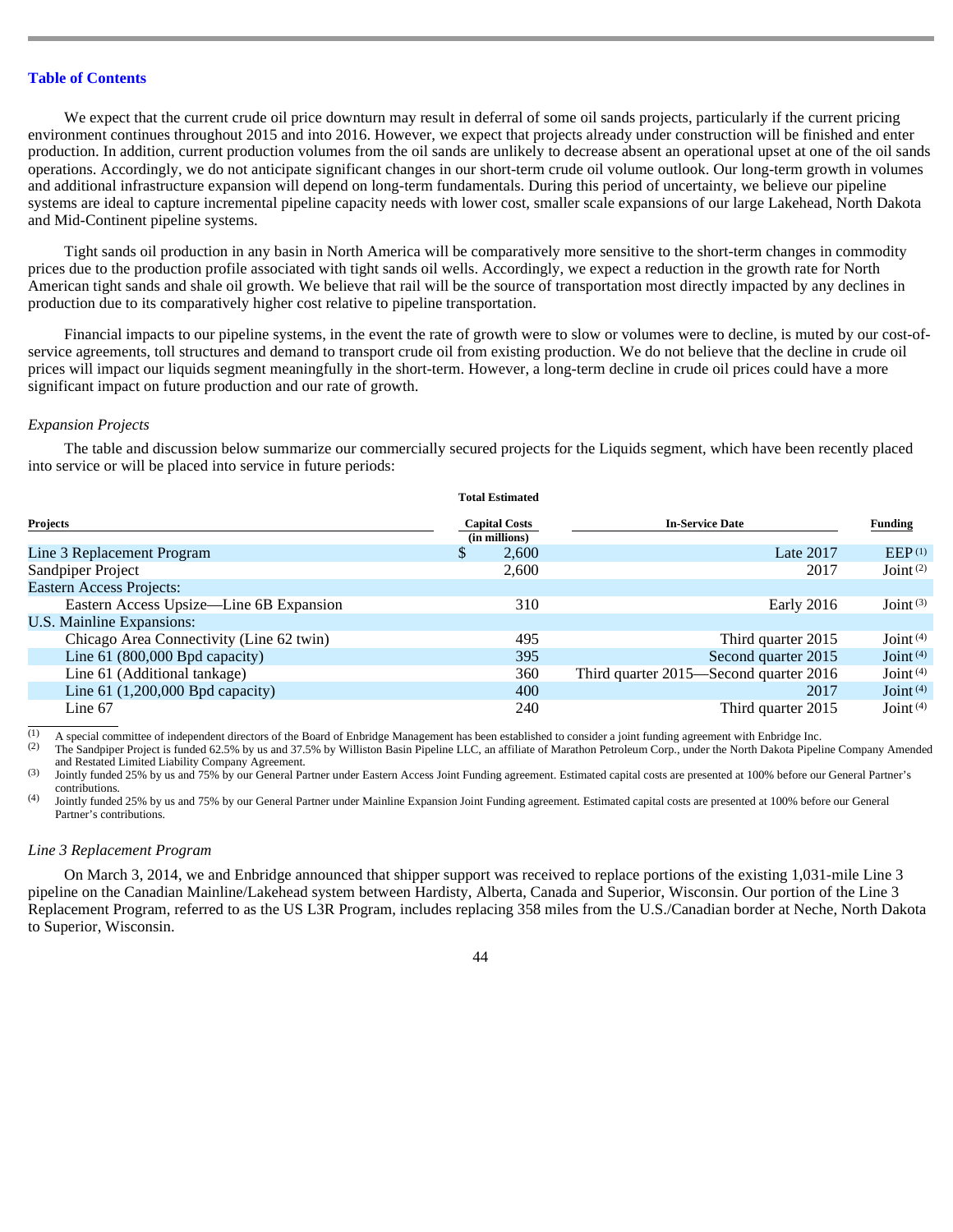Subject to regulatory and other approvals, the US L3R Program is targeted to be completed in late 2017 at an estimated cost of \$2.6 billion. While the L3R Program will not provide an increase in the overall capacity of the mainline system, it supports the safety and operational reliability of the system, enhances flexibility and will allow us and Enbridge to optimize throughput from Western Canada into Superior, Wisconsin. The L3R Program is expected to achieve an equivalent 34-inch diameter pipeline capacity of approximately 760,000 bpd.

The initial term of the Competitive Toll Settlement is 15 years. For purposes of the toll surcharge, the agreement specifies a 30 year recovery of the capital based on a cost-of-service methodology. A special committee of independent directors of the board of Enbridge Management has been established to consider a proposal from our General Partner, on behalf of Enbridge, that would establish joint funding arrangements for the US L3R Program by creating an additional jointly owned series of partnership interests in Enbridge Energy, Limited Partnership, or OLP, similar to the series established for Alberta Clipper, Eastern Access and Mainline Expansion.

#### *Light Oil Market Access Program*

We and Enbridge have invested in a Light Oil Market Access Program to expand access to markets for growing volumes of light oil production. This program responds to significant recent developments with respect to supply of light oil from U.S. north central formations and western Canada, as well as refinery demand for light oil in the U.S. Midwest and eastern Canada. The Light Oil Market Access Program includes several projects that will provide increased pipeline capacity on our North Dakota regional system, further expand capacity on our U.S. mainline system, upsize the Eastern Access Project, enhance Enbridge's Canadian mainline terminal capacity and provide additional access to U.S. Midwestern refineries.

## *Sandpiper Project*

Included in the Light Oil Market Access Program is the Sandpiper Project which will expand and extend the North Dakota feeder system by 225,000 Bpd to a total of 580,000 Bpd. The proposed expansion will involve construction of an approximate 600-mile pipeline from Beaver Lodge Station near Tioga, North Dakota to the Superior, Wisconsin mainline system terminal. The new line will twin the existing 210,000 Bpd North Dakota system mainline, which now terminates at Clearbrook Terminal in Minnesota, adding 250,000 Bpd of capacity on the twin line between Tioga and Berthold, North Dakota and 225,000 Bpd of capacity on the twin line between Berthold and Clearbrook both with a new 24 inch diameter pipeline, in addition to adding 375,000 Bpd between Clearbrook and Superior with a 30-inch diameter pipeline. The Sandpiper project is expected to cost approximately \$2.6 billion.

We are in the process of obtaining the appropriate construction permits within the state of Minnesota for the Sandpiper Project. The permits require both a Certificate of Need, or Certificate, and an approval of the pipeline's route, or Route Permit, from the Minnesota Public Utilities Commission, or MNPUC. The Certificate hearings in Minnesota were completed in the first quarter of 2015, and in April 2015, the presiding Administrative Law Judge, or ALJ, recommended that the MNPUC grant approval of the Certificate based on evidence provided by Enbridge that the need for the system has been demonstrated. The ALJ also recommended that no alternative routes to that proposed by Enbridge should be considered in the subsequent Route Permit process. With the ALJ's recommendation, the MNPUC is expected to issue a decision on need in the third quarter of 2015, followed by a separate review of the proposed pipeline route. Subject to regulatory and other approvals, particularly in the State of Minnesota, we estimate that the in-service date for the Sandpiper pipeline project will occur during 2017.

Marathon Petroleum Corporation, or MPC, has been secured as an anchor shipper for the Sandpiper project. As part of the arrangement, we, through our subsidiary, North Dakota Pipeline Company LLC, or NDPC and Williston Basin Pipeline LLC, or Williston, an affiliate of MPC, entered into an agreement to, among other things, admit Williston as a member of NDPC. Williston will fund 37.5% of the Sandpiper Project construction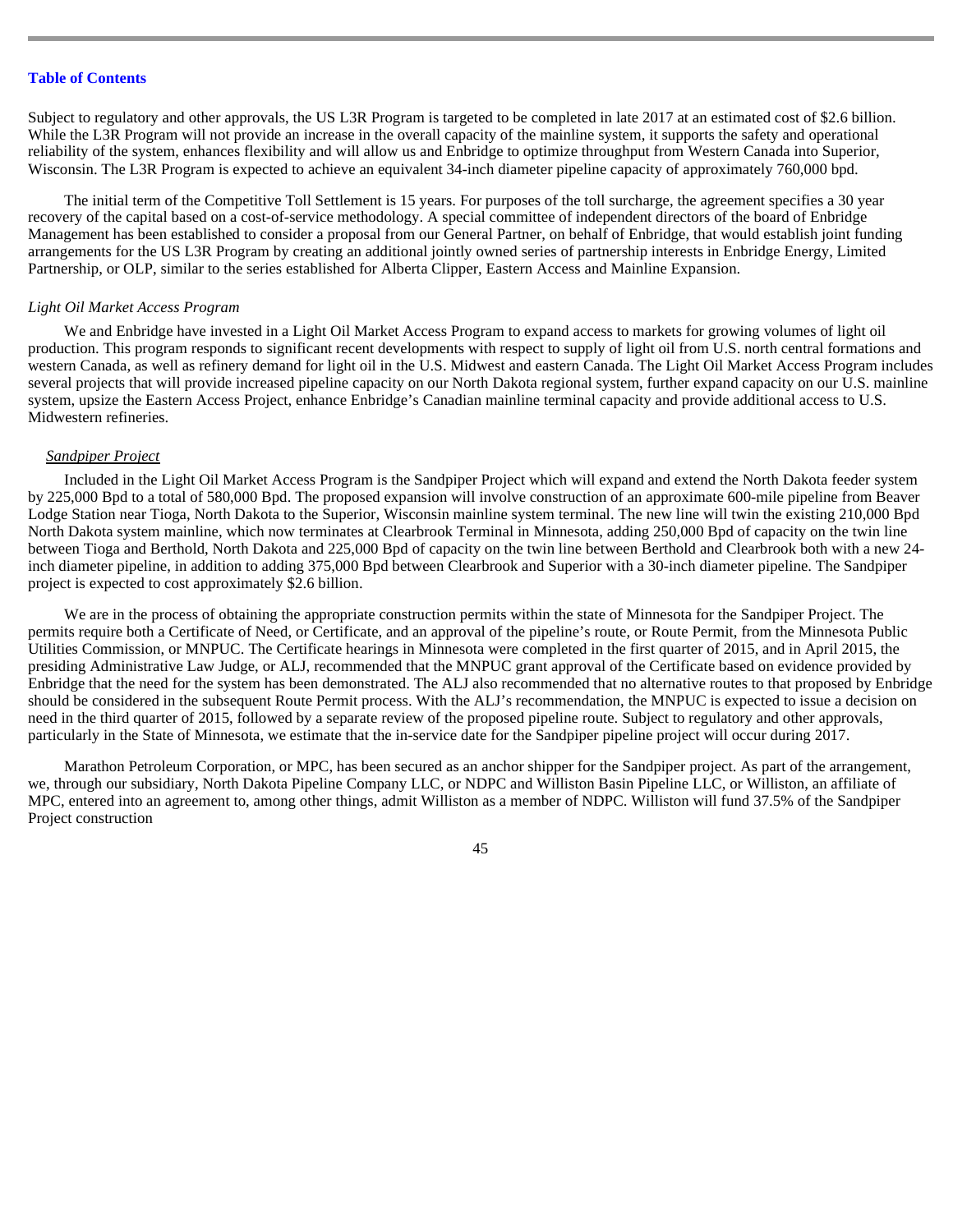and have the option to participate in other growth projects within NDPC, unless specifically excluded by the agreement; this investment is not to exceed \$1.2 billion in aggregate. In return for funding part of Sandpiper's construction, Williston will obtain an approximate 27% equity interest in NDPC at the in-service date of Sandpiper.

### *Eastern Access Projects*

Since October 2011, we and Enbridge have announced multiple expansion projects that will provide increased access to refineries in the U.S. Upper Midwest and the Canadian provinces of Ontario and Quebec for light crude oil produced in western Canada and the United States. As part of the Light Oil Market Access Program announced in 2012, we announced an expansion project for Line 6B to increase capacity from 500,000 Bpd to 570,000 Bpd and to include: pump station modifications at Griffith, Niles and Mendon; additional modifications at the Griffith and Stockbridge terminals; and breakout tankage at Stockbridge. The expected cost of this expansion is approximately \$310 million. This further expansion of Line 6B is expected to begin service in early 2016. This project is being funded at 75% by our General Partner and 25% by us under the Eastern Access Joint Funding Agreement. Within one year of the in-service date, we will have the option to increase our economic interest by up to 15% at cost.

#### *U.S. Mainline Expansions*

In 2012 and 2013, we announced further expansion projects for our mainline pipeline system including: (1) expanding our existing 36-inch diameter Alberta Clipper pipeline, or Line 67; (2) expanding of the existing 42-inch diameter Southern Access pipeline, or Line 61; and (3) expanding by constructing Line 78, a twin of the Spearhead North pipeline, or Line 62. These projects require only the addition of pumping horsepower and crude oil tanks at existing sites with no pipeline construction.

The initial phase of the Line 67 pipeline expansion includes increasing capacity between Neche, North Dakota into the Superior, Wisconsin Terminal from 450,000 Bpd to 570,000 Bpd, which was completed in the third quarter of 2014. The second phase will add an additional 230,000 Bpd of capacity at an estimated cost of approximately \$240 million and is expected to be completed in the third quarter of 2015. These projects require only the addition of pumping horsepower at existing sites, with no pipeline construction. Subject to regulatory and other approvals, including an amendment to the current Presidential border crossing permit to allow for operation of the Line 67 pipeline at its currently planned operating capacity of 800,000 Bpd through the border crossing segment, the expansions will be undertaken on a full cost-ofservice basis. We continue to work with regulatory authorities; however, the timing of the Federal regulatory approval for the expansion to 800,000 Bpd cannot be determined at this time. A number of temporary system optimization actions have been undertaken to substantially mitigate any impact on throughput associated with any delays in obtaining applicable regulatory approvals.

In November of 2014, several environmental and Native American groups filed a complaint in the United States District Court in Minnesota against the United States Department of State, or DOS. The complaint alleges, among other things, that the DOS is in violation of the National Environmental Policy Act by acquiescing in Enbridge's use of permitted cross border capacity on other lines to achieve the transportation of amounts in excess of the current permitted capacity of Alberta Clipper pending review and approval of Enbridge's application to the DOS to increase the permitted cross border capacity of Alberta Clipper. Enbridge has intervened in the case. A decision at the trial level is not expected before the fourth quarter of 2015.

The current scope of the Southern Access expansion, or Line 61 expansion, between Superior, Wisconsin and Flanagan, Illinois also consists of two phases. The initial phase of the Line 61 expansion was completed in August 2014 and increased capacity between the Superior Terminal and the Flanagan Terminal near Pontiac, Illinois from 400,000 Bpd to 560,000 Bpd. The second phase of the Line 61 expansion will further expand the pipeline and add crude oil tankage at new and existing sites. The pipeline expansion will be split into two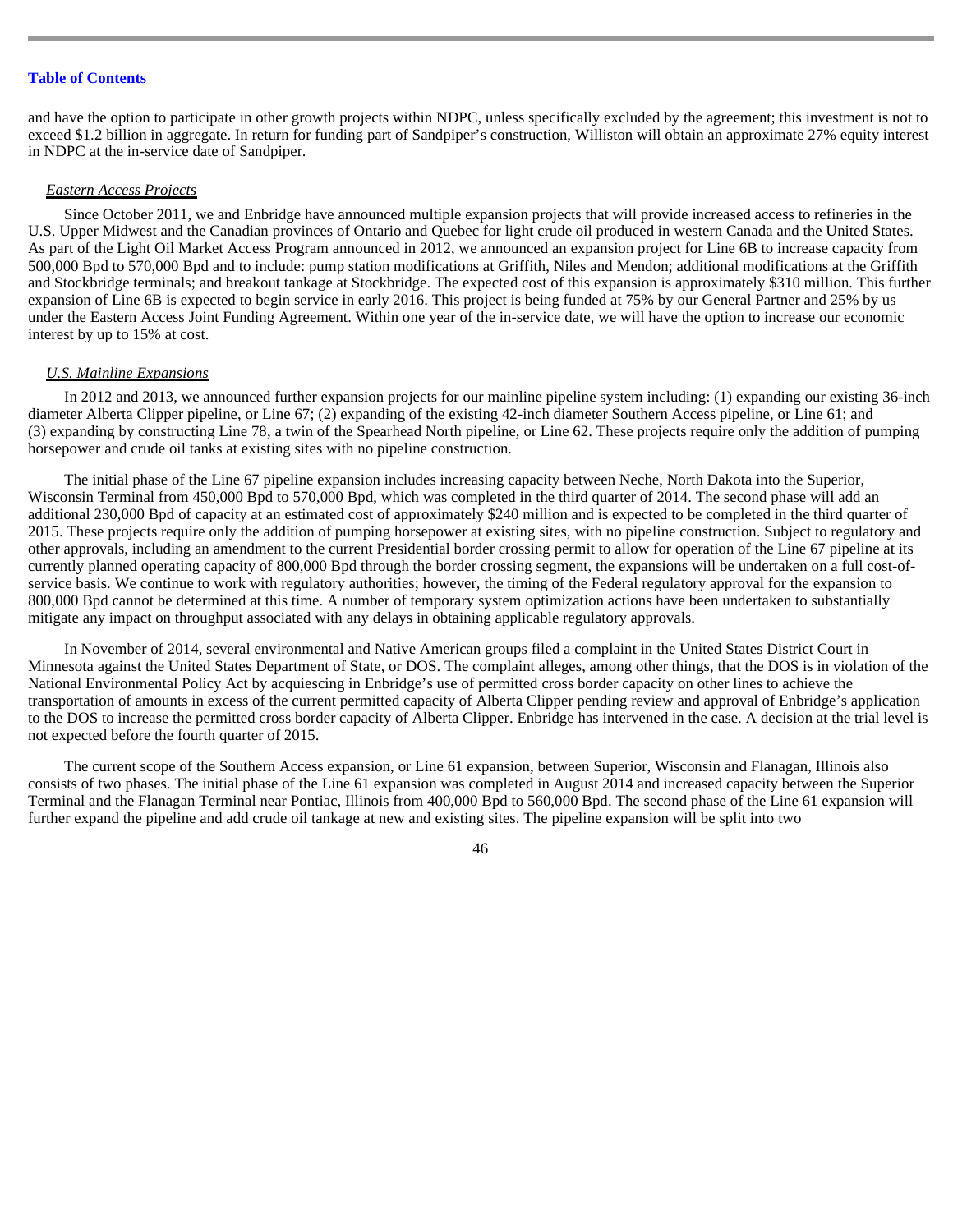tranches. The first tranche will expand the pipeline capacity to 800,000 Bpd at a cost of approximately \$395 million and is expected to be in service in the second quarter of 2015. Additional tankage is expected to cost approximately \$360 million and is expected to be completed on various dates beginning in the third quarter of 2015 through the second quarter of 2016. On April 17, 2015, the OLP filed an amended tariff with the FERC to provide shippers with optional in-transit merchant storage service. The in-transit merchant storage service will provide shippers the ability to off-load barrels in-transit at Flanagan or Superior, direct them into temporary storage, and later return them to the Lakehead system for delivery to their ultimate destinations, all at the applicable tariff rate from the initial origin point to the ultimate delivery point.

The second tranche of the Southern Access expansion, which remains subject to regulatory and other approvals, will expand the pipeline capacity to 1,200,000 Bpd at a cost of approximately \$400 million. Management, in conjunction with shippers, decided to delay the in-service date of the final tranche of the Line 61 expansion to align more closely with the currently anticipated in-service date for the Sandpiper project in 2017, which will drive the need for additional downstream capacity.

Furthermore, as part of the Light Oil Market Access Program announced in 2012, the capacity on our Lakehead System between Flanagan, Illinois, and Griffith, Indiana will be expanded by constructing Line 78, a 79- mile, 36-inch diameter twin of the Spearhead North pipeline, or Line 62, with an initial capacity of 570,000 Bpd, at an estimated cost of \$495 million. Subject to regulatory and other approvals, the expansion is expected to begin service in the third quarter of 2015.

These projects, collectively referred to as the U.S. Mainline Expansions projects, have a remaining cost of approximately \$1.9 billion and will be undertaken on a cost-of-service basis. Furthermore, these projects are jointly funded at 75% by our General Partner and at 25% by us, under the Mainline Expansion Joint Funding Agreement, which parallels the Eastern Access Joint Funding Agreement. Within one year of the in-service date, scheduled for 2017, we will have the option to increase our economic interest held at that time by up to 15% at cost.

## *Canadian Eastern Access and Mainline Expansion Projects*

The Eastern Access Projects and U.S. Mainline Expansions projects complement Enbridge's strategic initiative of expanding access to new markets in North America for growing production from western Canada and the Bakken Formation.

Since October 2011, Enbridge also announced several complementary Eastern Access and Mainline Expansion Projects. These projects include: (1) reversal of Enbridge's Line 9A in western Ontario to permit crude oil movements eastbound from Sarnia as far as Westover, Ontario, which was completed and placed into service in August 2013; (2) construction of a 35-mile pipeline adjacent to Enbridge's Toledo Pipeline, originating at our Line 6B in Michigan to serve refineries in Michigan and Ohio, which was completed and placed into service in May 2013; (3) reversal of Enbridge's Line 9B from Westover, Ontario to Montreal, Quebec to serve refineries in Quebec; (4) an expansion of Enbridge's Line 9 to provide additional delivery capacity within Ontario and Quebec; (5) expansions to add horsepower on existing lines on the Enbridge Mainline system from western Canada to the U.S. border, where the first phase of the expansion was mechanically completed in August 2014; and (6) modifications to existing terminal facilities on the Enbridge Mainline system, comprised of upgrading existing booster pumps, additional booster pumps and new tank line connections in order to accommodate additional oil volumes and enhance operational flexibility. The outstanding projects have various targeted in-service dates throughout 2015. In October 2014, the Canadian National Energy Board, or NEB, requested additional information regarding one of the 30 conditions imposed on the Line 9B reversal and Line 9 expansion project in March 2014. On October 23, 2014, Enbridge responded to the NEB describing Enbridge's rigorous approach to risk management and isolation valve placement. On February 6, 2015, the NEB approved two conditions from its previous order and Enbridge filed for the Leave to Open from the NEB. Enbridge expects to place the Line 9B reversal and Line 9 expansion project into service in the second quarter of 2015. As a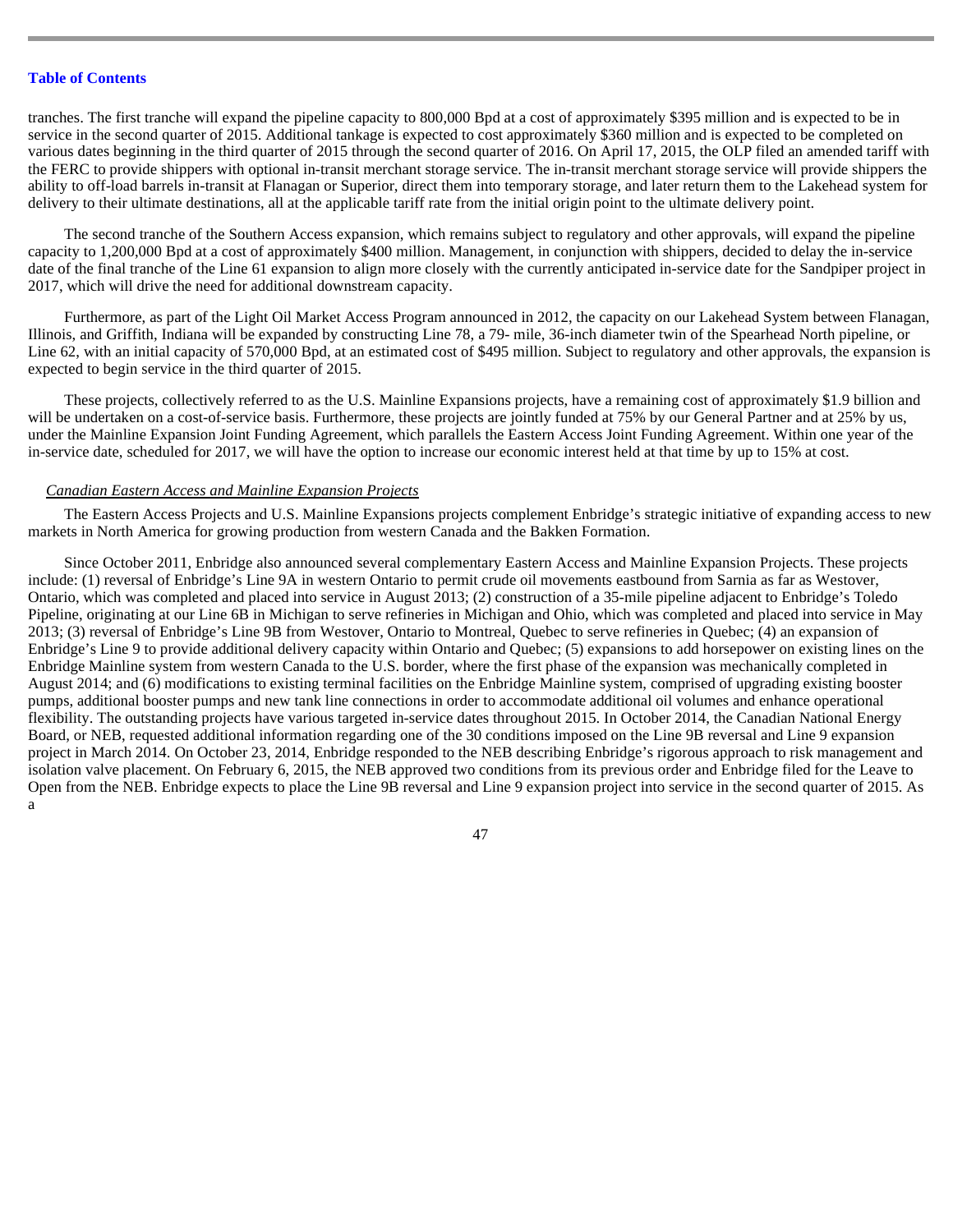condition of the February 2015 approval, the NEB also imposed additional obligations to ensure optimal protection of the area's water resources. These projects will enable growing light crude production from the Bakken shale and from Alberta to meet refinery needs in Michigan, Ohio, Ontario and Quebec. These projects will also provide much needed transportation outlets for light crude, mitigating the current discounting of supplies in the basins, while also providing more favorable supply costs to refiners currently dependent on crudes priced off of the Atlantic basin.

#### *Enbridge Market Extensions*

One of our key strengths is our relationship with Enbridge. In 2014, Enbridge announced the completion of two major U.S. Gulf Coast market access pipeline projects, the Flanagan South Pipeline and Seaway Crude Pipeline, which are expected to pull more volume through our pipelines and may lead to further expansions of our Lakehead pipeline system. In 2012 Enbridge announced the Southern Access Extension, which, along with the reversal of Line 9A and 9B, will support the increasing supply of light oil from Canada and the Bakken into Patoka, Illinois.

#### *Southern Access Extension*

The Southern Access Extension project involves the construction of a 165-mile, 24-inch diameter crude oil pipeline from Flanagan to Patoka, Illinois, with an initial capacity of 300,000 Bpd, as well as additional tankage and two new pump stations. Subject to regulatory and other approvals, the project is expected to be placed into service in late 2015. Lincoln Pipeline LLC, or Lincoln, an affiliate of MPC, has a 35% equity interest in the project and will make cash contributions in accordance with the Southern Access Extension's spend profile in proportion to its 35% interest.

## *Natural Gas*

The following tables set forth the operating results of our Natural Gas segment and approximate average daily volumes of natural gas throughput and NGLs produced on our major systems for the periods presented.

|                                       | For the three-month<br>period ended March 31, |               |           |
|---------------------------------------|-----------------------------------------------|---------------|-----------|
|                                       | 2015                                          |               | 2014      |
|                                       |                                               | (in millions) |           |
| Operating revenues                    | \$<br>873.5                                   | S.            | 1,646.9   |
| Cost of natural gas                   | 779.1                                         |               | 1,488.7   |
| Operating and administrative          | 82.7                                          |               | 108.9     |
| Depreciation and amortization         | 38.3                                          |               | 37.0      |
| Operating expenses                    | 900.1                                         |               | 1,634.6   |
| Operating income (loss)               | (26.6)                                        |               | 12.3      |
| Other income (loss)                   | 5.7                                           |               | (1.3)     |
| Net income (loss)                     | (20.9)                                        |               | 11.0      |
| <b>Operating Statistics (MMBtu/d)</b> |                                               |               |           |
| <b>East Texas</b>                     | 1,007,000                                     |               | 971,000   |
| Anadarko                              | 831,000                                       |               | 824,000   |
| North Texas                           | 287,000                                       |               | 272,000   |
| Total                                 | 2,125,000                                     |               | 2,067,000 |
| NGL Production (Bpd)                  | 81,046                                        |               | 80,899    |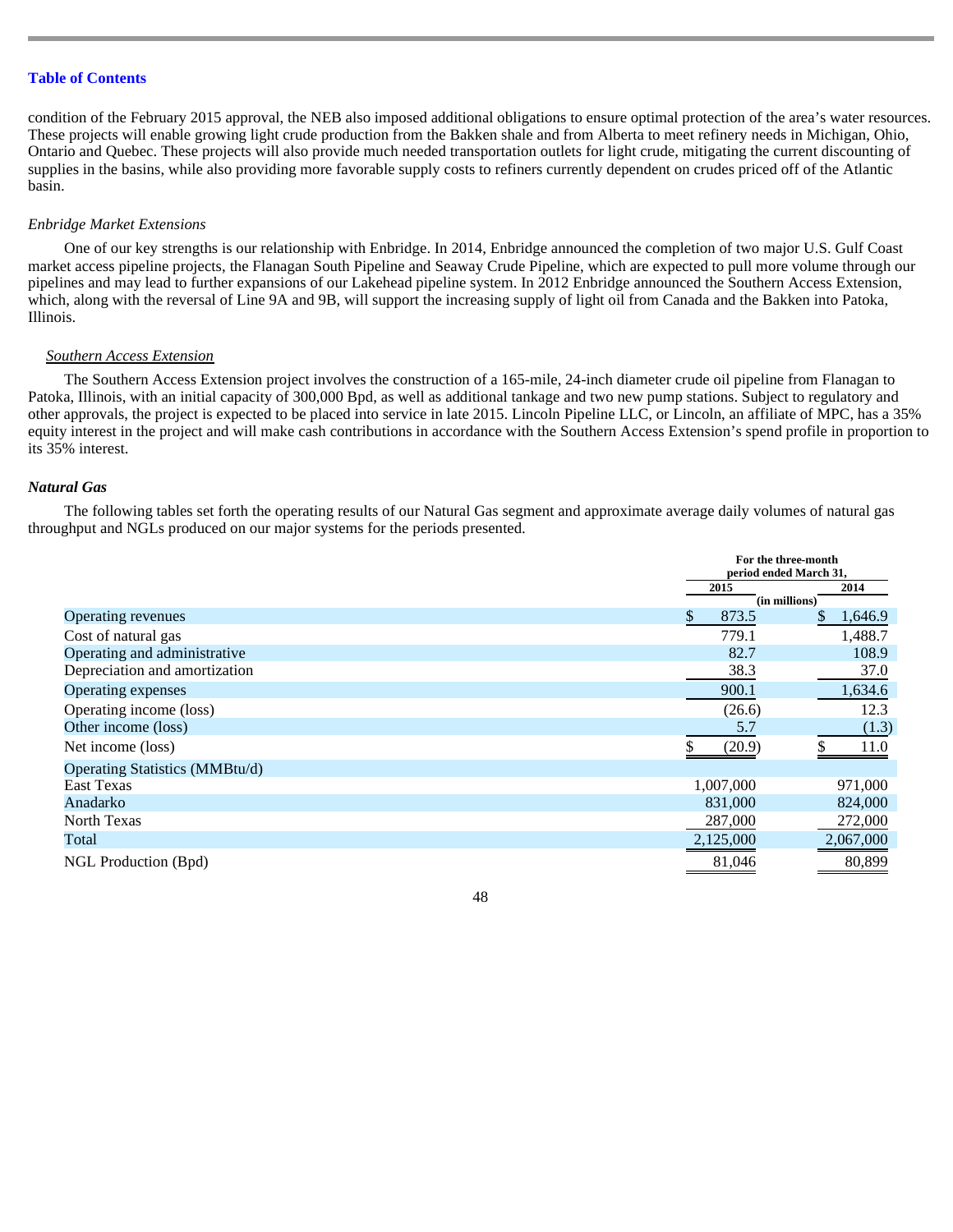### **Three-month period ended March 31, 2015, compared with three-month period ended March 31, 2014**

The Natural Gas business experienced an operating loss of \$26.6 million for the three-month period ended March 31, 2015, compared to the \$12.3 million operating income recorded for the same period in 2014, representing a total decrease of \$38.9 million in operating income. The area most affected was segment gross margin, which decreased \$63.8 million for the three-month period ended March 31, 2015, as compared with the same period in 2014.

Segment gross margin experienced a net decrease of \$39.7 million due to non-cash, mark-to-market losses of \$35.1 million and gains of \$4.6 million for the three-month periods ended March 31, 2015 and March 31, 2014, respectively. These losses are primarily related to the reversal of previously recognized unrealized market-to-market gains as the underlying transactions were settled, partially offset by gains on nonqualifying hedges related to the decrease in commodity prices for the three-month period ended March 31, 2015, as compared with the same period in 2014.

Our segment gross margin was also impacted by decreased margins within our gas marketing function due to price differentials between market centers by approximately \$17.4 million for the three-month period ended March 31, 2015, when compared to the same period in 2014. During the first quarter of 2014, we benefited from the difference between market centers in the Mid-Continent supply areas and market area in the Midwest which arose due to higher than usual demand from winter weather conditions in the Midwest.

Our segment gross margin decreased \$8.8 million for the three-month period ended March 31, 2015, compared with the same period in 2014 in our Natural Gas segment due to lower storage margins as a result of sale of liquids product inventory at prevailing market prices relative to the cost of product inventory. Our segment gross margin also decreased \$2.9 million for the three-month period ended March 31, 2015, when compared to the same period of 2014, for non-cash charges to decrease the cost basis of our natural gas inventory to net realizable value. Since we hedge our storage positions financially, these charges are recovered when the physical natural gas inventory is sold or the financial hedges are realized.

The decreases in segment gross margin were offset by approximately \$4.4 million for the three-month period ended March 31, 2015, compared to the same period in 2014 due to increased production volumes. The average daily volumes of our major systems for the three-month period ended March 31, 2015, increased by approximately 58,000 MMBtu/d, or 3%, when compared to the same period in 2014. Volumes were lower during the same period in 2014 due to sustained freezing temperatures that resulted in shut-downs of production. These sustained freezing temperatures did not occur in 2015. The average NGL production for the three-month period ended March 31, 2015, was relatively flat, when compared to the same period in 2014.

Operating and administrative costs decreased \$26.2 million for the three-month period ended March 31, 2015, compared to the same period in 2014, primarily due to workforce reductions in December 2014 which resulted in a decrease in outside contract labor as well as other related benefit costs. In addition, other management cost reduction efforts in late 2014 and during the first quarter in 2015 were undertaken.

Other income was \$5.7 million for the three-month period ended March 31, 2015, compared to a \$1.3 million expense for the same period in 2014, primarily as a result of increases in equity earnings on our investment in the Texas Express NGL system from higher volumes on the system and increases in demand payments from Texas Express shippers.

#### **Future Prospects for Natural Gas**

We intend to expand our natural gas gathering and processing services by (1) capturing opportunities within our footprint, (2) expanding outside of our footprint through strategic acquisitions, (3) providing an array of services for both natural gas and natural gas liquids in combination with core asset optimization, and (4) capitalizing on new market opportunities by diversifying geographically and by commodity composition. We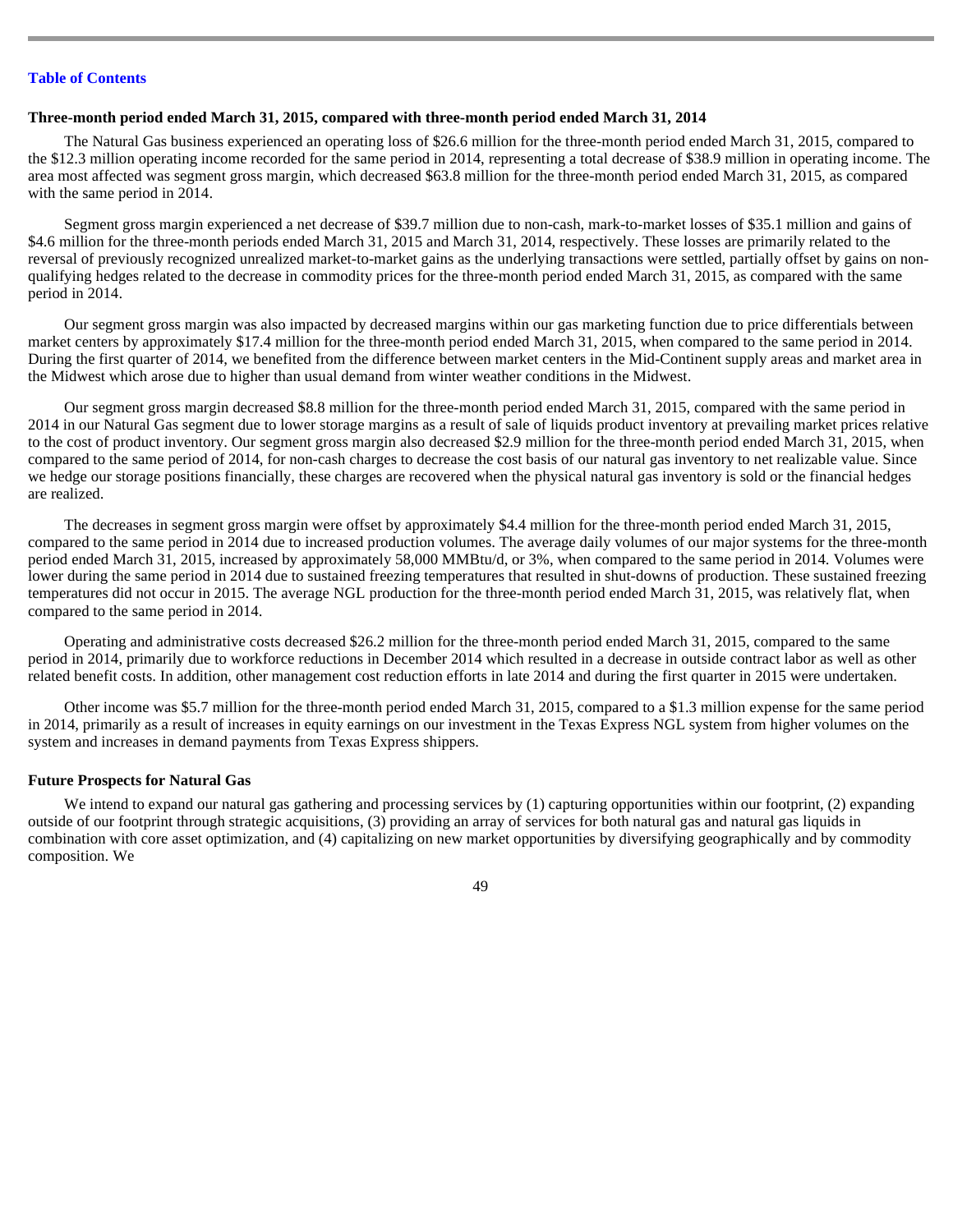will pursue internal growth projects designed to provide exposure to incremental supplies of natural gas at the wellhead, increase opportunities to serve additional customers, including new wholesale customers, and allow expansion of our treating and processing businesses. Additionally, we will pursue acquisitions to expand our natural gas services in situations where we have natural advantages to create additional value.

#### *Impact of Commodity Prices*

Demand for our midstream services primarily depends upon the supply of natural gas and associated natural gas from crude oil development and the drilling rate for new wells. Demand for these services depends on overall economic conditions and commodity prices. Commodity prices for natural gas, NGLs, condensate and crude oil began declining during the fourth quarter of 2014 and into 2015. As a result, there have been reductions in drilling activity from producers in the areas where we operate since the fourth quarter of 2014.

We have largely mitigated our direct commodity price risk through our hedging program. We have hedged over approximately 90% and 70% of our direct commodity price exposure for the remainder of 2015 and through 2016, respectively. Despite our hedging program, we still bear indirect commodity price exposure as lower drilling activity impacts the volumes on our systems. We expect this indirect impact on our volumes to improve as prices improve.

### *Expansion Projects*

We are currently constructing two major expansion projects that are designed to increase natural gas processing, NGL production, residue gas and NGL transportation capacity. The paragraphs below summarize our commercially secured projects for the Natural Gas segment, which we expect to place into service in future periods.

## *Beckville Cryogenic Processing Plant*

In April 2013, we announced plans to construct a cryogenic natural gas processing plant near Beckville in Panola County, Texas, which we refer to as the Beckville Processing Plant. This plant is expected to serve existing and prospective customers pursuing production in the Cotton Valley formation, which is comprised of approximately ten counties in East Texas and has been a steady producer of natural gas for decades, as well as the Eaglebine developments. Production from the Cotton Valley formation typically contains two to three gallons of NGLs per Mcf of natural gas. The region currently produces approximately 2.2 billion cubic feet per day, or Bcf/d, of natural gas with 73,000 Bpd of associated NGLs. Until recently, the primary exploitation method in the Cotton Valley formation has been vertical wells. Lower horizontal drilling costs, coupled with the latest fracturing technology, has brought significant interest back to this area. Economics associated with horizontal wells in the Cotton Valley formation compare favorably to other rich natural gas plays, which has encouraged producers to increase drilling activity in the region. We expect our Beckville processing plant to be capable of processing approximately 150 MMcf/d of natural gas and producing approximately 8,500 Bpd of NGLs to accommodate the additional liquids-rich natural gas being developed within this geographical area in which our East Texas system operates. Related NGL takeaway infrastructure connecting the Beckville plant to third party NGL transportation systems was also constructed. We estimate the cost of constructing the plant to be approximately \$155.0 million and expect it to be placed into commercial service in the second quarter of 2015.

The project is funded by us and MEP based on our proportionate ownership percentages in Midcoast Operating, which are 48.4% and 51.6%, respectively.

## *Eaglebine Developments*

The Eaglebine is an emerging oil play in East Texas that spans over five counties and is comprised of multiple formations, including but not limited to, the Woodbine and Eagle Ford formations. We have a series of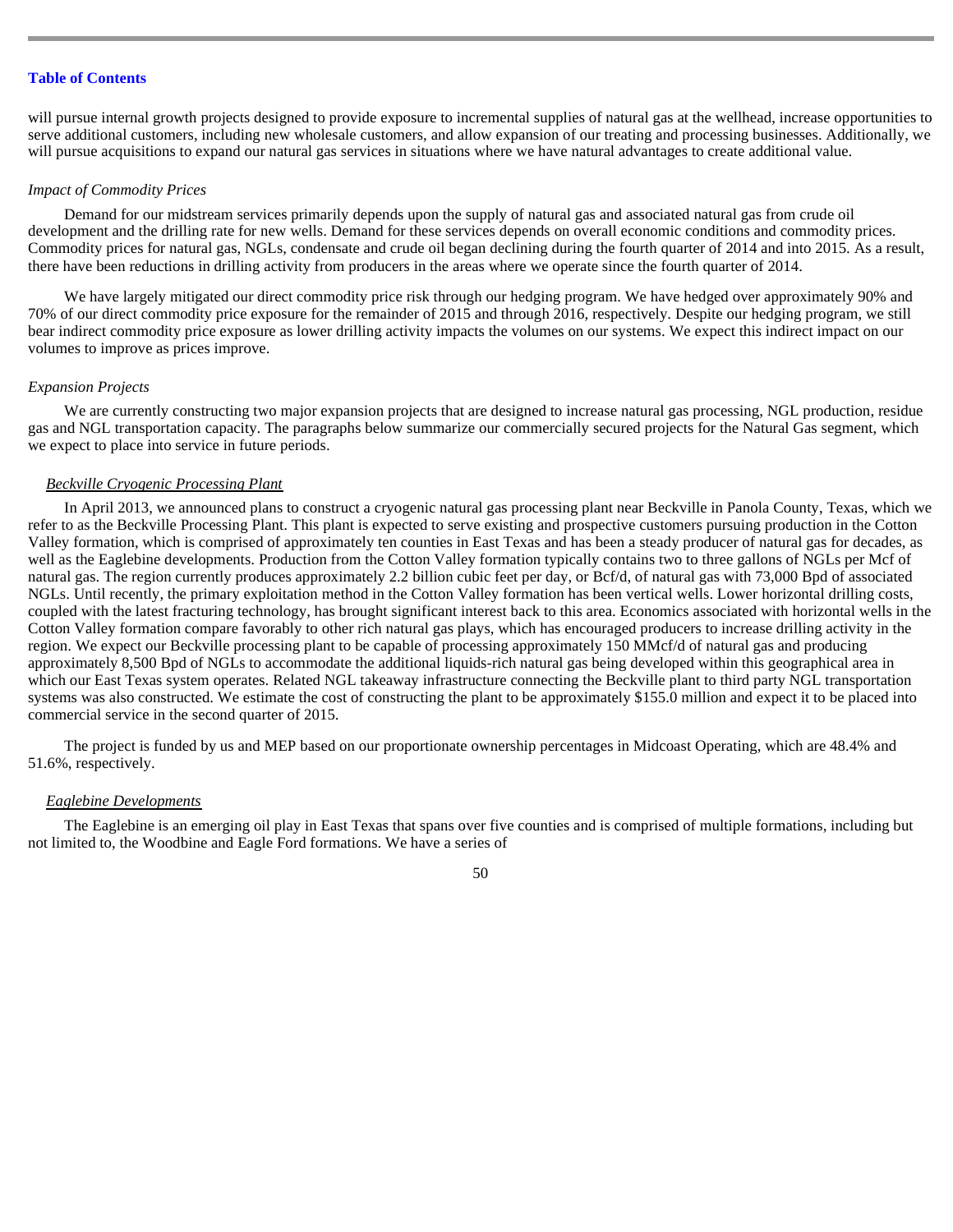projects and an acquisition in this play. We have commenced construction of a lateral and associated facilities that will create gathering capacity of over 50 MMcf/d for rich natural gas to be delivered from Eaglebine production areas to our complex of cryogenic processing facilities in East Texas. The initial facilities are projected to be placed in service by late 2015, with the lateral expected to be in service in mid-2016. Given the proximity of our existing East Texas assets, this expansion into Eaglebine will allow us to offer gathering and processing services while leveraging assets on our existing footprint.

On February 27, 2015, we acquired from New Gulf Resources, LLC, or NGR, its midstream operations in Leon, Madison and Grimes Counties, Texas. The acquisition consists of a natural gas gathering system that is currently in operation moving equity and third party production. For further details regarding the NGR acquisition, refer to Item 1. *Financial Statements* under Note 3. *Acquisitions* .

We estimate the aggregate cost of these projects and acquisitions described above to be approximately \$160.0 million, of which \$135.0 million is estimated to be spent in 2015. Funding is to be provided by us and MEP based on our proportionate ownership percentages in Midcoast Operating.

#### *Corporate*

Our corporate activities consist of interest expense, interest income, allowance for equity during construction, noncontrolling interest and other costs such as income taxes, which are not allocated to the business segments.

|                                               |        | For the three-month<br>period ended March 31, |
|-----------------------------------------------|--------|-----------------------------------------------|
|                                               | 2015   | 2014<br>(in millions)                         |
| <b>Operating Results:</b>                     |        |                                               |
| Operating and administrative expenses         | 4.0    | (0.3)                                         |
| Operating income (loss)                       | (4.0)  | 0.3                                           |
| Interest expense, net                         | 48.3   | 76.9                                          |
| Allowance for equity used during construction | 23.0   | 20.7                                          |
| Other income                                  | 0.2    | 0.5                                           |
| Income tax expense                            | 2.4    | 2.0                                           |
| Net loss                                      | (31.5) | (57.4)                                        |

### **Three-month period ended March 31, 2015, compared with three-month period ended March 31, 2014**

The \$25.9 million decrease in our net loss for the three-month period ended March 31, 2015, as compared to the same period in 2014 was primarily attributable to a decrease of \$28.6 million in interest expense to \$48.3 million for the three-month period ended March 31, 2015, compared with \$76.9 million for the corresponding period in 2014. During the three-month period ended March 31, 2015, charges to interest expense from ineffectiveness on hedging instruments decreased by \$34.4 million, as compared to the same period in 2014.

## **LIQUIDITY AND CAPITAL RESOURCES**

#### *Available Liquidity*

Our primary source of short-term liquidity is provided by our \$1.5 billion commercial paper program, which is supported by our \$1.975 billion multi-year senior unsecured revolving credit facility, which we refer to as the Credit Facility, and our \$650.0 million credit agreement, which we refer to as the 364-Day Credit Facility. We refer to the 364-Day Credit Facility and the Credit Facility as our Credit Facilities. In addition, we have a credit agreement with EUS, or the EUS 364-day Credit Facility, which provides an additional \$750.0 million in liquidity. We access our \$1.5 billion commercial paper program primarily to provide temporary financing for our operating activities, capital expenditures and acquisitions when the interest rates available to us for commercial paper are more favorable than the rates available under our Credit Facilities.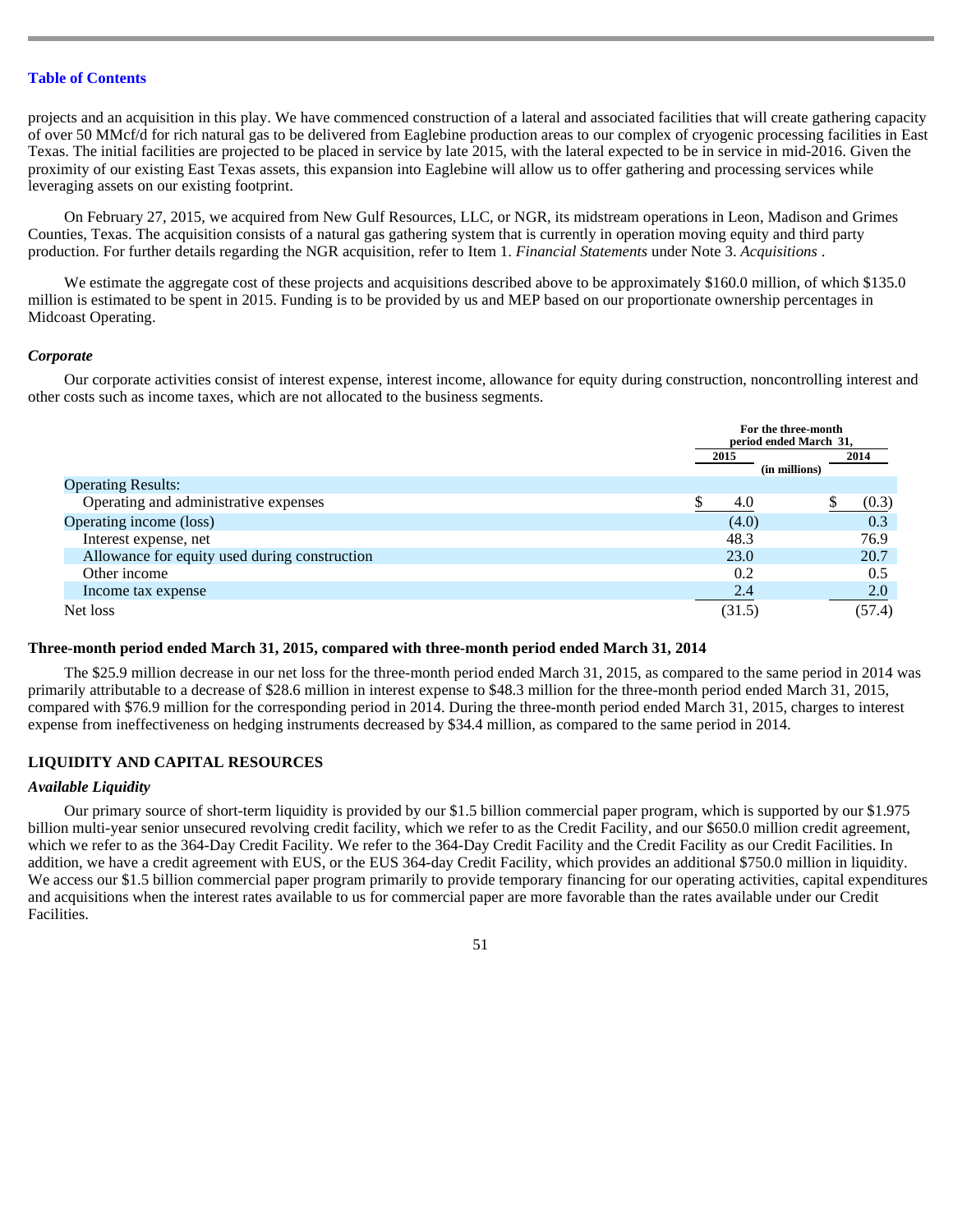As set forth in the following table, we had approximately \$1.7 billion of liquidity available to us at March 31, 2015, to meet our ongoing operational, investment and financing needs, as well as the funding requirements associated with the environmental remediation costs resulting from the crude oil release on Line 6B.

|                                                              | EEP           | <b>MEP</b>    |
|--------------------------------------------------------------|---------------|---------------|
|                                                              | (in millions) |               |
| Cash and cash equivalents                                    | 276.2         | 5.3           |
| Total credit available under EEP's Credit Facilities         | 2,625.0       |               |
| Total credit available under the EUS 364-day Credit Facility | 750.0         |               |
| Total credit available under MEP's Credit Agreement          |               | 850.0         |
| Less: Amounts outstanding under the Credit Facilities        | (1,360.0)     |               |
| Amounts outstanding under the EUS 364-day Credit Facility    |               |               |
| Amounts outstanding under MEP's Credit Agreement             |               | (315.0)       |
| Principal amount of commercial paper issuances               | (777.4)       |               |
| Letters of credit outstanding                                | (360.2)       | $\sim$ $\sim$ |
| Total                                                        | \$1,153.6     | \$540.3       |

## *General*

Our primary operating cash requirements consist of normal operating expenses, maintenance capital expenditures, distributions to our partners and payments associated with our risk management activities. We expect to fund our current and future short-term cash requirements for these items from our operating cash flows supplemented as necessary by issuances of commercial paper and borrowings on our Credit Facilities. Margin requirements associated with our derivative transactions are generally supported by letters of credit issued under our Credit Facilities.

Our current business strategy emphasizes developing and expanding our existing Liquids and Natural Gas businesses through organic growth and targeted acquisitions. We expect to initially fund our long-term cash requirements for expansion projects and acquisitions, as well as retire our maturing and callable debt, first from operating cash flows and then from issuances of commercial paper and borrowings on our Credit Facilities. We expect to obtain permanent financing as needed through the issuance of additional equity and debt securities, which we will use to repay amounts initially drawn to fund these activities, although there can be no assurance that such financings will be available on favorable terms, if at all. In addition, we intend to sell additional interests in Midcoast Operating entity to MEP to raise capital over the course of the next several years. Although this is our intent, there is no assurance that any transactions will occur as they are subject to, among other things, obtaining agreement from MEP and its board of directors around the commercial terms of such a sale. When we have attractive growth opportunities in excess of our own capital raising capabilities, the General Partner has provided supplementary funding, or participated directly in projects, to enable us to undertake such opportunities. If in the future we have attractive growth opportunities that exceed capital raising capabilities, we could seek similar arrangements from the General Partner, but there can be no assurance that this funding can be obtained.

As of March 31, 2015, we had a working capital deficit of approximately \$0.8 billion and approximately \$1.7 billion of liquidity to meet our ongoing operational, investment and financing needs as shown above, as well as the funding requirements associated with the environmental remediation costs resulting from the crude oil releases on Line 6B.

## *Capital Resources*

### *Equity and Debt Securities*

Execution of our growth strategy and completion of our planned construction projects contemplate our accessing the public and private equity and credit markets to obtain the capital necessary to fund these activities. We have issued a balanced combination of debt and equity securities to fund our expansion projects and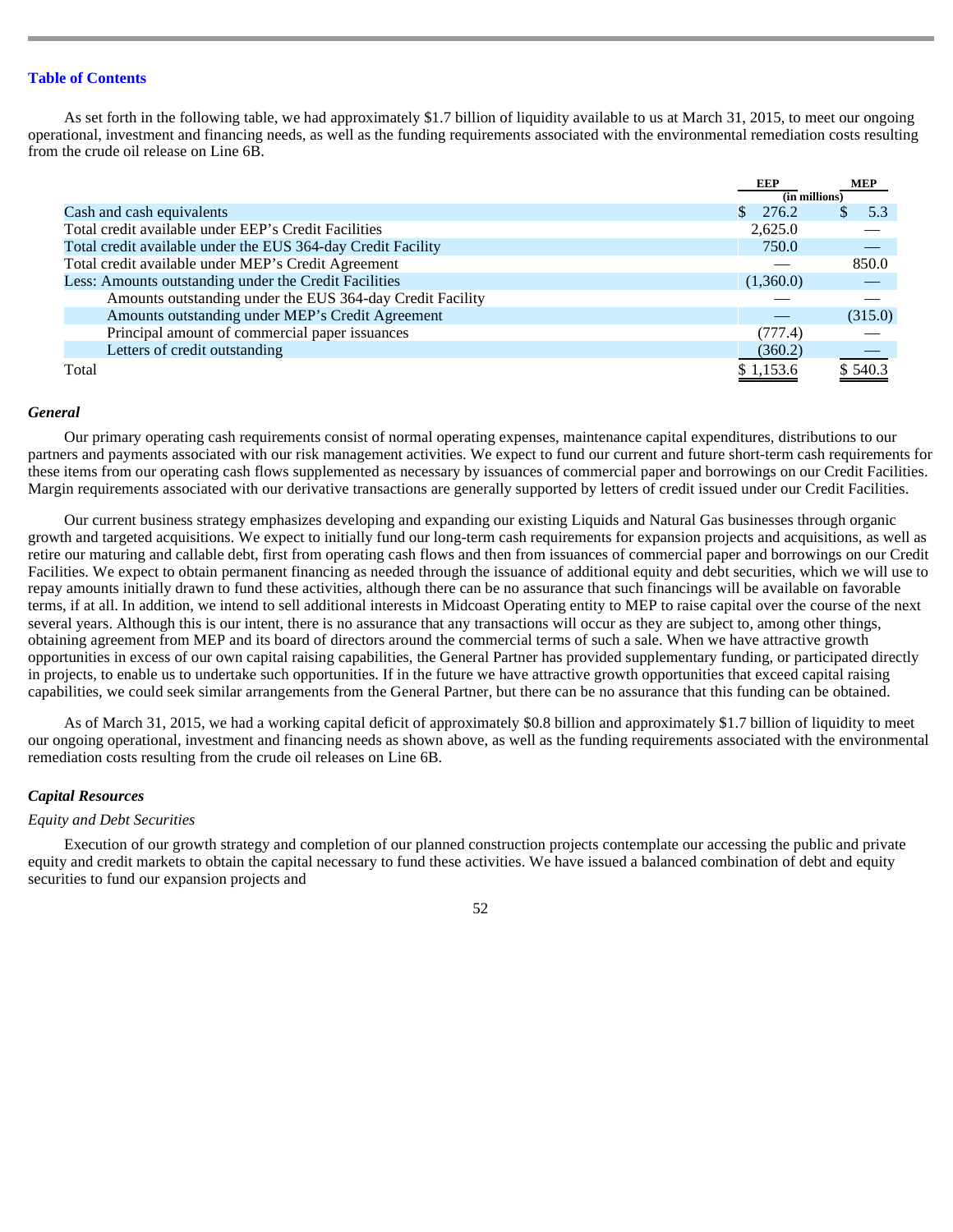acquisitions. Our internal growth projects and targeted acquisitions will require additional permanent capital and require us to bear the cost of constructing and acquiring assets before we begin to realize a return on them. If market conditions change and capital markets become constrained, our ability and willingness to complete future debt and equity offerings may be limited. The timing of any future debt and equity offerings will depend on various factors, including prevailing market conditions, interest rates, our financial condition and our credit rating at the time.

From time to time, we may seek to satisfy liquidity needs through the issuance of registered debt or equity securities. In February 2015, we filed with the SEC a new shelf registration statement, or the 2015 Shelf, on Form S-3 that replaced our prior shelf registration statement which expired in December 2014. The 2015 Shelf allows us to issue an unlimited amount of equity and debt securities in underwritten public offerings.

### *Issuance of Class A Common Units*

In March 2015, we sold 8 million Class A common units pursuant to the 2015 Shelf for net proceeds of \$288.8 million. The following table presents the net proceeds from our Class A common unit issuances for the current year. The proceeds from the March 2015 offering were used to fund a portion of our capital expansion projects and for general partnership purposes.

|                      |                |                       |                                                 |                       | <b>Net Proceeds</b> |
|----------------------|----------------|-----------------------|-------------------------------------------------|-----------------------|---------------------|
|                      | Number of      |                       |                                                 |                       | Including           |
|                      | <b>Class A</b> | <b>Offering Price</b> | <b>Net Proceeds</b>                             | General               | General             |
| 2015                 | common units   | per Class A           | to the                                          | Partner               | Partner             |
| <b>Issuance Date</b> | <b>Issued</b>  | common unit           | Partnership $(1)$                               | Contribution $^{(2)}$ | Contribution        |
|                      |                |                       | (in millions, except units and per unit amount) |                       |                     |
| March                | 8,000,000      | 36.70                 | 288.8                                           | 6.0                   | 294.8               |

 $\frac{1}{(1)}$ Net of underwriters' fees and discounts, commissions and issuance expenses.

 Contributions made by the General Partner to maintain its 2% general partner interest. (2)

## **Joint Funding Arrangements**

In order to obtain the required capital to expand our various pipeline systems, we have determined that the required funding would challenge our ability to efficiently raise capital. Accordingly, we have explored numerous options and determined that several joint funding arrangements would provide the best source of available capital to fund the expansion projects.

## *Joint Funding Arrangement for Eastern Access Projects*

In May 2012, the OLP amended and restated its partnership agreement to establish the EA interests. The EA interests were created to finance projects to increase access to refineries in the United States Upper Midwest and in Ontario, Canada for light crude oil produced in western Canada and the United States, which we refer to as the Eastern Access Projects. These projects are currently jointly funded by our General Partner at 75% and by us at 25%, respectively. Additionally, within one year of the in-service date, scheduled for early 2016, we have the option to increase our economic interest by up to 15 percentage points.

Our General Partner made equity contributions totaling \$36.8 million and \$178.5 million to the OLP during the three month periods ended March 31, 2015 and 2014, respectively, to fund its equity portion of the construction costs associated with the Eastern Access Projects.

#### *Joint Funding Arrangement for the U.S. Mainline Expansion*

In December 2012, the OLP further amended and restated its limited partnership agreement to establish another series of partnership interests, which we refer to as the ME interests. The ME interests were created to finance projects to increase access to the markets of North Dakota and western Canada for light oil production on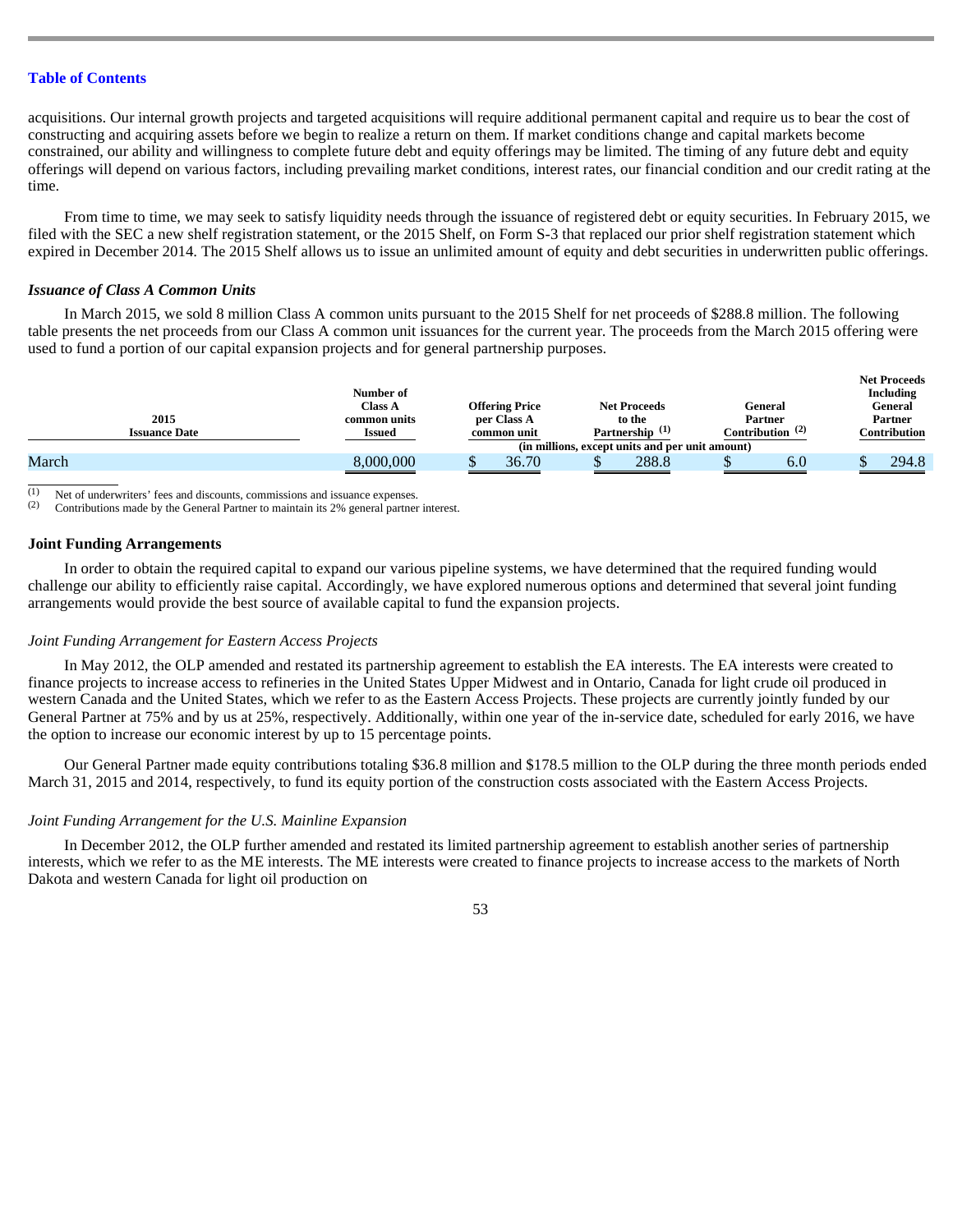our Lakehead System between Neche, North Dakota and Superior, Wisconsin, which we refer to as our Mainline Expansion Projects. These projects are currently jointly funded by our General Partner at 75% and us at 25%, under the Mainline Expansion Joint Funding Agreement, which parallels the Eastern Access Joint Funding Agreement. Additionally, within one year of the in-service date, currently scheduled for 2016, we have the option to increase our economic interest held at that time by up to 15 percentage points.

Our General Partner has made equity contributions totaling \$162.7 million and \$74.3 million to the OLP for the three month periods ended March 31, 2015, and 2014, respectively, to fund its equity portion of the construction costs associated with the Mainline Expansion Projects.

## *Financing Transactions with Affiliates*

## *EUS 364-day Credit Facility*

On March 9, 2015, we entered into the EUS Credit Facility. The EUS 364-day Credit Facility is a committed senior unsecured revolving credit facility that permits aggregate borrowings of up to, at any one time outstanding, \$750 million, (i) on a revolving basis for a 364-day period and (ii) for a 364-day term on a non-revolving basis following the expiration of the revolving period. Loans under the EUS 364-day Credit Facility accrue interest based, at our election, on either the Eurocurrency rate or a base rate, in each case, plus an applicable margin. The EUS 364-day Credit Facility terminates on March 7, 2016 and including the option to term the revolving loan for a period of 364-days following the termination date, the credit facility becomes non-revolving thus extending the term to March 6, 2017. There is no outstanding balance as of March 31, 2015 under the EUS 364-day Credit Facility.

The commitment under the EUS 364-day Credit Facility may be permanently reduced by EUS, from time to time, by up to an amount equal to the net cash proceeds to us from the sale by us of (i) debt or equity securities in a registered public offering, or (ii) limited partnership interests in Midcoast Operating to MEP.

## *Cash Requirements*

## **Capital Spending**

We expect to make additional expenditures during the remainder of the year for the acquisition and construction of natural gas processing and crude oil transportation infrastructure. In 2015, we expect to spend approximately \$1.3 billion on expansion capital and other projects associated with our liquids and natural gas systems with the expectation of realizing additional cash flows as projects are completed and placed into service. Of this amount, we expect to spend approximately \$120 million on maintenance capital activities. We expect to receive funding of approximately \$0.9 billion from our General Partner based on our joint funding arrangement for the Eastern Access Projects, Mainline Expansion Projects and Line 3 Replacement Project. Furthermore, we expect to receive funding of approximately \$135 million from MPC based on joint funding arrangement on the Sandpiper Project. We made capital expenditures of \$0.5 billion for the three-month period ending March 31, 2015, including \$19.2 million on maintenance capital activities and \$0.2 billion of expenditures that were financed by contributions from our General Partner and MPC via joint funding arrangements. In addition, we incurred \$1.9 million in net contributions to fund our joint ventures. At March 31, 2015, we had approximately \$1.0 billion in outstanding purchase commitments attributable to capital projects for the construction of assets that will be recorded as property, plant and equipment in the future.

### *Acquisitions*

We continue to assess ways to generate value for our unitholders, including reviewing opportunities that may lead to acquisitions or other strategic transactions, some of which may be material. We evaluate opportunities against operational, strategic and financial benchmarks before pursuing them. We expect to obtain the funds needed to make acquisitions through a combination of cash flows from operating activities, borrowings under our Credit Facilities and the issuance of additional debt and equity securities. All acquisitions are considered in the context of the practical financing constraints presented by the capital markets.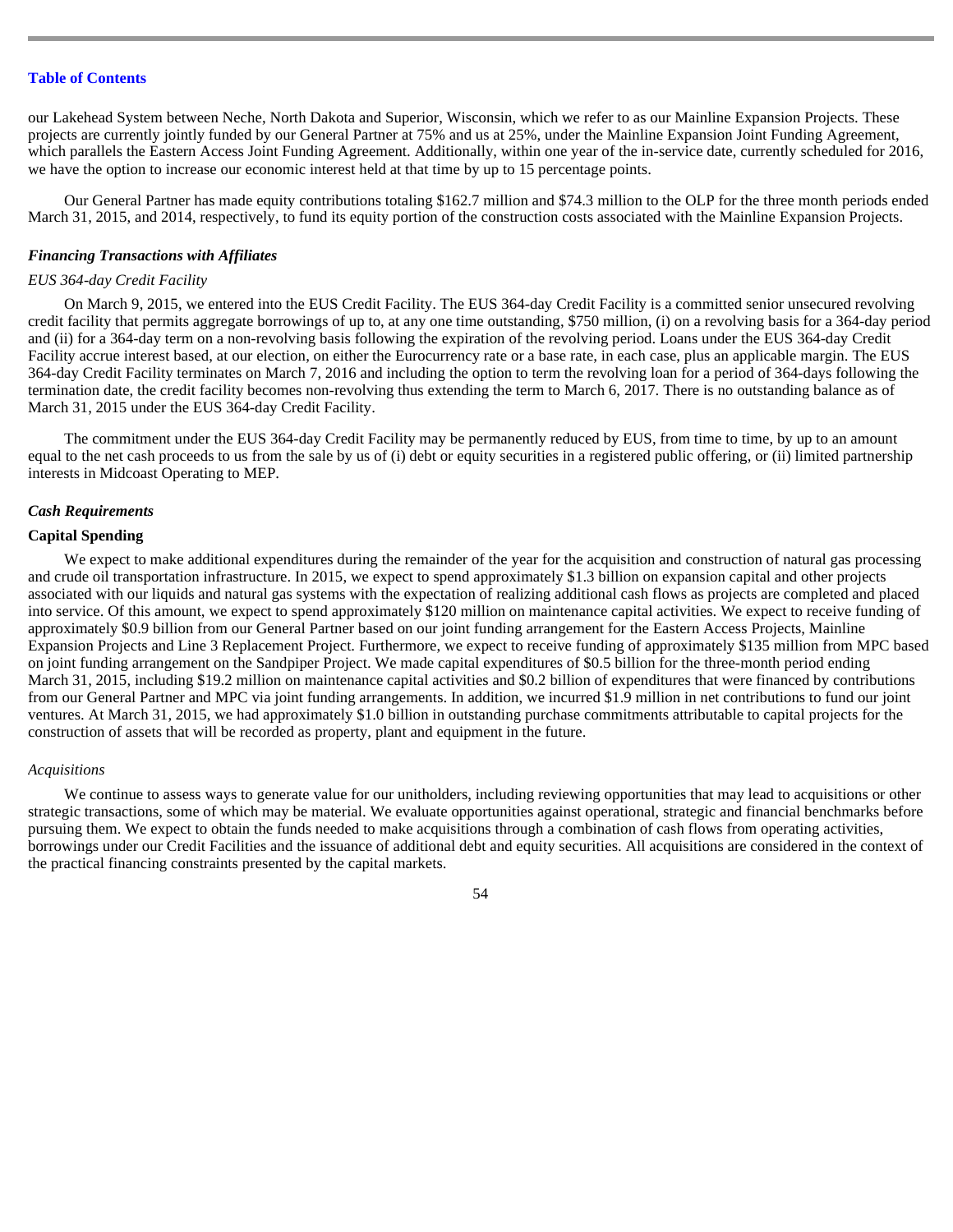### *Forecasted Expenditures*

We categorize our capital expenditures as either maintenance capital or expansion capital expenditures. Maintenance capital expenditures are those expenditures that are necessary to maintain the service capability of our existing assets and include the replacement of system components and equipment which are worn, obsolete or completing its useful life. We also include in maintenance capital expenditures a portion of our expenditures for connecting natural gas wells, or well-connects, to our natural gas gathering systems. Expansion capital expenditures include our capital expansion projects and other projects that improve the service capability of our existing assets, extend asset useful lives, increase capacities from existing levels, reduce costs or enhance revenues and enable us to respond to governmental regulations and developing industry standards.

We estimate our capital expenditures based upon our strategic operating and growth plans, which are also dependent upon our ability to produce or otherwise obtain the financing necessary to accomplish our growth objectives. The following table sets forth our estimated maintenance and expansion capital expenditures we expect to make for the full year ending December 31, 2015. Although we anticipate making these expenditures in 2015, these estimates may change due to factors beyond our control, including weather-related issues, construction timing, regulatory permitting, changes in supplier prices or poor economic conditions, which may adversely affect our ability to access the capital markets. Additionally, our estimates may also change as a result of decisions made at a later date to revise the scope of a project or undertake a particular capital program or an acquisition of assets.

|                                             | <b>Total</b><br><b>Forecasted</b> |
|---------------------------------------------|-----------------------------------|
|                                             | <b>Expenditures</b>               |
|                                             | (in millions)                     |
| Liquids Projects                            |                                   |
| <b>Eastern Access Projects</b>              | \$<br>315                         |
| U.S. Mainline Expansions                    | 880                               |
| Sandpiper                                   | 365                               |
| Line 3 Replacement                          | 100                               |
| <b>Liquids Integrity Program</b>            | 290                               |
| <b>Expansion Capital</b>                    | 140                               |
| Maintenance Capital Expenditures            | 75                                |
|                                             | 2,165                             |
| Less joint funding from:                    |                                   |
| <b>General Partner</b>                      | 945                               |
| Third parties                               | 135                               |
| <b>Liquids Total</b>                        | \$<br>1,085                       |
| <b>Natural Gas Projects</b>                 |                                   |
| <b>Beckville Cryogenic Processing Plant</b> | \$<br>60                          |
| <b>Eaglebine Developments</b>               | 135                               |
| <b>Expansion Capital</b>                    | 105                               |
| Maintenance Capital Expenditures            | 45                                |
|                                             | 345                               |
| Less joint funding from:                    |                                   |
| <b>MEP</b>                                  | 180                               |
| Natural Gas Total                           | \$<br>165                         |
| TOTAL                                       | 1,250                             |

We maintain a comprehensive integrity management program for our pipeline systems, which relies on the latest technologies that include internal pipeline inspection tools. These internal pipeline inspection tools identify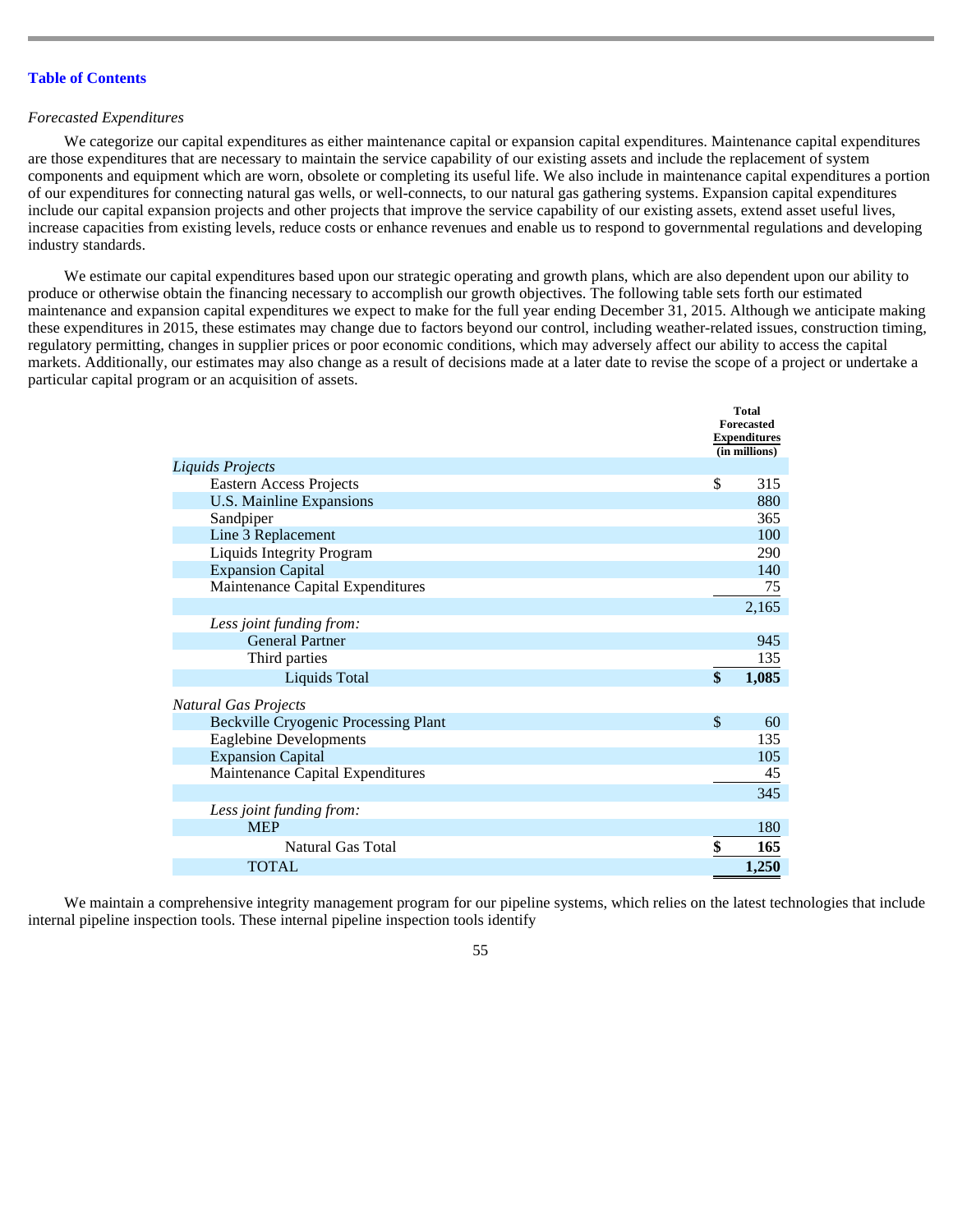internal and external corrosion, dents, cracking, stress corrosion cracking and combinations of these conditions. We regularly assess the integrity of our pipelines utilizing the latest generations of metal loss, caliper and crack detection internal pipeline inspection tools. We also conduct hydrostatic testing to determine the integrity of our pipeline systems. Accordingly, we incur substantial expenditures each year for our integrity management programs.

Under our capitalization policy, expenditures that replace major components of property or extend the useful lives of existing assets are capital in nature, while expenditures to inspect and test our pipelines are usually considered operating expenses.

We expect to incur continuing annual capital and operating expenditures for pipeline integrity measures to ensure both regulatory compliance and to maintain the overall integrity of our pipeline systems. Expenditure levels have continued to increase as pipelines age and require higher levels of inspection, maintenance and capital replacement. We also anticipate that maintenance capital will continue to increase due to the growth of our pipeline systems and the aging of portions of these systems. Maintenance capital expenditures are expected to be funded by operating cash flows.

We anticipate funding expansion capital expenditures temporarily through borrowing under the terms of our Credit Facility, with permanent debt and equity funding being obtained when appropriate.

### **Environmental**

### *Lakehead Line 6B Crude Oil Release*

During the three month period ended March 31, 2015, our cash flows were impacted by the approximate \$7.8 million we paid for the environmental remediation, restoration and cleanup activities resulting from the crude oil releases that occurred in 2010 on Line 6B of our Lakehead system.

In March 2013, we and Enbridge filed a lawsuit against the insurers of our remaining \$145.0 million coverage, as one particular insurer is disputing our recovery eligibility for costs related to our claim on the Line 6B crude oil release and the other remaining insurers assert that their payment is predicated on the outcome of our recovery with that insurer. We received a partial recovery payment of \$42.0 million from the other remaining insurers during the third quarter 2013 and have since amended our lawsuit, such that it now includes only one carrier. While we believe that our claims for the remaining \$103.0 million are covered under the policy, there can be no assurance that we will prevail in this lawsuit.

## *Derivative Activities*

We use derivative financial instruments (i.e., futures, forwards, swaps, options and other financial instruments with similar characteristics) to manage the risks associated with market fluctuations in commodity prices and interest rates and to reduce variability in our cash flows. Based on our risk management policies, all of our derivative financial instruments are employed in connection with an underlying asset, liability and/or forecasted transaction and are not entered into with the objective of speculating on commodity prices or interest rates.

We record all derivative financial instruments at fair market value in our Consolidated Statements of Financial Position. Price assumptions we use to value our non-qualifying derivative financial instruments can affect net income for each period. We use published market price information where available, or quotations from OTC market makers to find executable bids and offers. We may also use these inputs with internally developed methodologies that result in our best estimate of fair value. The valuations also reflect the potential impact of liquidating our position in an orderly manner over a reasonable period of time under present market conditions, including credit risk of our counterparties. The amounts reported in our consolidated financial statements change quarterly as these valuations are revised to reflect actual results, changes in market conditions or other factors, many of which are beyond our control.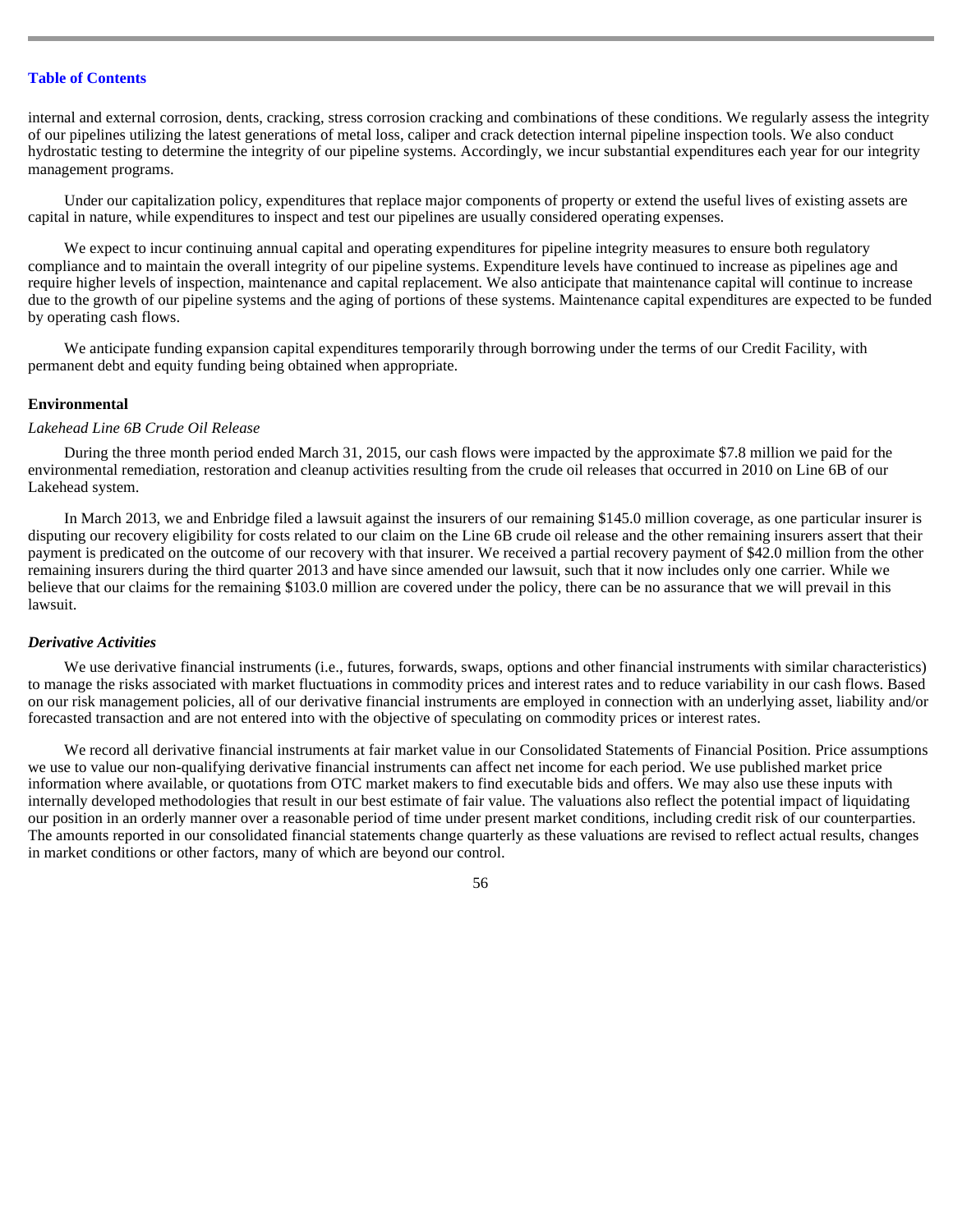The following table provides summarized information about the timing and expected settlement amounts of our outstanding commodity derivative financial instruments based upon the market values at March 31, 2015 for each of the indicated calendar years:

|                                           | <b>Notional</b> | 2015                            | 2016   | 2017<br>(in millions) | 2018           | 2019 &<br><b>Thereafter</b> | <b>Total</b><br>(3) |
|-------------------------------------------|-----------------|---------------------------------|--------|-----------------------|----------------|-----------------------------|---------------------|
| Swaps                                     |                 |                                 |        |                       |                |                             |                     |
| Natural gas <sup>(1)</sup>                | 120,092,406     | $\mathbb{S}^-$<br>0.9           | \$0.8  | \$ 0.2                | $\mathsf{s}$ — | \$                          | \$<br>1.9           |
| NGL <sup>(2)</sup>                        | 3,973,250       | 19.8                            | 9.8    | (1.3)                 |                |                             | 28.3                |
| Crude Oil <sup>(2)</sup>                  | 3,969,675       | 30.9                            | 1.0    |                       |                |                             | 31.9                |
| Options                                   |                 |                                 |        |                       |                |                             |                     |
| Natural gas—puts purchased <sup>(1)</sup> | 4,672,000       | 3.5                             | 1.3    |                       |                |                             | 4.8                 |
| Natural gas—puts written (1)              | 4,672,000       | (3.5)                           | (1.3)  |                       |                |                             | (4.8)               |
| Natural gas—calls purchased (1)           | 2,609,500       |                                 | 0.1    |                       |                |                             | 0.1                 |
| Natural gas—calls written (1)             | 2,609,500       | $\hspace{0.1mm}-\hspace{0.1mm}$ | (0.1)  |                       |                |                             | (0.1)               |
| NGL—puts purchased <sup>(2)</sup>         | 5,116,500       | 29.3                            | 39.9   | 1.0                   |                |                             | 70.2                |
| NGL—calls written (2)                     | 4,497,750       | (0.2)                           | (2.4)  | (1.2)                 |                |                             | (3.8)               |
| Crude Oil—puts purchased <sup>(2)</sup>   | 1,902,700       | 16.0                            | 15.6   | 5.1                   |                |                             | 36.7                |
| Crude Oil—calls written (2)               | 1,902,700       |                                 | (0.5)  | (2.5)                 |                |                             | (3.0)               |
| Forward contracts                         |                 |                                 |        |                       |                |                             |                     |
| Natural gas <sup>(1)</sup>                | 289,400,948     | 1.1                             | 0.5    | 0.2                   | 0.1            | 0.1                         | 2.0                 |
| NGL <sub>(2)</sub>                        | 20,288,854      | 4.9                             | 0.9    |                       |                |                             | 5.8                 |
| Crude Oil $(2)$                           | 774,682         | (0.6)                           |        |                       |                |                             | (0.6)               |
| Totals                                    |                 | \$102.1                         | \$65.6 | \$1.5                 | \$0.1          | 0.1                         | \$169.4             |

 $\frac{1}{(1)}$ Notional amounts for natural gas are recorded in MMBtu.

 Notional amounts for NGLs and crude oil are recorded in Barrels, or Bbl. (2)

 Fair values exclude credit adjustments of approximately \$0.8 million of losses at March 31, 2015, and cash collateral received. (3)

The following table provides summarized information about the timing and estimated settlement amounts of our outstanding interest rate derivatives calculated based on implied forward rates in the yield curve at March 31, 2015 for each of the indicated calendar years:

|                                  | Notional | 2015      | 2016     | 2017<br>(in millions) | 2018     | 2019                        | Total $(1)$ |
|----------------------------------|----------|-----------|----------|-----------------------|----------|-----------------------------|-------------|
| <i>Interest Rate Derivatives</i> |          |           |          |                       |          |                             |             |
| <b>Interest Rate Swaps:</b>      |          |           |          |                       |          |                             |             |
| Floating to Fixed (2)            | \$2,020  | (5.2)     | (6.9)    | \$ (5.8)              | \$(4.9)  | \$(1,4)                     | (24.2)      |
| Pre-issuance hedges              | \$2,350  | (295.3)   | (80.0)   | (51.1)                | (14.6)   | $\overbrace{\hspace{15em}}$ | (441.0)     |
|                                  |          | \$(300.5) | \$(86.9) | \$(56.9)              | \$(19.5) | \$(1.4)                     | \$(465.2)   |

 $\frac{1}{(1)}$ Fair values exclude credit valuation adjustments of approximately \$5.6 million of gains at March 31, 2015.

 Excludes \$0.7 million of cash collateral posted at March 31, 2015. (2)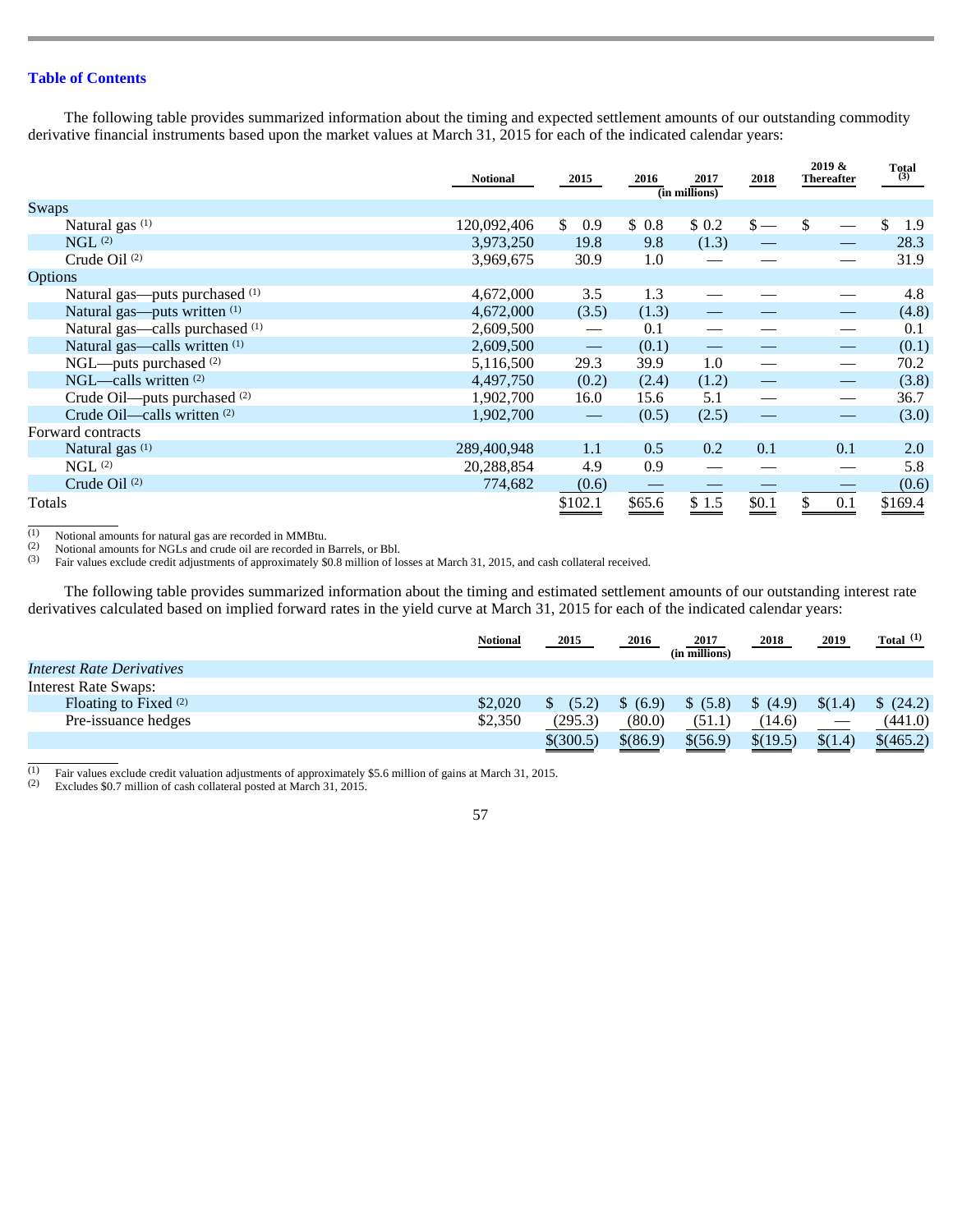## *Cash Flow Analysis*

The following table summarizes the changes in cash flows by operating, investing and financing for each of the periods indicated:

|                                                | 2015    | For the three-month<br>period ended March 31,<br>2014 | Variance<br>2015 vs. 2014<br><b>Increase (Decrease)</b> |
|------------------------------------------------|---------|-------------------------------------------------------|---------------------------------------------------------|
|                                                |         | (in millions)                                         |                                                         |
| Total cash provided by (used in):              |         |                                                       |                                                         |
| Operating activities                           | \$380.5 | \$210.8                                               | 169.7                                                   |
| Investing activities                           | (504.0) | (567.8)                                               | 63.8                                                    |
| Financing activities                           | 207.1   | 394.1                                                 | (187.0)                                                 |
| Net increase in cash and cash equivalents      | 83.6    | 37.1                                                  | 46.5                                                    |
| Cash and cash equivalents at beginning of year | 197.9   | 164.8                                                 | 33.1                                                    |
| Cash and cash equivalents at end of period     | \$281.5 | \$201.9                                               | 79.6                                                    |

### **Operating Activities**

Net cash provided by our operating activities increased \$169.7 million for the three-month period ended March 31, 2015 compared to the same period in 2014, primarily due to a increase in our working capital accounts of \$81.0 million. This increase, due to our working capital accounts, was coupled with a \$62.1 million increase in net income in addition to non-cash items of \$22.5 million for the three-month period ended March 31, 2015 as compared to the same period in 2014.

Changes in our working capital accounts are shown in the following table and discussed below:

|                                                                   |            | For the three-month<br>period ended March 31, |                  |  |
|-------------------------------------------------------------------|------------|-----------------------------------------------|------------------|--|
|                                                                   | 2015       | 2014<br>(in millions)                         | 2015 vs.<br>2014 |  |
| Changes in operating assets and liabilities, net of acquisitions: |            |                                               |                  |  |
| Receivables, trade and other                                      | 10.6<br>S. | \$(14.5)                                      | 25.1<br>S.       |  |
| Due from General Partner and affiliates                           | (55.6)     | 4.5                                           | (60.1)           |  |
| Accrued receivables                                               | 190.4      | 74.6                                          | 115.8            |  |
| Inventory                                                         | 56.2       | 26.9                                          | 29.3             |  |
| Current and long-term other assets                                | (13.9)     | (4.8)                                         | (9.1)            |  |
| Due to General Partner and affiliates                             | 12.9       | (11.0)                                        | 23.9             |  |
| Accounts payable and other                                        | (36.2)     | (85.0)                                        | 48.8             |  |
| <b>Environmental liabilities</b>                                  | (7.7)      | (42.0)                                        | 34.3             |  |
| Accrued purchases                                                 | (121.3)    | (6.3)                                         | (115.0)          |  |
| Interest payable                                                  | (0.8)      | 5.7                                           | (6.5)            |  |
| Property and other taxes payable                                  | 3.6        | 9.1                                           | (5.5)            |  |
| Net change in working capital accounts                            | 38.2       | \$ (42.8)                                     | 81.0             |  |

The changes in our operating assets and liabilities, net of acquisitions as presented in our consolidated statements of cash flow for the three-month period ended March 31, 2015, compared to the same period in 2014, is primarily the result of items listed below coupled with general timing differences for cash receipts and payment associated with our third-party accounts. The main items affecting our cash flows from operating assets and liabilities include the following:

• The change in accrued receivables from December 31, 2014 to March 31, 2015, was primarily the result of collecting receivables at higher prices relative to current receivables recorded coupled with decreased sales of our receivables per our Receivables Agreement. For the three-month period ended March 31, 2014, our sales decreased due to a reduction in volumes offset by increased sales of receivables related to our Receivables Agreement;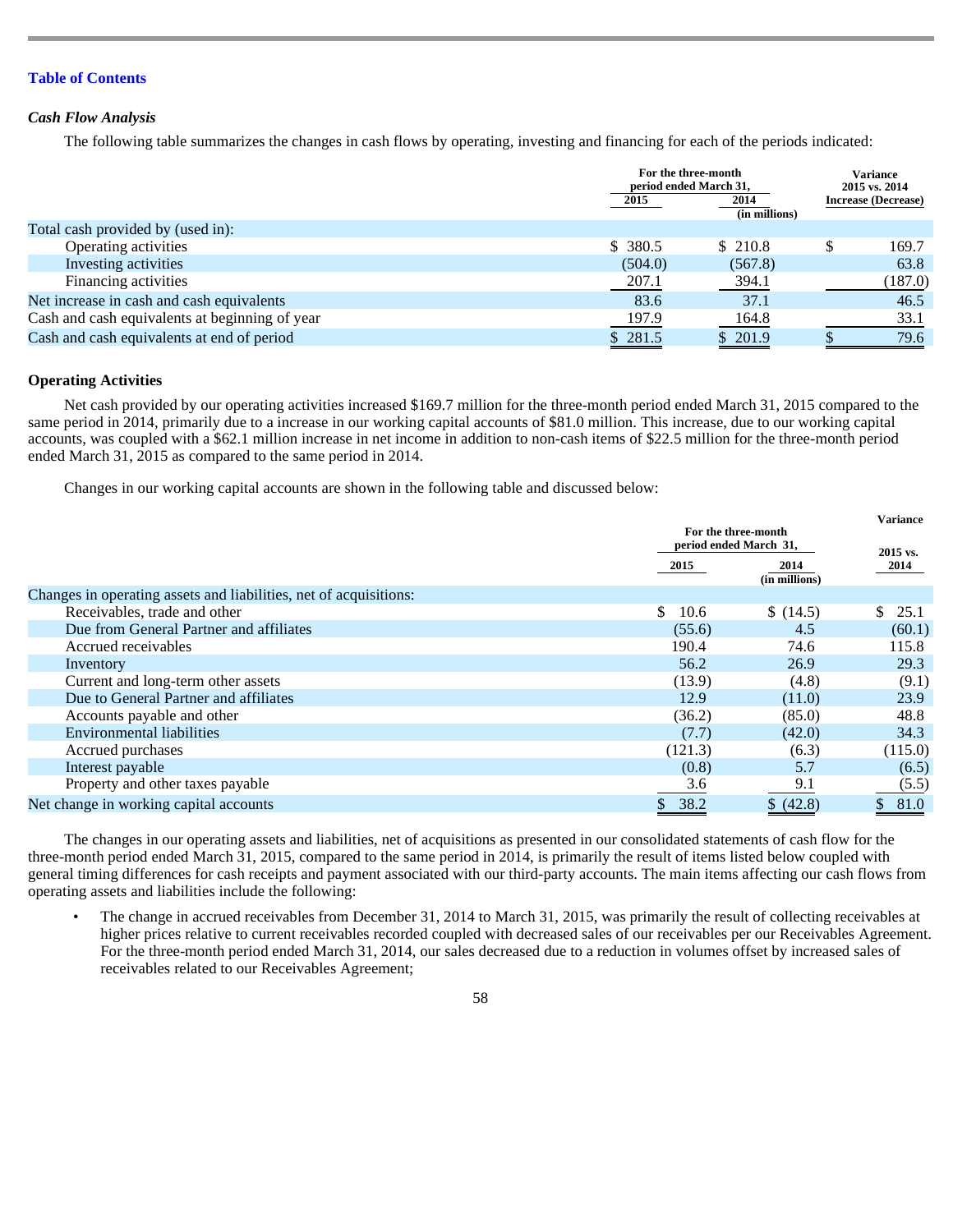- The decline in accrued purchases for the three-month period ended March 31, 2015 was primarily the result of lower prices of natural gas and NGLs combined with lower volumes purchased. Due to seasonal inventory buildup by the end of 2014, we had enough inventory to sustain the demand for natural gas during the cold weather season, thus we did not need to purchase as much gas to meet our commitments. For the three-month period ended March 31, 2014, payments and accruals were relatively flat;
- The change in accounts payable and other for the three-month period ended March 31, 2015 was primarily due to an accounts payable system implementation in December 2014 in which we paid our outstanding balances before the implementation. The primary driver of the decrease in accounts payable and other from December 31, 2013 to March 31, 2014 was primarily the result of a book overdraft that was present at December 31, 2013 that was not present at March 31, 2014 coupled with decreased operating accruals related to our liquid pipelines; and
- The decrease in environmental liabilities for the three-month period ended March 31, 2015 compared to the three-month period ended March 31, 2014 was primarily the result of less costs associated with the Line 6B crude oil release.

The above increase was partially offset by an increase in net income of \$62.1 million offset by a \$22.5 million increase in our non-cash items for the three-month period ended March 31, 2015 compared to the three-month period ended March 31, 2014. The increase in non-cash items primarily consisted of increased depreciation and amortization of \$24.6 million due to phases of the Eastern Access and Mainline Expansion projects being placed in service in mid- to late 2014.

## **Investing Activities**

Net cash used in our investing activities during the three-month period ended March 31, 2015 decreased by \$63.8 million, compared to the same period of 2014, primarily due to increased asset acquisitions of 85.1 million due the acquisition of NGR's midstream assets. This increase was offset by decreased additions to property, plant and equipment, net of construction payables of \$152.8 million in 2015 related to reduced payments on our construction payables and decreased spending on pipeline integrity costs when compared to the same period in 2014.

## **Financing Activities**

Net cash provided by our financing activities decreased \$187.0 million for the three-month period ended March 31, 2015, compared to the same period in 2014, primarily due to the following:

- Increased repayments of \$300.0 million to the General Partner for the A1 Loan during the three months ended March 31, 2015;
- Decreased net borrowings on the commercial paper program of \$225.1 million in 2015, compared to 2014;
- Decreased capital contributions from noncontrolling interest of \$90.2 million in 2015 for ownership interests in the Mainline Expansion Projects, Eastern Access Projects and Sandpiper Project; and
- Increased distributions to our limited partners of \$15.8 million and distributions to noncontrolling interest of \$90.7 million due to phases of the Eastern Access Project and Mainline Expansion Project being placed into service.

Offsetting the decreases above were the following:

- Increased net proceeds from our Class A unit issuance, including our General Partner's contributions of \$294.8 million from 2015, while we had no issuances in 2014; and
- Increased borrowings under our credit facility of \$240.0 million for 2015, compared to 2014.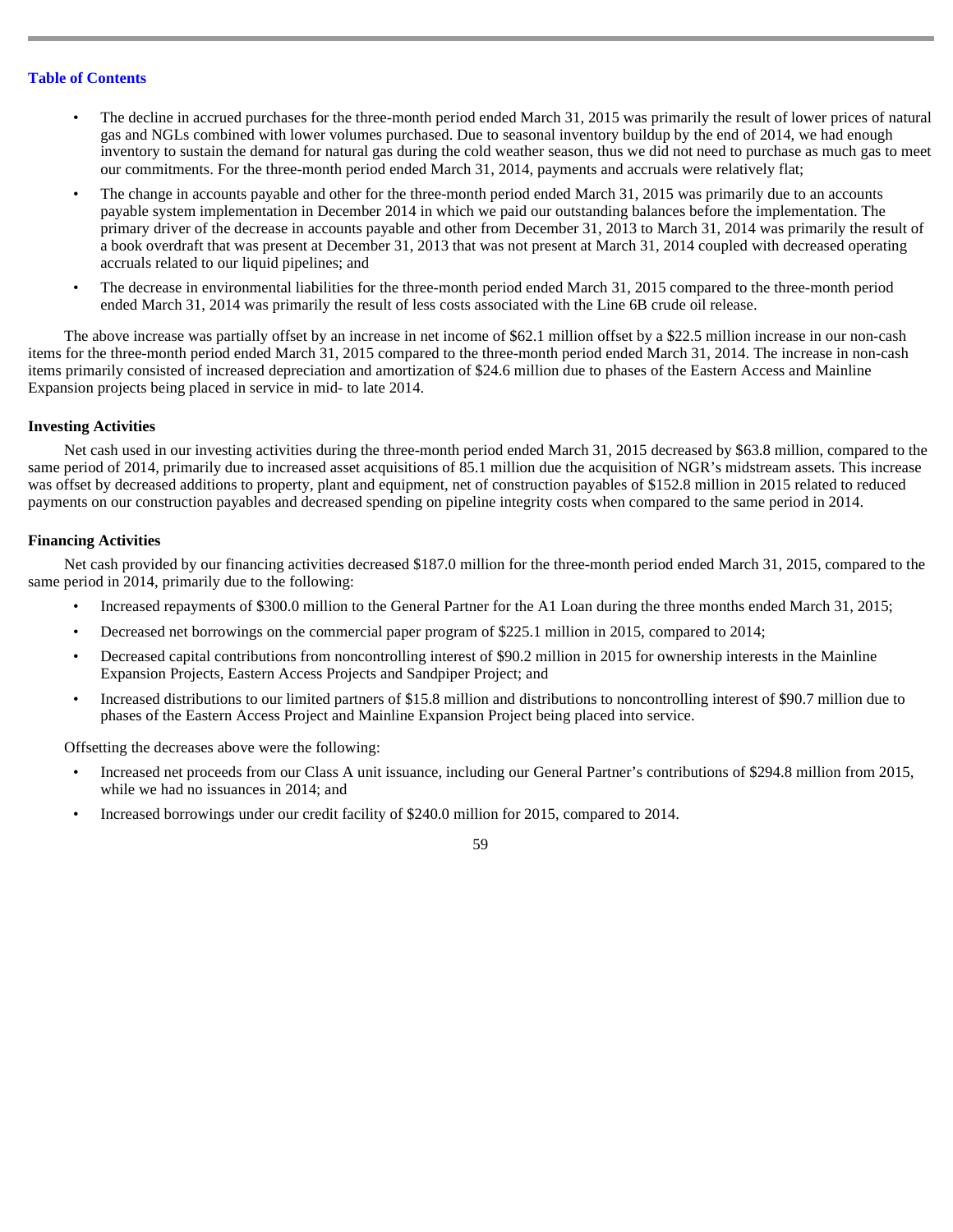#### **SUBSEQUENT EVENTS**

#### *Distribution to Partners*

On April 30, 2015, the board of directors of Enbridge Management declared a distribution payable to our partners on May 15, 2015. The distribution will be paid to unitholders of record as of May 8, 2015 of our available cash of \$249.9 million at March 31, 2015, or \$0.5700 per limited partner unit. Of this distribution, \$209.6 million will be paid in cash, \$39.5 million will be distributed in i-units to our i-unitholder, Enbridge Management, and due to the i-unit distribution, \$0.8 million will be retained from our General Partner from amounts otherwise distributable to it in respect of its general partner interest and limited partner interest to maintain its 2% general partner interest.

#### *Distribution to Series EA Interests*

On April 30, 2015, the board of directors of Enbridge Management, acting on behalf of Enbridge Pipelines (Lakehead) L.L.C., the managing general partner of the OLP and a holder of the Series EA interests, declared a distribution payable to the holders of the Series EA general and limited partner interests. The OLP will pay \$52.3 million to the noncontrolling interest in the Series EA, while \$17.5 million will be paid to us.

#### *Distribution to Series ME Interests*

On April 30, 2015, the board of directors of Enbridge Management, acting on behalf of Enbridge Pipelines (Lakehead) L.L.C., the managing general partner of the OLP and a holder of the Series ME interests, declared a distribution payable to the holders of the Series ME general and limited partner interests. The OLP will pay \$4.5 million to the noncontrolling interest in the Series ME, while \$1.5 million will be paid to us.

#### *Distribution from MEP*

On April 29, 2015, the board of directors of Midcoast Holdings, L.L.C., acting in its capacity as the general partner of MEP, declared a cash distribution payable to MEP's partners on May 15, 2015. The distribution will be paid to unitholders of record as of May 8, 2015, of MEP's available cash of \$16.0 million at March 31, 2015, or \$0.3475 per limited partner unit. MEP will pay \$7.4 million to their public Class A common unitholders, while \$8.6 million in the aggregate will be paid to us with respect to our Class A common units, our subordinated units, and to Midcoast Holdings, L.L.C. with respect to its general partner interest.

#### *Midcoast Operating Distribution*

On April 29, 2015, the general partner of Midcoast Operating declared a cash distribution by Midcoast Operating payable to its partners of record as of May 8, 2015. Midcoast Operating will pay \$26.0 million to us and \$27.8 million to MEP.

## **REGULATORY MATTERS**

## *FERC Transportation Tariffs*

## *Lakehead System*

On February 27, 2015, we filed our annual rate adjustment for the Facilities Surcharge Mechanism, or FSM, component of the Lakehead system with rates effective April 1, 2015. The FSM allows Lakehead to recover costs associated with particular shipper-approved projects through an incremental cost-of-service based surcharge that is layered on top of the base index rates. The FSM surcharge reflects our projected costs for these shipper-approved projects for 2015 and an adjustment for the difference between estimated and actual costs and throughput for the prior year. The surcharge is applicable to all volumes entering our system from the effective date of the tariff, which we recognize as revenue when the barrels are delivered, typically a period of approximately 30 days from the date shipped.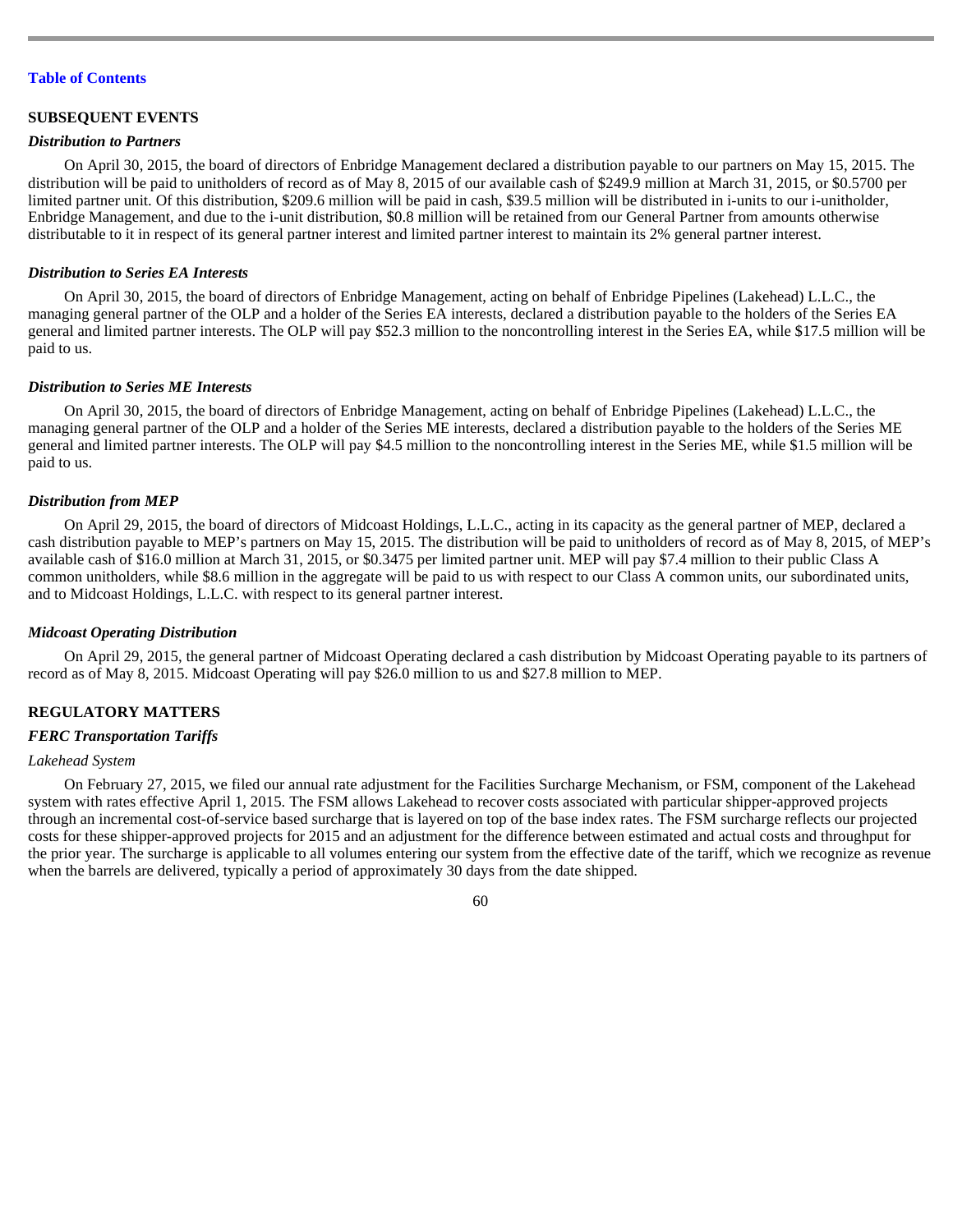This tariff filing decreased our transportation rate for heavy crude oil movements from the Canadian border to the Chicago, Illinois area by approximately \$0.10 per barrel, to approximately \$2.39 per barrel. The tariff filing also decreased our transportation rate for light crude oil movements from the Canadian border to the Chicago, Illinois area by approximately \$0.08 per barrel, to approximately \$1.98 per barrel. These decreases were primarily the result of an increase in forecasted 2015 throughput and the use of a nine-month recovery period from April through December rather than a five-month recovery period from August to December that was used for 2014. The shorter recovery period in 2014 was due to a delayed toll filing as a result of negotiations with shippers concerning certain components of the tariff rate structure.

### *North Dakota and Ozark System* s

Effective April 1, 2015, we filed updates to the calculation of the surcharges on the two previously approved expansions, Phase 5 Looping and Phase 6 Mainline, on our North Dakota system. These surcharges are cost-of-service based surcharges that are adjusted each year to actual costs and volumes and are not subject to the FERC indexing methodology. The filing decreased our average transportation rates for all crude oil movements on our North Dakota system with a destination of Clearbrook, Minnesota by an average of approximately \$0.44 per barrel, to an average of approximately \$1.77 per barrel. The Phase 5 Looping surcharge decreased primarily due to an increase in forecasted volumes, and the Phase 6 Mainline surcharge decreased due to an increase in forecasted throughput as well as to return prior period over-recoveries to shippers.

Effective April 1, 2015, FERC tariff No. 3.8.0 cancelled transportation rates on the North Dakota System from Sherwood, North Dakota to Clearbrook, Minnesota as the pipeline is no longer providing service from that receipt point.

### **Item 3. Quantitative and Qualitative Disclosures About Market Risk**

The following should be read in conjunction with the information presented in our Annual Report on Form 10-K for the year ended December 31, 2014, in addition to information presented in Items 1 and 2 of this Quarterly Report on Form 10-Q. There have been no material changes to that information other than as presented below.

Our net income and cash flows are subject to volatility stemming from changes in interest rates on our variable rate debt obligations and fluctuations in commodity prices of natural gas, NGLs, condensate, crude oil and fractionation margins. Fractionation margins represent the relative difference between the price we receive from NGL and condensate sales and the corresponding cost of natural gas we purchase for processing. Our interest rate risk exposure results from changes in interest rates on our variable rate debt and exists at the corporate level where our variable rate debt obligations are issued. Our exposure to commodity price risk exists within each of our segments. We use derivative financial instruments (i.e., futures, forwards, swaps, options and other financial instruments with similar characteristics) to manage the risks associated with market fluctuations in interest rates and commodity prices, as well as to reduce volatility of our cash flows. Based on our risk management policies, all of our derivative financial instruments are employed in connection with an underlying asset, liability and/or forecasted transaction and are not entered into with the objective of speculating on interest rates or commodity prices.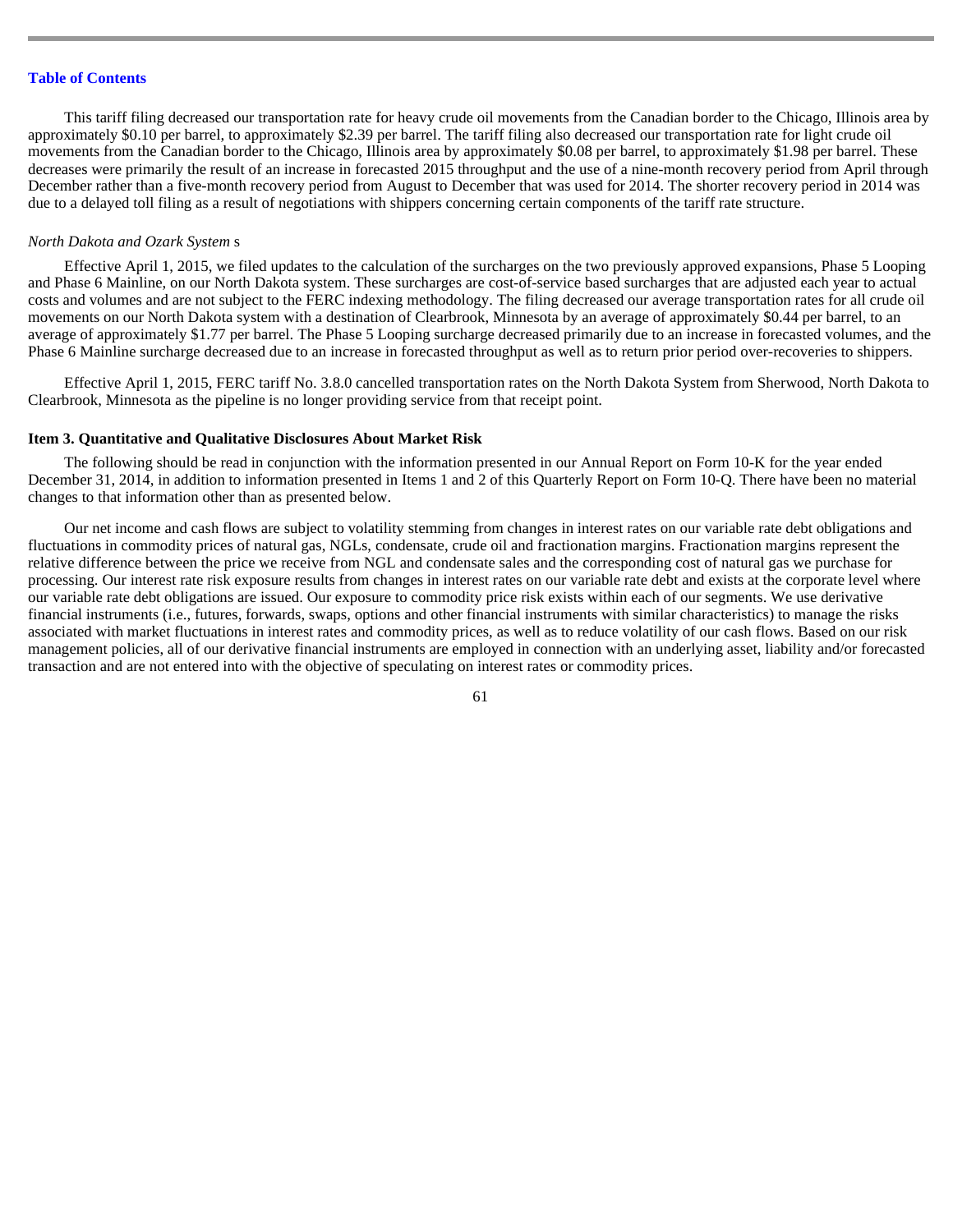## *Interest Rate Derivatives*

The table below provides information about our derivative financial instruments that we use to hedge the interest payments on our variable rate debt obligations that are sensitive to changes in interest rates and to lock in the interest rate on anticipated issuances of debt in the future. For interest rate swaps, the table presents notional amounts, the rates charged on the underlying notional amounts and weighted average interest rates paid by expected maturity dates. Notional amounts are used to calculate the contractual payments to be exchanged under the contract. Weighted average variable rates are based on implied forward rates in the yield curve at March 31, 2015.

|                                      |                                |                       | Average             | Fair Value (2) at        |               |                      |
|--------------------------------------|--------------------------------|-----------------------|---------------------|--------------------------|---------------|----------------------|
| Date of Maturity & Contract Type     | Accounting<br><b>Treatment</b> | <b>Notional</b>       | Fixed<br>Rate $(1)$ | March 31,<br>2015        |               | December 31,<br>2014 |
|                                      |                                |                       |                     | (dollars in millions)    |               |                      |
| Contracts maturing in 2015           |                                |                       |                     |                          |               |                      |
| Interest Rate Swaps-Pay Fixed        | Cash Flow Hedge                | 510<br>$\mathbb{S}^-$ | 1.53%               | \$                       | \$            | (0.2)                |
| Contracts maturing in 2016           |                                |                       |                     |                          |               |                      |
| Interest Rate Swaps-Pay Fixed        | Cash Flow Hedge                | \$<br>90              | $0.55\%$            | \$<br>(0.1)              | \$            | (0.1)                |
| Contracts maturing in 2017           |                                |                       |                     |                          |               |                      |
| Interest Rate Swaps-Pay Fixed        | Cash Flow Hedge                | 500<br>S.             | 2.21%               | (13.2)<br>\$             | \$            | (12.9)               |
| <b>Contracts maturing in 2018</b>    |                                |                       |                     |                          |               |                      |
| Interest Rate Swaps-Pay Fixed        | Cash Flow Hedge                | \$<br>810             | 2.24%               | \$<br>(5.3)              | S.            | (1.3)                |
| <b>Contracts maturing in 2019</b>    |                                |                       |                     |                          |               |                      |
| Interest Rate Swaps-Pay Fixed        | Cash Flow Hedge                | \$<br>620             | 2.96%               | \$<br>(5.6)              | \$            | (3.3)                |
| Contracts settling prior to maturity |                                |                       |                     |                          |               |                      |
| 2015—Pre-issuance Hedges             | Cash Flow Hedge                | \$1,000               | 5.48%               | \$(295.3)                | \$            | (258.3)              |
| 2016—Pre-issuance Hedges             | <b>Cash Flow Hedge</b>         | 500<br>$\mathbb{S}^-$ | 4.21%               | (80.0)<br>$\mathbb{S}^-$ | $\mathcal{S}$ | (63.4)               |
| 2017—Pre-issuance Hedges             | Cash Flow Hedge                | 500<br>\$.            | 3.69%               | \$<br>(51.1)             | \$            | (36.0)               |
| 2018—Pre-issuance Hedges             | Cash Flow Hedge                | 350<br>\$.            | 3.08%               | \$<br>(14.6)             | \$            | (4.9)                |

 $\frac{1}{(1)}$ Interest rate derivative contracts are based on the one-month or three-month London Interbank Offered Rate, or LIBOR.

 The fair value is determined from quoted market prices at March 31, 2015 and December 31, 2014, respectively, discounted using the swap rate for the respective periods to consider the time value of money. Fair values exclude credit valuation adjustments of approximately \$5.6 million of gains at March 31, 2015 and \$37.4 million of gains at December 31, 2014, and cash collateral posted. (2)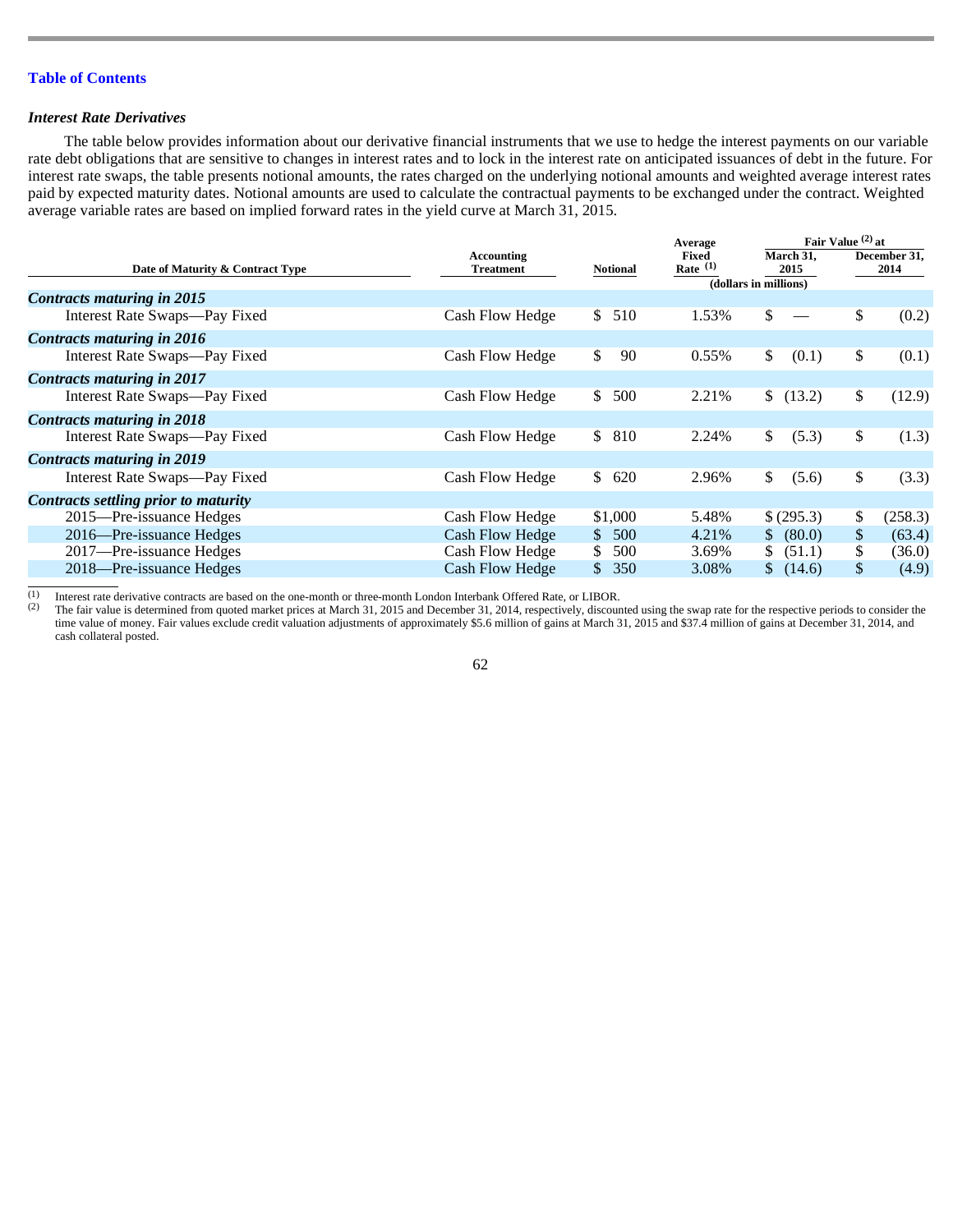# *Fair Value Measurements of Commodity Derivatives*

The following table provides summarized information about the fair values of expected cash flows of our outstanding commodity based swaps and physical contracts at March 31, 2015 and December 31, 2014.

|                                                                                                     |                                               | At March 31, 2015<br>Wtd. Average<br>Fair Value (3)<br>Price $(2)$ |                                                           |                              |                                 |                                     |                                   | <b>At December 31, 2014</b><br>Fair Value <sup>(3)</sup> |                          |                                                       |                                             |
|-----------------------------------------------------------------------------------------------------|-----------------------------------------------|--------------------------------------------------------------------|-----------------------------------------------------------|------------------------------|---------------------------------|-------------------------------------|-----------------------------------|----------------------------------------------------------|--------------------------|-------------------------------------------------------|---------------------------------------------|
|                                                                                                     | Commodity                                     | Notional $(1)$                                                     | Receive                                                   | Pay                          | Asset                           |                                     | Liability                         |                                                          | Asset                    |                                                       | Liability                                   |
| Portion of contracts maturing in 2015                                                               |                                               |                                                                    |                                                           |                              |                                 |                                     |                                   |                                                          |                          |                                                       |                                             |
| Swaps                                                                                               |                                               |                                                                    |                                                           |                              |                                 |                                     |                                   |                                                          |                          |                                                       |                                             |
| Receive variable/pay fixed                                                                          | Natural Gas<br><b>NGL</b><br>Crude Oil        | 1,541,324<br>504,250<br>739,750                                    | \$<br>2.61<br>\$33.12<br>\$52.35                          | \$2.98<br>\$40.52<br>\$83.30 | $\frac{1}{2}$<br>\$0.1<br>$s -$ | \$<br>$\boldsymbol{\$}$<br>\$       | (0.6)<br>(3.8)<br>(22.9)          | \$<br>\$<br>\$                                           | $\equiv$<br>$\equiv$     | \$<br>$\boldsymbol{\$}$<br>$\boldsymbol{\$}$          | (0.7)<br>(6.8)<br>(27.4)                    |
| Receive fixed/pay variable                                                                          | Natural Gas<br>NGL<br>Crude Oil               | 1,728,938<br>1,550,500<br>1,303,025                                | \$<br>2.91<br>\$46.19<br>\$93.91                          | \$2.71<br>\$31.00<br>\$52.60 | \$0.4<br>\$24.0<br>\$53.8       | \$<br>\$<br>\$                      | (0.5)<br>$\overline{\phantom{a}}$ | \$<br>\$<br>\$                                           | 3.7<br>39.2<br>65.0      | \$<br>\$<br>\$                                        | $\overline{\phantom{0}}$                    |
| Receive variable/pay variable                                                                       | <b>Natural Gas</b>                            | 68,310,000                                                         | \$<br>2.56                                                | \$2.54                       | \$2.6                           | \$                                  | (1.5)                             | \$                                                       | 1.5                      | $\sqrt{\frac{2}{5}}$                                  | (1.7)                                       |
| <b>Physical Contracts</b>                                                                           |                                               |                                                                    |                                                           |                              |                                 |                                     |                                   |                                                          |                          |                                                       |                                             |
| Receive variable/pay fixed                                                                          | Natural Gas<br><b>NGL</b><br>Crude Oil        | 155,150<br>80,000<br>11,000                                        | $\frac{1}{2}$<br>2.39<br>$\mathbb{S}$<br>32.76<br>\$48.18 | \$2.19<br>\$41.89<br>\$51.64 | $s -$<br>$\sqrt{s}$ —<br>$s -$  | \$<br>$\ddot{\$}$<br>\$             | (0.7)<br>$\equiv$                 | \$<br>\$                                                 | $\overline{\phantom{m}}$ | $\boldsymbol{\$}$<br>$\ddot{\$}$<br>$\boldsymbol{\$}$ | $\overline{\phantom{0}}$<br>(3.6)           |
| Receive fixed/pay variable                                                                          | Natural Gas<br><b>NGL</b><br>Crude Oil        | 406,373<br>398.525<br>109,000                                      | \$<br>2.46<br>\$<br>26.68<br>\$52.59                      | \$2.51<br>\$21.93<br>\$50.02 | $s -$<br>\$1.9<br>\$0.3         | \$<br>\$<br>\$                      | (0.1)<br>$\overline{\phantom{0}}$ | \$<br>\$<br>\$                                           | ÷.<br>19.8<br>0.5        | $\overline{\$}$<br>\$<br>\$                           | $\overline{\phantom{0}}$<br>$=$<br>$\equiv$ |
| Receive variable/pay variable                                                                       | Natural Gas<br><b>NGL</b><br>Crude Oil        | 192,448,455<br>10,861,860<br>654,682                               | $\mathbb{S}$<br>2.61<br>\$18.50<br>\$46.53                | \$2.61<br>\$18.15<br>\$47.97 | \$1.6<br>\$3.9<br>\$1.0         | \$<br>$\mathbb{S}$<br>$\mathsf{\$}$ | (0.5)<br>(0.1)<br>(1.9)           | \$<br>$\mathbf{\hat{S}}$<br>$\mathbf{\hat{S}}$           | 2.2<br>3.7<br>0.3        | \$<br>$\boldsymbol{\$}$<br>$\mathsf{\$}$              | (1.0)<br>(1.0)<br>(1.7)                     |
| Portion of contracts maturing in 2016<br>Swaps                                                      |                                               |                                                                    |                                                           |                              |                                 |                                     |                                   |                                                          |                          |                                                       |                                             |
| Receive variable/pay fixed                                                                          | Natural Gas<br>Crude Oil                      | 363,514<br>415,950                                                 | \$2.75<br>\$58.02                                         | \$3.41<br>\$82.69            | $s -$<br>$s -$                  | \$<br>\$                            | (0.2)<br>(10.2)                   | \$<br>\$                                                 | $\equiv$                 | \$<br>\$                                              | (0.1)<br>(8.1)                              |
| Receive fixed/pay variable                                                                          | <b>Natural Gas</b><br><b>NGL</b><br>Crude Oil | 465,600<br>823,500<br>415,950                                      | \$<br>3.32<br>\$39.64<br>\$85.08                          | \$3.16<br>\$27.63<br>\$58.02 | \$0.1<br>\$9.8<br>\$11.2        | \$<br>\$<br>\$                      | ÷,<br>$\equiv$                    | \$<br>\$<br>\$                                           | 9.3<br>9.1               | \$<br>$\boldsymbol{\$}$<br>$\boldsymbol{\$}$          | ш,<br>$\equiv$                              |
| Receive variable/pay variable                                                                       | Natural Gas                                   | 44,959,000                                                         | 2.93<br>\$                                                | \$2.91                       | \$2.0                           | \$                                  | (1.1)                             | \$                                                       | 0.5                      | \$                                                    | (0.3)                                       |
| <b>Physical Contracts</b>                                                                           |                                               |                                                                    |                                                           |                              |                                 |                                     |                                   |                                                          |                          |                                                       |                                             |
| Receive fixed/pay variable                                                                          | Natural Gas<br><b>NGL</b>                     | 63,591<br>4,398                                                    | \$3.12<br>\$<br>29.86                                     | \$2.98<br>\$25.91            | $s -$<br>$s -$                  | \$<br>\$                            |                                   | \$<br>\$                                                 | $\overline{\phantom{0}}$ | \$<br>\$                                              |                                             |
| Receive variable/pay variable                                                                       | <b>Natural Gas</b><br><b>NGL</b>              | 59,944,569<br>8,944,071                                            | \$<br>3.05<br>\$18.00                                     | \$3.04<br>\$17.89            | \$0.9<br>\$0.9                  | \$<br>$\mathsf{\$}$                 | (0.4)                             | \$<br>\$                                                 | 0.7<br><u>e a</u>        | $\$$<br>$\mathsf{\$}$                                 | (0.4)<br>$\equiv$                           |
| Portion of contracts maturing in 2017                                                               |                                               |                                                                    |                                                           |                              |                                 |                                     |                                   |                                                          |                          |                                                       |                                             |
| Swaps                                                                                               |                                               |                                                                    |                                                           |                              |                                 |                                     |                                   |                                                          |                          |                                                       |                                             |
| Receive variable/pay fixed                                                                          | Natural Gas<br><b>NGL</b><br>Crude Oil        | 24,030<br>547,500<br>547,500                                       | \$3.24<br>\$<br>23.81<br>\$61.30                          | \$3.48<br>\$25.86<br>\$66.72 | $s -$<br>$s =$<br>$s =$         | \$<br>\$<br>\$                      | (1.1)<br>(2.9)                    | \$<br>\$<br>\$                                           | $\equiv$                 | \$<br>\$<br>\$                                        |                                             |
| Receive fixed/pay variable                                                                          | <b>NGL</b><br>Crude Oil                       | 547,500<br>547,500                                                 | \$23.59<br>66.78<br>\$                                    | \$23.81<br>\$61.30           | \$0.3<br>\$2.9                  | \$<br>\$                            | (0.5)                             | \$<br>\$                                                 | 0.7<br>0.8               | $\boldsymbol{\$}$<br>\$                               | $\equiv$<br>$\equiv$                        |
| Receive variable/pay variable                                                                       | Natural Gas                                   | 2,700,000                                                          | \$<br>3.44                                                | \$3.37                       | \$0.2                           | $\overline{\mathbb{S}}$             | $=$                               | $\overline{\mathbb{S}}$                                  | $\overline{\phantom{0}}$ | $\overline{\mathcal{S}}$                              | $\frac{1}{2}$                               |
| <b>Physical Contracts</b>                                                                           |                                               |                                                                    |                                                           |                              |                                 |                                     |                                   |                                                          |                          |                                                       |                                             |
| Receive variable/pay variable<br>Portion of contracts maturing in 2018                              | Natural Gas                                   | 28,047,550                                                         | \$<br>3.36                                                | \$3.35                       | \$0.3                           | \$                                  | (0.1)                             | \$                                                       | 0.2                      | \$                                                    | (0.1)                                       |
| <b>Physical Contracts</b>                                                                           |                                               |                                                                    |                                                           |                              |                                 |                                     |                                   |                                                          |                          |                                                       |                                             |
| Receive variable/pay variable<br>Portion of contracts maturing in 2019                              | <b>Natural Gas</b>                            | 5,787,810                                                          | \$3.57                                                    | \$3.56                       | \$0.1                           | \$                                  |                                   | \$                                                       |                          | \$                                                    |                                             |
| <b>Physical Contracts</b>                                                                           |                                               |                                                                    |                                                           |                              |                                 |                                     |                                   |                                                          |                          |                                                       |                                             |
| Receive variable/pay variable<br>Portion of contracts maturing in 2020<br><b>Physical Contracts</b> | Natural Gas                                   | 2,187,810                                                          | \$3.56                                                    | \$3.53                       | \$0.1                           | \$                                  |                                   | \$                                                       |                          | \$                                                    |                                             |
| Receive variable/pay variable                                                                       | Natural Gas                                   | 359,640                                                            | $\mathbb{S}$<br>3.88                                      | \$3.85                       | $\frac{1}{2}$                   | \$                                  |                                   | \$                                                       |                          | \$                                                    |                                             |
|                                                                                                     |                                               |                                                                    |                                                           |                              |                                 |                                     |                                   |                                                          |                          |                                                       |                                             |

 $\frac{1}{(1)}$ Volumes of natural gas are measured in MMBtu, whereas volumes of NGL and crude oil are measured in Bbl.

 Weighted average prices received and paid are in \$/MMBtu for natural gas and \$/Bbl for NGL and crude oil. (2)

 The fair value is determined based on quoted market prices at March 31, 2015 and December 31, 2014, respectively, discounted using the swap rate for the respective periods to consider the time value of money. Fair values are presented in millions of dollars and exclude credit valuation adjustments of approximately \$0.2 million of losses and \$0.5 million of losses at March 31, 2015 and December 31, 2014, respectively, and cash collateral received. (3)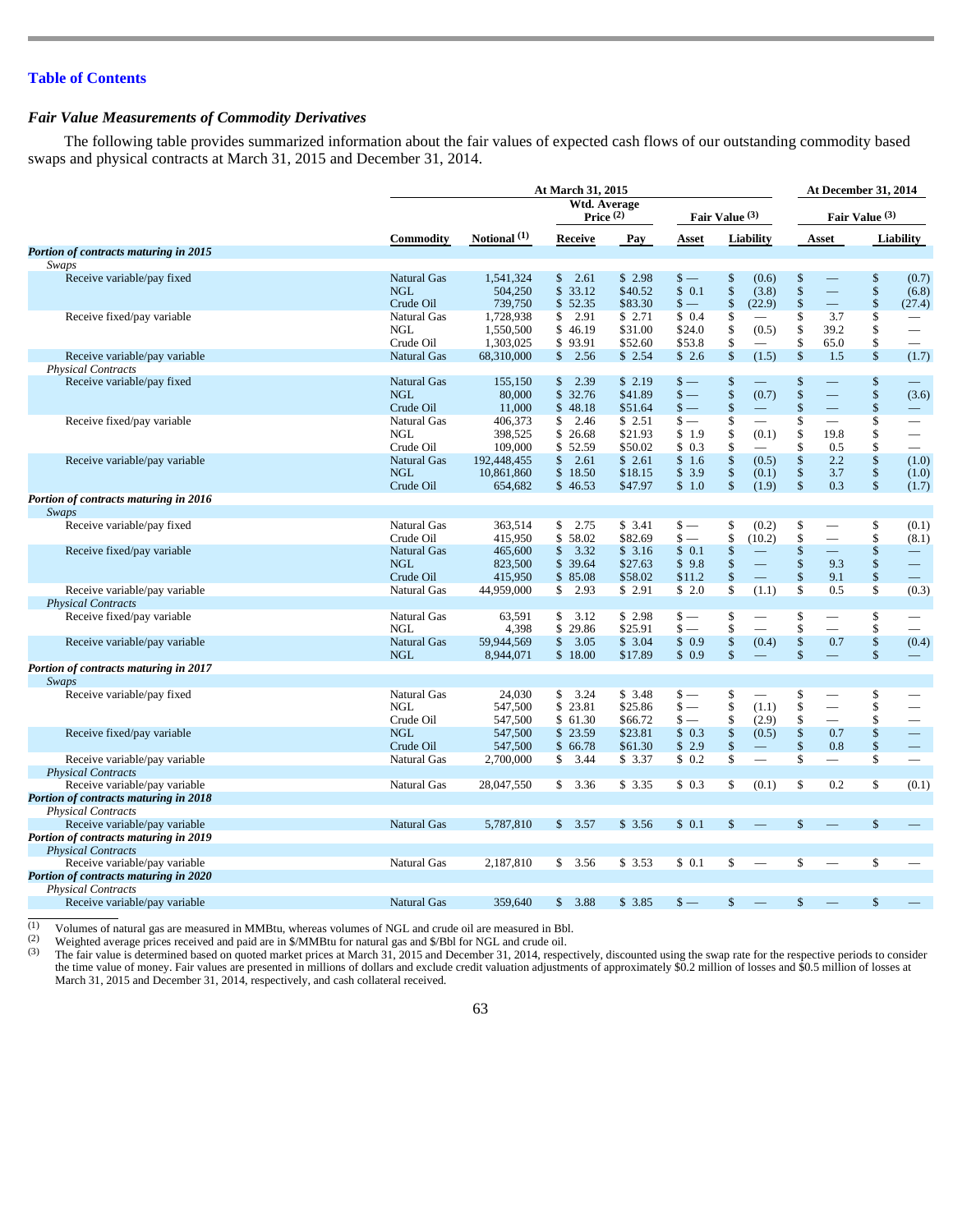The following table provides summarized information about the fair values of expected cash flows of our outstanding commodity options at March 31, 2015 and December 31, 2014.

|                                              | At March 31, 2015  |              |                              |                              |                                          |                                           | At December 31, 2014 |                                 |                |           |
|----------------------------------------------|--------------------|--------------|------------------------------|------------------------------|------------------------------------------|-------------------------------------------|----------------------|---------------------------------|----------------|-----------|
|                                              | Commodity          | Notional (1) | <b>Strike</b><br>Price $(2)$ | <b>Market</b><br>Price $(2)$ | Asset                                    | Fair Value (3)<br>Liability               |                      | Asset                           | Fair Value (3) | Liability |
|                                              |                    |              |                              |                              |                                          |                                           | (in millions)        |                                 |                |           |
| Portion of option contracts maturing in 2015 |                    |              |                              |                              |                                          |                                           |                      |                                 |                |           |
| Puts (purchased)                             | <b>Natural Gas</b> | 3,025,000    | \$3.90                       | \$2.78                       | \$3.5                                    | \$                                        | \$                   | 3.8                             | \$             |           |
|                                              | <b>NGL</b>         | 1,732,500    | \$43.32                      | \$26.68                      | \$29.3                                   | \$<br>$\overline{\phantom{m}}$            | \$                   | 40.2                            | \$             |           |
|                                              | Crude Oil          | 550,000      | \$81.56                      | \$52.55                      | \$16.0                                   | \$                                        | \$                   | 18.8                            | \$             |           |
| Calls (written)                              | <b>Natural Gas</b> | 962,500      | \$5.05                       | \$2.78                       | $s -$                                    | $\mathcal{S}$<br>$\overline{\phantom{m}}$ | \$                   |                                 | \$             |           |
|                                              | <b>NGL</b>         | 1,113,750    | \$45.80                      | \$26.06                      | \$<br>$\overline{\phantom{0}}$           | (0.2)<br>\$                               | \$                   |                                 | \$             | (0.6)     |
|                                              | Crude Oil          | 550,000      | \$88.39                      | \$52.55                      | $\mathbb{S}$<br>$\overline{\phantom{a}}$ | $\mathbb{S}$                              | $\mathcal{S}$        | $\overline{\phantom{m}}$        | \$             | (0.4)     |
| Puts (written)                               | <b>Natural Gas</b> | 3,025,000    | \$3.90                       | \$2.79                       | \$<br>$\overline{\phantom{0}}$           | \$<br>(3.5)                               | \$                   |                                 | \$             | (3.8)     |
| Calls (purchased)                            | <b>Natural Gas</b> | 962,500      | \$5.05                       | \$2.78                       | \$                                       | \$                                        | \$                   |                                 | \$             |           |
| Portion of option contracts maturing in 2016 |                    |              |                              |                              |                                          |                                           |                      |                                 |                |           |
| Puts (purchased)                             | <b>Natural Gas</b> | 1,647,000    | \$3.75                       | \$3.11                       | \$1.3                                    | \$                                        | \$                   | 1.0                             | $\$$           |           |
|                                              | NGL                | 2,836,500    | \$39.24                      | \$26.46                      | \$39.9                                   | \$                                        | \$                   | 39.3                            | \$             |           |
|                                              | Crude Oil          | 805,200      | \$75.91                      | \$58.23                      | \$15.6                                   | \$                                        | \$                   | 14.7                            | $\$\,$         |           |
| Calls (written)                              | Natural Gas        | 1,647,000    | \$4.98                       | \$3.11                       | $s -$                                    | \$<br>(0.1)                               | \$                   |                                 | \$             | (0.1)     |
|                                              | <b>NGL</b>         | 2,836,500    | \$45.14                      | \$26.46                      | $\frac{1}{2}$                            | $\mathbb{S}$<br>(2.4)                     | \$                   | $\overline{\phantom{m}}$        | \$             | (3.2)     |
|                                              | Crude Oil          | 805,200      | \$86.68                      | \$58.23                      | \$<br>$\overline{\phantom{a}}$           | \$<br>(0.5)                               | \$                   |                                 | \$             | (2.7)     |
| Puts (written)                               | <b>Natural Gas</b> | 1,647,000    | \$3.75                       | \$3.11                       | $\frac{1}{2}$                            | \$<br>(1.3)                               | \$                   | $\overline{\phantom{m}}$        | \$             | (1.0)     |
| Calls (purchased)                            | Natural Gas        | 1,647,000    | \$4.98                       | \$3.11                       | \$0.1                                    | \$                                        | \$                   | 0.1                             | \$             |           |
| Portion of option contracts maturing in 2017 |                    |              |                              |                              |                                          |                                           |                      |                                 |                |           |
| Puts (purchased)                             | <b>NGL</b>         | 547,500      | \$21.70                      | \$23.81                      | \$1.0                                    | \$                                        | \$                   | 1.2                             | \$             |           |
|                                              | Crude Oil          | 547,500      | \$63.00                      | \$61.30                      | \$5.1                                    | \$<br>$\overline{\phantom{m}}$            | \$                   | 4.1                             | \$             |           |
| Calls (written)                              | <b>NGL</b>         | 547,500      | \$25.34                      | \$23.81                      | \$<br>$\overline{\phantom{a}}$           | \$<br>(1.2)                               | \$                   | $\hspace{0.1mm}-\hspace{0.1mm}$ | \$             | (0.7)     |
|                                              | Crude Oil          | 547,500      | \$71.45                      | \$61.30                      | \$<br>$\overline{\phantom{a}}$           | \$<br>(2.5)                               | \$                   | $\qquad \qquad =$               | \$             | (3.3)     |
|                                              |                    |              |                              |                              |                                          |                                           |                      |                                 |                |           |

 $\frac{1}{(1)}$ Volumes of natural gas are measured in MMBtu, whereas volumes of NGL and crude oil are measured in Bbl.

 Strike and market prices are in \$/MMBtu for natural gas and in \$/Bbl for NGL and crude oil. (2)

 The fair value is determined based on quoted market prices at March 31, 2015 and December 31, 2014, respectively, discounted using the swap rate for the respective periods to consider the time value of money. Fair values are presented in millions of dollars and exclude credit valuation adjustments of approximately \$0.6 million and \$0.7 million of losses at March 31, 2015 and December 31, 2014, respectively, as well as cash collateral received. (3)

Our credit exposure for over-the-counter derivatives is directly with our counterparty and continues until the maturity or termination of the contract. When appropriate, valuations are adjusted for various factors such as credit and liquidity considerations.

|                                        | March 31,  | December 31,          |
|----------------------------------------|------------|-----------------------|
|                                        | 2015       | 2014<br>(in millions) |
| <b>Counterparty Credit Quality (1)</b> |            |                       |
| AAA                                    | 0.4        | 0.1                   |
| $AA$ <sup>(2)</sup>                    | (94.0)     | (49.8)                |
| A                                      | (225.9)    | (129.1)               |
| Lower than $A^{(3)}$                   | 6.6        | 17.9                  |
|                                        | \$ (312.9) | (160.9)               |

 $\frac{1}{(1)}$ As determined by nationally-recognized statistical ratings organizations.

 Includes \$22.6 million and \$28.4 million held of cash collateral at March 31, 2015 and December 31, 2014, respectively. (2)

 Includes \$0.7 million of cash collateral posted at March 31, 2015. (3)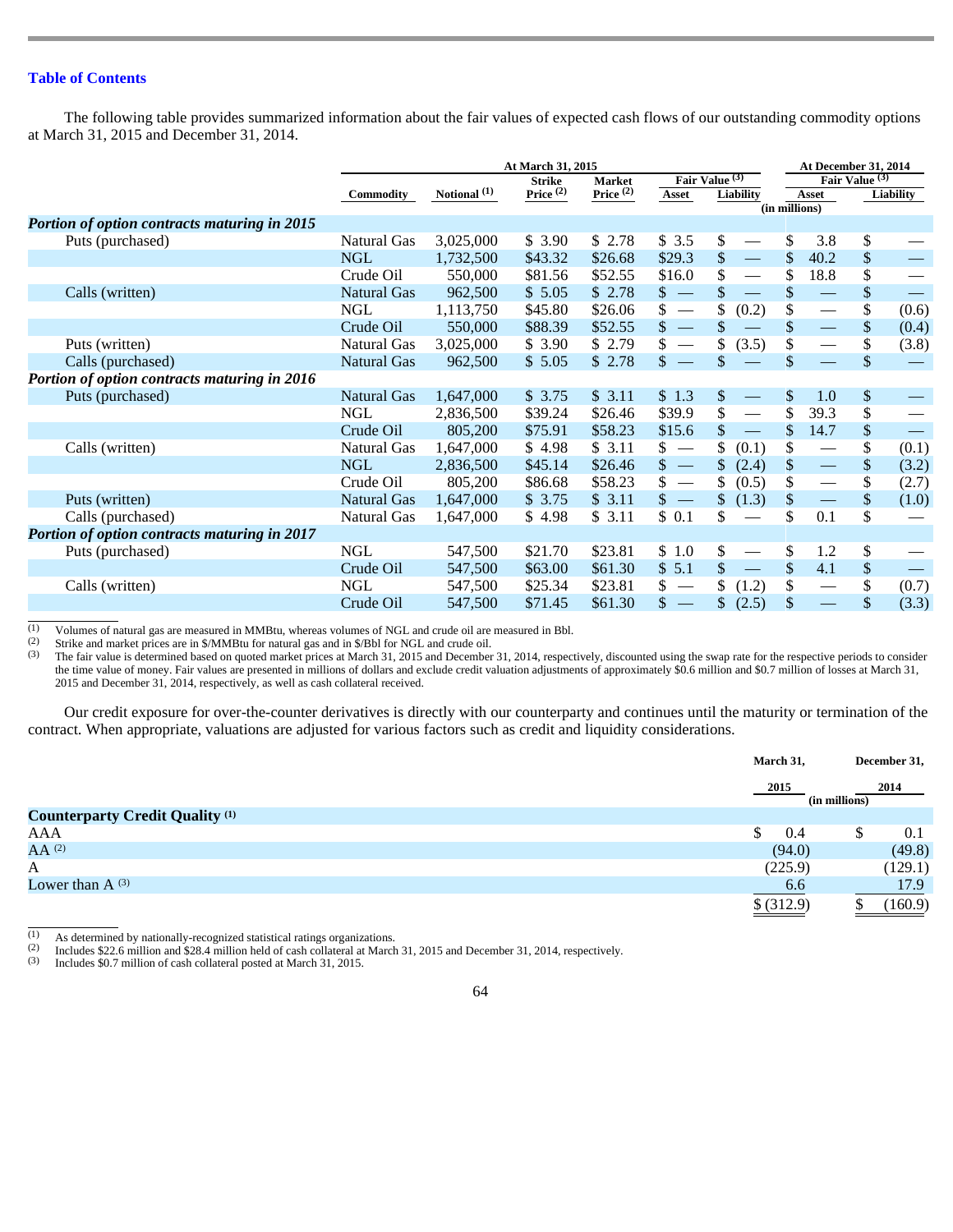## **Item 4. Controls and Procedures**

We and Enbridge maintain systems of disclosure controls and procedures designed to provide reasonable assurance that we are able to record, process, summarize and report the information required to be disclosed in the reports that we file or submit under the Securities Exchange Act of 1934, as amended, or the Exchange Act, within the time periods specified in the rules and forms of the Securities and Exchange Commission, and that such information is accumulated and communicated to our management, including our principal executive and principal financial officers, as appropriate, to allow timely decisions regarding required disclosure. Our management, with the participation of our principal executive and principal financial officers, has evaluated the effectiveness of our disclosure controls and procedures as of March 31, 2015. Based upon that evaluation, our principal executive and principal financial officers concluded that our disclosure controls and procedures are effective at the reasonable assurance level. In conducting this assessment, our management relied on similar evaluations conducted by employees of Enbridge affiliates who provide certain treasury, accounting and other services on our behalf.

There have been no changes in internal control over financial reporting that have materially affected, or are reasonably likely to materially affect, our internal control over financial reporting during the three-month period ended March 31, 2015.

## **PART II—OTHER INFORMATION**

### **Item 1. Legal Proceedings**

Refer to Part I, Item 1. *Financial Statements* , "Note 10. *Commitments and Contingencies* ," which is incorporated herein by reference.

## **Item 1A. Risk Factors**

There have been no material changes to our risk factors previously disclosed in our Annual Report on Form 10-K for the fiscal year ended December 31, 2014, filed with the SEC on February 18, 2015.

## **Item 6. Exhibits**

Reference is made to the "Index of Exhibits" following the signature page, which we hereby incorporate into this Item.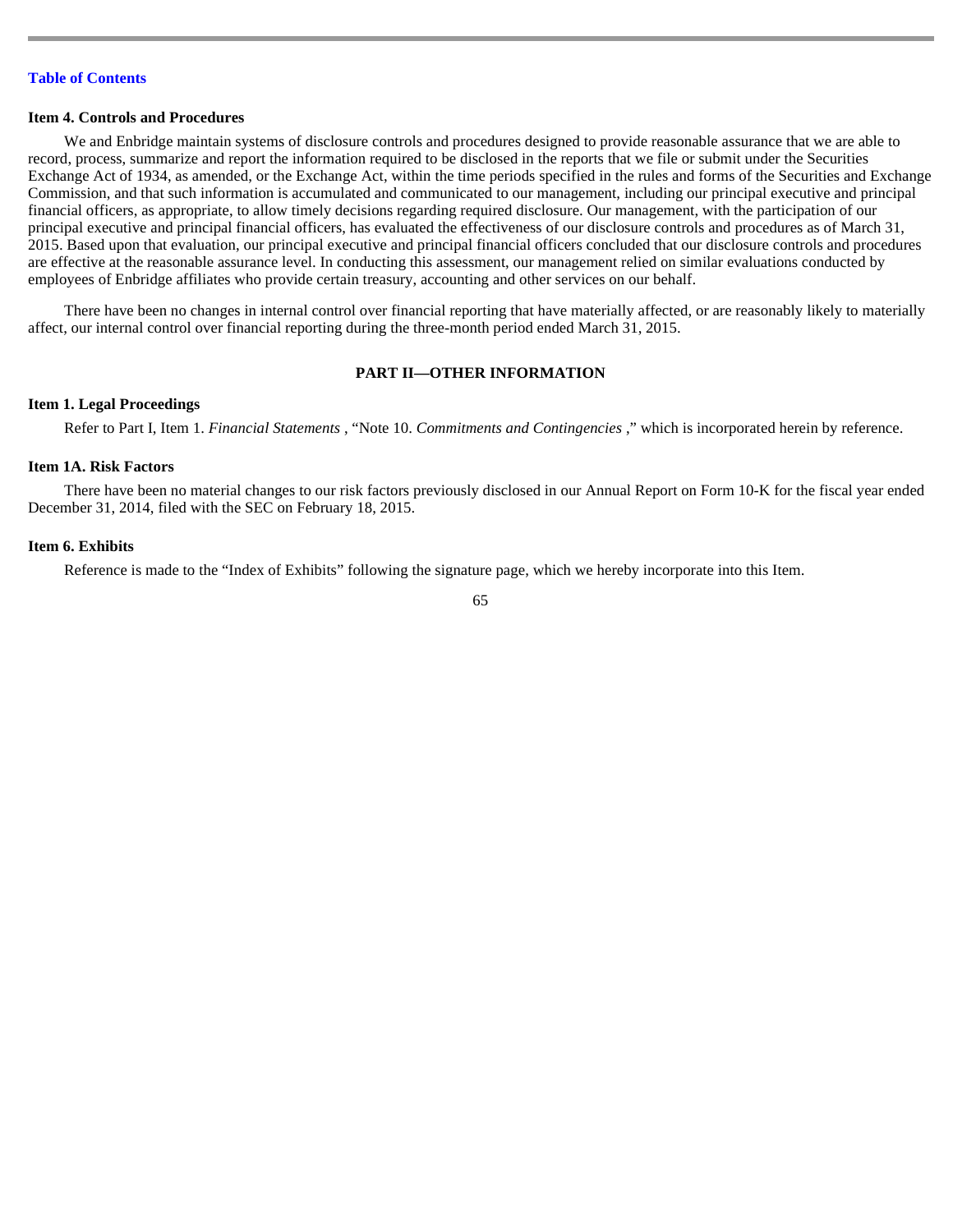## **SIGNATURES**

Pursuant to the requirements of the Securities Exchange Act of 1934, the registrant has duly caused this report to be signed on its behalf by the undersigned thereunto duly authorized.

## **E NBRIDGE E NERGY P ARTNERS , L.P. (Registrant)**

- By: Enbridge Energy Management, L.L.C. as delegate of Enbridge Energy Company, Inc. as General Partner
- Date: May 1, 2015 By: /s/ Mark A. Maki Mark A. Maki *President and Principal Executive Officer*
- Date: May 1, 2015 By: /s/ Stephen J. Neyland Stephen J. Neyland *Vice President—Finance (Principal Financial Officer)*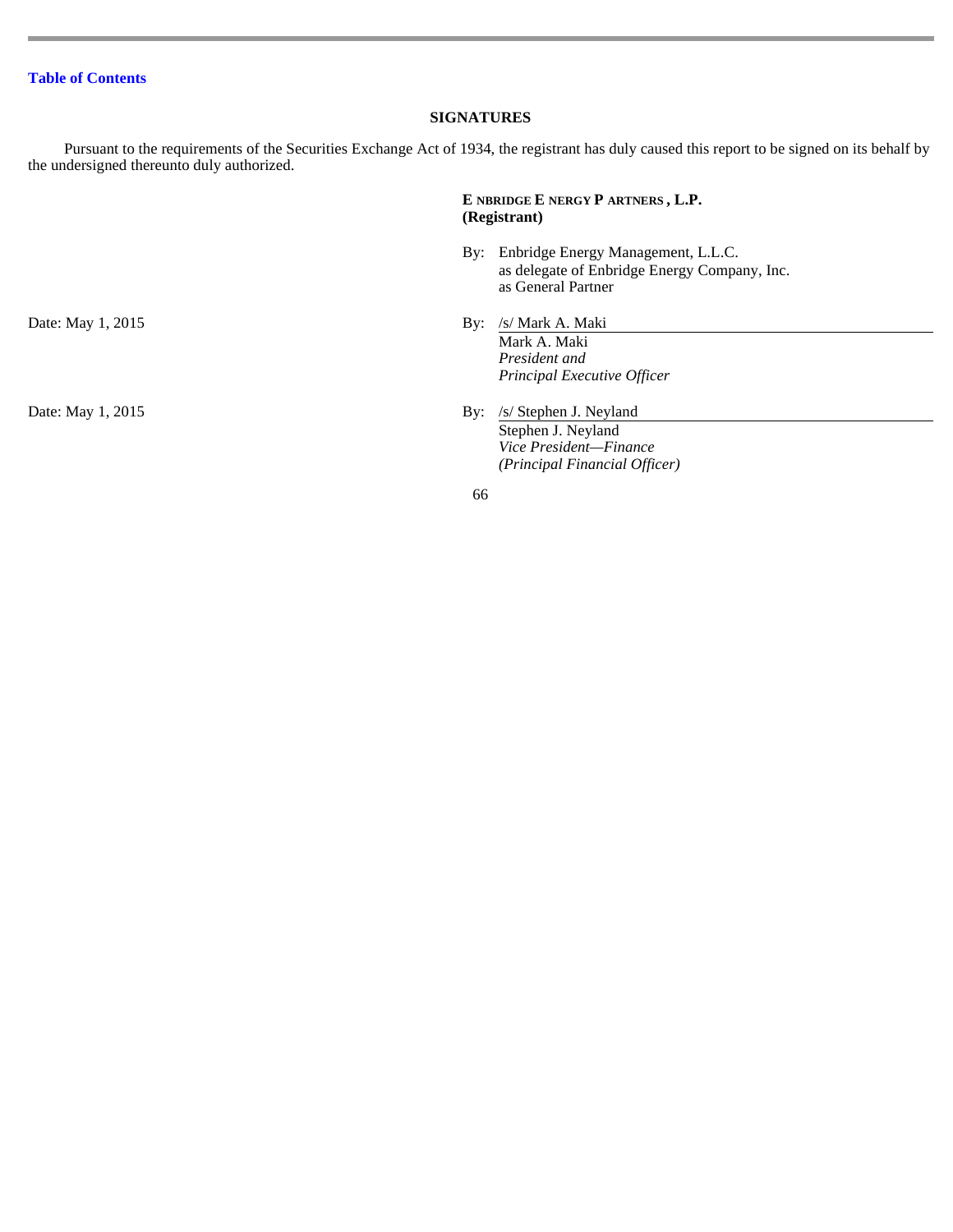# **Index of Exhibits**

Each exhibit identified below is filed as a part of this Quarterly Report on Form 10-Q. Exhibits included in this filing are designated by an asterisk; all exhibits not so designated are incorporated by reference to a prior filing as indicated.

| <b>Exhibit</b><br>Number | <b>Description</b>                                                                                                                                                                                                                                                        |
|--------------------------|---------------------------------------------------------------------------------------------------------------------------------------------------------------------------------------------------------------------------------------------------------------------------|
| 10.1                     | Credit Agreement (364-Day) dated as of March 9, 2015, by and among Enbridge Energy Partners, L.P. and Enbridge (U.S.)<br>Inc. (incorporated by reference to Exhibit 10.1 to our Current Report on Form 8-K, filed on March 9, 2015).                                      |
| 10.2                     | Commercial Paper Dealer Agreement dated as of March 20, 2015, between Enbridge Energy Partners, L.P., as Issuer, and<br>Wells Fargo Securities, LLC, as Dealer (incorporated by reference to Exhibit 10.1 to our Current Report on Form 8-K, filed<br>on March 23, 2015). |
| $31.1*$                  | Certification of Principal Executive Officer Pursuant to Section 302 of the Sarbanes-Oxley Act of 2002.                                                                                                                                                                   |
| $31.2*$                  | Certification of Principal Financial Officer Pursuant to Section 302 of the Sarbanes-Oxley Act of 2002.                                                                                                                                                                   |
| $32.1*$                  | Certification of Principal Executive Officer Pursuant to Section 906 of the Sarbanes-Oxley Act of 2002.                                                                                                                                                                   |
| $32.2*$                  | Certification of Principal Financial Officer Pursuant to Section 906 of the Sarbanes-Oxley Act of 2002.                                                                                                                                                                   |
| $101$ . INS $*$          | <b>XBRL</b> Instance Document.                                                                                                                                                                                                                                            |
| $101.SCH*$               | <b>XBRL Taxonomy Extension Schema Document.</b>                                                                                                                                                                                                                           |
| $101.CAL$ <sup>*</sup>   | XBRL Taxonomy Extension Calculation Linkbase Document.                                                                                                                                                                                                                    |
| $101.DEF$ <sup>*</sup>   | <b>XBRL Taxonomy Extension Definition Linkbase Document.</b>                                                                                                                                                                                                              |
| $101.LAB*$               | <b>XBRL Taxonomy Extension Label Linkbase Document.</b>                                                                                                                                                                                                                   |
| 101.PRE <sup>*</sup>     | <b>XBRL Taxonomy Extension Presentation Linkbase Document.</b>                                                                                                                                                                                                            |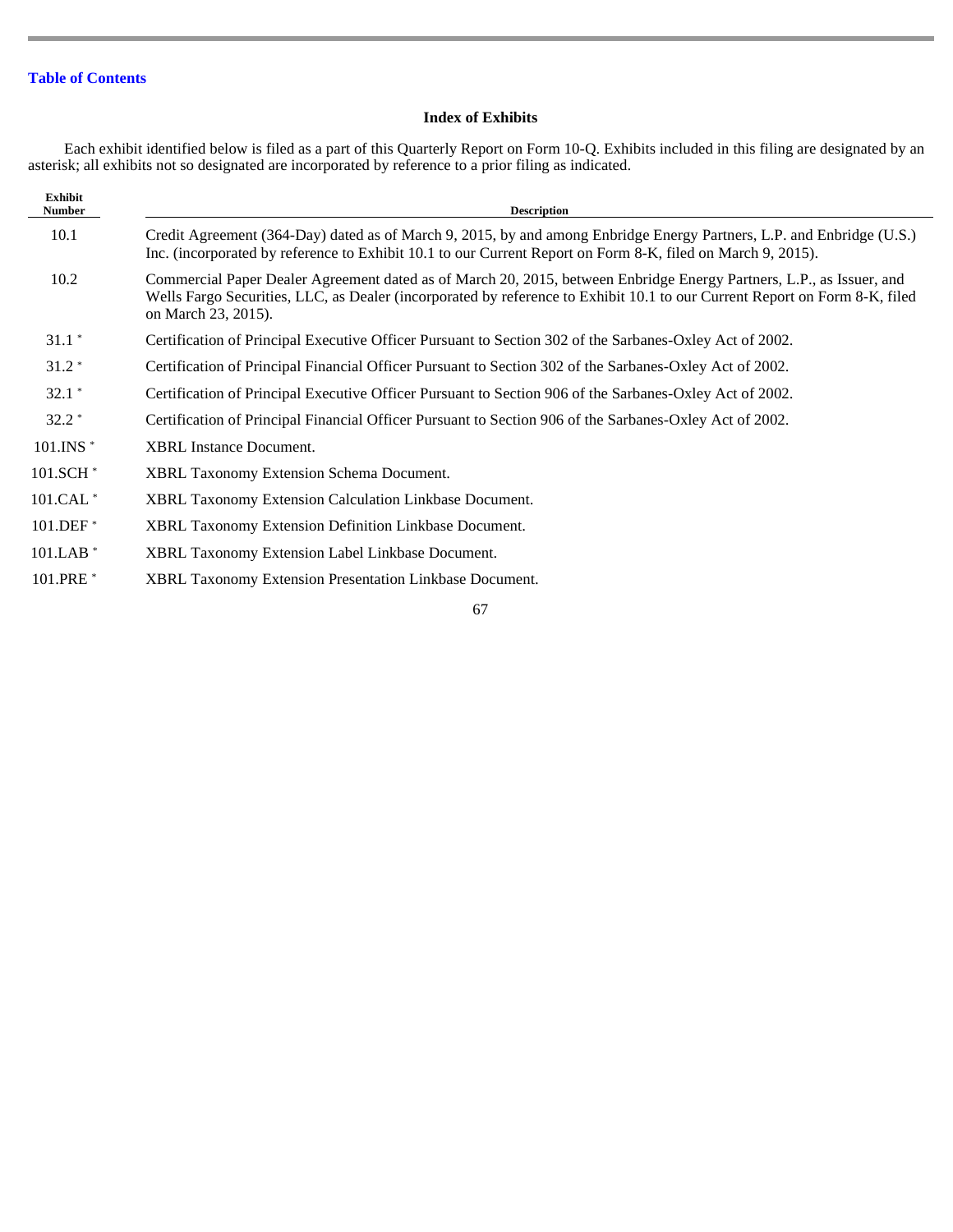# **CERTIFICATION PURSUANT TO SECTION 302 OF THE SARBANES-OXLEY ACT OF 2002**

I, Mark A. Maki, certify that:

- 1. I have reviewed this Quarterly Report on Form 10-Q of Enbridge Energy Partners, L.P.;
- 2. Based on my knowledge, this report does not contain any untrue statement of a material fact or omit to state a material fact necessary to make the statements made, in light of the circumstances under which such statements were made, not misleading with respect to the period covered by this report;
- 3. Based on my knowledge, the financial statements, and other financial information included in this report, fairly present in all material respects the financial condition, results of operations and cash flows of the registrant as of, and for, the periods presented in this report;
- 4. The registrant's other certifying officer(s) and I are responsible for establishing and maintaining disclosure controls and procedures (as defined in Exchange Act Rules 13a-15(e) and 15d-15(e)) and internal control over financial reporting (as defined in Exchange Act Rules 13a-15(f) and 15d-15(f)) for the registrant and have:
	- a) Designed such disclosure controls and procedures, or caused such disclosure controls and procedures to be designed under our supervision, to ensure that material information relating to the registrant, including its consolidated subsidiaries, is made known to us by others within those entities, particularly during the period in which this report is being prepared;
	- b) Designed such internal control over financial reporting, or caused such internal control over financial reporting to be designed under our supervision, to provide reasonable assurance regarding the reliability of financial reporting and the preparation of financial statements for external purposes in accordance with generally accepted accounting principles;
	- c) Evaluated the effectiveness of the registrant's disclosure controls and procedures and presented in this report our conclusions about the effectiveness of the disclosure controls and procedures, as of the end of the period covered by this report based on such evaluation; and
	- d) Disclosed in this report any change in the registrant's internal control over financial reporting that occurred during the registrant's most recent fiscal quarter (the registrant's fourth fiscal quarter in the case of an annual report) that has materially affected, or is reasonably likely to materially affect, the registrant's internal control over financial reporting; and
- 5. The registrant's other certifying officer(s) and I have disclosed, based on our most recent evaluation of internal control over financial reporting, to the registrant's auditors and the audit committee of the registrant's board of directors (or persons performing the equivalent functions):
	- a) All significant deficiencies and material weaknesses in the design or operation of internal control over financial reporting which are reasonably likely to adversely affect the registrant's ability to record, process, summarize and report financial information; and
	- b) Any fraud, whether or not material, that involves management or other employees who have a significant role in the registrant's internal control over financial reporting.

Date: May 1, 2015 By: /s/ Mark A. Maki

 Mark A. Maki *President and Principal Executive Officer Enbridge Energy Management, L.L.C. (as delegate of the General Partner)*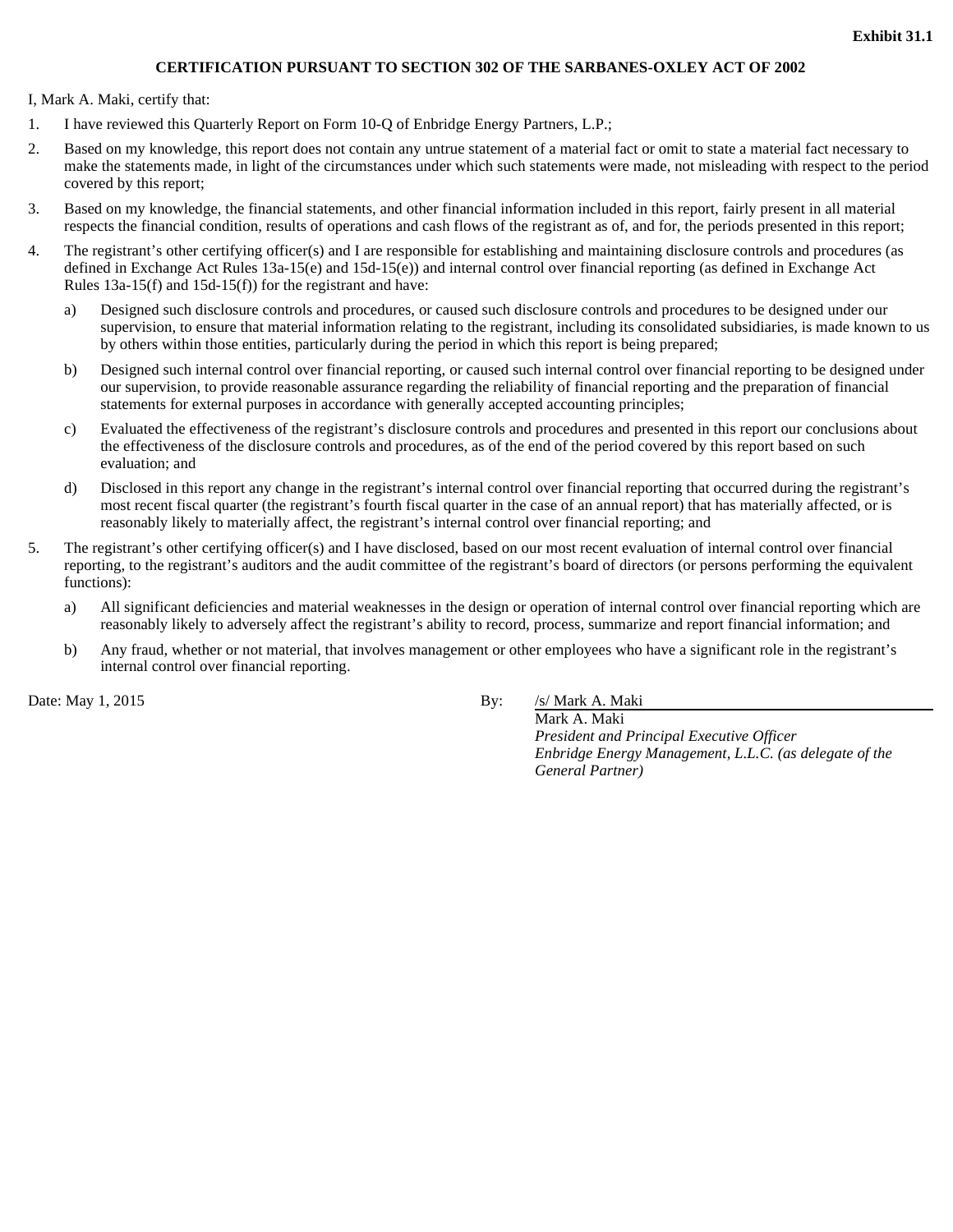# **CERTIFICATION PURSUANT TO SECTION 302 OF THE SARBANES-OXLEY ACT OF 2002**

I, Stephen J. Neyland, certify that:

- 1. I have reviewed this Quarterly Report on Form 10-Q of Enbridge Energy Partners, L.P.;
- 2. Based on my knowledge, this report does not contain any untrue statement of a material fact or omit to state a material fact necessary to make the statements made, in light of the circumstances under which such statements were made, not misleading with respect to the period covered by this report;
- 3. Based on my knowledge, the financial statements, and other financial information included in this report, fairly present in all material respects the financial condition, results of operations and cash flows of the registrant as of, and for, the periods presented in this report;
- 4. The registrant's other certifying officer(s) and I are responsible for establishing and maintaining disclosure controls and procedures (as defined in Exchange Act Rules 13a-15(e) and 15d-15(e)) and internal control over financial reporting (as defined in Exchange Act Rules 13a-15(f) and 15d-15(f)) for the registrant and have:
	- a) Designed such disclosure controls and procedures, or caused such disclosure controls and procedures to be designed under our supervision, to ensure that material information relating to the registrant, including its consolidated subsidiaries, is made known to us by others within those entities, particularly during the period in which this report is being prepared;
	- b) Designed such internal control over financial reporting, or caused such internal control over financial reporting to be designed under our supervision, to provide reasonable assurance regarding the reliability of financial reporting and the preparation of financial statements for external purposes in accordance with generally accepted accounting principles;
	- c) Evaluated the effectiveness of the registrant's disclosure controls and procedures and presented in this report our conclusions about the effectiveness of the disclosure controls and procedures, as of the end of the period covered by this report based on such evaluation; and
	- d) Disclosed in this report any change in the registrant's internal control over financial reporting that occurred during the registrant's most recent fiscal quarter (the registrant's fourth fiscal quarter in the case of an annual report) that has materially affected, or is reasonably likely to materially affect, the registrant's internal control over financial reporting; and
- 5. The registrant's other certifying officer(s) and I have disclosed, based on our most recent evaluation of internal control over financial reporting, to the registrant's auditors and the audit committee of the registrant's board of directors (or persons performing the equivalent functions):
	- a) All significant deficiencies and material weaknesses in the design or operation of internal control over financial reporting which are reasonably likely to adversely affect the registrant's ability to record, process, summarize and report financial information; and
	- b) Any fraud, whether or not material, that involves management or other employees who have a significant role in the registrant's internal control over financial reporting.

### Date: May 1, 2015 By: /s/ Stephen J. Neyland

 Stephen J. Neyland *Vice President—Finance (Principal Financial Officer) Enbridge Energy Management, L.L.C. (as delegate of the General Partner)*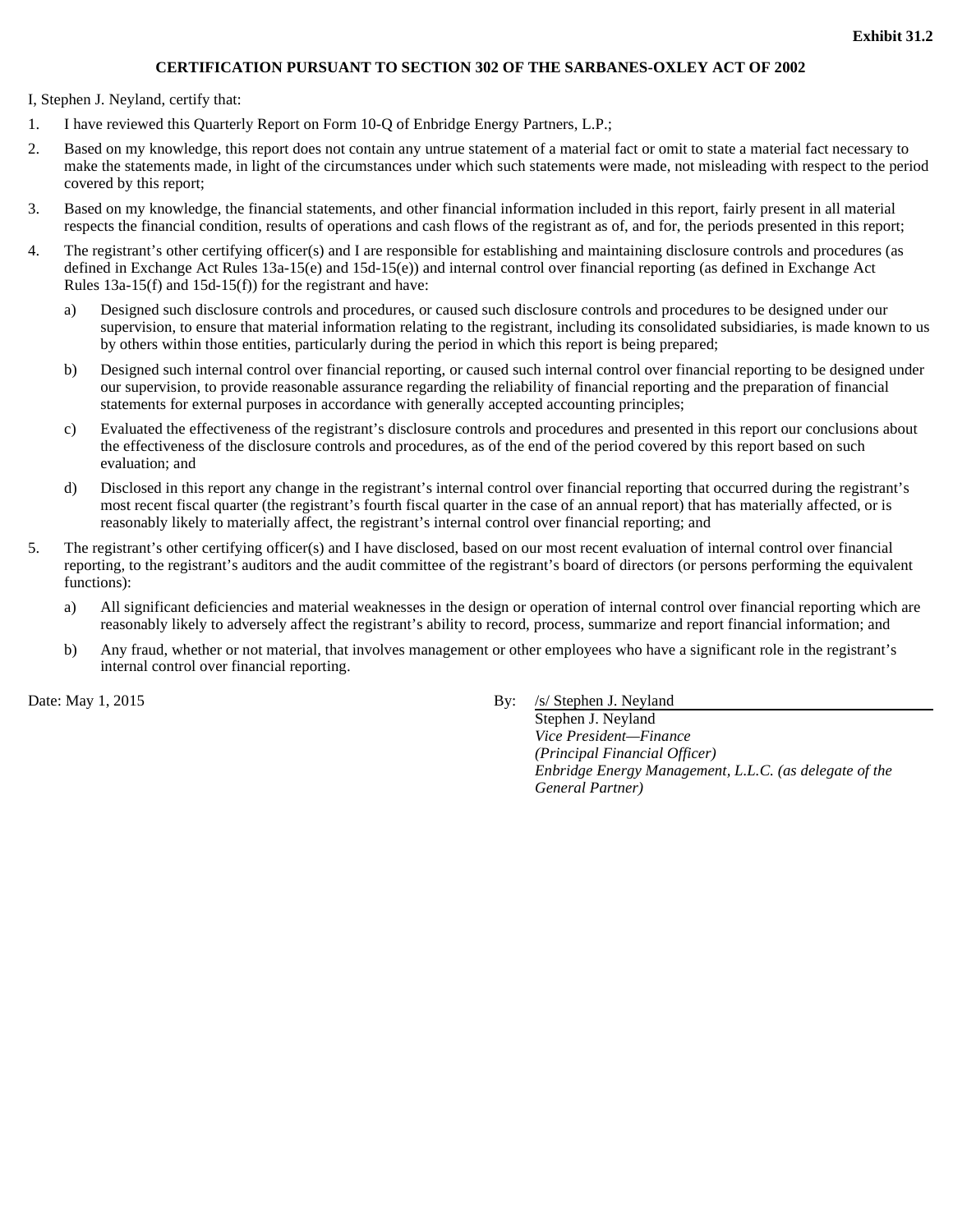## **CERTIFICATION OF PRINCIPAL EXECUTIVE OFFICER Pursuant to Section 906(a) of the Sarbanes-Oxley Act of 2002 Subsections (a) and (b) of Section 1350, Chapter 63 of Title 18 of the United States Code**

The undersigned, being the Principal Executive Officer of Enbridge Energy Partners, L.P. (the "Partnership"), hereby certifies that the Partnership's Quarterly Report on Form 10-Q for the quarterly period ended March 31, 2015 (the "Quarterly Report") filed with the United States Securities and Exchange Commission pursuant to Section 13(a) or 15(d) of the Securities Exchange Act of 1934 (15 U.S.C. 78m(a) or 78o (d)), as amended, fully complies with the requirements of Section 13(a) or 15(d) of the Securities Exchange Act of 1934, as amended, and that the information contained in the Quarterly Report fairly presents, in all material respects, the financial condition and results of operations of the Partnership.

Date: May 1, 2015 By: /s/ Mark A. Maki

Mark A. Maki *President and Principal Executive Officer Enbridge Energy Management, L.L.C. (as delegate of the General Partner)*